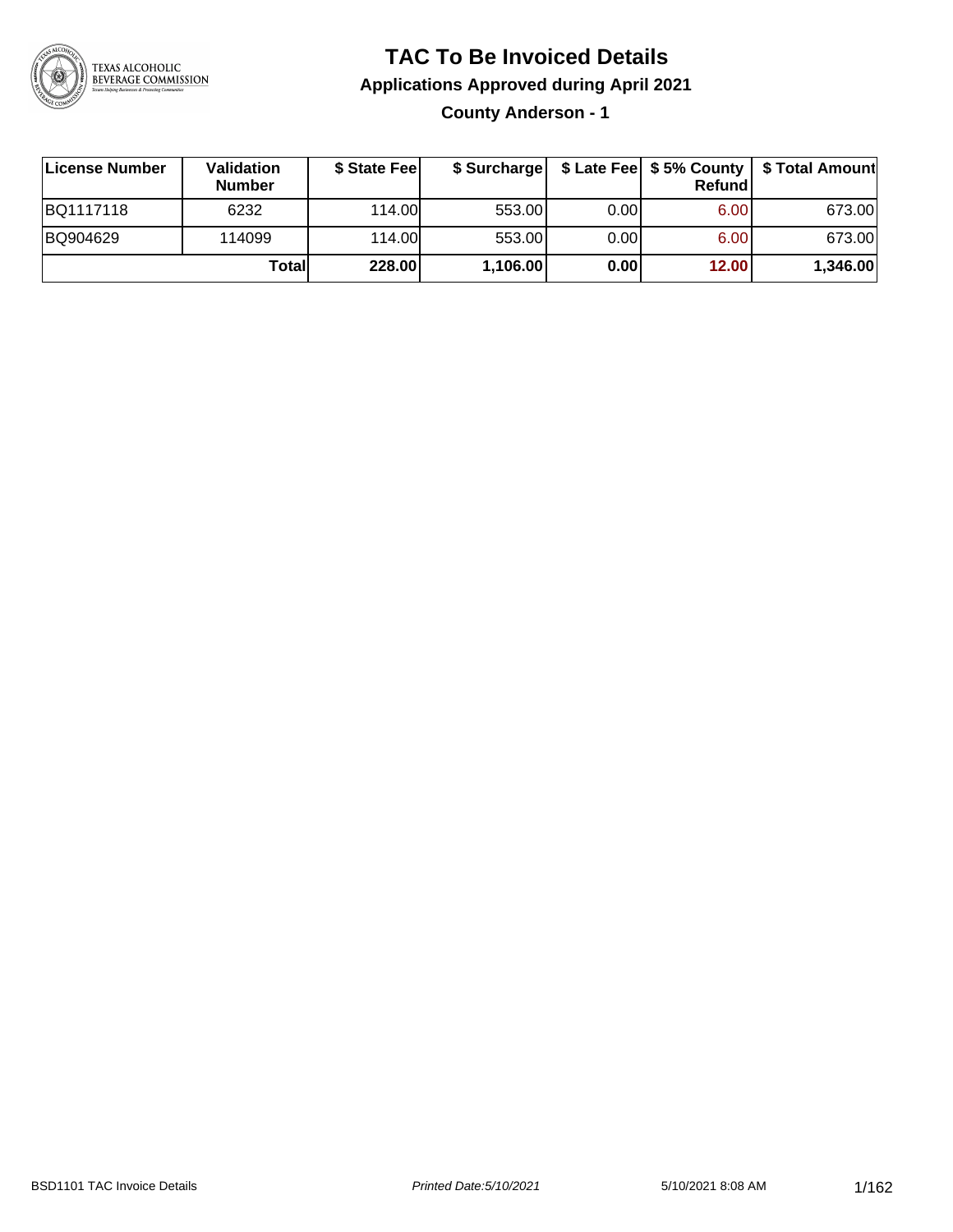

**County Angelina - 3**

| License Number | <b>Validation</b><br><b>Number</b> | \$ State Fee | \$ Surcharge |      | Refundl |        |
|----------------|------------------------------------|--------------|--------------|------|---------|--------|
| BG1114515      | 5981                               | 332.50       | 553.00       | 0.00 | 17.501  | 903.00 |
|                | Totall                             | 332.50       | 553.00       | 0.00 | 17.50   | 903.00 |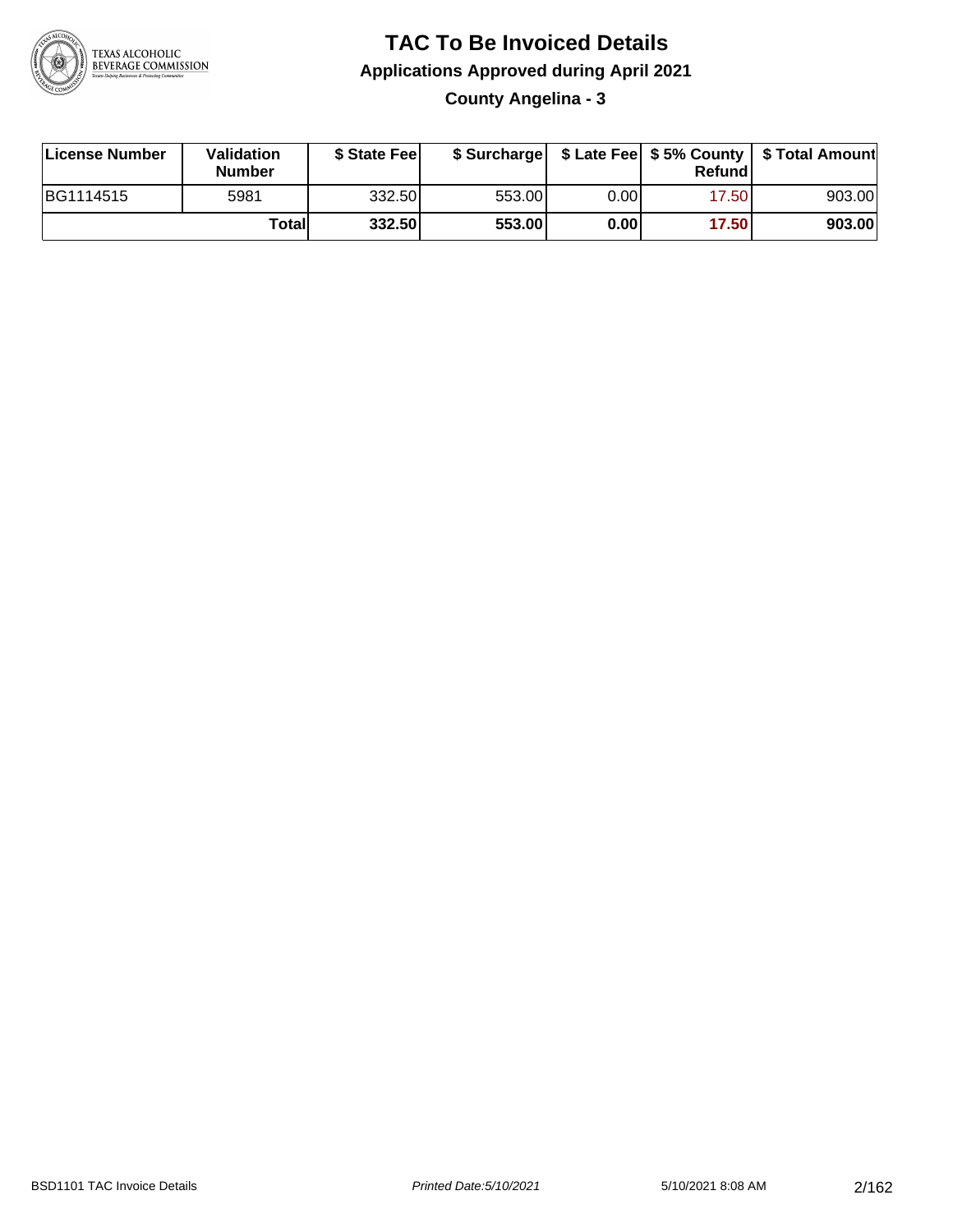

**County Aransas - 4**

| License Number | <b>Validation</b><br><b>Number</b> | \$ State Feel |        |      | Refundl | \$ Surcharge   \$ Late Fee   \$5% County   \$ Total Amount |
|----------------|------------------------------------|---------------|--------|------|---------|------------------------------------------------------------|
| BG1115945      | 6300                               | 332.50        | 553.00 | 0.00 | 17.50   | 903.00                                                     |
|                | Totall                             | 332.50        | 553.00 | 0.00 | 17.50   | 903.00                                                     |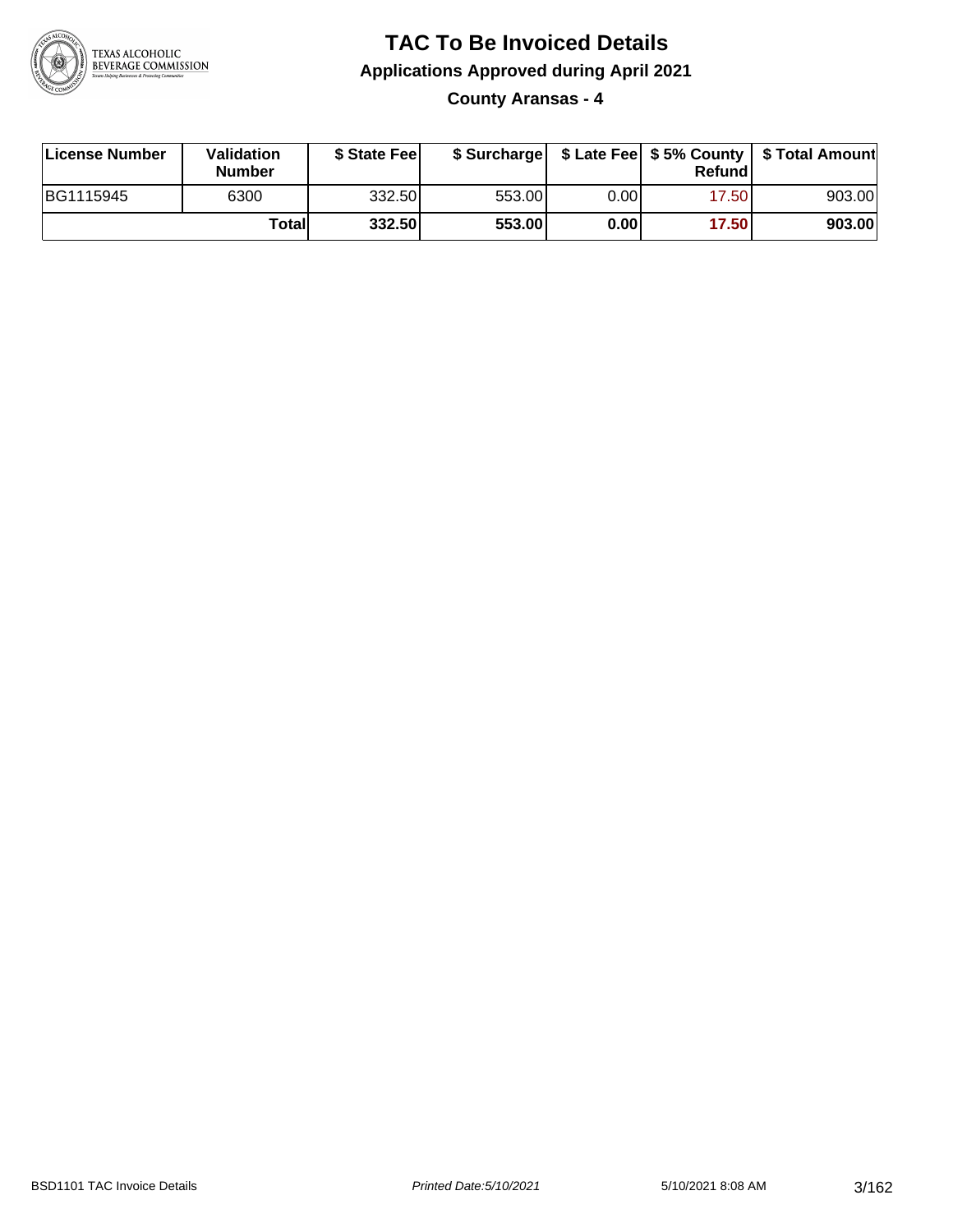

#### **TAC To Be Invoiced Details Applications Approved during April 2021 County Atascosa - 7**

| License Number | <b>Validation</b><br><b>Number</b> | \$ State Fee | \$ Surcharge | \$ Late Fee | \$5% County<br>Refundl | \$ Total Amount |
|----------------|------------------------------------|--------------|--------------|-------------|------------------------|-----------------|
| BQ904587       | 113088                             | 114.00       | 553.00       | 0.00        | 6.00                   | 673.00          |
| BQ905304       | 113883                             | 114.00       | 553.00       | 0.00        | 6.00                   | 673.00          |
| BQ903786       | 114265                             | 114.00       | 553.00       | 0.00        | 6.00                   | 673.00          |
| BG436669       | 509417                             | 332.50       | 553.00       | 0.00        | 17.50                  | 903.00          |
| BG1048866      | 509474                             | 332.50       | 553.00       | 0.00        | 17.50                  | 903.00          |
|                | <b>Total</b>                       | 1,007.00     | 2,765.00     | 0.00        | 53.00                  | 3,825.00        |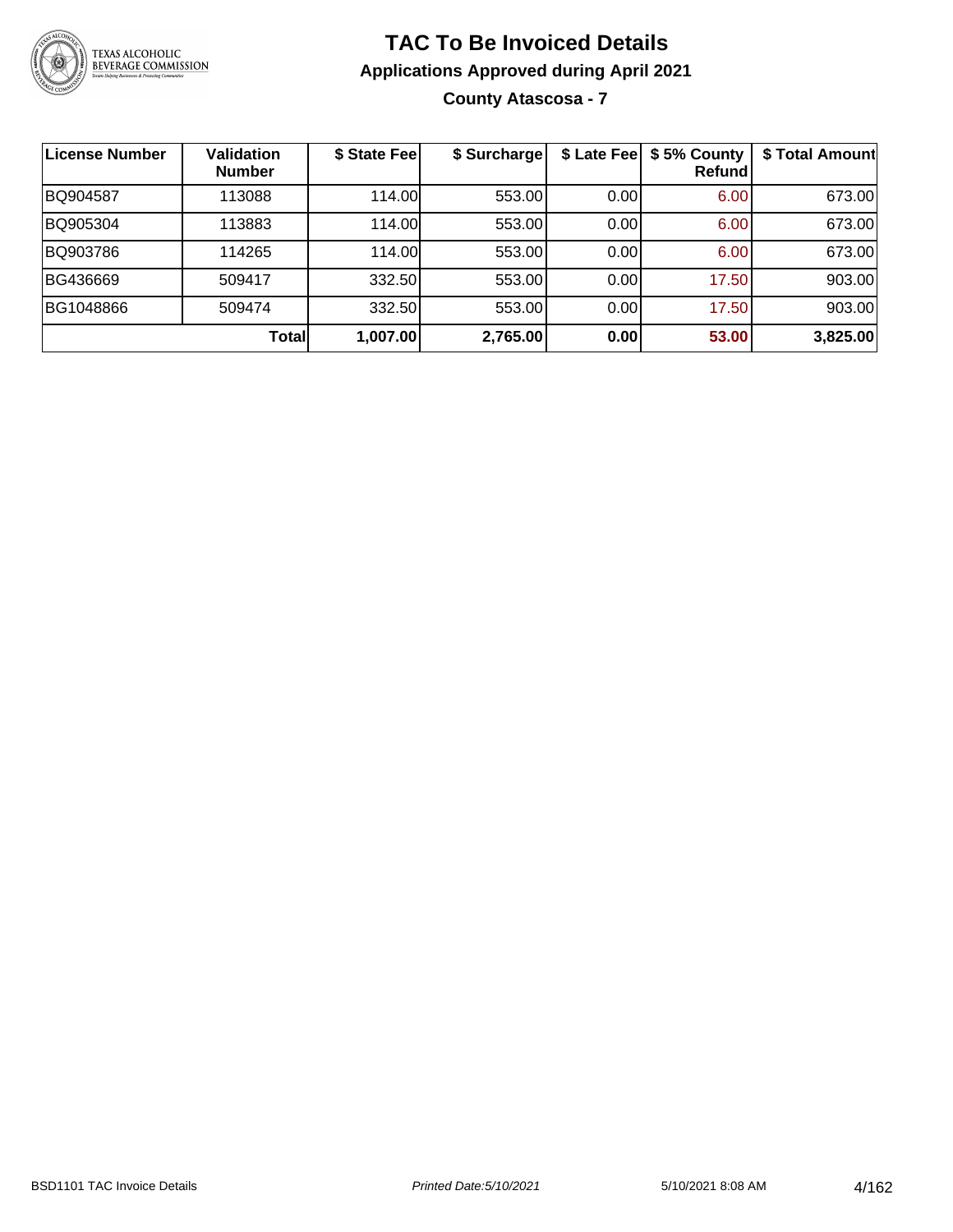

**County Austin - 8**

| License Number | Validation<br><b>Number</b> | \$ State Fee | \$ Surcharge |       | <b>Refund</b> | \$ Late Fee   \$5% County   \$ Total Amount |
|----------------|-----------------------------|--------------|--------------|-------|---------------|---------------------------------------------|
| BQ1115071      | 4762                        | 114.00       | 553.00       | 0.001 | 6.00          | 673.00                                      |
| BG1116069      | 5520                        | 332.50       | 553.00       | 0.001 | 17.50         | 903.00                                      |
| BQ1114130      | 5784                        | 114.00       | 553.00       | 0.00  | 6.00          | 673.00                                      |
|                | Totall                      | 560.50       | 1,659.00     | 0.00  | 29.50         | 2,249.00                                    |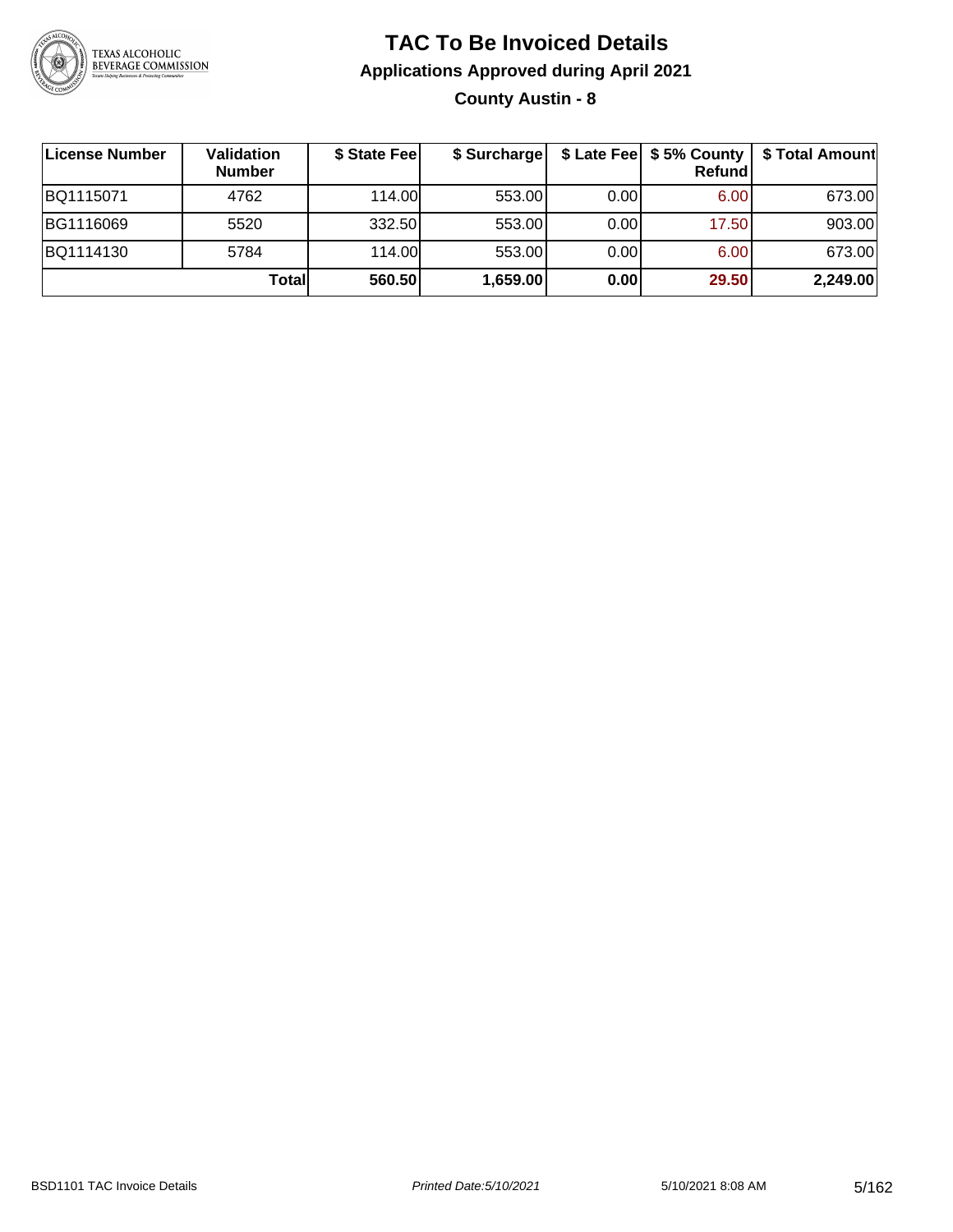

#### **TAC To Be Invoiced Details Applications Approved during April 2021 County Bandera - 10**

| License Number | Validation<br><b>Number</b> | \$ State Feel |        |       | Refundl | \$ Surcharge   \$ Late Fee   \$5% County   \$ Total Amount |
|----------------|-----------------------------|---------------|--------|-------|---------|------------------------------------------------------------|
| BG1115876      | 6228                        | 332.50        | 553.00 | 0.00  | 17.50   | 903.00                                                     |
|                | Totall                      | 332.50        | 553.00 | 0.001 | 17.50   | 903.00                                                     |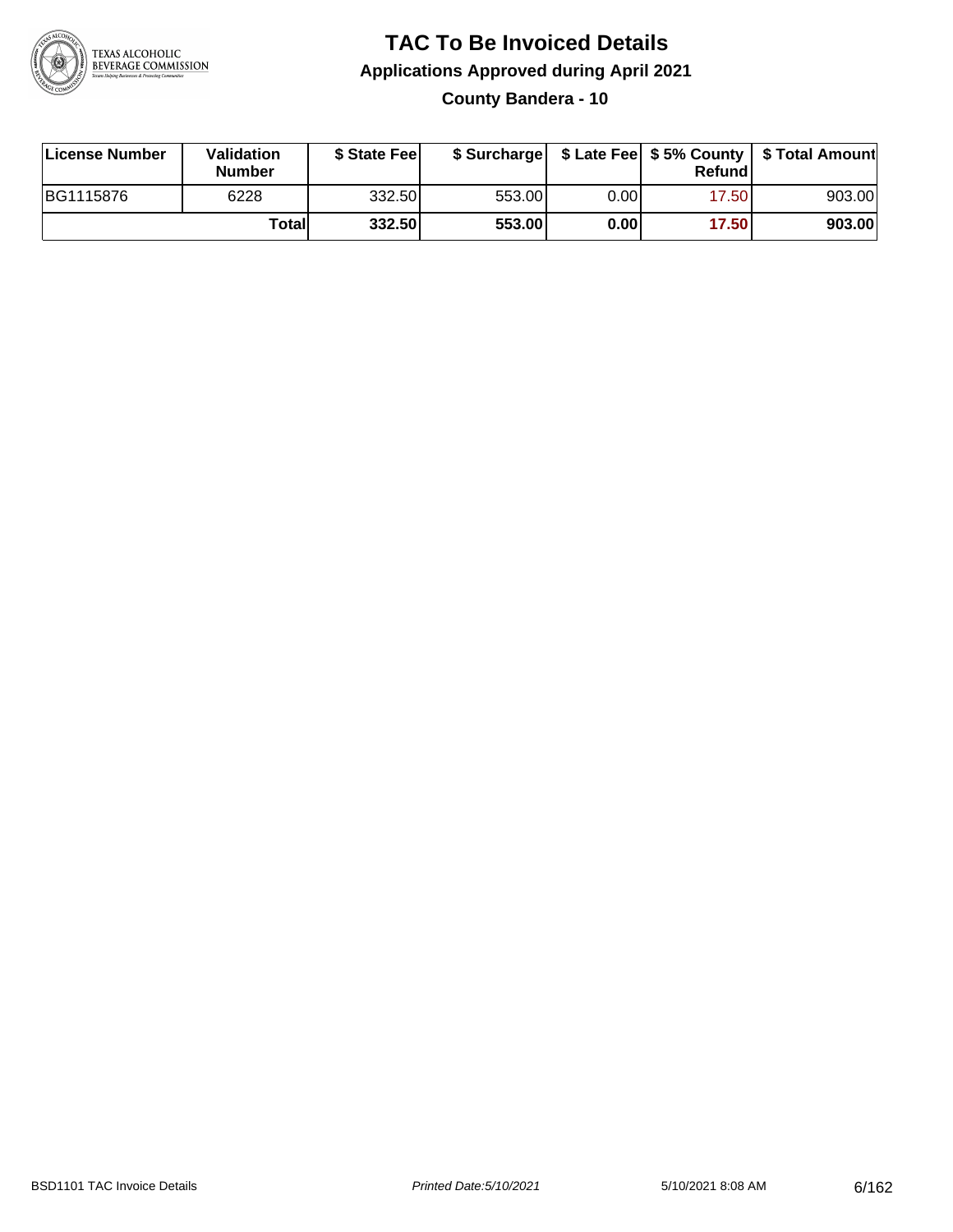

#### **TAC To Be Invoiced Details Applications Approved during April 2021 County Bastrop - 11**

| License Number | Validation<br><b>Number</b> | \$ State Feel |          |       | Refundl | \$ Surcharge   \$ Late Fee   \$5% County   \$ Total Amount |
|----------------|-----------------------------|---------------|----------|-------|---------|------------------------------------------------------------|
| BF1114586      | 5906                        | 114.00        | 553.00   | 0.001 | 6.00    | 673.00                                                     |
| BQ979749       | 113986                      | 114.00        | 553.00   | 0.00  | 6.00    | 673.00                                                     |
|                | Totall                      | 228.00        | 1,106.00 | 0.00  | 12.00   | 1,346.00                                                   |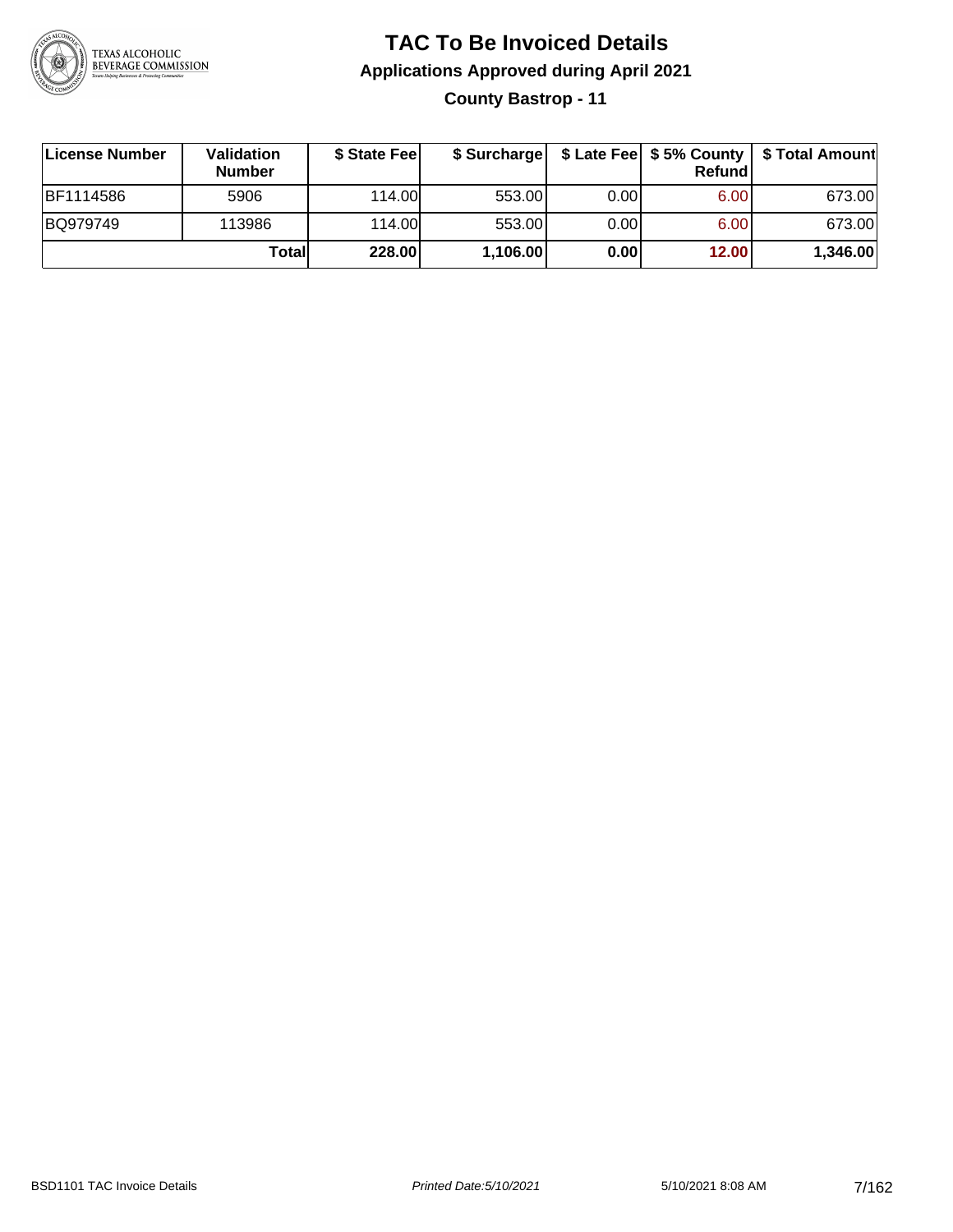

**County Bee - 13**

| License Number  | Validation<br><b>Number</b> | \$ State Feel | \$ Surcharge |      | Refund | \$ Late Fee   \$5% County   \$ Total Amount |
|-----------------|-----------------------------|---------------|--------------|------|--------|---------------------------------------------|
| <b>BF773437</b> | 115995                      | 114.00L       | 553.00       | 0.00 | 6.00   | 673.00                                      |
|                 | Totall                      | <b>114.00</b> | 553.00       | 0.00 | 6.00   | 673.00                                      |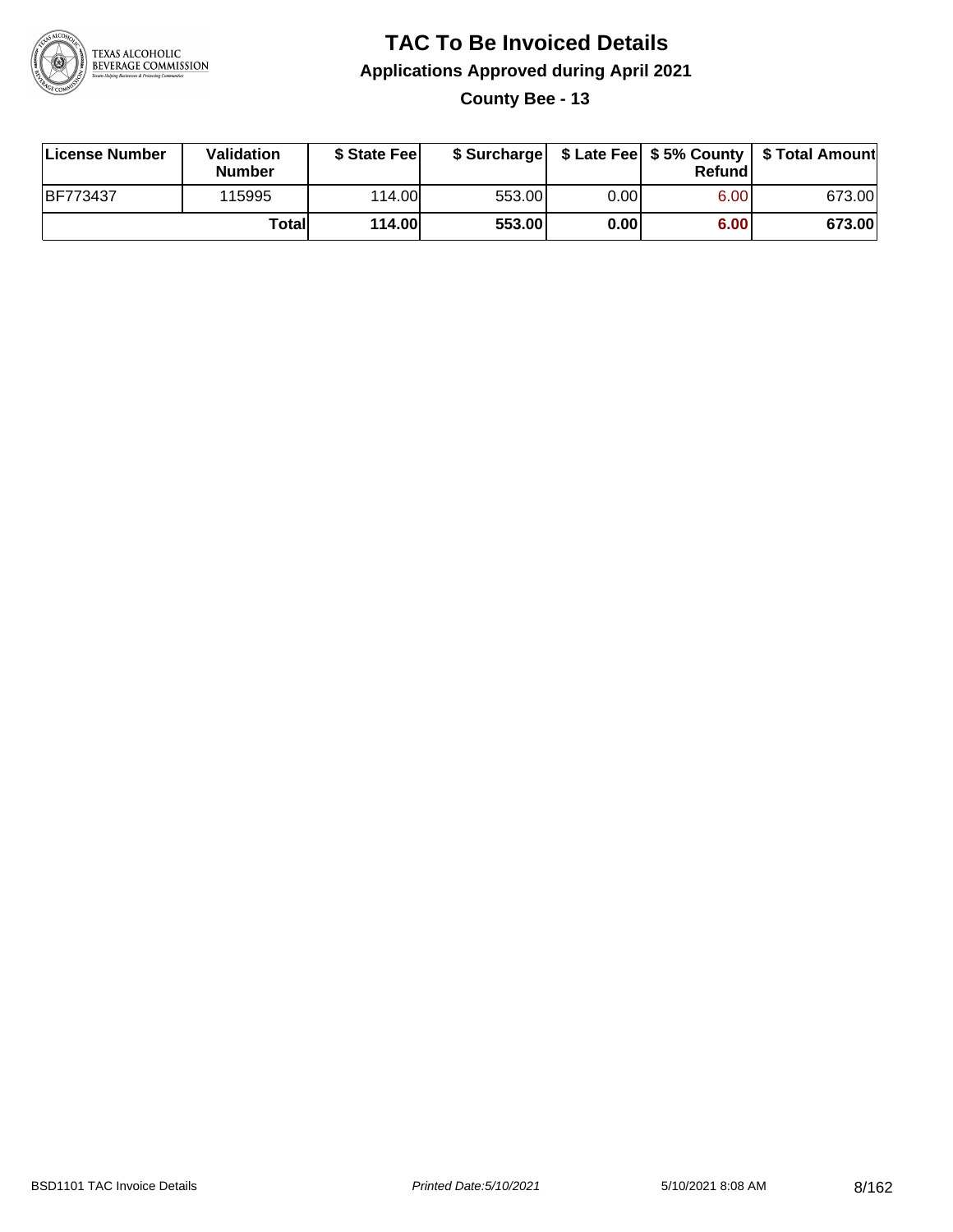

#### **TAC To Be Invoiced Details Applications Approved during April 2021 County Bell - 14**

| License Number | <b>Validation</b><br><b>Number</b> | \$ State Fee | \$ Surcharge | \$ Late Fee | \$5% County<br><b>Refund</b> | \$ Total Amount |
|----------------|------------------------------------|--------------|--------------|-------------|------------------------------|-----------------|
| BQ1114399      | 5773                               | 114.00       | 553.00       | 0.00        | 6.00                         | 673.00          |
| BG1116817      | 6126                               | 332.50       | 553.00       | 0.00        | 17.50                        | 903.00          |
| BF1115300      | 6127                               | 114.00       | 553.00       | 0.00        | 6.00                         | 673.00          |
| BF771687       | 112200                             | 114.00       | 553.00       | 0.00        | 6.00                         | 673.00          |
| BQ903018       | 112795                             | 114.00       | 553.00       | 0.00        | 6.00                         | 673.00          |
| BQ1047691      | 113125                             | 114.00       | 553.00       | 0.00        | 6.00                         | 673.00          |
| BG978640       | 113216                             | 332.50       | 553.00       | 0.00        | 17.50                        | 903.00          |
| BQ1050622      | 508239                             | 114.00       | 553.00       | 0.00        | 6.00                         | 673.00          |
|                | Total                              | 1,349.00     | 4,424.00     | 0.00        | 71.00                        | 5,844.00        |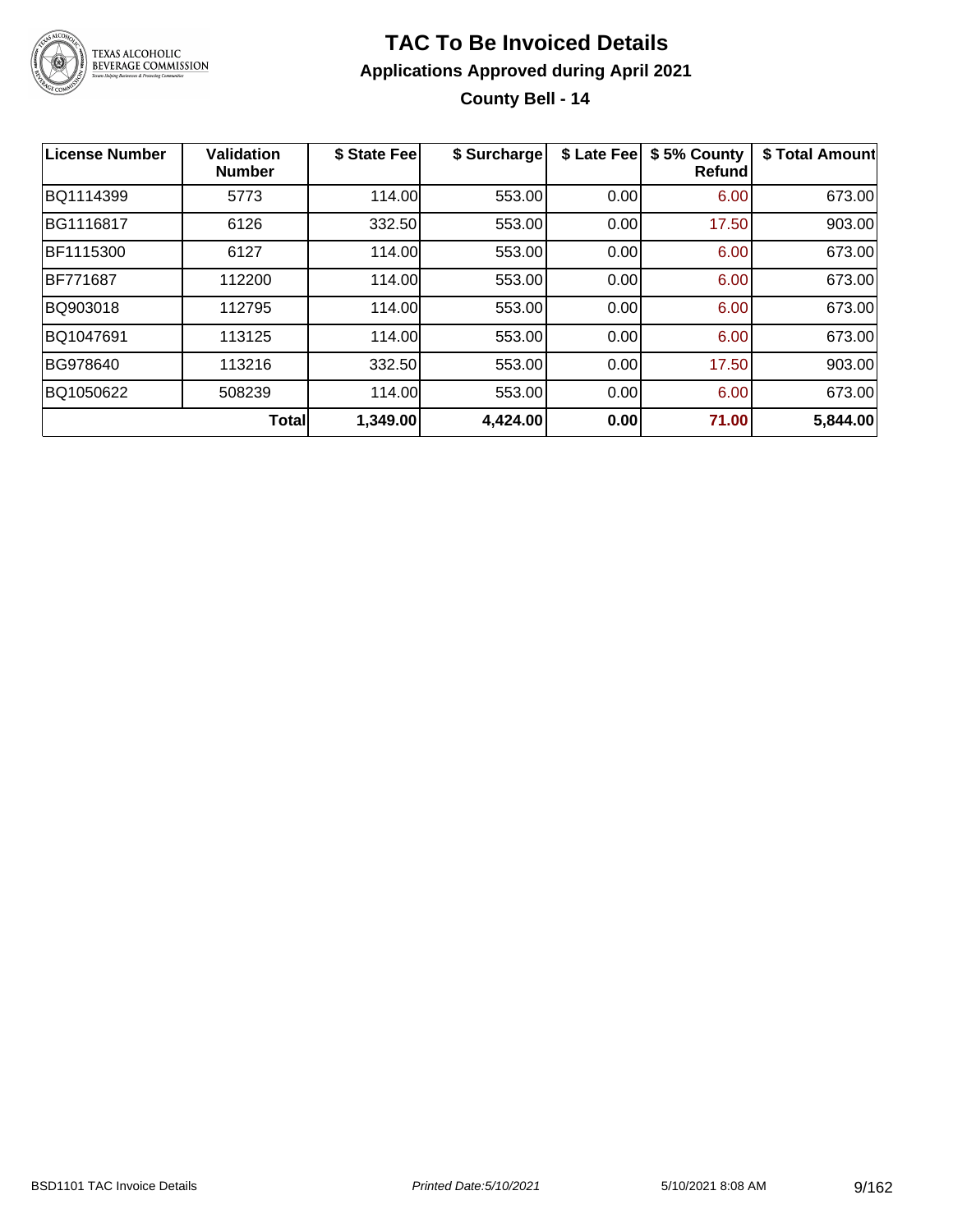

## TEXAS ALCOHOLIC<br>BEVERAGE COMMISSION

#### **TAC To Be Invoiced Details Applications Approved during April 2021 County Bexar - 15**

| <b>License Number</b> | <b>Validation</b><br><b>Number</b> | \$ State Fee | \$ Surcharge |      | \$ Late Fee   \$5% County<br><b>Refund</b> | \$ Total Amount |
|-----------------------|------------------------------------|--------------|--------------|------|--------------------------------------------|-----------------|
| BG1115177             | 5587                               | 1,900.00     | 553.00       | 0.00 | 100.00                                     | 2,553.00        |
| BL1115177             | 5587                               | 475.00       | 327.00       | 0.00 | 25.00                                      | 827.00          |
| BG1115372             | 5813                               | 1,900.00     | 553.00       | 0.00 | 100.00                                     | 2,553.00        |
| BG1114321             | 5940                               | 1,900.00     | 553.00       | 0.00 | 100.00                                     | 2,553.00        |
| BQ1116791             | 5947                               | 114.00       | 553.00       | 0.00 | 6.00                                       | 673.00          |
| BQ1116800             | 5948                               | 114.00       | 553.00       | 0.00 | 6.00                                       | 673.00          |
| BQ1114046             | 5949                               | 114.00       | 553.00       | 0.00 | 6.00                                       | 673.00          |
| BG1114720             | 6047                               | 1,900.00     | 553.00       | 0.00 | 100.00                                     | 2,553.00        |
| BG1115415             | 6176                               | 1,900.00     | 553.00       | 0.00 | 100.00                                     | 2,553.00        |
| BG1115775             | 6207                               | 1,900.00     | 553.00       | 0.00 | 100.00                                     | 2,553.00        |
| BG1116194             | 6387                               | 1,900.00     | 553.00       | 0.00 | 100.00                                     | 2,553.00        |
| BQ1116571             | 6482                               | 114.00       | 553.00       | 0.00 | 6.00                                       | 673.00          |
| BG1116367             | 6515                               | 1,900.00     | 553.00       | 0.00 | 100.00                                     | 2,553.00        |
| BQ1117229             | 6543                               | 114.00       | 553.00       | 0.00 | 6.00                                       | 673.00          |
| BG1116218             | 6561                               | 1,900.00     | 553.00       | 0.00 | 100.00                                     | 2,553.00        |
| BQ1117207             | 6644                               | 114.00       | 553.00       | 0.00 | 6.00                                       | 673.00          |
| BQ1117147             | 6752                               | 114.00       | 553.00       | 0.00 | 6.00                                       | 673.00          |
| BG1116773             | 6883                               | 1,900.00     | 553.00       | 0.00 | 100.00                                     | 2,553.00        |
| BG1117132             | 6911                               | 1,900.00     | 553.00       | 0.00 | 100.00                                     | 2,553.00        |
| BG769843              | 110950                             | 1,425.00     | 553.00       | 0.00 | 75.00                                      | 2,053.00        |
| BL769843              | 110950                             | 475.00       | 327.00       | 0.00 | 25.00                                      | 827.00          |
| BQ1049693             | 111854                             | 114.00       | 553.00       | 0.00 | 6.00                                       | 673.00          |
| BF1047508             | 111891                             | 114.00       | 553.00       | 0.00 | 6.00                                       | 673.00          |
| BQ977762              | 111953                             | 114.00       | 553.00       | 0.00 | 6.00                                       | 673.00          |
| BQ836777              | 112391                             | 114.00       | 553.00       | 0.00 | 6.00                                       | 673.00          |
| BQ904594              | 112550                             | 114.00       | 553.00       | 0.00 | 6.00                                       | 673.00          |
| BG904981              | 112954                             | 1,425.00     | 553.00       | 0.00 | 75.00                                      | 2,053.00        |
| BG978183              | 113036                             | 1,425.00     | 553.00       | 0.00 | 75.00                                      | 2,053.00        |
| BQ836410              | 113059                             | 114.00       | 553.00       | 0.00 | 6.00                                       | 673.00          |
| BQ904568              | 113088                             | 114.00       | 553.00       | 0.00 | 6.00                                       | 673.00          |
| BQ978948              | 113088                             | 114.00       | 553.00       | 0.00 | 6.00                                       | 673.00          |
| BQ978766              | 113223                             | 114.00       | 553.00       | 0.00 | 6.00                                       | 673.00          |
| BQ837387              | 113381                             | 114.00       | 553.00       | 0.00 | 6.00                                       | 673.00          |
| BQ837402              | 113429                             | 114.00       | 553.00       | 0.00 | 6.00                                       | 673.00          |
| BQ837520              | 113457                             | 114.00       | 553.00       | 0.00 | 6.00                                       | 673.00          |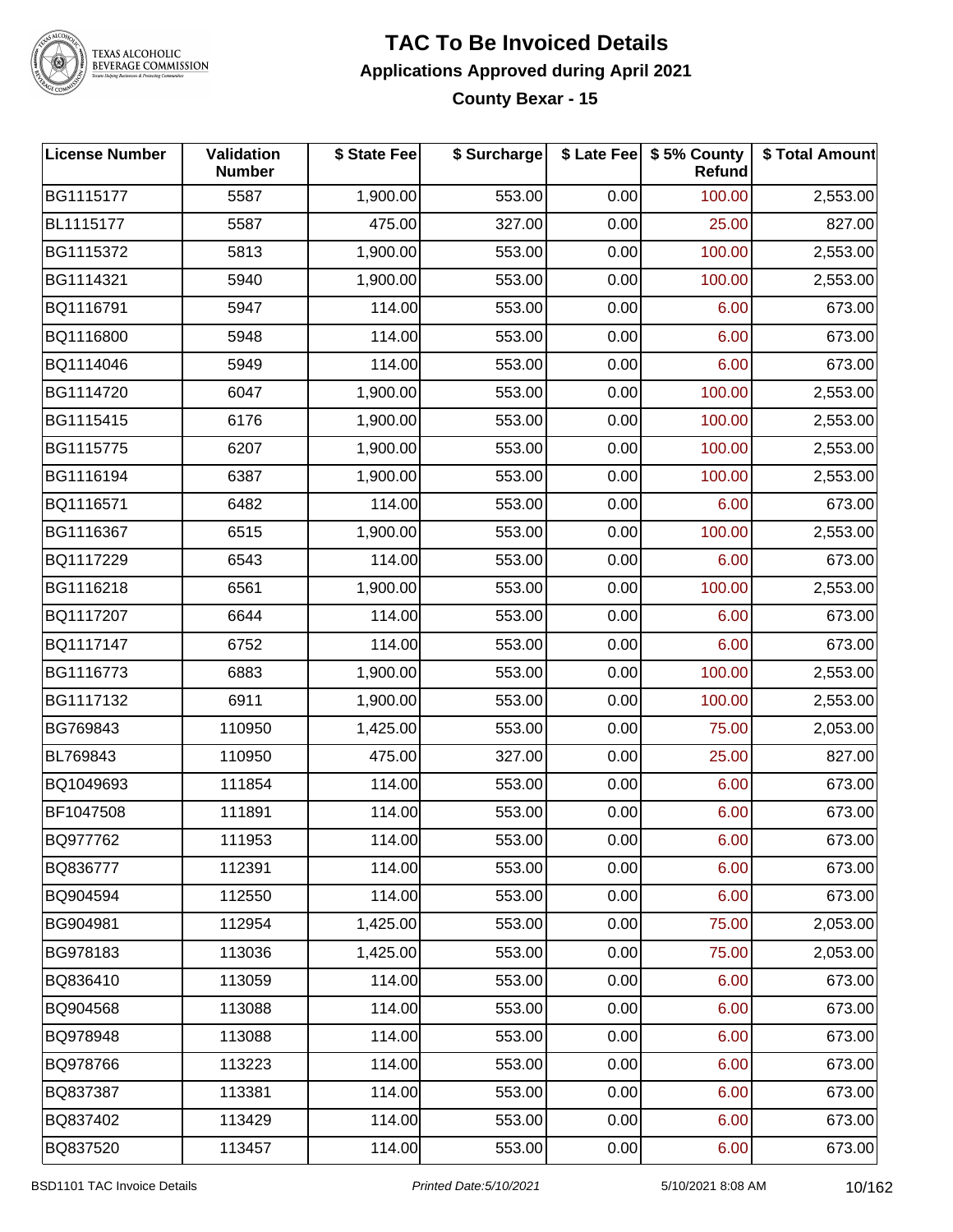| <b>License Number</b> | Validation<br><b>Number</b> | \$ State Fee | \$ Surcharge |        | \$ Late Fee   \$5% County<br>Refund | \$ Total Amount |
|-----------------------|-----------------------------|--------------|--------------|--------|-------------------------------------|-----------------|
| BQ837684              | 113458                      | 114.00       | 553.00       | 0.00   | 6.00                                | 673.00          |
| BQ837519              | 113460                      | 114.00       | 553.00       | 0.00   | 6.00                                | 673.00          |
| BQ837498              | 113470                      | 114.00       | 553.00       | 0.00   | 6.00                                | 673.00          |
| BQ837500              | 113471                      | 114.00       | 553.00       | 0.00   | 6.00                                | 673.00          |
| BQ838147              | 113679                      | 114.00       | 553.00       | 0.00   | 6.00                                | 673.00          |
| BQ901620              | 113773                      | 114.00       | 553.00       | 0.00   | 6.00                                | 673.00          |
| BQ773546              | 113979                      | 114.00       | 553.00       | 0.00   | 6.00                                | 673.00          |
| BG836491              | 114110                      | 1,425.00     | 553.00       | 0.00   | 75.00                               | 2,053.00        |
| BG1051690             | 114115                      | 1,425.00     | 553.00       | 0.00   | 75.00                               | 2,053.00        |
| BQ1052203             | 114170                      | 114.00       | 553.00       | 0.00   | 6.00                                | 673.00          |
| BQ772700              | 114208                      | 114.00       | 553.00       | 0.00   | 6.00                                | 673.00          |
| BF905515              | 114484                      | 114.00       | 553.00       | 0.00   | 6.00                                | 673.00          |
| BF978981              | 114837                      | 114.00       | 553.00       | 0.00   | 6.00                                | 673.00          |
| BG838864              | 114949                      | 1,425.00     | 553.00       | 0.00   | 75.00                               | 2,053.00        |
| BQ1051513             | 115003                      | 114.00       | 553.00       | 0.00   | 6.00                                | 673.00          |
| BG903359              | 115263                      | 1,425.00     | 553.00       | 0.00   | 75.00                               | 2,053.00        |
| BF905135              | 115355                      | 114.00       | 553.00       | 0.00   | 6.00                                | 673.00          |
| BG838988              | 115430                      | 1,425.00     | 553.00       | 0.00   | 75.00                               | 2,053.00        |
| BG1049896             | 115678                      | 1,425.00     | 553.00       | 0.00   | 75.00                               | 2,053.00        |
| BG904062              | 115808                      | 1,425.00     | 553.00       | 0.00   | 75.00                               | 2,053.00        |
| BF773531              | 116017                      | 114.00       | 553.00       | 0.00   | 6.00                                | 673.00          |
| BQ773512              | 116108                      | 114.00       | 553.00       | 0.00   | 6.00                                | 673.00          |
| BG904220              | 116162                      | 1,425.00     | 553.00       | 0.00   | 75.00                               | 2,053.00        |
| BL904220              | 116162                      | 475.00       | 327.00       | 0.00   | 25.00                               | 827.00          |
| BG1052464             | 116624                      | 1,425.00     | 553.00       | 0.00   | 75.00                               | 2,053.00        |
| BG838355              | 116649                      | 1,425.00     | 553.00       | 0.00   | 75.00                               | 2,053.00        |
| BG1051451             | 117112                      | 1,425.00     | 553.00       | 0.00   | 75.00                               | 2,053.00        |
| BQ775862              | 118078                      | 114.00       | 553.00       | 0.00   | 6.00                                | 673.00          |
| BQ905489              | 118223                      | 114.00       | 553.00       | 100.00 | 6.00                                | 773.00          |
| BQ836403              | 414583                      | 114.00       | 553.00       | 0.00   | 6.00                                | 673.00          |
| BQ837895              | 414584                      | 114.00       | 553.00       | 0.00   | 6.00                                | 673.00          |
| BG555550              | 508460                      | 1,425.00     | 553.00       | 0.00   | 75.00                               | 2,053.00        |
| BQ905905              | 508717                      | 114.00       | 553.00       | 0.00   | 6.00                                | 673.00          |
| BG1046697             | 509264                      | 1,425.00     | 553.00       | 0.00   | 75.00                               | 2,053.00        |
| BG977532              | 509289                      | 1,425.00     | 553.00       | 0.00   | 75.00                               | 2,053.00        |
| BG980119              | 509416                      | 1,425.00     | 553.00       | 0.00   | 75.00                               | 2,053.00        |
| BG408588              | 509486                      | 1,425.00     | 553.00       | 0.00   | 75.00                               | 2,053.00        |
| BG830488              | 509987                      | 1,425.00     | 553.00       | 0.00   | 75.00                               | 2,053.00        |
| BG1050526             | 510074                      | 1,425.00     | 553.00       | 0.00   | 75.00                               | 2,053.00        |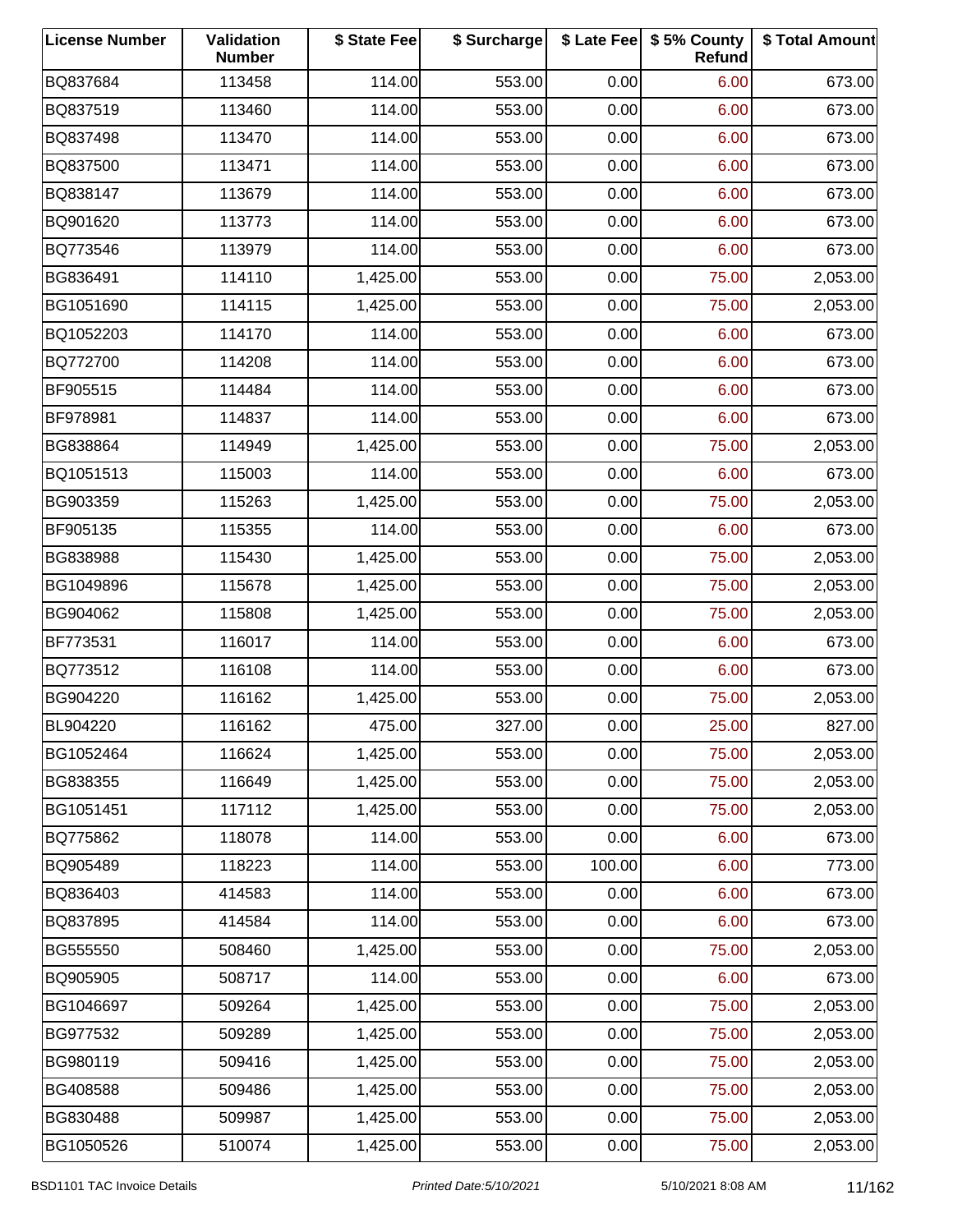| <b>∣License Number</b> | <b>Validation</b><br><b>Number</b> | \$ State Fee | \$ Surcharge |        | Refundl  |            |
|------------------------|------------------------------------|--------------|--------------|--------|----------|------------|
| BG1050505              | 510088                             | 1,425.00     | 553.00       | 0.00   | 75.00    | 2,053.00   |
| BF1117243              | 510140                             | 114.00L      | 553.00       | 0.001  | 6.00     | 673.00     |
|                        | Totall                             | 58,235.00    | 41,350.00    | 100.00 | 3,065.00 | 102,750.00 |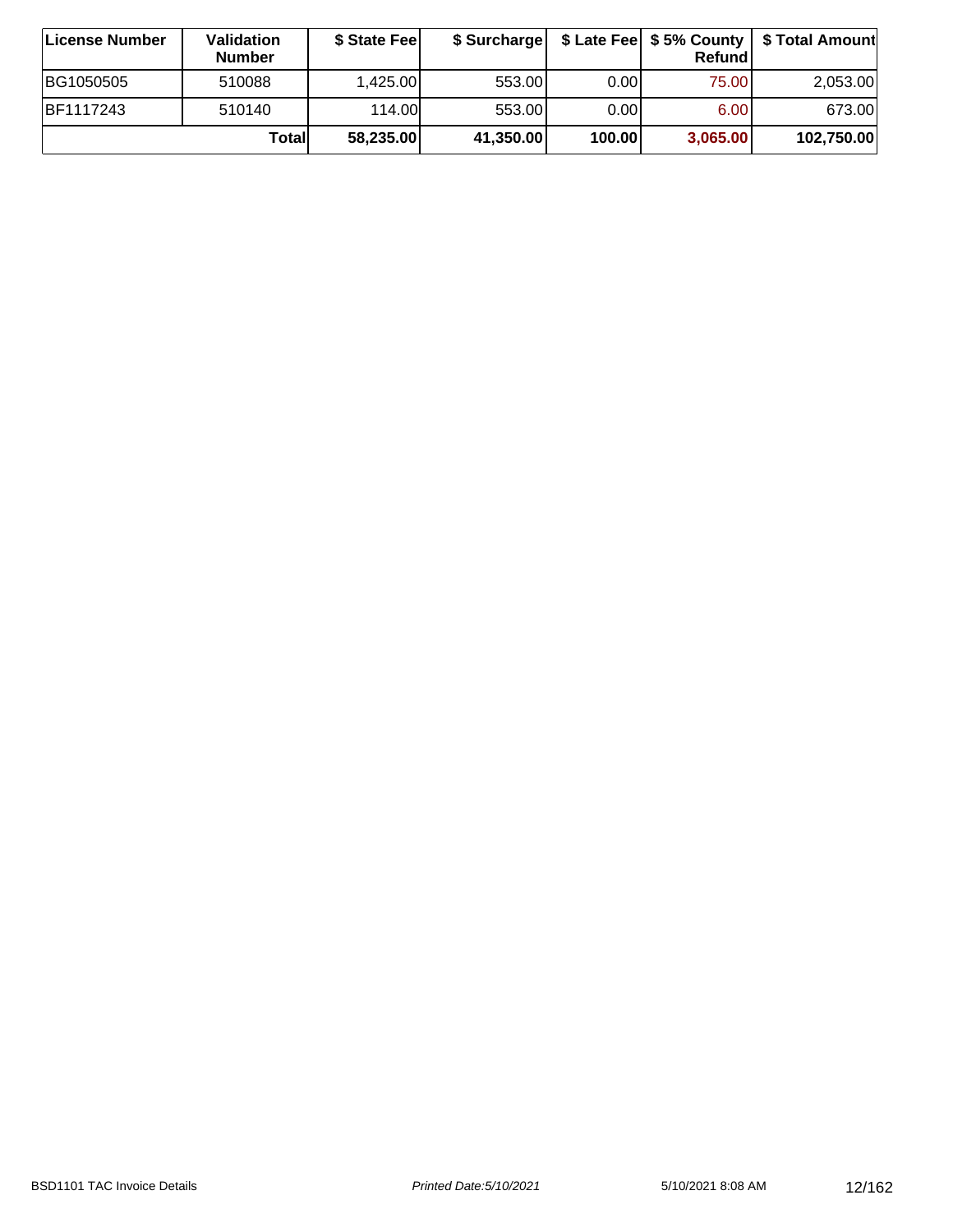

#### **TAC To Be Invoiced Details Applications Approved during April 2021 County Bosque - 18**

| License Number   | Validation<br><b>Number</b> | \$ State Fee | \$ Surcharge |      | Refundl | \$ Late Fee   \$5% County   \$ Total Amount |
|------------------|-----------------------------|--------------|--------------|------|---------|---------------------------------------------|
| <b>BF1114375</b> | 5888                        | 114.00L      | 553.00       | 0.00 | 6.00    | 673.00                                      |
| <b>BF1117138</b> | 6103                        | 114.00       | 553.00       | 0.00 | 6.00    | 673.00                                      |
| BF1115577        | 6320                        | 114.00       | 553.00       | 0.00 | 6.00    | 673.00                                      |
|                  | Totall                      | 342.00       | 1,659.00     | 0.00 | 18.00   | 2,019.00                                    |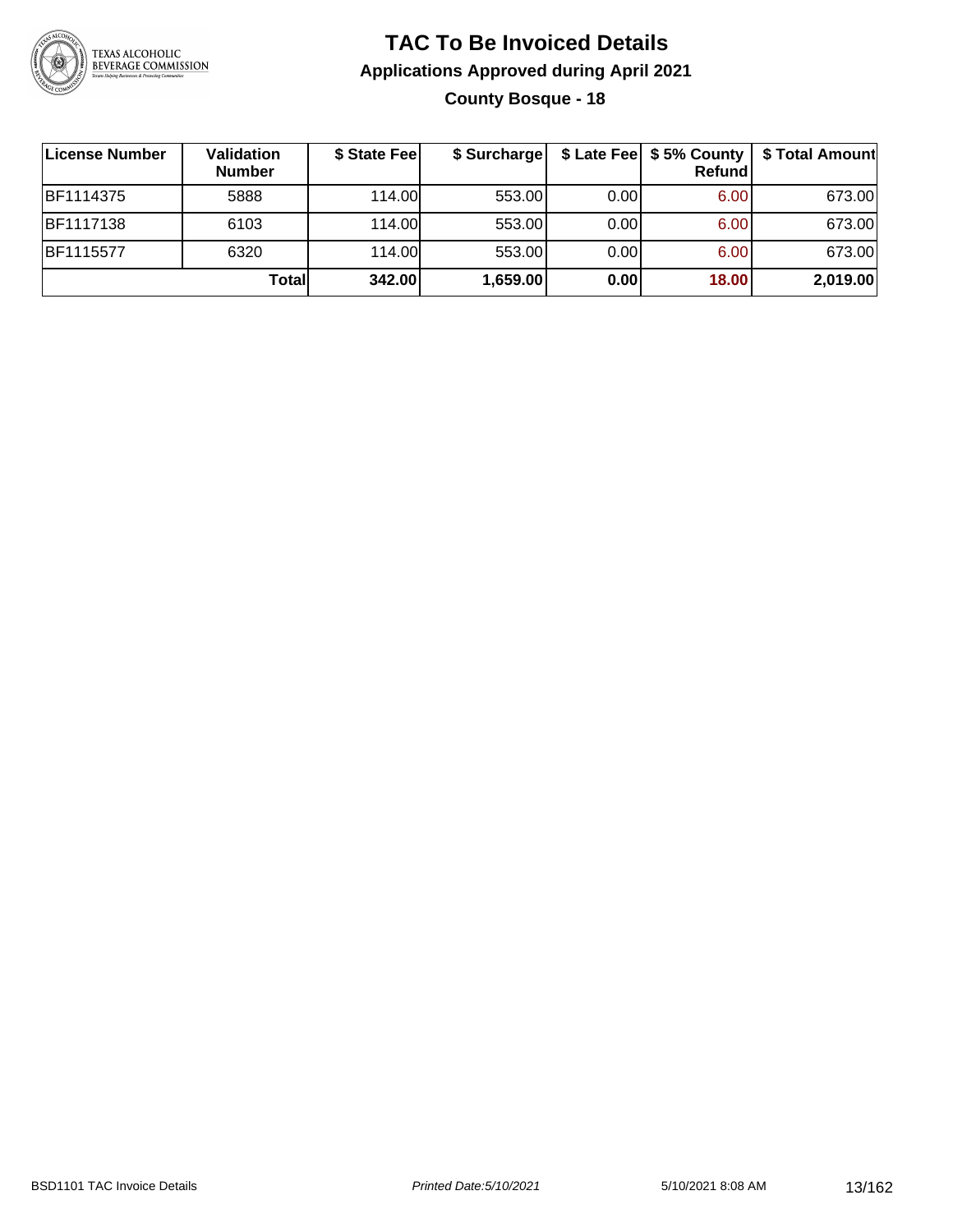

#### **TAC To Be Invoiced Details Applications Approved during April 2021 County Bowie - 19**

**License Number Validation Number \$ State Fee \$ Surcharge \$ Late Fee \$ 5% County Refund \$ Total Amount** BG1115531 | 5880 | 332.50| 553.00| 0.00| 17.50| 903.00 BQ979371 114080 114.00 553.00 0.00 6.00 673.00 **Total 446.50 1,106.00 0.00 23.50 1,576.00**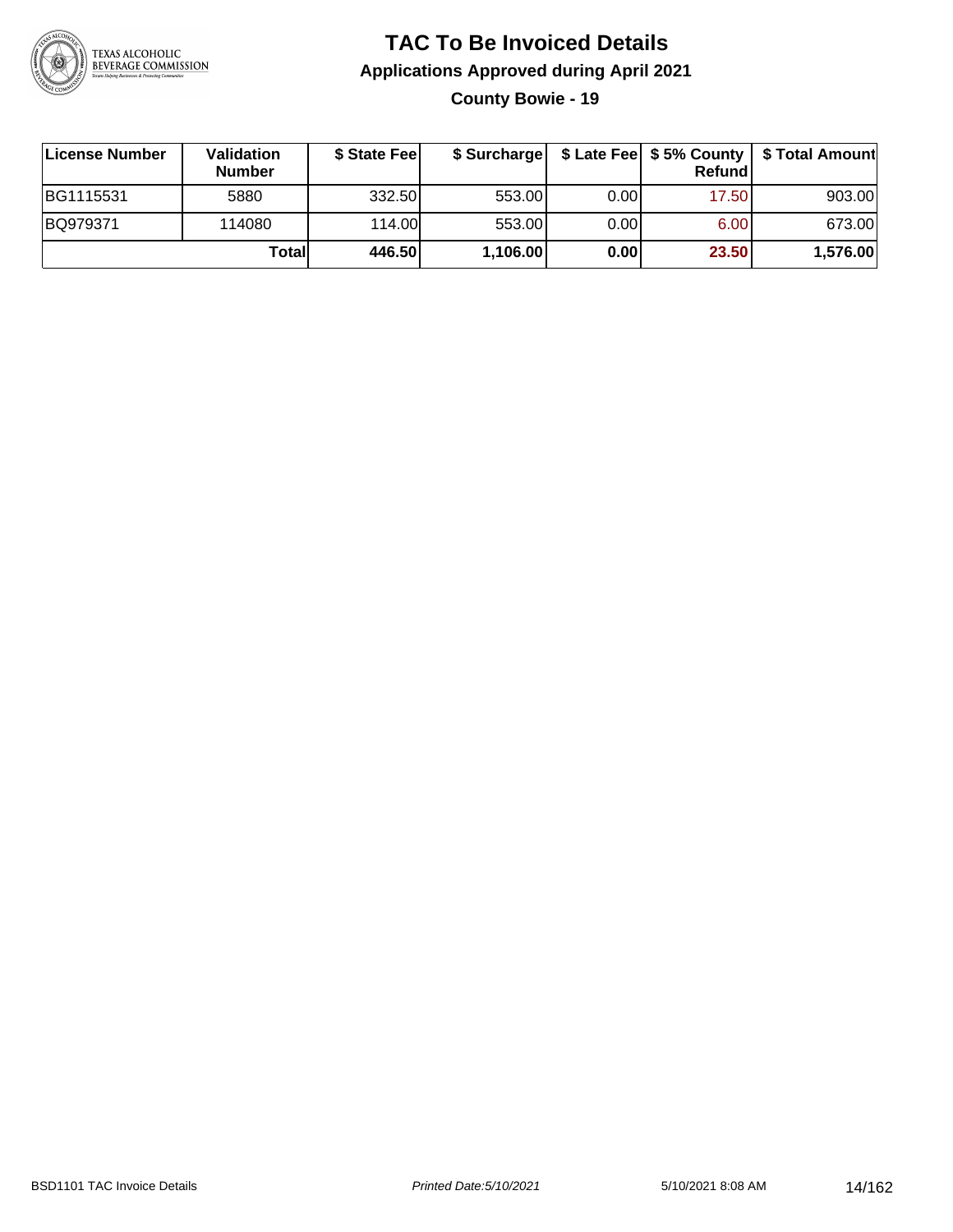

#### **TAC To Be Invoiced Details Applications Approved during April 2021 County Brazoria - 20**

| <b>License Number</b> | Validation<br><b>Number</b> | \$ State Fee | \$ Surcharge |      | \$ Late Fee   \$5% County<br>Refundl | \$ Total Amount |
|-----------------------|-----------------------------|--------------|--------------|------|--------------------------------------|-----------------|
| BG1117211             | 5986                        | 332.50       | 553.00       | 0.00 | 17.50                                | 903.00          |
| BQ1116348             | 6772                        | 114.00       | 553.00       | 0.00 | 6.00                                 | 673.00          |
| BQ771815              | 111953                      | 114.00       | 553.00       | 0.00 | 6.00                                 | 673.00          |
| BG900214              | 112745                      | 332.50       | 553.00       | 0.00 | 17.50                                | 903.00          |
| BE902239              | 113150                      | 285.00       | 553.00       | 0.00 | 15.00                                | 853.00          |
|                       | Total                       | 1,178.00     | 2,765.00     | 0.00 | 62.00                                | 4,005.00        |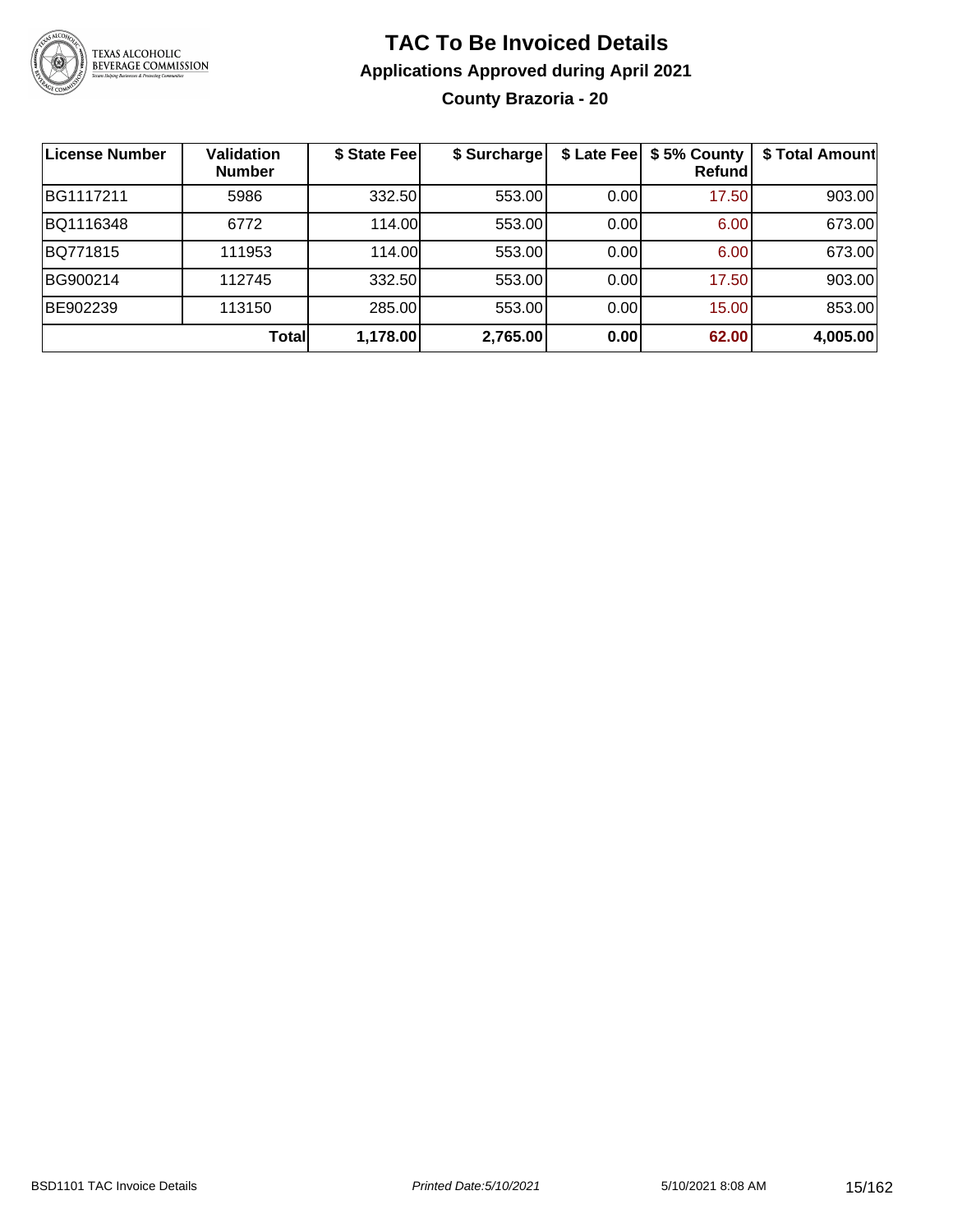

**County Brazos - 21**

| <b>License Number</b> | Validation<br><b>Number</b> | \$ State Fee | \$ Surcharge | \$ Late Fee | \$5% County<br>Refundl | \$ Total Amount |
|-----------------------|-----------------------------|--------------|--------------|-------------|------------------------|-----------------|
| BF1044923             | 111859                      | 114.00       | 553.00       | 100.00      | 6.00                   | 773.00          |
| BG837564              | 112755                      | 332.50       | 553.00       | 0.00        | 17.50                  | 903.00          |
| <b>BL837564</b>       | 112755                      | 475.00       | 327.00       | 0.00        | 25.00                  | 827.00          |
| BG771346              | 113139                      | 332.50       | 553.00       | 0.00        | 17.50                  | 903.00          |
| BE772699              | 113237                      | 285.00       | 553.00       | 0.00        | 15.00                  | 853.00          |
| BG769773              | 113480                      | 332.50       | 553.00       | 0.00        | 17.50                  | 903.00          |
| BQ1052063             | 113513                      | 114.00       | 553.00       | 0.00        | 6.00                   | 673.00          |
| BG1043631             | 507166                      | 332.50       | 553.00       | 0.00        | 17.50                  | 903.00          |
| BG977424              | 509361                      | 332.50       | 553.00       | 0.00        | 17.50                  | 903.00          |
| BL977424              | 509361                      | 475.00       | 327.00       | 0.00        | 25.00                  | 827.00          |
|                       | <b>Total</b>                | 3,125.50     | 5,078.00     | 100.00      | 164.50                 | 8,468.00        |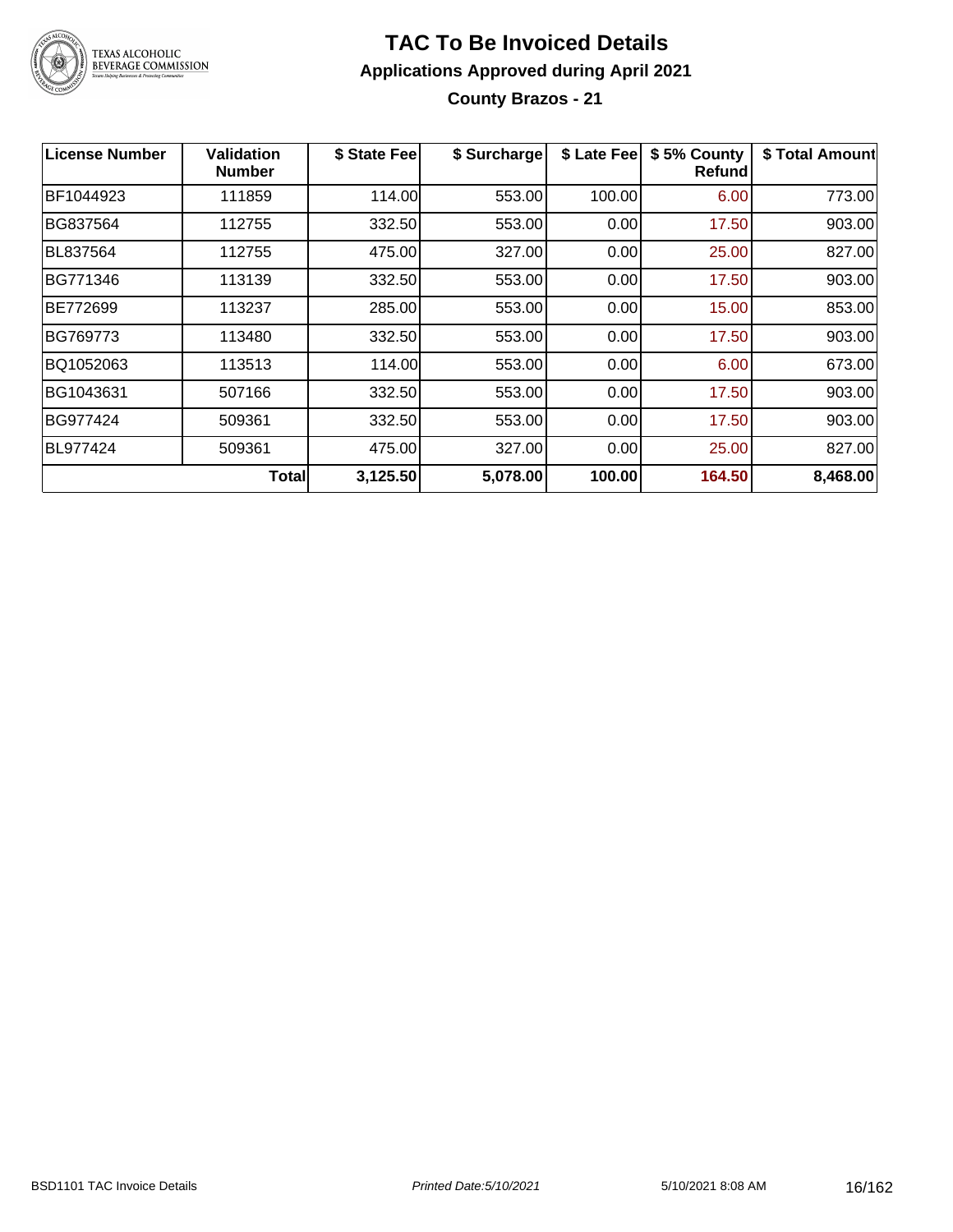

**County Brewster - 22**

| License Number | Validation<br><b>Number</b> | \$ State Fee |          |      | <b>Refund</b> | \$ Surcharge   \$ Late Fee   \$5% County   \$ Total Amount |
|----------------|-----------------------------|--------------|----------|------|---------------|------------------------------------------------------------|
| BF1115294      | 6245                        | 114.00       | 553.00   | 0.00 | 6.00          | 673.00                                                     |
| BQ1116942      | 6401                        | 114.00       | 553.00   | 0.00 | 6.00          | 673.00                                                     |
|                | Totall                      | 228.00       | 1,106.00 | 0.00 | 12.00         | 1,346.00                                                   |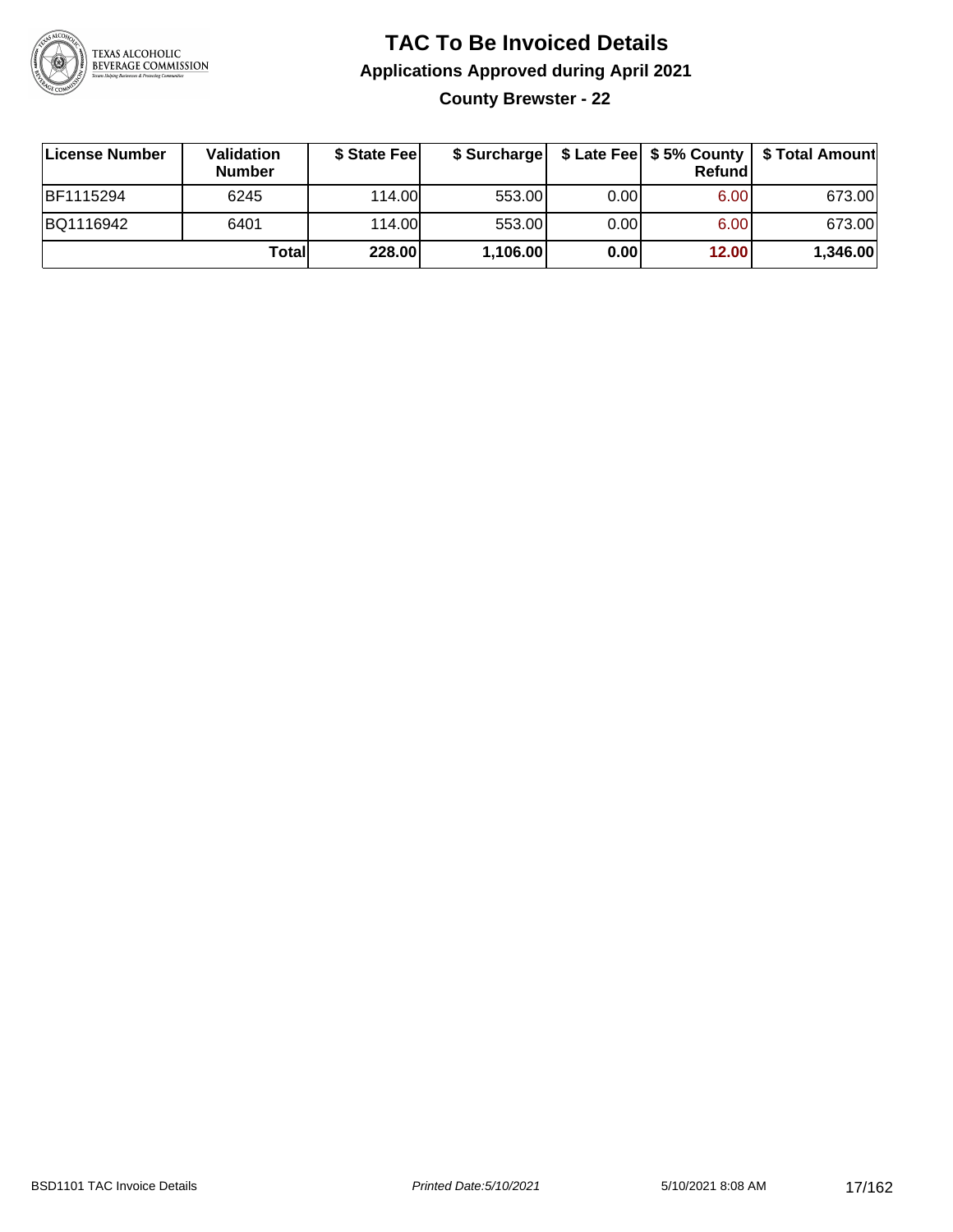

#### **TAC To Be Invoiced Details Applications Approved during April 2021 County Brown - 25**

**License Number Validation Number \$ State Fee \$ Surcharge \$ Late Fee \$ 5% County Refund \$ Total Amount** BQ904215 113551 114.00 553.00 0.00 6.00 673.00 BF905109 | 113939 | 114.00| 553.00| 0.00| 6.00| 673.00 **Total 228.00 1,106.00 0.00 12.00 1,346.00**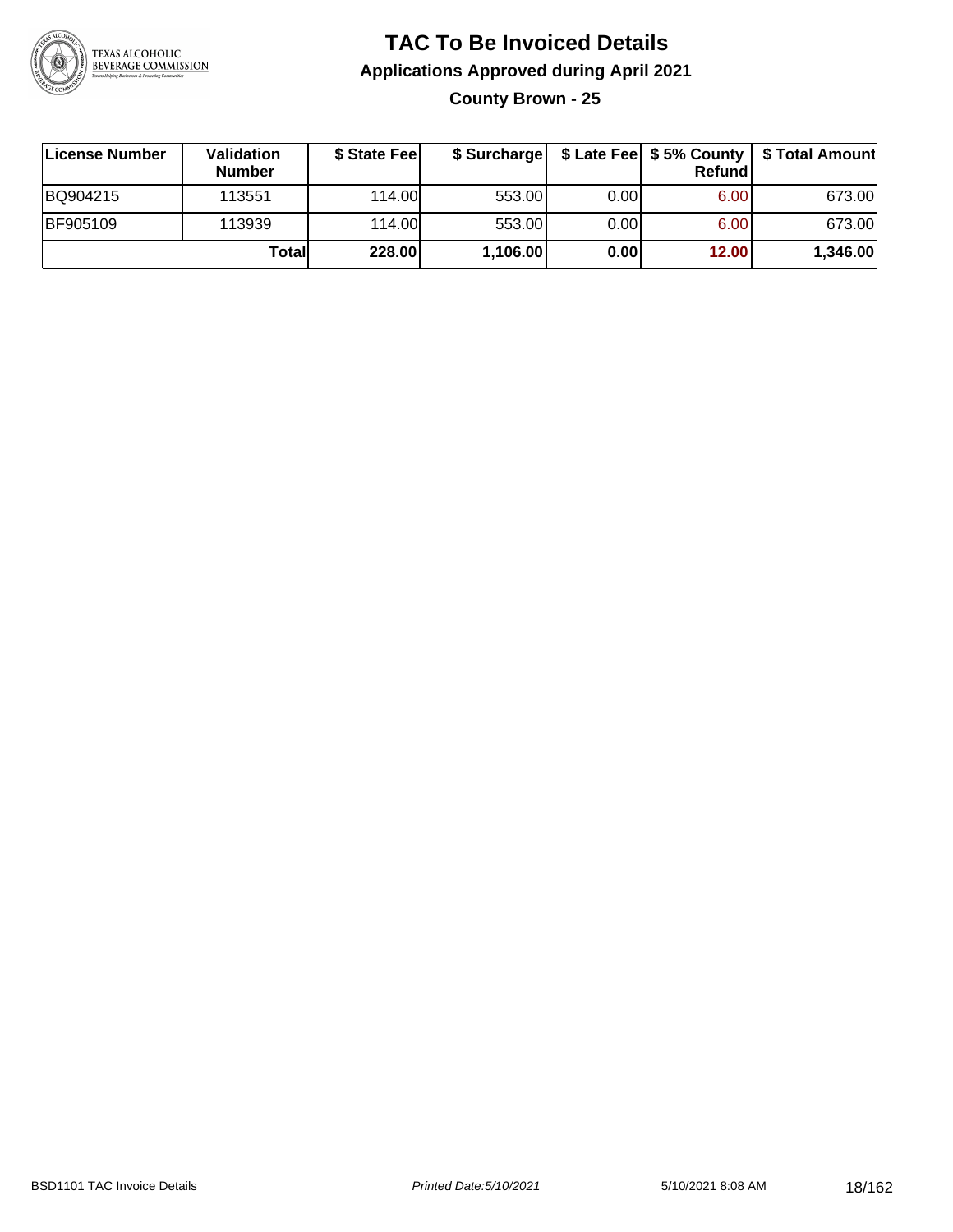

#### **TAC To Be Invoiced Details Applications Approved during April 2021 County Burleson - 26**

| ∣License Number | Validation<br><b>Number</b> | \$ State Feel | \$ Surcharge |       | \$ Late Fee   \$5% County  <br>Refund | \$ Total Amount |
|-----------------|-----------------------------|---------------|--------------|-------|---------------------------------------|-----------------|
| BG1114218       | 5497                        | 332.50        | 553.00       | 0.001 | 17.50                                 | 903.00          |
| BG1115454       | 6388                        | 332.50        | 553.00       | 0.00  | 17.50                                 | 903.00          |
| BG1045387       | 507410                      | 332.50        | 553.00       | 0.00  | 17.50                                 | 903.00          |
|                 | Totall                      | 997.50        | 1,659.00     | 0.00  | 52.50                                 | 2,709.00        |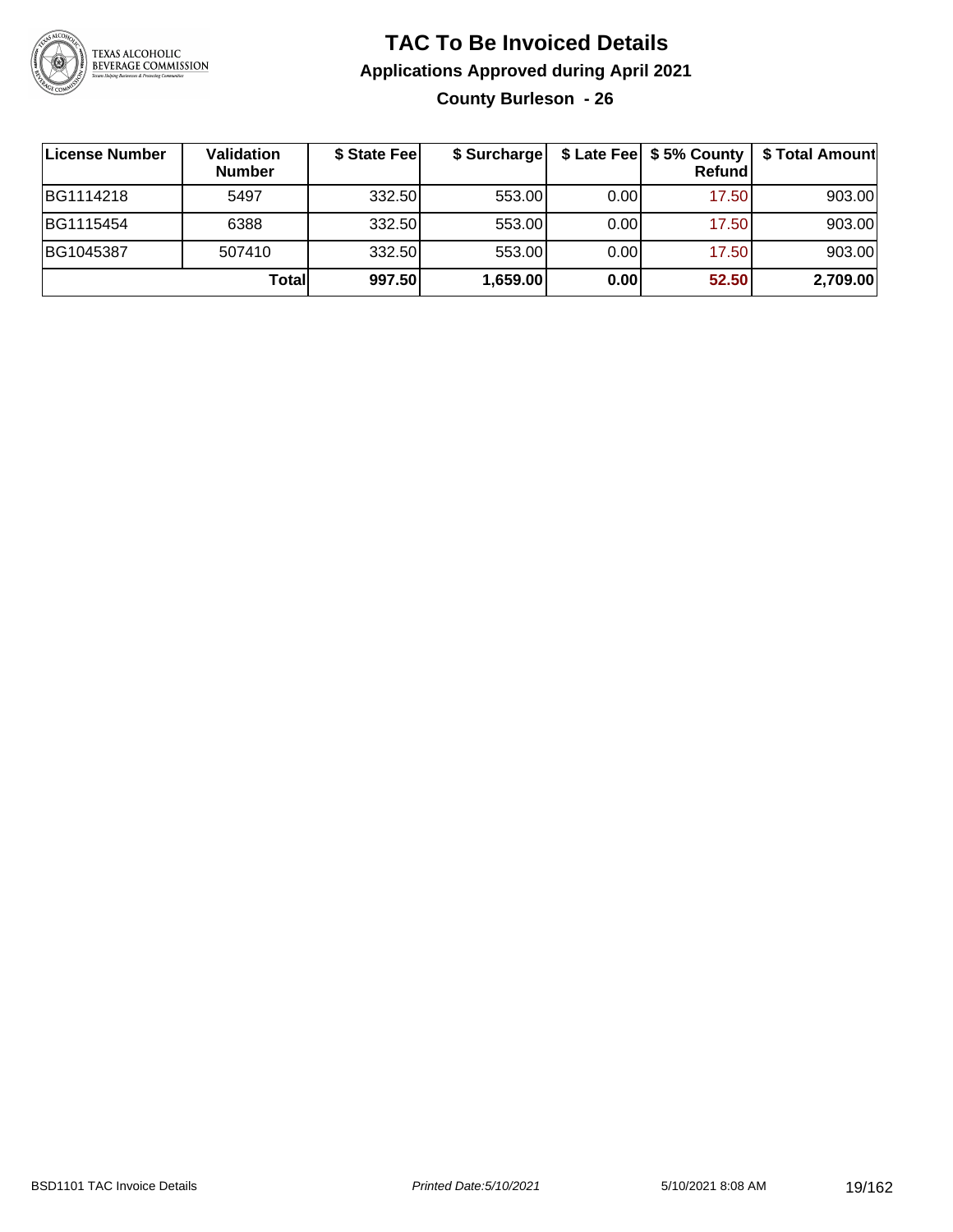

#### **TAC To Be Invoiced Details Applications Approved during April 2021 County Burnet - 27**

| License Number | <b>Validation</b><br>Number | \$ State Fee  |        |       | Refundl | \$ Surcharge   \$ Late Fee   \$5% County   \$ Total Amount |
|----------------|-----------------------------|---------------|--------|-------|---------|------------------------------------------------------------|
| BQ1115789      | 5894                        | 114.00L       | 553.00 | 0.00  | 6.00    | 673.00                                                     |
|                | Totall                      | <b>114.00</b> | 553.00 | 0.001 | 6.00    | 673.00                                                     |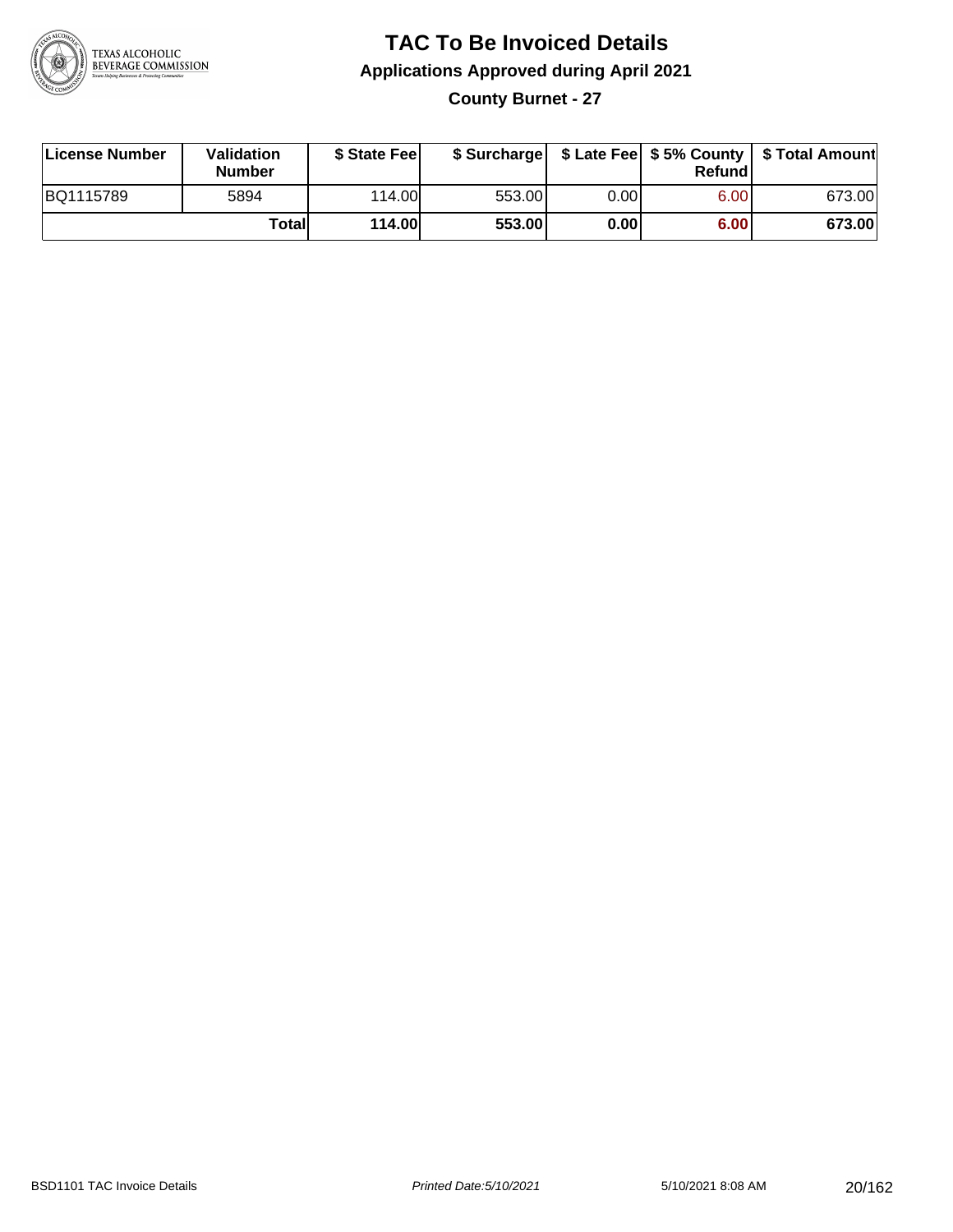

#### **TAC To Be Invoiced Details Applications Approved during April 2021 County Caldwell - 28**

| License Number | Validation<br><b>Number</b> | \$ State Feel |          |       | Refundl | \$ Surcharge   \$ Late Fee   \$5% County   \$ Total Amount |
|----------------|-----------------------------|---------------|----------|-------|---------|------------------------------------------------------------|
| BG1115944      | 6141                        | 332.50        | 553.00   | 0.001 | 17.50   | 903.00                                                     |
| BQ1049899      | 113182                      | 114.00        | 553.00   | 0.00  | 6.00    | 673.00                                                     |
|                | Total                       | 446.50        | 1,106.00 | 0.00  | 23.50   | 1,576.00                                                   |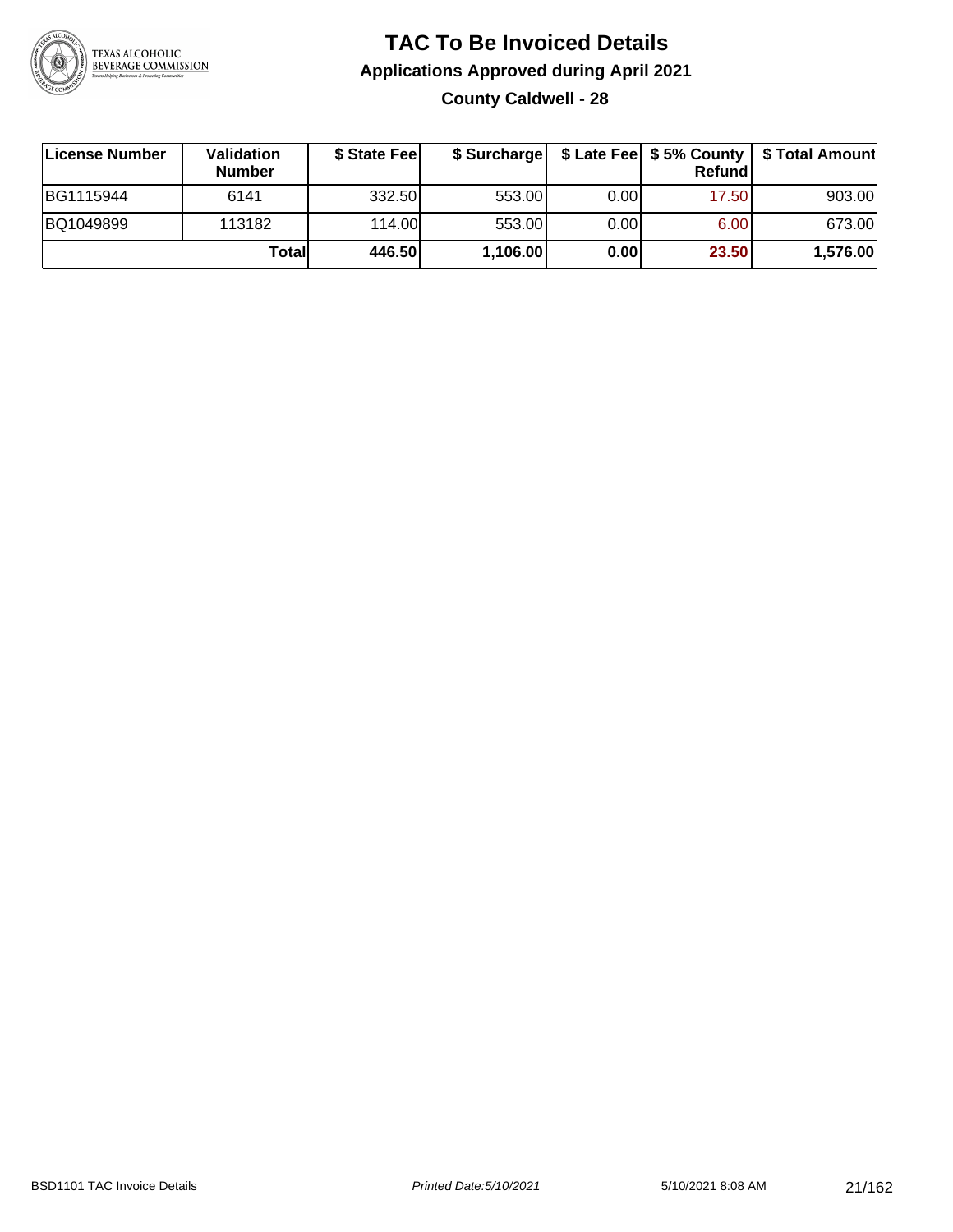

#### **TAC To Be Invoiced Details Applications Approved during April 2021 County Calhoun - 29**

| License Number | Validation<br><b>Number</b> | \$ State Fee | \$ Surcharge |      | $$$ Late Fee $$5%$ County<br><b>Refund</b> | \$ Total Amount |
|----------------|-----------------------------|--------------|--------------|------|--------------------------------------------|-----------------|
| BG1115427      | 6495                        | 332.50       | 553.00       | 0.00 | 17.50                                      | 903.00          |
| BG1117116      | 6534                        | 332.50       | 553.00       | 0.00 | 17.50                                      | 903.00          |
| BG1050457      | 115937                      | 332.50       | 553.00       | 0.00 | 17.50                                      | 903.00          |
|                | Total                       | 997.50       | 1,659.00     | 0.00 | 52.50                                      | 2,709.00        |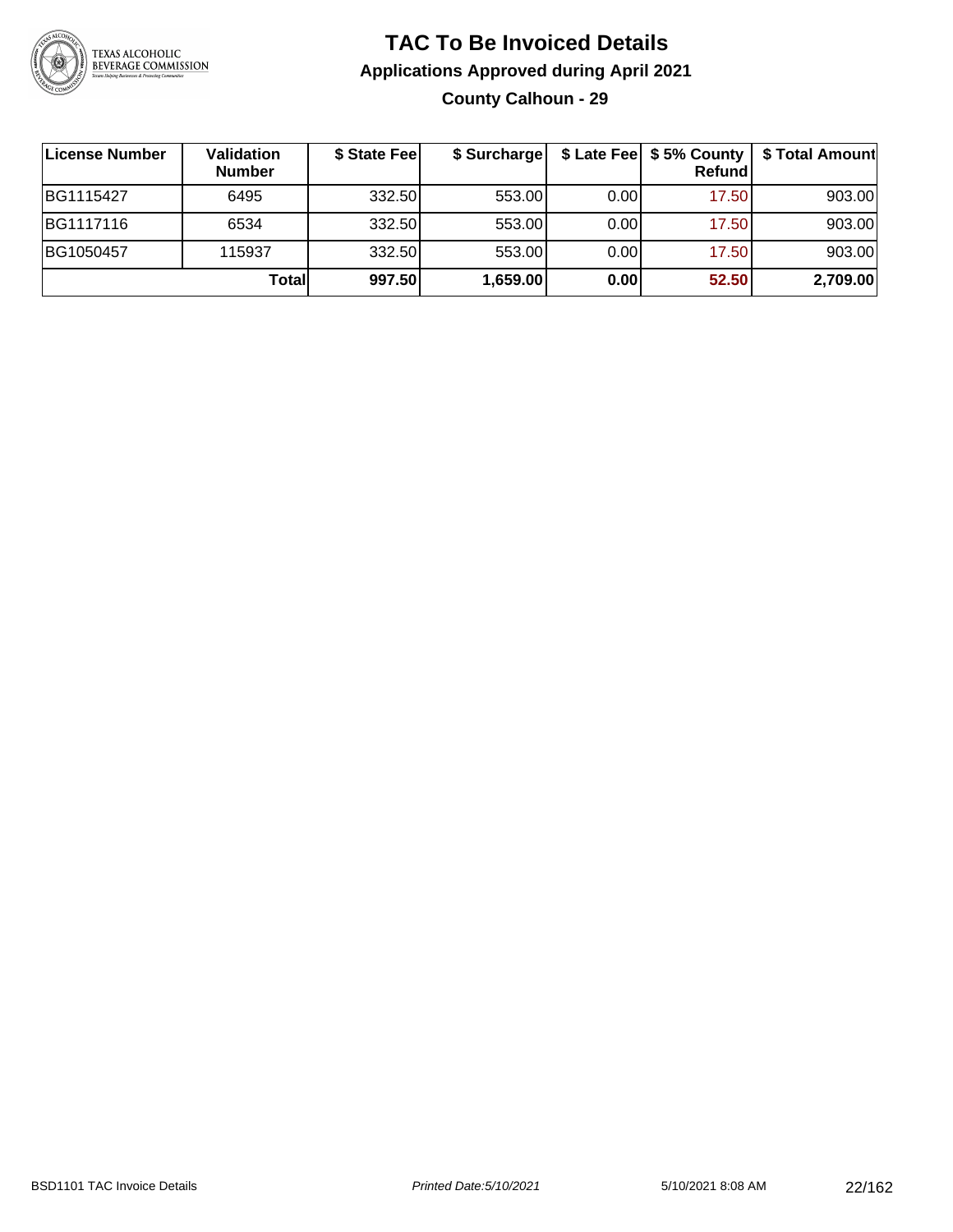

#### **TAC To Be Invoiced Details Applications Approved during April 2021 County Callahan - 30**

| License Number  | <b>Validation</b><br><b>Number</b> | \$ State Fee | \$ Surcharge |      | <b>Refund</b> | \$ Late Fee   \$5% County   \$ Total Amount |
|-----------------|------------------------------------|--------------|--------------|------|---------------|---------------------------------------------|
| BQ905738        | 114945                             | 114.00       | 553.00       | 0.00 | 6.00          | 673.00                                      |
| <b>BF837578</b> | 115788                             | 114.00       | 553.00       | 0.00 | 6.00          | 673.00                                      |
|                 | Totall                             | 228.00       | 1,106.00     | 0.00 | 12.00         | 1,346.00                                    |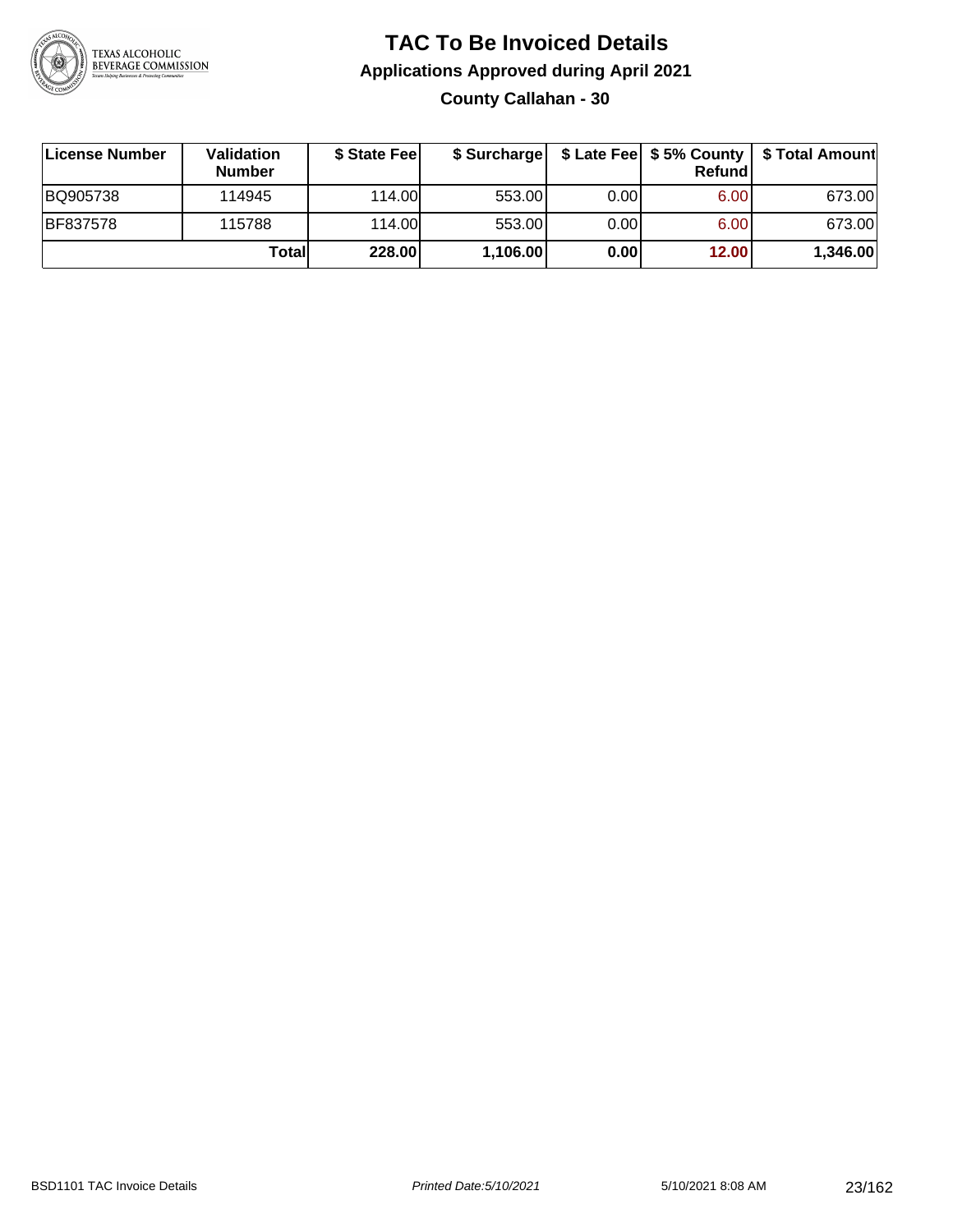

# TEXAS ALCOHOLIC<br>BEVERAGE COMMISSION

#### **TAC To Be Invoiced Details Applications Approved during April 2021 County Cameron - 31**

| <b>License Number</b> | <b>Validation</b><br><b>Number</b> | \$ State Fee | \$ Surcharge |        | \$ Late Fee   \$5% County<br>Refund | \$ Total Amount |
|-----------------------|------------------------------------|--------------|--------------|--------|-------------------------------------|-----------------|
| BF1115551             | 6211                               | 114.00       | 553.00       | 0.00   | 6.00                                | 673.00          |
| BF1115980             | 6280                               | 114.00       | 553.00       | 0.00   | 6.00                                | 673.00          |
| BQ1116213             | 6384                               | 114.00       | 553.00       | 0.00   | 6.00                                | 673.00          |
| BQ1116222             | 6445                               | 114.00       | 553.00       | 0.00   | 6.00                                | 673.00          |
| BG1116617             | 6517                               | 332.50       | 553.00       | 0.00   | 17.50                               | 903.00          |
| BF1117180             | 6530                               | 114.00       | 553.00       | 0.00   | 6.00                                | 673.00          |
| BG1116811             | 6615                               | 332.50       | 553.00       | 0.00   | 17.50                               | 903.00          |
| BQ771955              | 112491                             | 114.00       | 553.00       | 0.00   | 6.00                                | 673.00          |
| BQ1051200             | 113417                             | 114.00       | 553.00       | 0.00   | 6.00                                | 673.00          |
| BG1051816             | 114132                             | 332.50       | 553.00       | 0.00   | 17.50                               | 903.00          |
| BG836077              | 114224                             | 332.50       | 553.00       | 0.00   | 17.50                               | 903.00          |
| BG837640              | 114322                             | 332.50       | 553.00       | 0.00   | 17.50                               | 903.00          |
| BG771951              | 114426                             | 332.50       | 553.00       | 0.00   | 17.50                               | 903.00          |
| BG904593              | 114831                             | 332.50       | 553.00       | 0.00   | 17.50                               | 903.00          |
| BF1052274             | 115049                             | 114.00       | 553.00       | 0.00   | 6.00                                | 673.00          |
| BF980139              | 116840                             | 114.00       | 553.00       | 0.00   | 6.00                                | 673.00          |
| BG1114951             | 508204                             | 332.50       | 553.00       | 0.00   | 17.50                               | 903.00          |
| BQ905287              | 508450                             | 114.00       | 553.00       | 0.00   | 6.00                                | 673.00          |
| BQ978429              | 509243                             | 114.00       | 553.00       | 0.00   | 6.00                                | 673.00          |
| BQ977585              | 509671                             | 114.00       | 553.00       | 100.00 | 6.00                                | 773.00          |
| BG1046961             | 509770                             | 332.50       | 553.00       | 0.00   | 17.50                               | 903.00          |
|                       | Total                              | 4,360.50     | 11,613.00    | 100.00 | 229.50                              | 16,303.00       |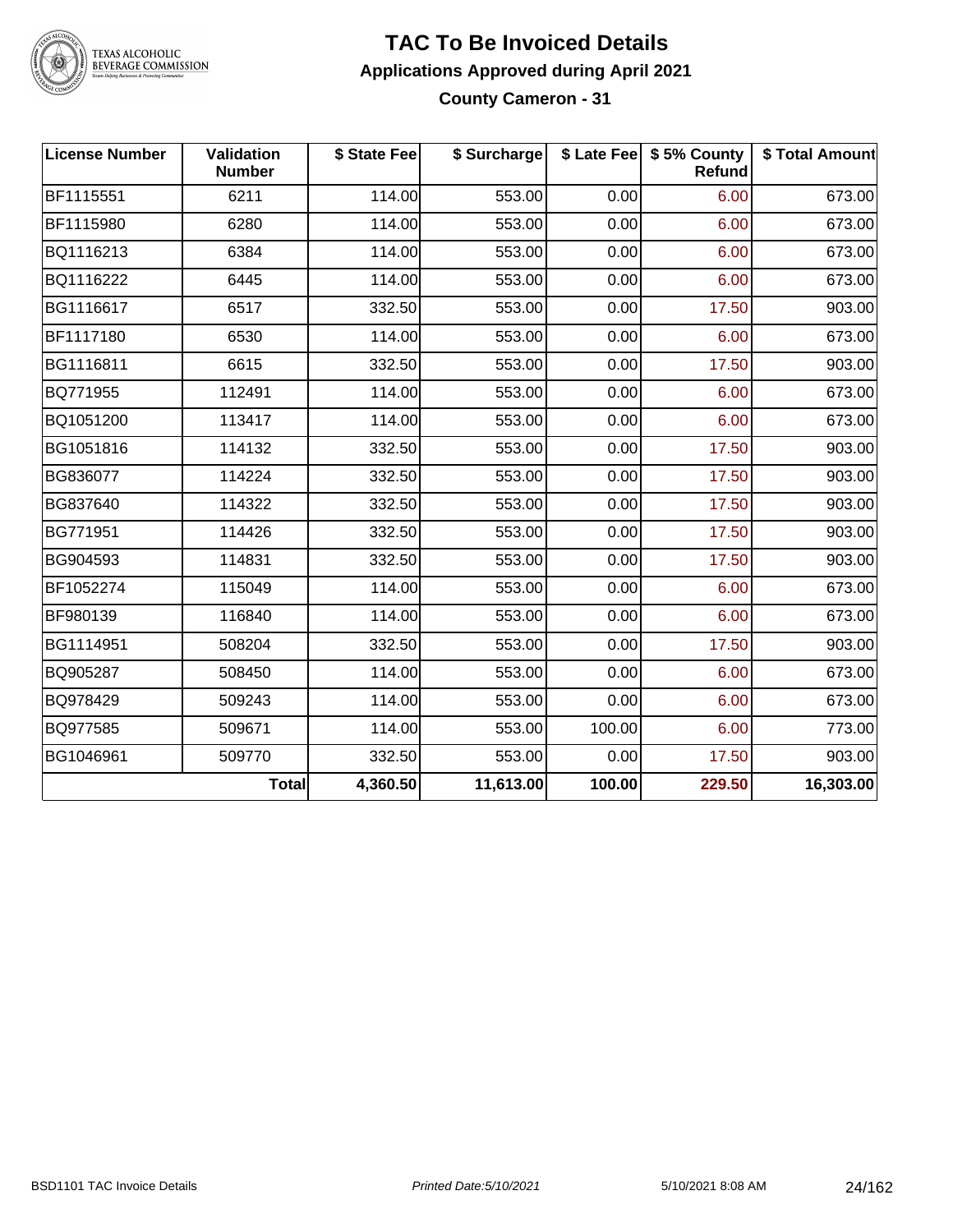

**County Cass - 34**

| License Number | Validation<br><b>Number</b> | \$ State Fee  | \$ Surcharge |      | Refund |        |
|----------------|-----------------------------|---------------|--------------|------|--------|--------|
| BQ1114147      | 5088                        | 114.00        | 553.00       | 0.00 | 6.00   | 673.00 |
|                | Totall                      | <b>114.00</b> | 553.00       | 0.00 | 6.00   | 673.00 |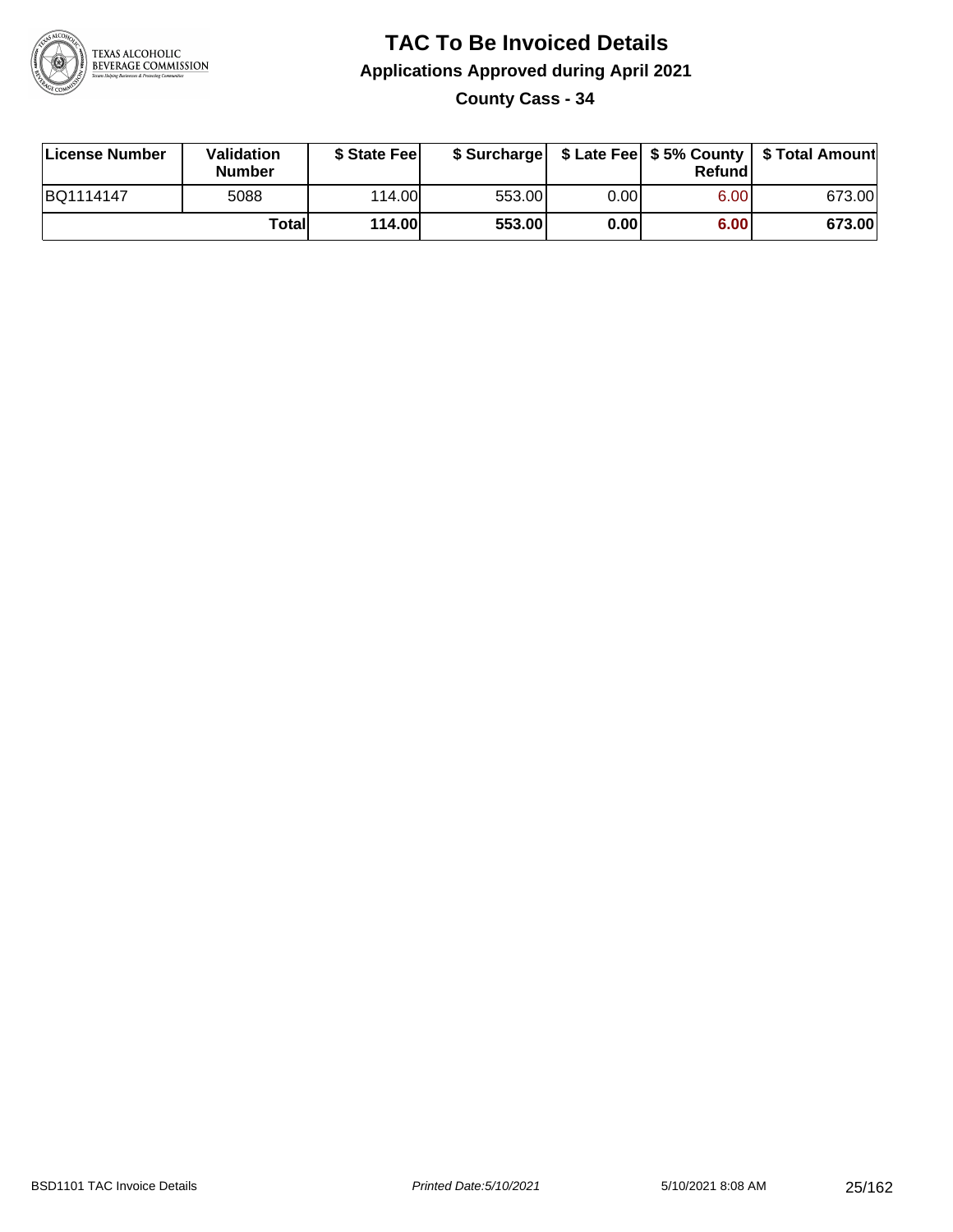

**County Castro - 35**

| License Number | Validation<br><b>Number</b> | \$ State Feel |        |       | Refundl | \$ Surcharge   \$ Late Fee   \$5% County   \$ Total Amount |
|----------------|-----------------------------|---------------|--------|-------|---------|------------------------------------------------------------|
| BQ1116007      | 5599                        | 114.00        | 553.00 | 0.001 | 6.00    | 673.00                                                     |
|                | Totall                      | <b>114.00</b> | 553.00 | 0.00  | 6.00    | 673.00                                                     |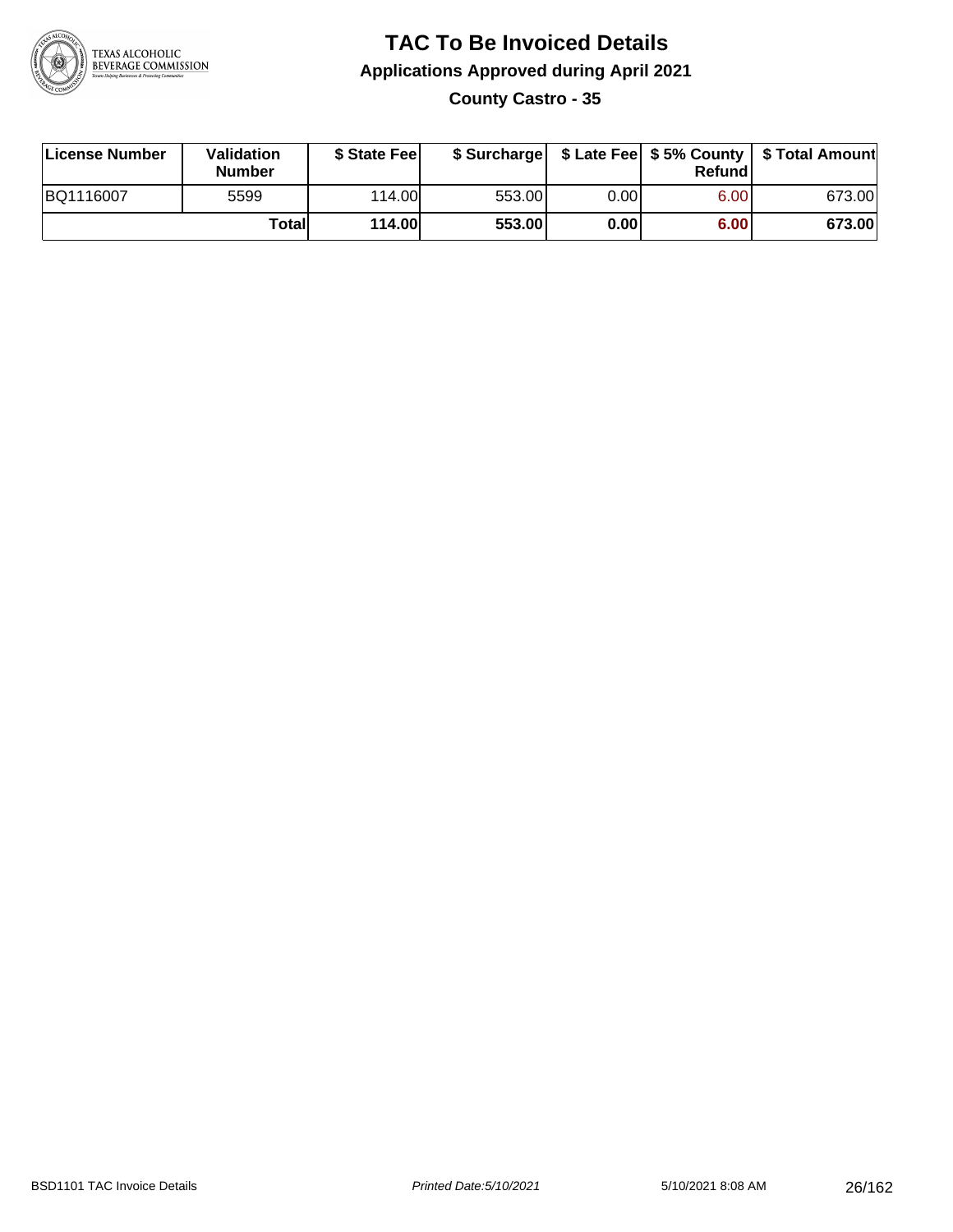

#### **TAC To Be Invoiced Details Applications Approved during April 2021 County Chambers - 36**

| License Number  | Validation<br><b>Number</b> | \$ State Feel |          |       | Refundl | \$ Surcharge   \$ Late Fee   \$5% County   \$ Total Amount |
|-----------------|-----------------------------|---------------|----------|-------|---------|------------------------------------------------------------|
| BQ1114538       | 4753                        | 114.00        | 553.00   | 0.001 | 6.00    | 673.00                                                     |
| <b>BF978112</b> | 112648                      | 114.00        | 553.00   | 0.00  | 6.00    | 673.00                                                     |
|                 | Totall                      | 228.00        | 1,106.00 | 0.00  | 12.00   | 1,346.00                                                   |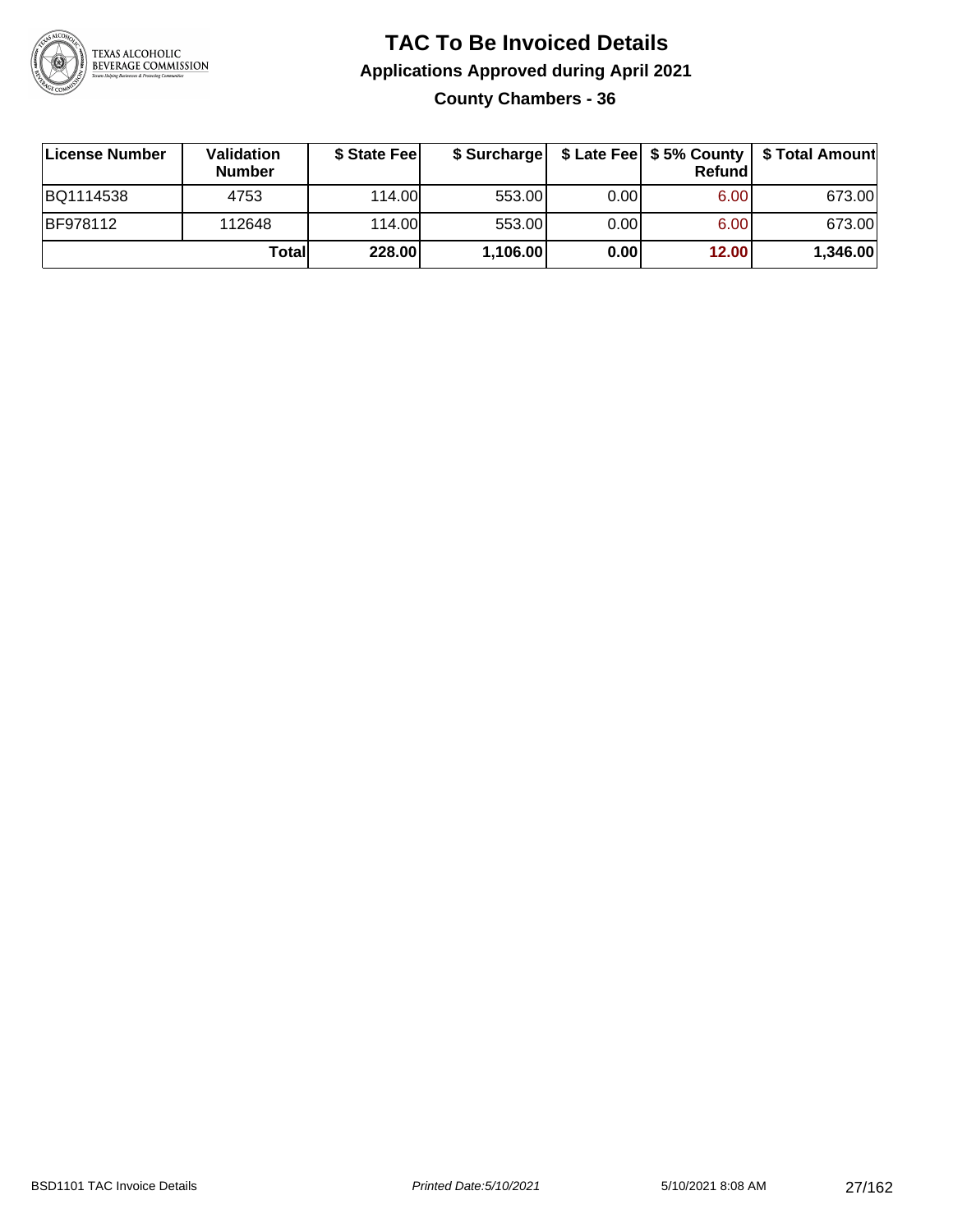

**County Clay - 39**

| License Number  | Validation<br><b>Number</b> | \$ State Fee | \$ Surcharge |      | <b>Refund</b>     | \$ Late Fee   \$5% County   \$ Total Amount |
|-----------------|-----------------------------|--------------|--------------|------|-------------------|---------------------------------------------|
| BQ1115530       | 6116                        | 114.00       | 553.00       | 0.00 | 6.00 <sub>1</sub> | 673.00                                      |
| <b>BF837880</b> | 113287                      | 114.00L      | 553.00       | 0.00 | 6.00 <sub>1</sub> | 673.00                                      |
|                 | Totall                      | 228.00       | 1,106.00     | 0.00 | 12.00             | 1,346.00                                    |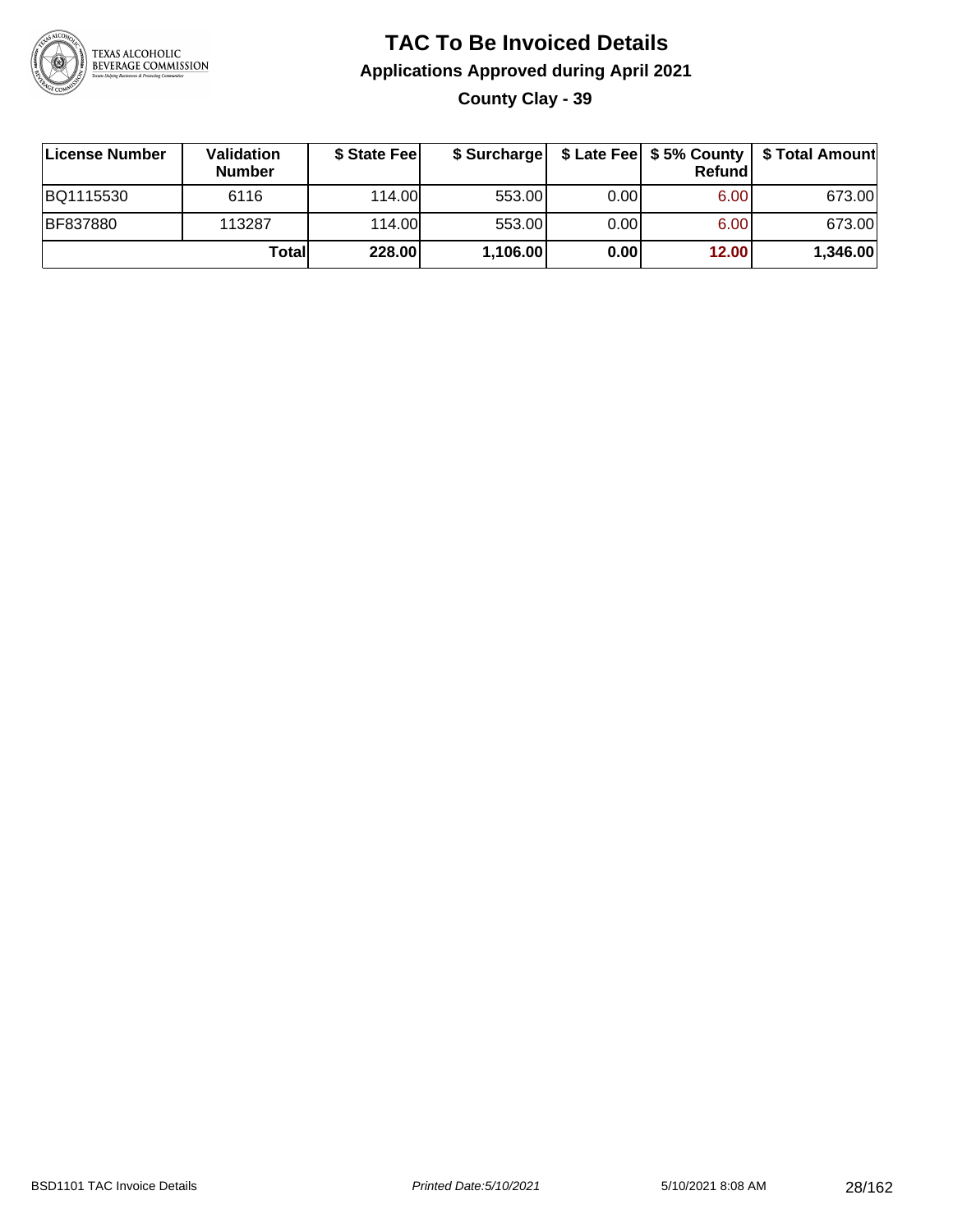

TEXAS ALCOHOLIC<br>BEVERAGE COMMISSION

#### **TAC To Be Invoiced Details Applications Approved during April 2021 County Collin - 43**

| <b>License Number</b> | Validation<br><b>Number</b> | \$ State Fee | \$ Surcharge |        | \$ Late Fee   \$5% County<br>Refund | \$ Total Amount |
|-----------------------|-----------------------------|--------------|--------------|--------|-------------------------------------|-----------------|
| BQ1114377             | 5901                        | 114.00       | 553.00       | 0.00   | 6.00                                | 673.00          |
| BG1115107             | 5904                        | 332.50       | 553.00       | 0.00   | 17.50                               | 903.00          |
| BQ1114855             | 5977                        | 114.00       | 553.00       | 0.00   | 6.00                                | 673.00          |
| BG1116197             | 6026                        | 332.50       | 553.00       | 0.00   | 17.50                               | 903.00          |
| BQ1115292             | 6265                        | 114.00       | 553.00       | 0.00   | 6.00                                | 673.00          |
| BQ1116414             | 6389                        | 114.00       | 553.00       | 0.00   | 6.00                                | 673.00          |
| BQ1115790             | 6403                        | 114.00       | 553.00       | 0.00   | 6.00                                | 673.00          |
| BQ1116304             | 6449                        | 114.00       | 553.00       | 0.00   | 6.00                                | 673.00          |
| BQ1116829             | 6453                        | 114.00       | 553.00       | 0.00   | 6.00                                | 673.00          |
| BQ978215              | 111953                      | 114.00       | 553.00       | 0.00   | 6.00                                | 673.00          |
| BQ977321              | 112806                      | 114.00       | 553.00       | 0.00   | 6.00                                | 673.00          |
| BG972841              | 112820                      | 332.50       | 553.00       | 0.00   | 17.50                               | 903.00          |
| BQ771216              | 112906                      | 114.00       | 553.00       | 0.00   | 6.00                                | 673.00          |
| BQ978644              | 112911                      | 114.00       | 553.00       | 0.00   | 6.00                                | 673.00          |
| BQ834623              | 113016                      | 114.00       | 553.00       | 0.00   | 6.00                                | 673.00          |
| BQ978921              | 113088                      | 114.00       | 553.00       | 0.00   | 6.00                                | 673.00          |
| BQ1050669             | 113088                      | 114.00       | 553.00       | 0.00   | 6.00                                | 673.00          |
| BF1051298             | 113349                      | 114.00       | 553.00       | 0.00   | 6.00                                | 673.00          |
| BG1047556             | 114272                      | 332.50       | 553.00       | 0.00   | 17.50                               | 903.00          |
| BF772549              | 114509                      | 114.00       | 553.00       | 0.00   | 6.00                                | 673.00          |
| BQ976900              | 114920                      | 114.00       | 553.00       | 100.00 | 6.00                                | 773.00          |
| BQ838992              | 115011                      | 114.00       | 553.00       | 0.00   | 6.00                                | 673.00          |
| BQ903999              | 115223                      | 114.00       | 553.00       | 0.00   | 6.00                                | 673.00          |
| BG1047527             | 508284                      | 332.50       | 553.00       | 0.00   | 17.50                               | 903.00          |
| BG1047656             | 508461                      | 332.50       | 553.00       | 0.00   | 17.50                               | 903.00          |
| BQ905396              | 508900                      | 114.00       | 553.00       | 0.00   | 6.00                                | 673.00          |
| BQ773022              | 508903                      | 114.00       | 553.00       | 0.00   | 6.00                                | 673.00          |
| BG1050319             | 509207                      | 332.50       | 553.00       | 0.00   | 17.50                               | 903.00          |
| BF1116911             | 510139                      | 114.00       | 553.00       | 0.00   | 6.00                                | 673.00          |
|                       | Total                       | 4,835.50     | 16,037.00    | 100.00 | 254.50                              | 21,227.00       |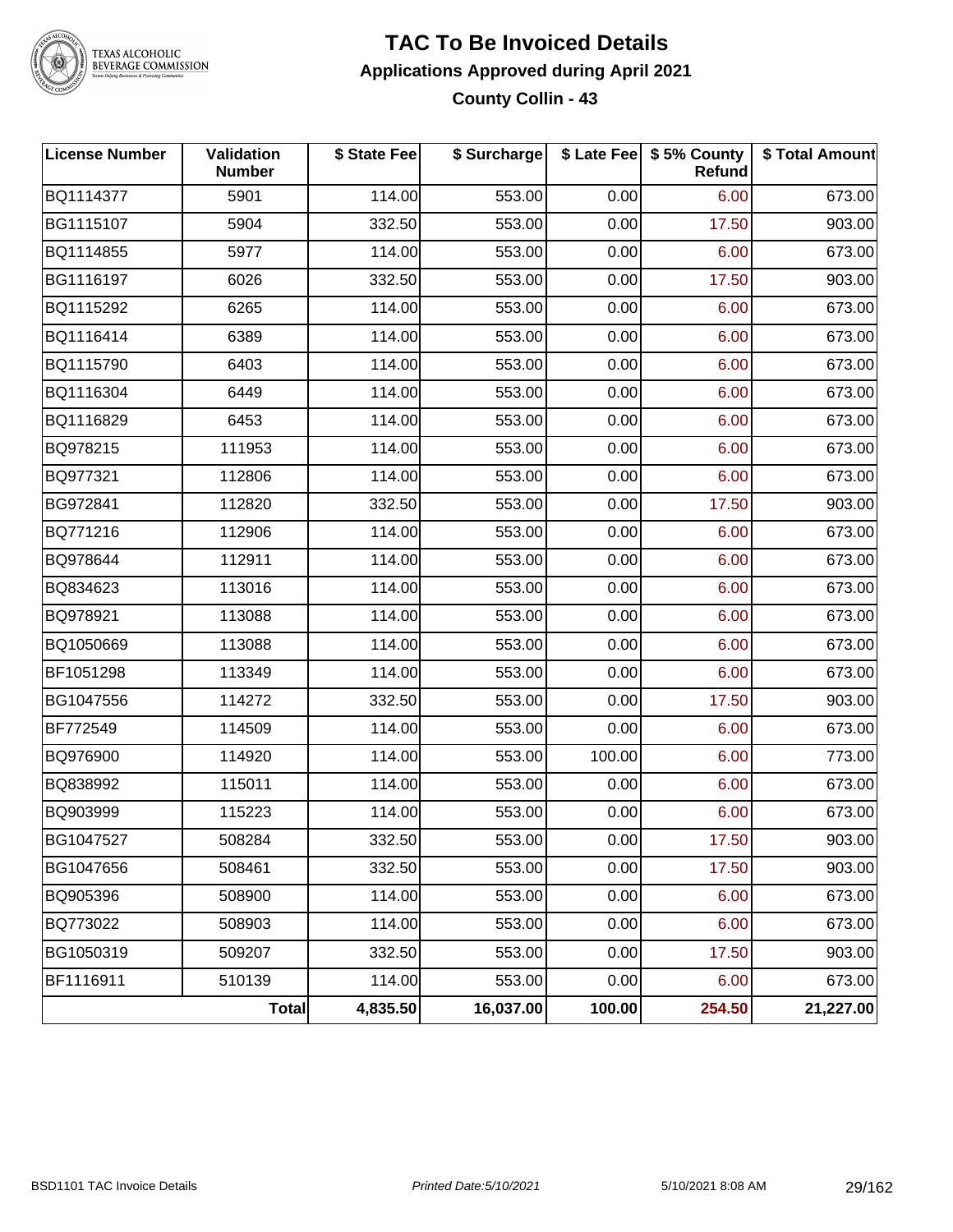

#### **TAC To Be Invoiced Details Applications Approved during April 2021 County Colorado - 45**

| License Number | <b>Validation</b><br><b>Number</b> | \$ State Fee | \$ Surcharge |       | \$ Late Fee   \$5% County<br>Refundl | \$ Total Amount |
|----------------|------------------------------------|--------------|--------------|-------|--------------------------------------|-----------------|
| BG1114386      | 5098                               | 332.50       | 553.00       | 0.00  | 17.50                                | 903.00          |
| BQ1114429      | 5513                               | 114.00       | 553.00       | 0.00  | 6.00                                 | 673.00          |
| BQ1115998      | 6257                               | 114.00       | 553.00       | 0.00  | 6.00                                 | 673.00          |
| BQ975612       | 112342                             | 114.00       | 553.00       | 0.00  | 6.00                                 | 673.00          |
| BG975010       | 112487                             | 332.50       | 553.00       | 0.001 | 17.50                                | 903.00          |
|                | <b>Total</b>                       | 1,007.00     | 2,765.00     | 0.00  | 53.00                                | 3,825.00        |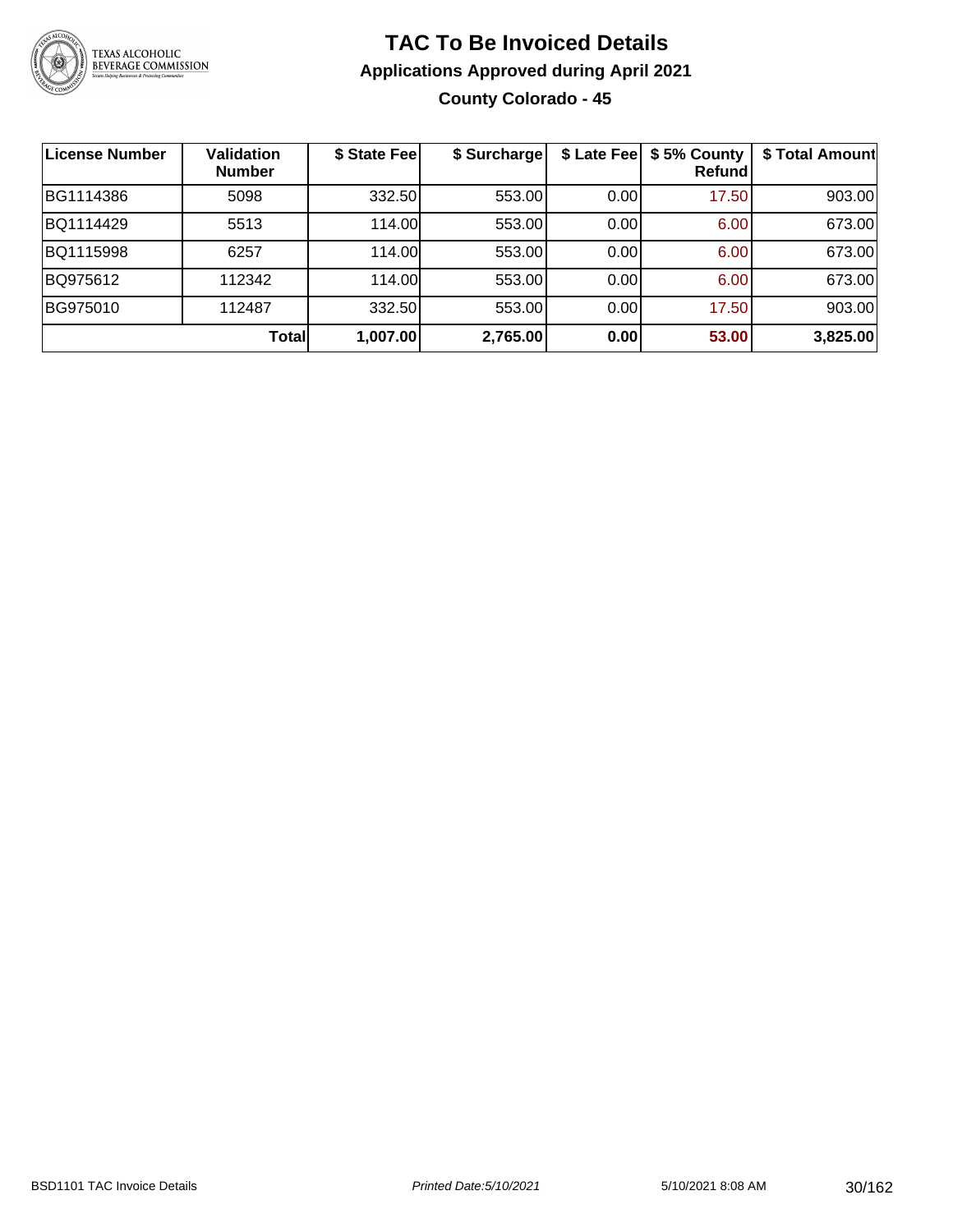

#### **TAC To Be Invoiced Details Applications Approved during April 2021 County Comal - 46**

| <b>License Number</b> | <b>Validation</b><br><b>Number</b> | \$ State Fee | \$ Surcharge | \$ Late Fee | \$5% County<br><b>Refund</b> | \$ Total Amount |
|-----------------------|------------------------------------|--------------|--------------|-------------|------------------------------|-----------------|
| BG1117077             | 3994                               | 332.50       | 553.00       | 0.00        | 17.50                        | 903.00          |
| BQ1114766             | 5858                               | 114.00       | 553.00       | 0.00        | 6.00                         | 673.00          |
| BQ1114249             | 5860                               | 114.00       | 553.00       | 0.00        | 6.00                         | 673.00          |
| BF1116941             | 6125                               | 114.00       | 553.00       | 0.00        | 6.00                         | 673.00          |
| BG1050476             | 113281                             | 332.50       | 553.00       | 0.00        | 17.50                        | 903.00          |
| BG1115384             | 507133                             | 332.50       | 553.00       | 0.00        | 17.50                        | 903.00          |
| BG814047              | 508991                             | 332.50       | 553.00       | 0.00        | 17.50                        | 903.00          |
|                       | <b>Total</b>                       | 1,672.00     | 3,871.00     | 0.00        | 88.00                        | 5,631.00        |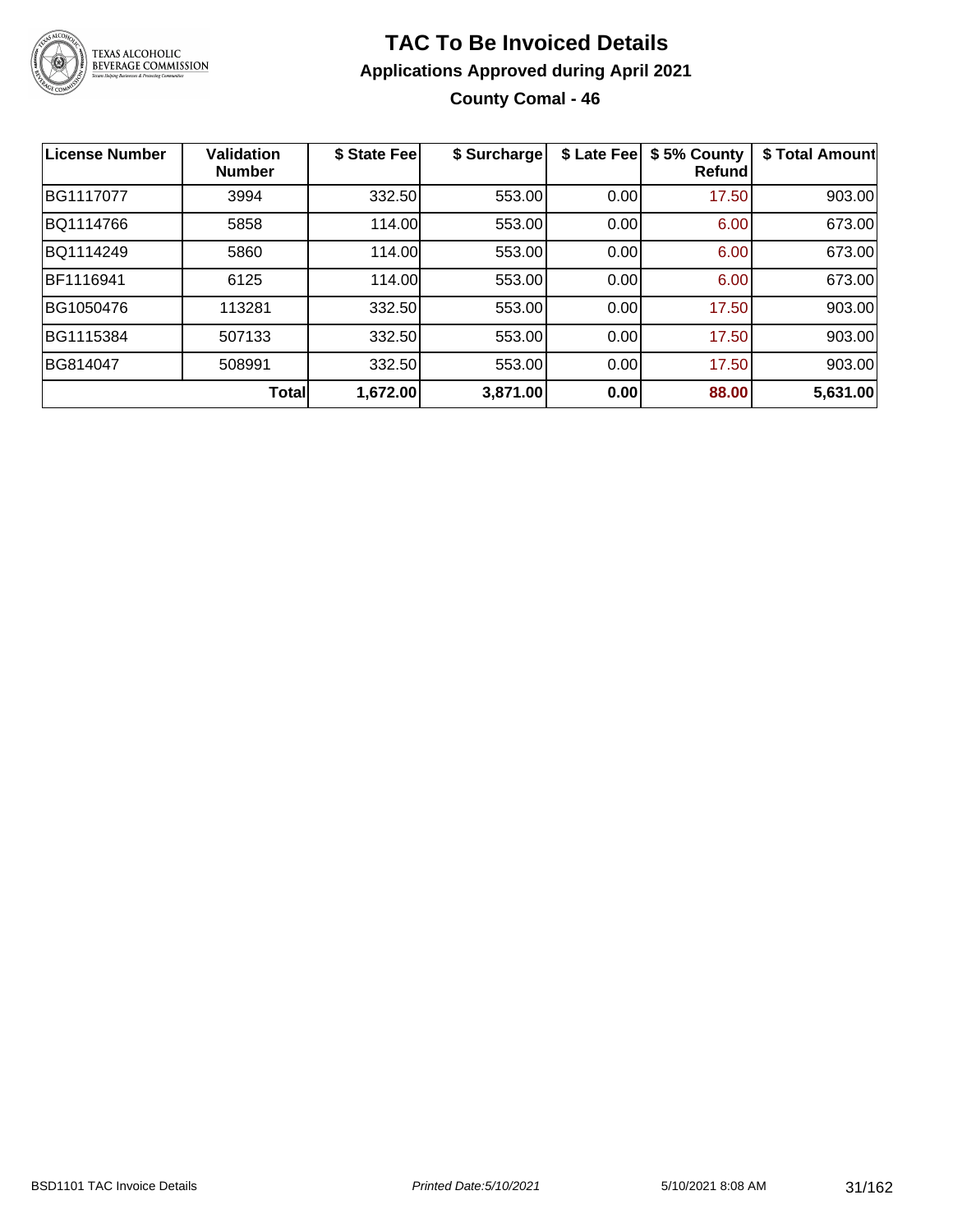

#### **TAC To Be Invoiced Details Applications Approved during April 2021 County Comanche - 47**

| License Number | Validation<br><b>Number</b> | \$ State Feel | \$ Surcharge |      | Refund | \$ Late Fee   \$5% County   \$ Total Amount |
|----------------|-----------------------------|---------------|--------------|------|--------|---------------------------------------------|
| BQ836971       | 114823                      | 114.00        | 553.00       | 0.00 | 6.00   | 673.00                                      |
| BQ904403       | 509016                      | 114.00        | 553.00       | 0.00 | 6.00   | 673.00                                      |
|                | Totall                      | 228.00        | 1,106.00     | 0.00 | 12.00  | 1,346.00                                    |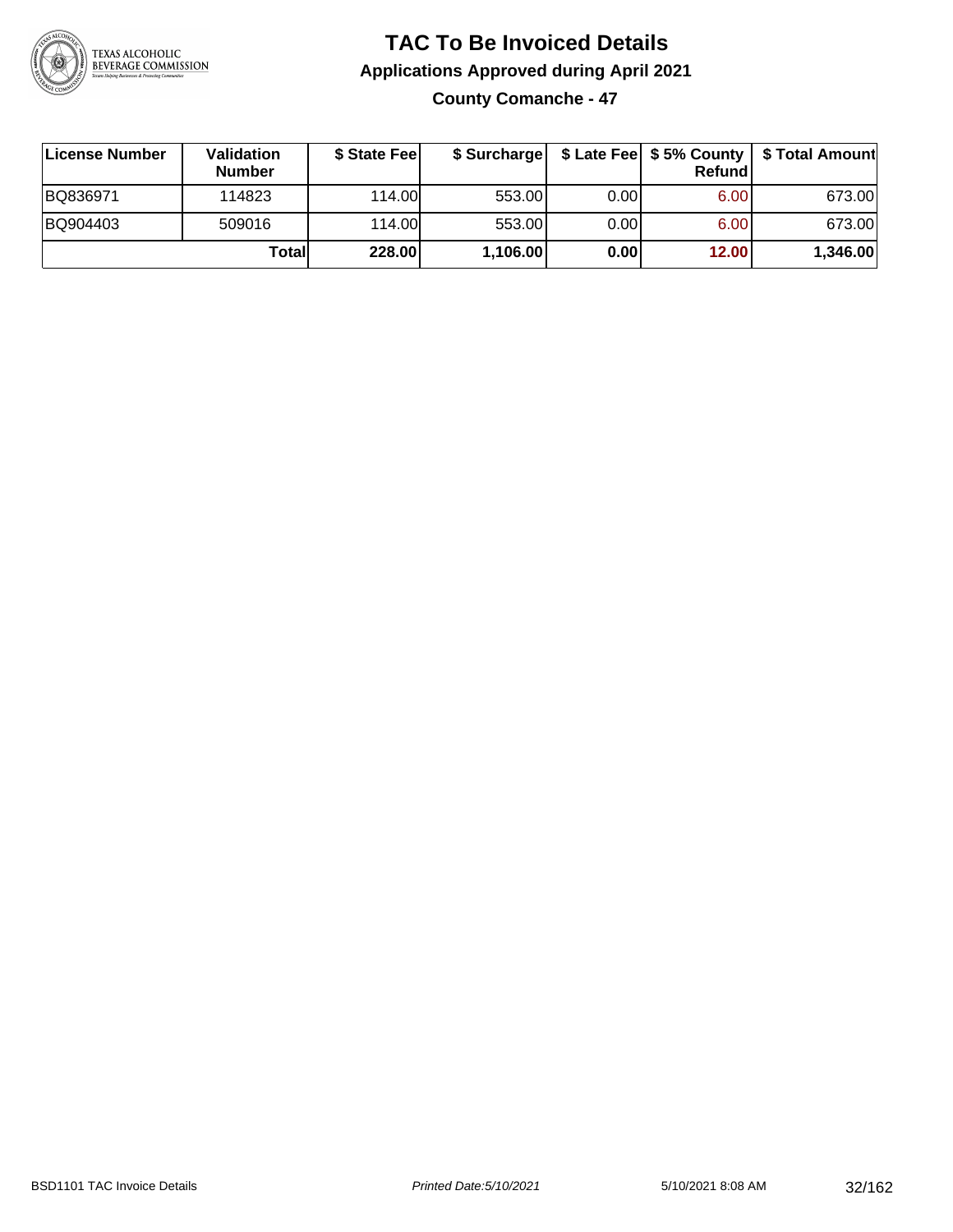

#### **TAC To Be Invoiced Details Applications Approved during April 2021 County Concho - 48**

| License Number | Validation<br><b>Number</b> | \$ State Feel |        |       | Refund | \$ Surcharge   \$ Late Fee   \$5% County   \$ Total Amount |
|----------------|-----------------------------|---------------|--------|-------|--------|------------------------------------------------------------|
| BG1039683      | 3405                        | 332.50        | 553.00 | 0.001 | 17.50  | 903.00                                                     |
|                | Totall                      | 332.50        | 553.00 | 0.00  | 17.50  | 903.00                                                     |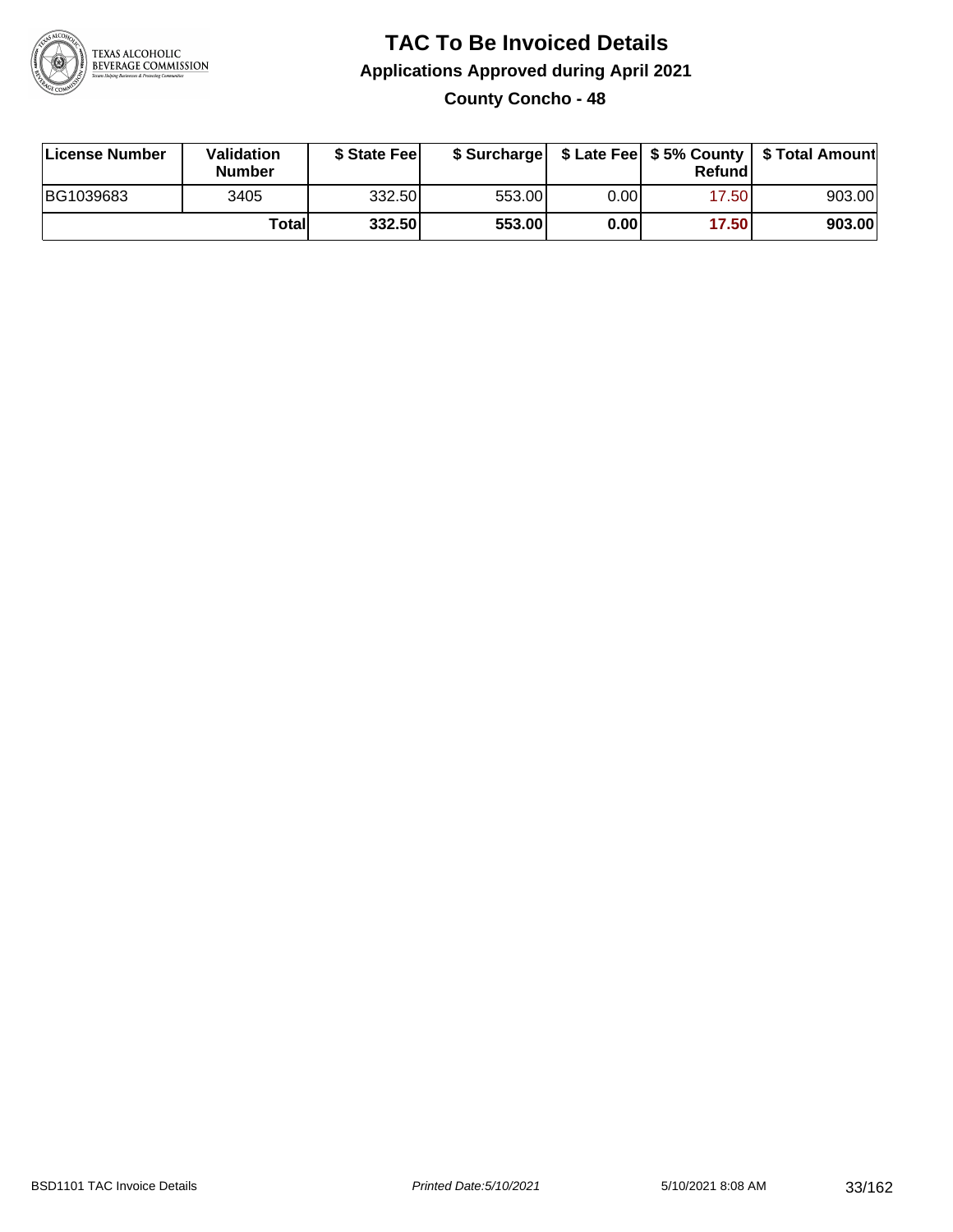

#### **TAC To Be Invoiced Details Applications Approved during April 2021 County Cooke - 49**

| ∣License Number | Validation<br><b>Number</b> | \$ State Fee | \$ Surcharge |      | \$ Late Fee   \$5% County<br>Refundl | \$ Total Amount |
|-----------------|-----------------------------|--------------|--------------|------|--------------------------------------|-----------------|
| BQ1115431       | 5807                        | 114.00       | 553.00       | 0.00 | 6.00                                 | 673.00          |
| BQ1049944       | 112349                      | 114.00       | 553.00       | 0.00 | 6.00                                 | 673.00          |
| BQ1051556       | 509202                      | 114.00       | 553.00       | 0.00 | 6.00                                 | 673.00          |
|                 | Totall                      | 342.00       | 1,659.00     | 0.00 | 18.00                                | 2,019.00        |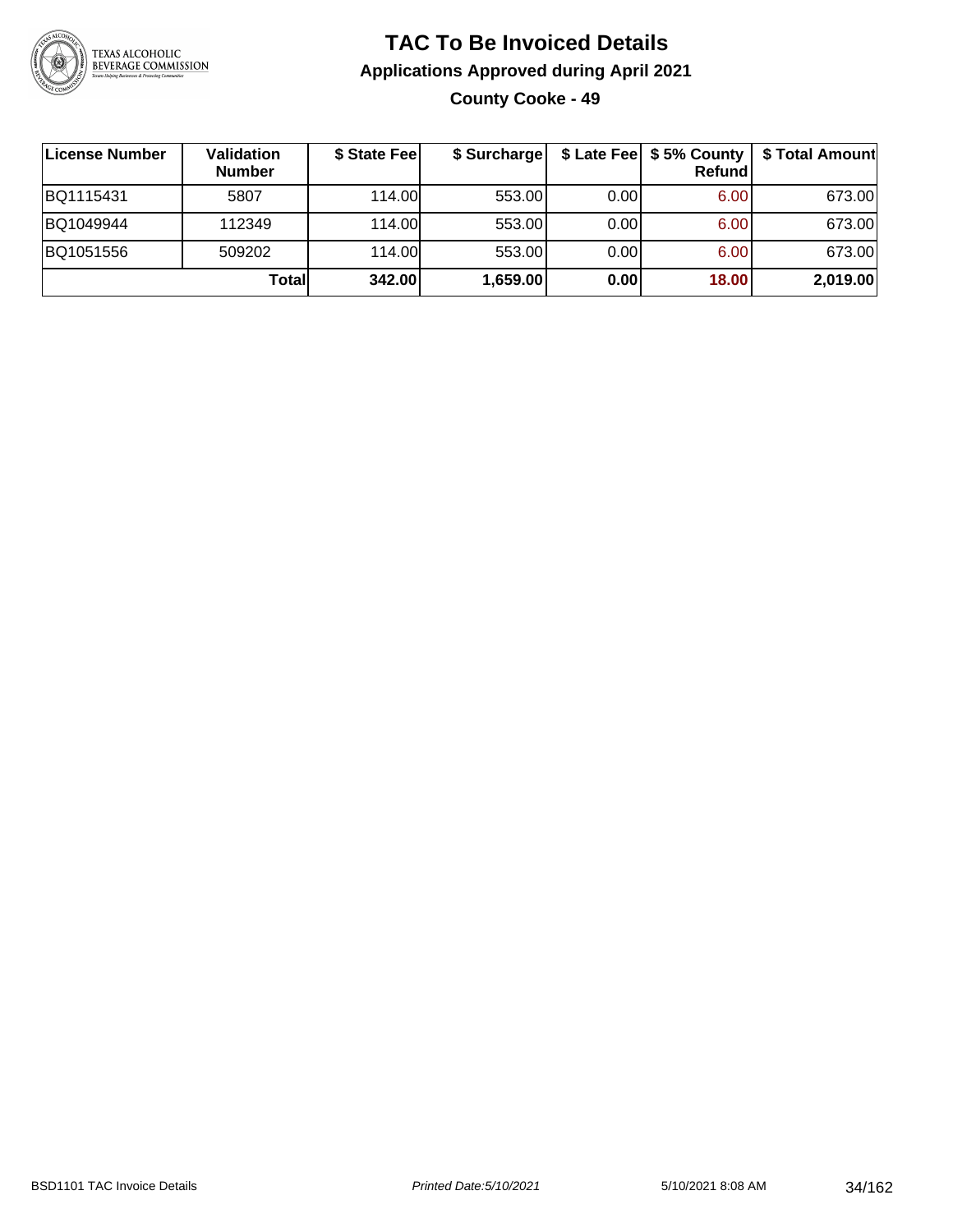

#### **TAC To Be Invoiced Details Applications Approved during April 2021 County Coryell - 50**

| License Number  | Validation<br><b>Number</b> | \$ State Fee |          |      | Refundl | \$ Surcharge   \$ Late Fee   \$5% County   \$ Total Amount |
|-----------------|-----------------------------|--------------|----------|------|---------|------------------------------------------------------------|
| BQ833778        | 112959                      | 114.00L      | 553.00   | 0.00 | 6.00    | 673.00                                                     |
| <b>BF976489</b> | 114016                      | 114.00L      | 553.00   | 0.00 | 6.00    | 673.00                                                     |
|                 | Totall                      | 228.00       | 1,106.00 | 0.00 | 12.00   | 1,346.00                                                   |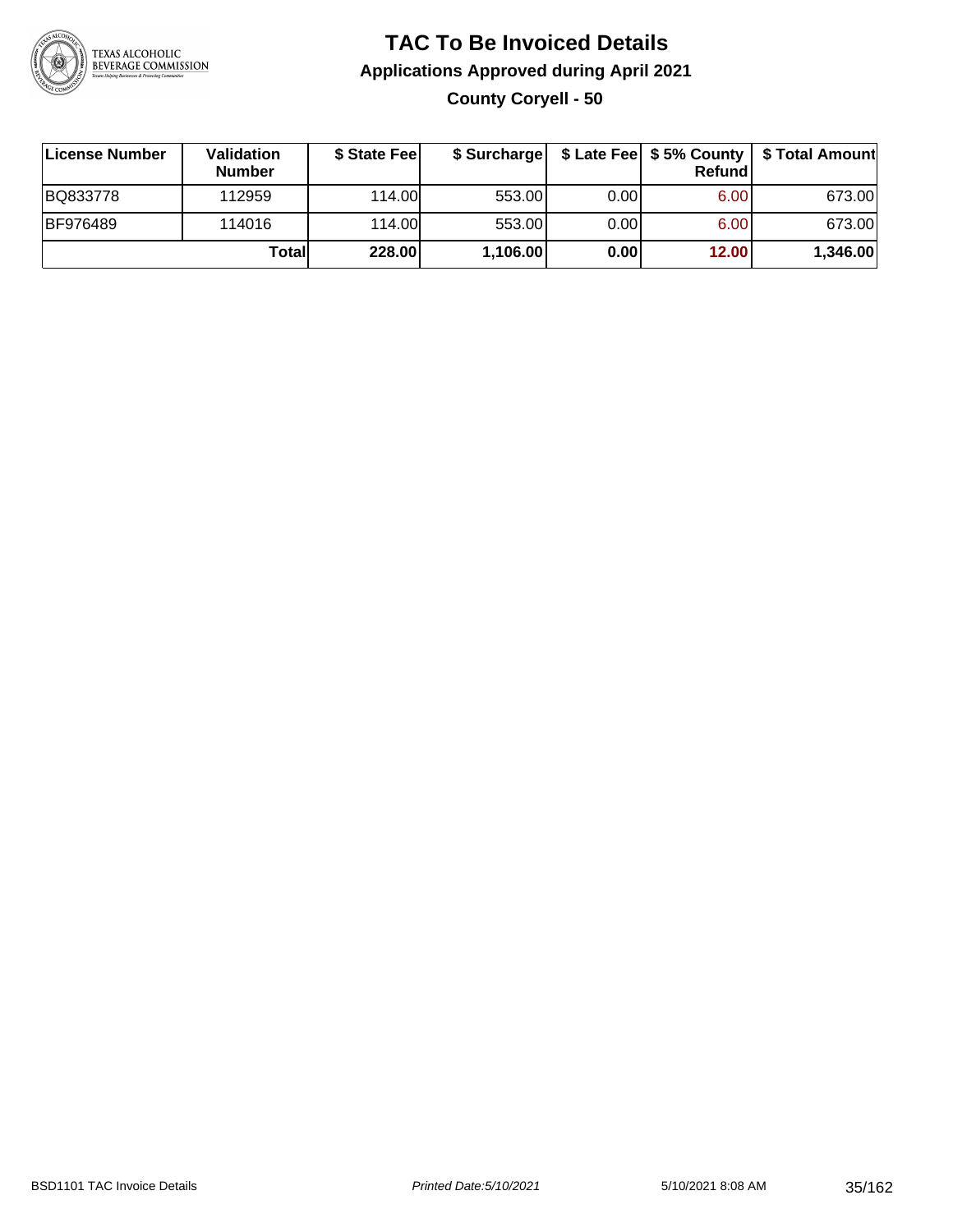

## TEXAS ALCOHOLIC<br>BEVERAGE COMMISSION

#### **TAC To Be Invoiced Details Applications Approved during April 2021 County Dallas - 57**

| <b>License Number</b> | Validation<br><b>Number</b> | \$ State Fee | \$ Surcharge |      | \$ Late Fee   \$5% County<br><b>Refund</b> | \$ Total Amount |
|-----------------------|-----------------------------|--------------|--------------|------|--------------------------------------------|-----------------|
| BQ1114571             | 5247                        | 114.00       | 553.00       | 0.00 | 6.00                                       | 673.00          |
| BQ1115262             | 5424                        | 114.00       | 553.00       | 0.00 | 6.00                                       | 673.00          |
| BQ1114351             | 5573                        | 114.00       | 553.00       | 0.00 | 6.00                                       | 673.00          |
| BQ1115886             | 5709                        | 114.00       | 553.00       | 0.00 | 6.00                                       | 673.00          |
| BF1114748             | 5751                        | 114.00       | 553.00       | 0.00 | 6.00                                       | 673.00          |
| BQ1114337             | 5779                        | 114.00       | 553.00       | 0.00 | 6.00                                       | 673.00          |
| BQ1114158             | 5805                        | 114.00       | 553.00       | 0.00 | 6.00                                       | 673.00          |
| BQ1114441             | 5815                        | 114.00       | 553.00       | 0.00 | 6.00                                       | 673.00          |
| BF1115443             | 5833                        | 114.00       | 553.00       | 0.00 | 6.00                                       | 673.00          |
| BQ1116391             | 5844                        | 114.00       | 553.00       | 0.00 | 6.00                                       | 673.00          |
| BQ1115942             | 5896                        | 114.00       | 553.00       | 0.00 | 6.00                                       | 673.00          |
| BG1116392             | 5941                        | 1,900.00     | 553.00       | 0.00 | 100.00                                     | 2,553.00        |
| BF1114389             | 5944                        | 114.00       | 553.00       | 0.00 | 6.00                                       | 673.00          |
| BQ1116807             | 5996                        | 114.00       | 553.00       | 0.00 | 6.00                                       | 673.00          |
| BQ1115423             | 6004                        | 114.00       | 553.00       | 0.00 | 6.00                                       | 673.00          |
| BQ1116460             | 6005                        | 114.00       | 553.00       | 0.00 | 6.00                                       | 673.00          |
| BQ1115510             | 6030                        | 114.00       | 553.00       | 0.00 | 6.00                                       | 673.00          |
| BF1114745             | 6044                        | 114.00       | 553.00       | 0.00 | 6.00                                       | 673.00          |
| BG1115503             | 6058                        | 1,900.00     | 553.00       | 0.00 | 100.00                                     | 2,553.00        |
| BG1115797             | 6122                        | 1,900.00     | 553.00       | 0.00 | 100.00                                     | 2,553.00        |
| BQ1115579             | 6139                        | 114.00       | 553.00       | 0.00 | 6.00                                       | 673.00          |
| BQ1115405             | 6145                        | 114.00       | 553.00       | 0.00 | 6.00                                       | 673.00          |
| BF1115469             | 6208                        | 114.00       | 553.00       | 0.00 | 6.00                                       | 673.00          |
| BQ1116625             | 6234                        | 114.00       | 553.00       | 0.00 | 6.00                                       | 673.00          |
| BQ1116057             | 6235                        | 114.00       | 553.00       | 0.00 | 6.00                                       | 673.00          |
| BG1116014             | 6243                        | 1,900.00     | 553.00       | 0.00 | 100.00                                     | 2,553.00        |
| BL1116014             | 6243                        | 475.00       | 327.00       | 0.00 | 25.00                                      | 827.00          |
| BQ1115600             | 6263                        | 114.00       | 553.00       | 0.00 | 6.00                                       | 673.00          |
| BQ1115868             | 6297                        | 114.00       | 553.00       | 0.00 | 6.00                                       | 673.00          |
| BF1116092             | 6304                        | 114.00       | 553.00       | 0.00 | 6.00                                       | 673.00          |
| BQ1116058             | 6319                        | 114.00       | 553.00       | 0.00 | 6.00                                       | 673.00          |
| BQ1117170             | 6385                        | 114.00       | 553.00       | 0.00 | 6.00                                       | 673.00          |
| BF1116045             | 6402                        | 114.00       | 553.00       | 0.00 | 6.00                                       | 673.00          |
| BQ1116059             | 6404                        | 114.00       | 553.00       | 0.00 | 6.00                                       | 673.00          |
| BG1116355             | 6427                        | 1,900.00     | 553.00       | 0.00 | 100.00                                     | 2,553.00        |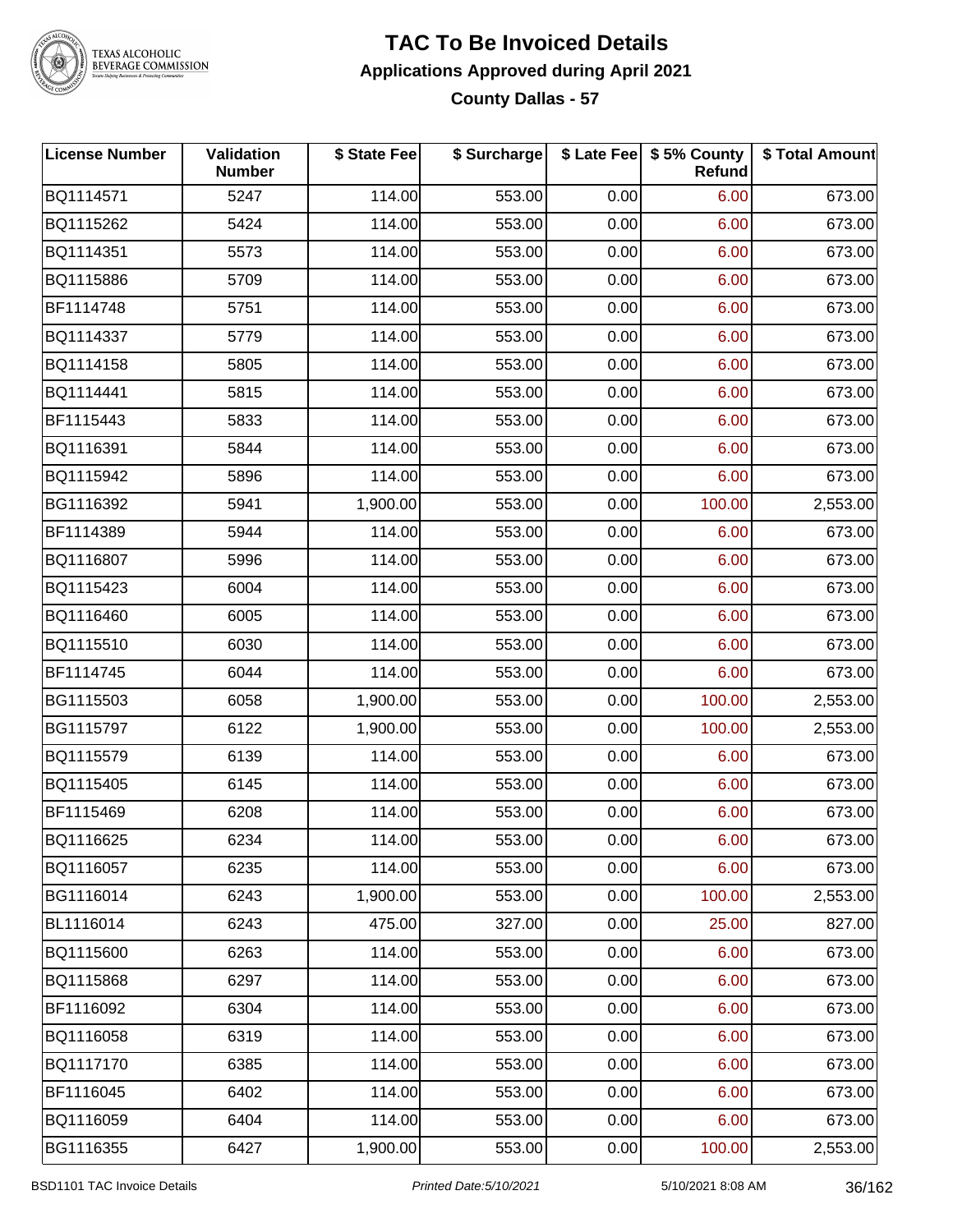| <b>License Number</b> | Validation<br><b>Number</b> | \$ State Fee | \$ Surcharge |        | \$ Late Fee   \$5% County<br>Refund | \$ Total Amount |
|-----------------------|-----------------------------|--------------|--------------|--------|-------------------------------------|-----------------|
| BF1115267             | 6446                        | 114.00       | 553.00       | 0.00   | 6.00                                | 673.00          |
| BQ1116638             | 6462                        | 114.00       | 553.00       | 0.00   | 6.00                                | 673.00          |
| BG1115574             | 6512                        | 1,900.00     | 553.00       | 0.00   | 100.00                              | 2,553.00        |
| BQ1115832             | 6573                        | 114.00       | 553.00       | 0.00   | 6.00                                | 673.00          |
| BF1116833             | 6601                        | 114.00       | 553.00       | 0.00   | 6.00                                | 673.00          |
| BG1116131             | 6640                        | 1,900.00     | 553.00       | 0.00   | 100.00                              | 2,553.00        |
| BQ1116977             | 6718                        | 114.00       | 553.00       | 0.00   | 6.00                                | 673.00          |
| BF1116987             | 6873                        | 114.00       | 553.00       | 0.00   | 6.00                                | 673.00          |
| BQ1040518             | 105636                      | 114.00       | 553.00       | 0.00   | 6.00                                | 673.00          |
| BQ1041437             | 108013                      | 114.00       | 553.00       | 0.00   | 6.00                                | 673.00          |
| BF1046862             | 109791                      | 114.00       | 553.00       | 0.00   | 6.00                                | 673.00          |
| BG1043789             | 110169                      | 1,425.00     | 553.00       | 0.00   | 75.00                               | 2,053.00        |
| BL1043789             | 110169                      | 475.00       | 327.00       | 0.00   | 25.00                               | 827.00          |
| BF1049221             | 111705                      | 114.00       | 553.00       | 0.00   | 6.00                                | 673.00          |
| BQ836398              | 111854                      | 114.00       | 553.00       | 0.00   | 6.00                                | 673.00          |
| BQ978194              | 111879                      | 114.00       | 553.00       | 0.00   | 6.00                                | 673.00          |
| BQ903347              | 111889                      | 114.00       | 553.00       | 0.00   | 6.00                                | 673.00          |
| BQ771677              | 112052                      | 114.00       | 553.00       | 0.00   | 6.00                                | 673.00          |
| BG977874              | 112401                      | 1,425.00     | 553.00       | 0.00   | 75.00                               | 2,053.00        |
| BQ978916              | 112421                      | 114.00       | 553.00       | 0.00   | 6.00                                | 673.00          |
| BG977928              | 112451                      | 1,425.00     | 553.00       | 0.00   | 75.00                               | 2,053.00        |
| BG903439              | 112843                      | 1,425.00     | 553.00       | 0.00   | 75.00                               | 2,053.00        |
| BG904616              | 112962                      | 1,425.00     | 553.00       | 0.00   | 75.00                               | 2,053.00        |
| BG1046997             | 112981                      | 1,425.00     | 553.00       | 0.00   | 75.00                               | 2,053.00        |
| BQ976771              | 113048                      | 114.00       | 553.00       | 0.00   | 6.00                                | 673.00          |
| BQ903616              | 113051                      | 114.00       | 553.00       | 0.00   | 6.00                                | 673.00          |
| BQ903613              | 113053                      | 114.00       | 553.00       | 0.00   | 6.00                                | 673.00          |
| BQ903618              | 113055                      | 114.00       | 553.00       | 0.00   | 6.00                                | 673.00          |
| BQ903615              | 113056                      | 114.00       | 553.00       | 0.00   | 6.00                                | 673.00          |
| BQ903612              | 113058                      | 114.00       | 553.00       | 0.00   | 6.00                                | 673.00          |
| BQ904012              | 113066                      | 114.00       | 553.00       | 0.00   | 6.00                                | 673.00          |
| BQ904011              | 113071                      | 114.00       | 553.00       | 0.00   | 6.00                                | 673.00          |
| BQ905177              | 113088                      | 114.00       | 553.00       | 0.00   | 6.00                                | 673.00          |
| BQ1050846             | 113088                      | 114.00       | 553.00       | 0.00   | 6.00                                | 673.00          |
| BF1051550             | 113088                      | 114.00       | 553.00       | 0.00   | 6.00                                | 673.00          |
| BF975987              | 113105                      | 114.00       | 553.00       | 0.00   | 6.00                                | 673.00          |
| BQ976813              | 113186                      | 114.00       | 553.00       | 0.00   | 6.00                                | 673.00          |
| BQ978283              | 113203                      | 114.00       | 553.00       | 0.00   | 6.00                                | 673.00          |
| BQ769760              | 113413                      | 114.00       | 553.00       | 100.00 | 6.00                                | 773.00          |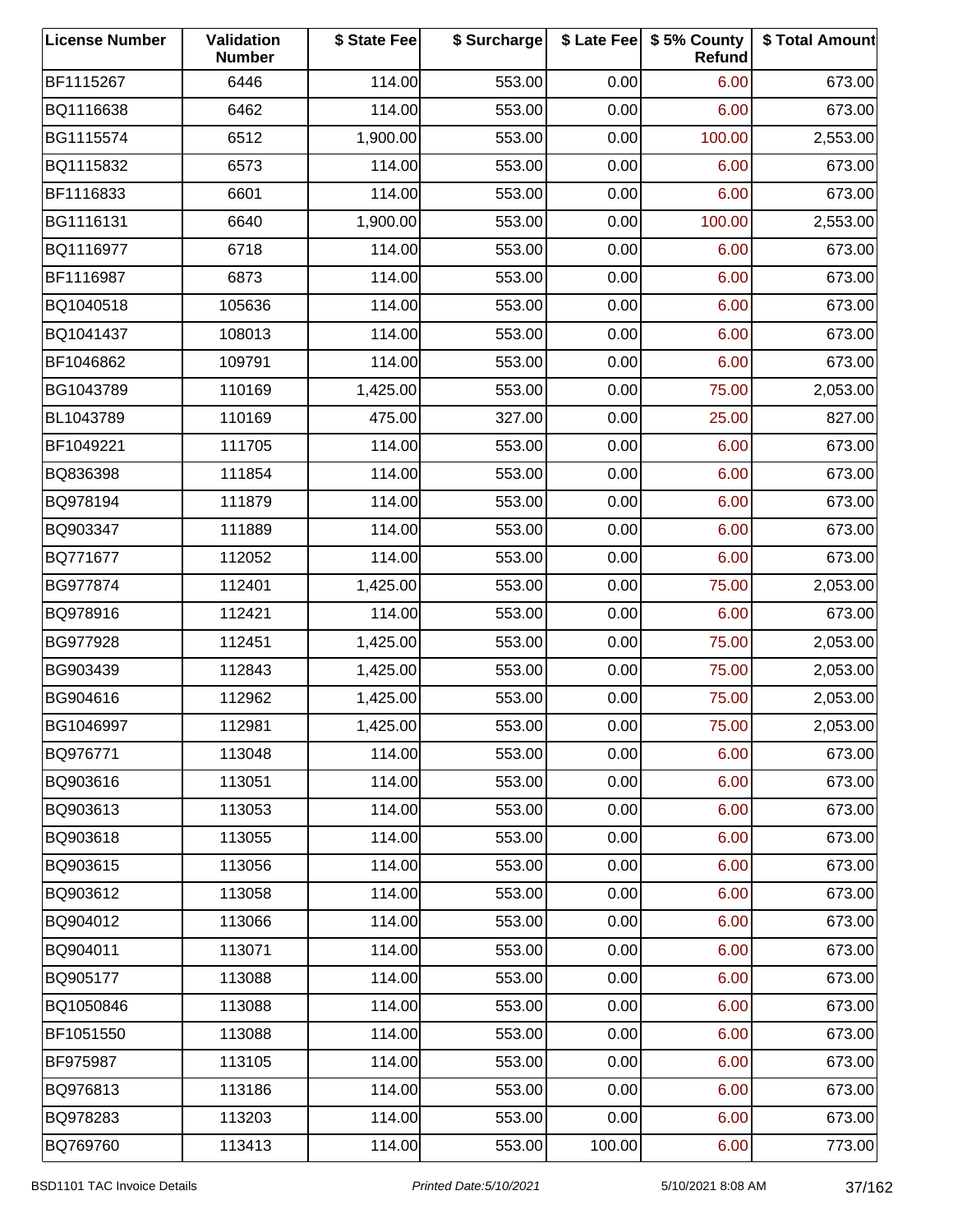| <b>License Number</b> | Validation<br><b>Number</b> | \$ State Fee | \$ Surcharge |        | \$ Late Fee   \$5% County<br>Refund | \$ Total Amount |
|-----------------------|-----------------------------|--------------|--------------|--------|-------------------------------------|-----------------|
| BQ904692              | 113447                      | 114.00       | 553.00       | 0.00   | 6.00                                | 673.00          |
| BG1050917             | 113469                      | 1,425.00     | 553.00       | 0.00   | 75.00                               | 2,053.00        |
| BQ772336              | 113482                      | 114.00       | 553.00       | 0.00   | 6.00                                | 673.00          |
| BQ905344              | 113546                      | 114.00       | 553.00       | 0.00   | 6.00                                | 673.00          |
| BQ836854              | 113735                      | 114.00       | 553.00       | 0.00   | 6.00                                | 673.00          |
| BQ772632              | 113838                      | 114.00       | 553.00       | 0.00   | 6.00                                | 673.00          |
| BG1046673             | 113854                      | 1,425.00     | 553.00       | 100.00 | 75.00                               | 2,153.00        |
| BQ838148              | 113948                      | 114.00       | 553.00       | 0.00   | 6.00                                | 673.00          |
| BQ1052338             | 113969                      | 114.00       | 553.00       | 0.00   | 6.00                                | 673.00          |
| BQ837703              | 114000                      | 114.00       | 553.00       | 0.00   | 6.00                                | 673.00          |
| BQ836754              | 114024                      | 114.00       | 553.00       | 0.00   | 6.00                                | 673.00          |
| BF772014              | 114040                      | 114.00       | 553.00       | 0.00   | 6.00                                | 673.00          |
| BQ1052126             | 114042                      | 114.00       | 553.00       | 0.00   | 6.00                                | 673.00          |
| BQ784229              | 114108                      | 114.00       | 553.00       | 0.00   | 6.00                                | 673.00          |
| BQ781445              | 114119                      | 114.00       | 553.00       | 0.00   | 6.00                                | 673.00          |
| BQ979931              | 114179                      | 114.00       | 553.00       | 0.00   | 6.00                                | 673.00          |
| BF1046650             | 114230                      | 114.00       | 553.00       | 0.00   | 6.00                                | 673.00          |
| BQ835513              | 114427                      | 114.00       | 553.00       | 0.00   | 6.00                                | 673.00          |
| BQ977540              | 114461                      | 114.00       | 553.00       | 0.00   | 6.00                                | 673.00          |
| BF905741              | 114498                      | 114.00       | 553.00       | 0.00   | 6.00                                | 673.00          |
| BQ770767              | 114602                      | 114.00       | 553.00       | 0.00   | 6.00                                | 673.00          |
| BQ771038              | 114603                      | 114.00       | 553.00       | 0.00   | 6.00                                | 673.00          |
| BQ978378              | 114612                      | 114.00       | 553.00       | 0.00   | 6.00                                | 673.00          |
| BQ904291              | 114623                      | 114.00       | 553.00       | 0.00   | 6.00                                | 673.00          |
| BQ770981              | 114646                      | 114.00       | 553.00       | 0.00   | 6.00                                | 673.00          |
| BG1045649             | 114687                      | 1,425.00     | 553.00       | 100.00 | 75.00                               | 2,153.00        |
| BG836376              | 114751                      | 1,425.00     | 553.00       | 0.00   | 75.00                               | 2,053.00        |
| BG977426              | 114760                      | 1,425.00     | 553.00       | 0.00   | 75.00                               | 2,053.00        |
| BG1052268             | 114856                      | 1,425.00     | 553.00       | 0.00   | 75.00                               | 2,053.00        |
| BQ905668              | 114899                      | 114.00       | 553.00       | 0.00   | 6.00                                | 673.00          |
| BQ838020              | 115037                      | 114.00       | 553.00       | 0.00   | 6.00                                | 673.00          |
| BF892404              | 504484                      | 114.00       | 553.00       | 0.00   | 6.00                                | 673.00          |
| BQ768672              | 507271                      | 114.00       | 553.00       | 0.00   | 6.00                                | 673.00          |
| BQ831979              | 507329                      | 114.00       | 553.00       | 0.00   | 6.00                                | 673.00          |
| BF770224              | 507936                      | 114.00       | 553.00       | 0.00   | 6.00                                | 673.00          |
| BG972363              | 508082                      | 1,425.00     | 553.00       | 0.00   | 75.00                               | 2,053.00        |
| BL972363              | 508082                      | 475.00       | 327.00       | 0.00   | 25.00                               | 827.00          |
| BG902786              | 508263                      | 1,425.00     | 553.00       | 0.00   | 75.00                               | 2,053.00        |
| BG1050502             | 508285                      | 1,425.00     | 553.00       | 0.00   | 75.00                               | 2,053.00        |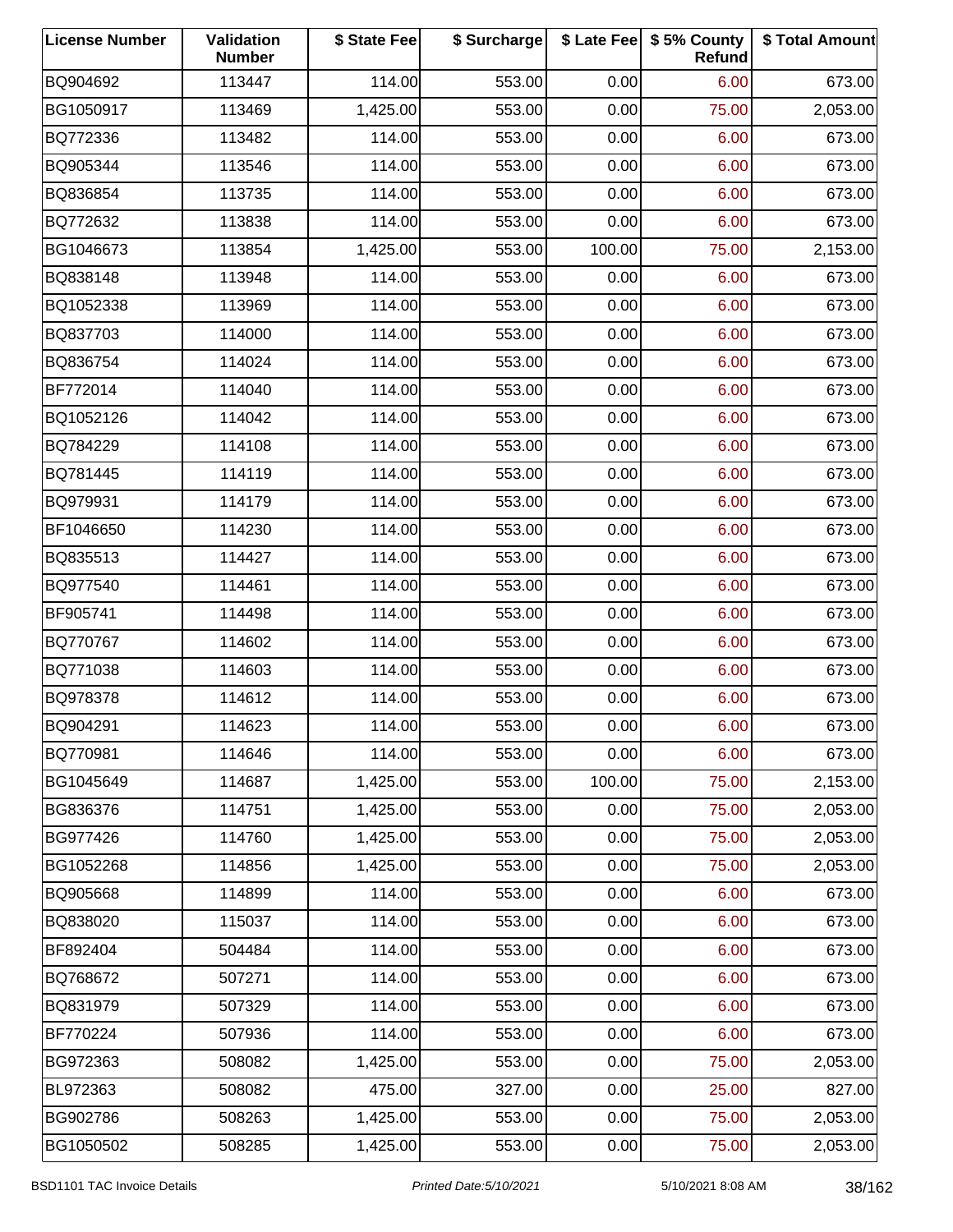| <b>License Number</b> | <b>Validation</b><br><b>Number</b> | \$ State Fee | \$ Surcharge | \$ Late Fee | \$5% County<br>Refund | \$ Total Amount |
|-----------------------|------------------------------------|--------------|--------------|-------------|-----------------------|-----------------|
| BQ1047148             | 508456                             | 114.00       | 553.00       | 0.00        | 6.00                  | 673.00          |
| BG1046646             | 508722                             | 1,425.00     | 553.00       | 0.00        | 75.00                 | 2,053.00        |
| BQ835499              | 508776                             | 114.00       | 553.00       | 0.00        | 6.00                  | 673.00          |
| BQ838191              | 509019                             | 114.00       | 553.00       | 0.00        | 6.00                  | 673.00          |
| BQ1116803             | 510116                             | 114.00       | 553.00       | 0.00        | 6.00                  | 673.00          |
| BB881941              | 516514                             | 570.00       | 701.00       | 0.00        | 30.00                 | 1,301.00        |
|                       | <b>Total</b>                       | 48,583.00    | 65,277.00    | 300.00      | 2,557.00              | 116,717.00      |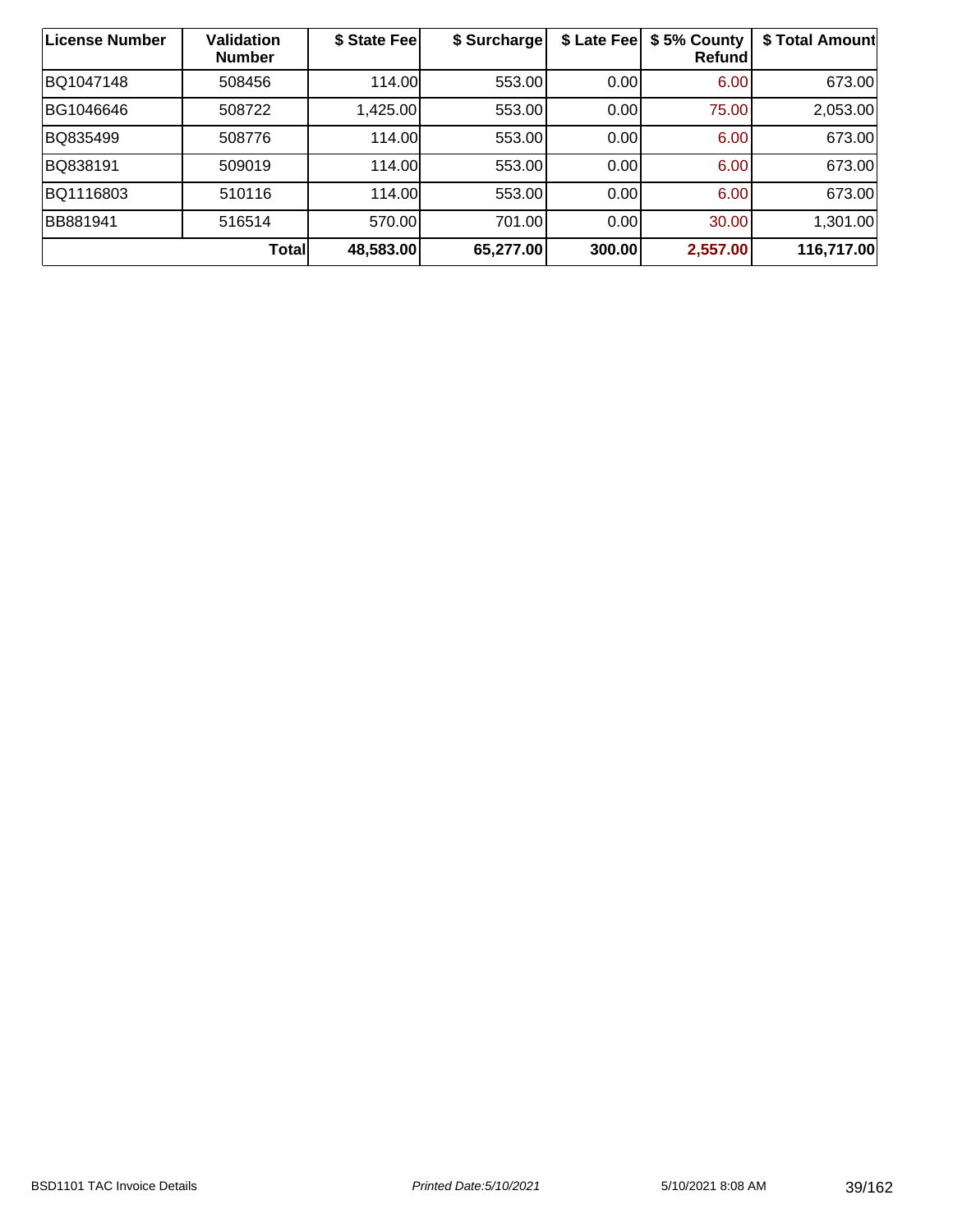

### **TAC To Be Invoiced Details Applications Approved during April 2021 County Deaf Smith - 59**

| License Number | <b>Validation</b><br><b>Number</b> | \$ State Feel |        |        | Refundl | \$ Surcharge   \$ Late Fee   \$5% County   \$ Total Amount |
|----------------|------------------------------------|---------------|--------|--------|---------|------------------------------------------------------------|
| BQ835691       | 115270                             | 114.00        | 553.00 | 100.00 | 6.00    | 773.00                                                     |
|                | Totall                             | <b>114.00</b> | 553.00 | 100.00 | 6.00    | 773.00                                                     |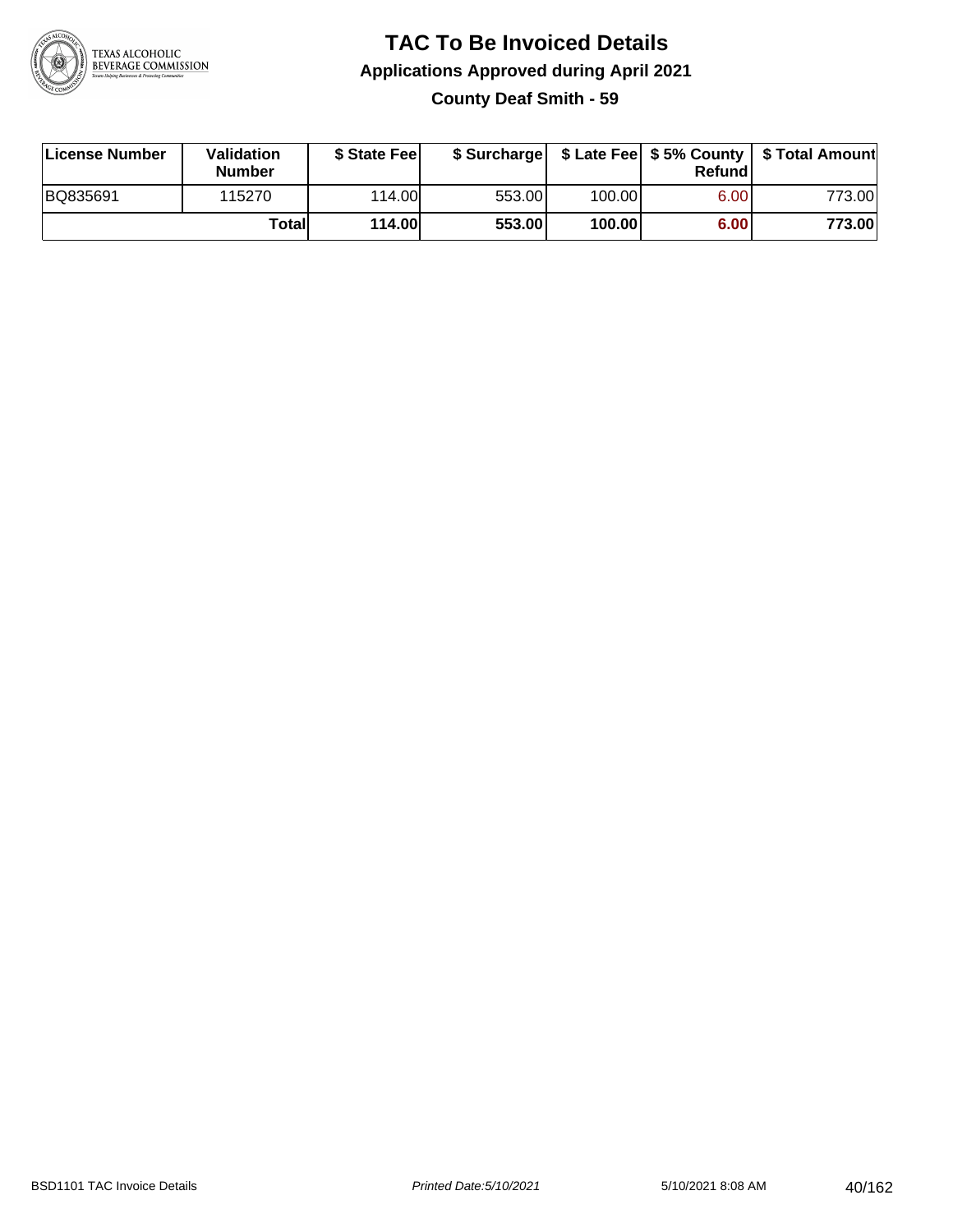

### **TAC To Be Invoiced Details Applications Approved during April 2021 County Delta - 60**

| License Number | Validation<br><b>Number</b> | \$ State Feel |          |       | Refund | \$ Surcharge   \$ Late Fee   \$5% County   \$ Total Amount |
|----------------|-----------------------------|---------------|----------|-------|--------|------------------------------------------------------------|
| BQ1115559      | 6174                        | 114.00L       | 553.00   | 0.001 | 6.00   | 673.00                                                     |
| BF1051466      | 113104                      | 114.00L       | 553.00   | 0.00  | 6.00   | 673.00                                                     |
|                | Totall                      | 228.00        | 1,106.00 | 0.00  | 12.00  | 1,346.00                                                   |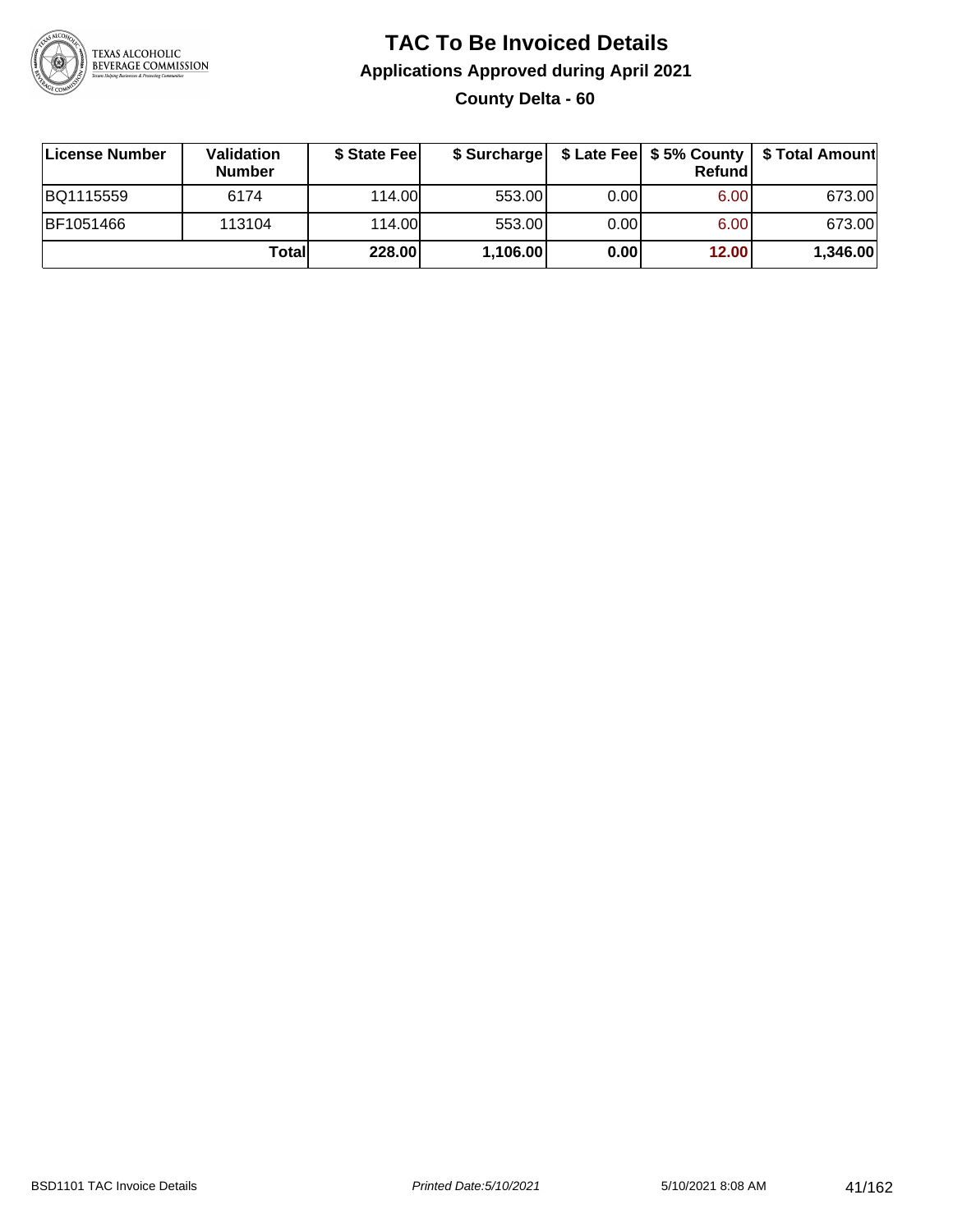

## TEXAS ALCOHOLIC<br>BEVERAGE COMMISSION

#### **TAC To Be Invoiced Details Applications Approved during April 2021 County Denton - 61**

| <b>License Number</b> | Validation<br><b>Number</b> | \$ State Fee | \$ Surcharge |        | \$ Late Fee   \$5% County<br><b>Refund</b> | \$ Total Amount |
|-----------------------|-----------------------------|--------------|--------------|--------|--------------------------------------------|-----------------|
| BG1115871             | 5976                        | 332.50       | 553.00       | 0.00   | 17.50                                      | 903.00          |
| BF1115358             | 6031                        | 114.00       | 553.00       | 0.00   | 6.00                                       | 673.00          |
| BG1115370             | 6032                        | 332.50       | 553.00       | 0.00   | 17.50                                      | 903.00          |
| BF1115429             | 6070                        | 114.00       | 553.00       | 0.00   | 6.00                                       | 673.00          |
| BF1115448             | 6201                        | 114.00       | 553.00       | 0.00   | 6.00                                       | 673.00          |
| BF1116118             | 6364                        | 114.00       | 553.00       | 0.00   | 6.00                                       | 673.00          |
| BQ1115378             | 6406                        | 114.00       | 553.00       | 0.00   | 6.00                                       | 673.00          |
| BQ1116780             | 6432                        | 114.00       | 553.00       | 0.00   | 6.00                                       | 673.00          |
| BG1116828             | 6511                        | 332.50       | 553.00       | 0.00   | 17.50                                      | 903.00          |
| BF1117127             | 6599                        | 114.00       | 553.00       | 0.00   | 6.00                                       | 673.00          |
| BQ1045419             | 112816                      | 114.00       | 553.00       | 100.00 | 6.00                                       | 773.00          |
| BG903243              | 112869                      | 332.50       | 553.00       | 0.00   | 17.50                                      | 903.00          |
| BQ772684              | 113088                      | 114.00       | 553.00       | 0.00   | 6.00                                       | 673.00          |
| BF1051295             | 113170                      | 114.00       | 553.00       | 0.00   | 6.00                                       | 673.00          |
| BQ772627              | 113585                      | 114.00       | 553.00       | 0.00   | 6.00                                       | 673.00          |
| BG1051822             | 113611                      | 332.50       | 553.00       | 0.00   | 17.50                                      | 903.00          |
| BG905203              | 113638                      | 332.50       | 553.00       | 0.00   | 17.50                                      | 903.00          |
| BG1051660             | 113781                      | 332.50       | 553.00       | 0.00   | 17.50                                      | 903.00          |
| BQ837808              | 113837                      | 114.00       | 553.00       | 0.00   | 6.00                                       | 673.00          |
| BG902034              | 114641                      | 332.50       | 553.00       | 0.00   | 17.50                                      | 903.00          |
| BG977046              | 114940                      | 332.50       | 553.00       | 0.00   | 17.50                                      | 903.00          |
| BQ981797              | 115013                      | 114.00       | 553.00       | 0.00   | 6.00                                       | 673.00          |
| BG1046913             | 508195                      | 332.50       | 553.00       | 0.00   | 17.50                                      | 903.00          |
| BP1046913             | 508195                      | 950.00       | 426.00       | 0.00   | 50.00                                      | 1,426.00        |
| BQ904370              | 508242                      | 114.00       | 553.00       | 0.00   | 6.00                                       | 673.00          |
| BF977307              | 508262                      | 114.00       | 553.00       | 0.00   | 6.00                                       | 673.00          |
| BQ838466              | 508901                      | 114.00       | 553.00       | 0.00   | 6.00                                       | 673.00          |
| BG1047080             | 509221                      | 332.50       | 553.00       | 100.00 | 17.50                                      | 1,003.00        |
|                       | Total                       | 6,431.50     | 15,357.00    | 200.00 | 338.50                                     | 22,327.00       |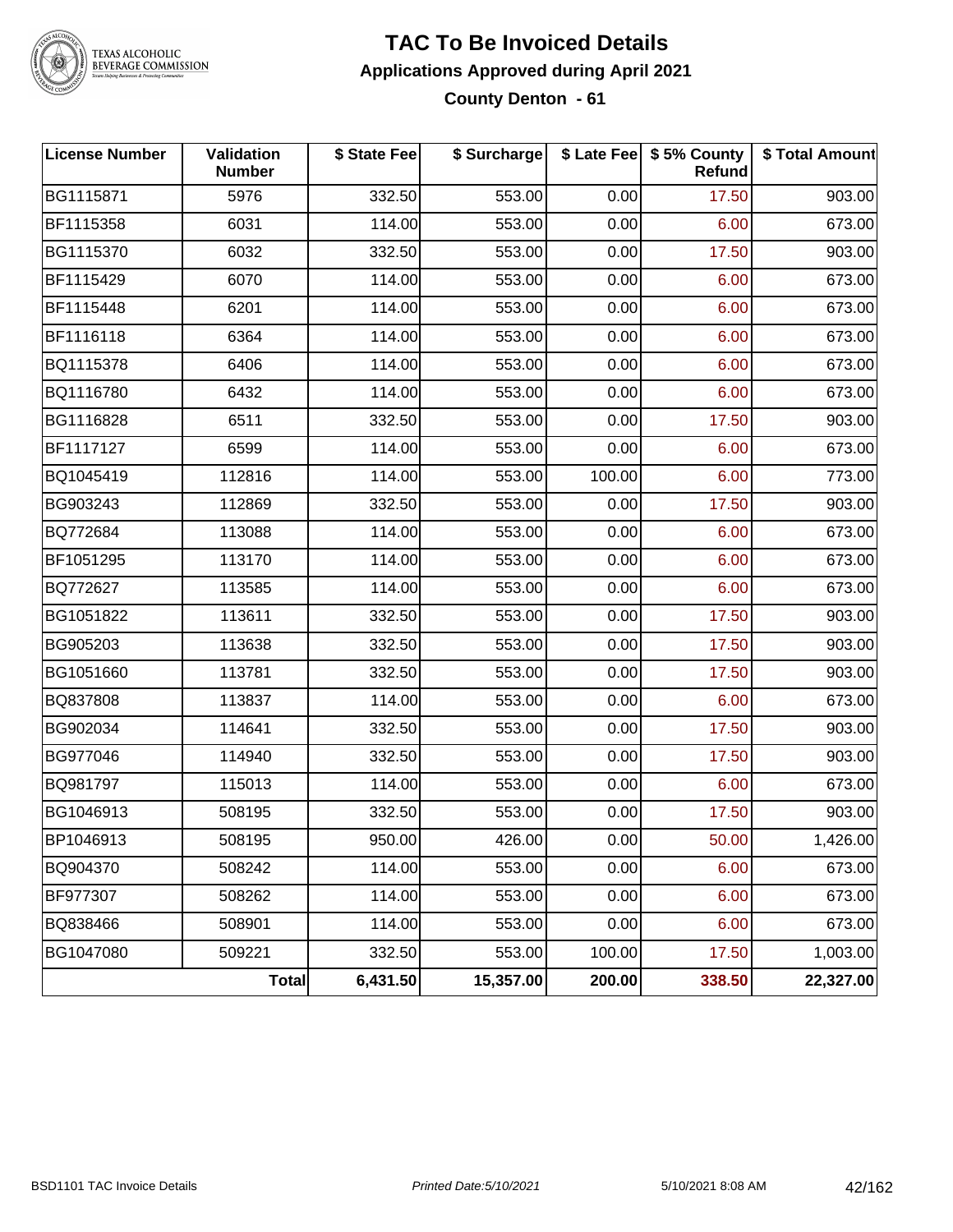

### **TAC To Be Invoiced Details Applications Approved during April 2021 County DeWitt - 62**

| License Number   | Validation<br><b>Number</b> | \$ State Fee | \$ Surcharge |      | Refund | \$ Late Fee   \$5% County   \$ Total Amount |
|------------------|-----------------------------|--------------|--------------|------|--------|---------------------------------------------|
| <b>BF1116585</b> | 6590                        | 114.00L      | 553.00       | 0.00 | 6.00   | 673.00                                      |
| BQ838033         | 113961                      | 114.00L      | 553.00       | 0.00 | 6.00   | 673.00                                      |
| BQ772440         | 414573                      | 114.00L      | 553.00       | 0.00 | 6.00   | 673.00                                      |
|                  | Totall                      | 342.00       | 1,659.00     | 0.00 | 18.00  | 2,019.00                                    |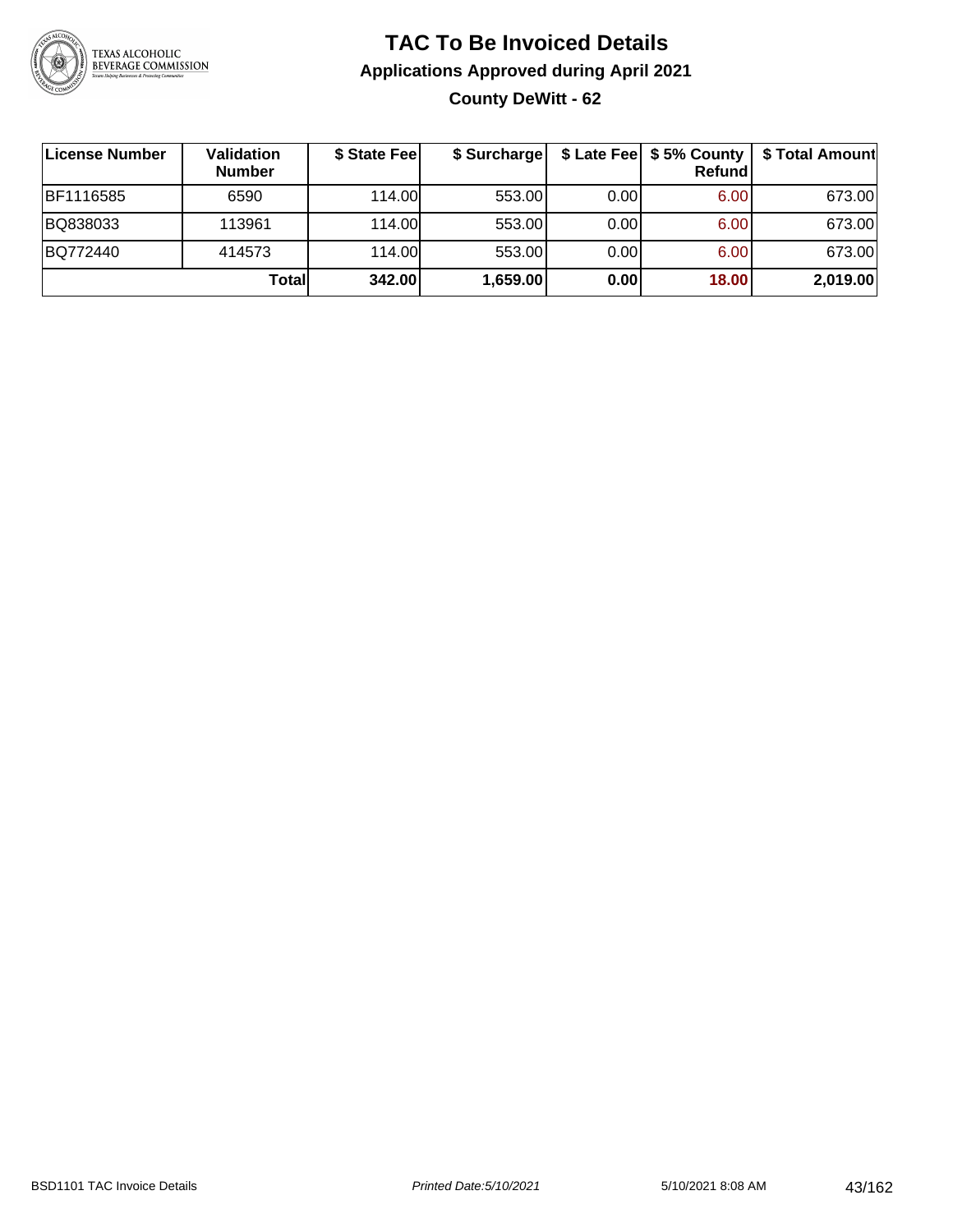

### **TAC To Be Invoiced Details Applications Approved during April 2021 County Duval - 66**

| License Number | Validation<br>Number | \$ State Fee  |        |      | Refundl | \$ Surcharge   \$ Late Fee   \$5% County   \$ Total Amount |
|----------------|----------------------|---------------|--------|------|---------|------------------------------------------------------------|
| BQ905305       | 113875               | 114.00L       | 553.00 | 0.00 | 6.00    | 673.00                                                     |
|                | Totall               | <b>114.00</b> | 553.00 | 0.00 | 6.00    | 673.00                                                     |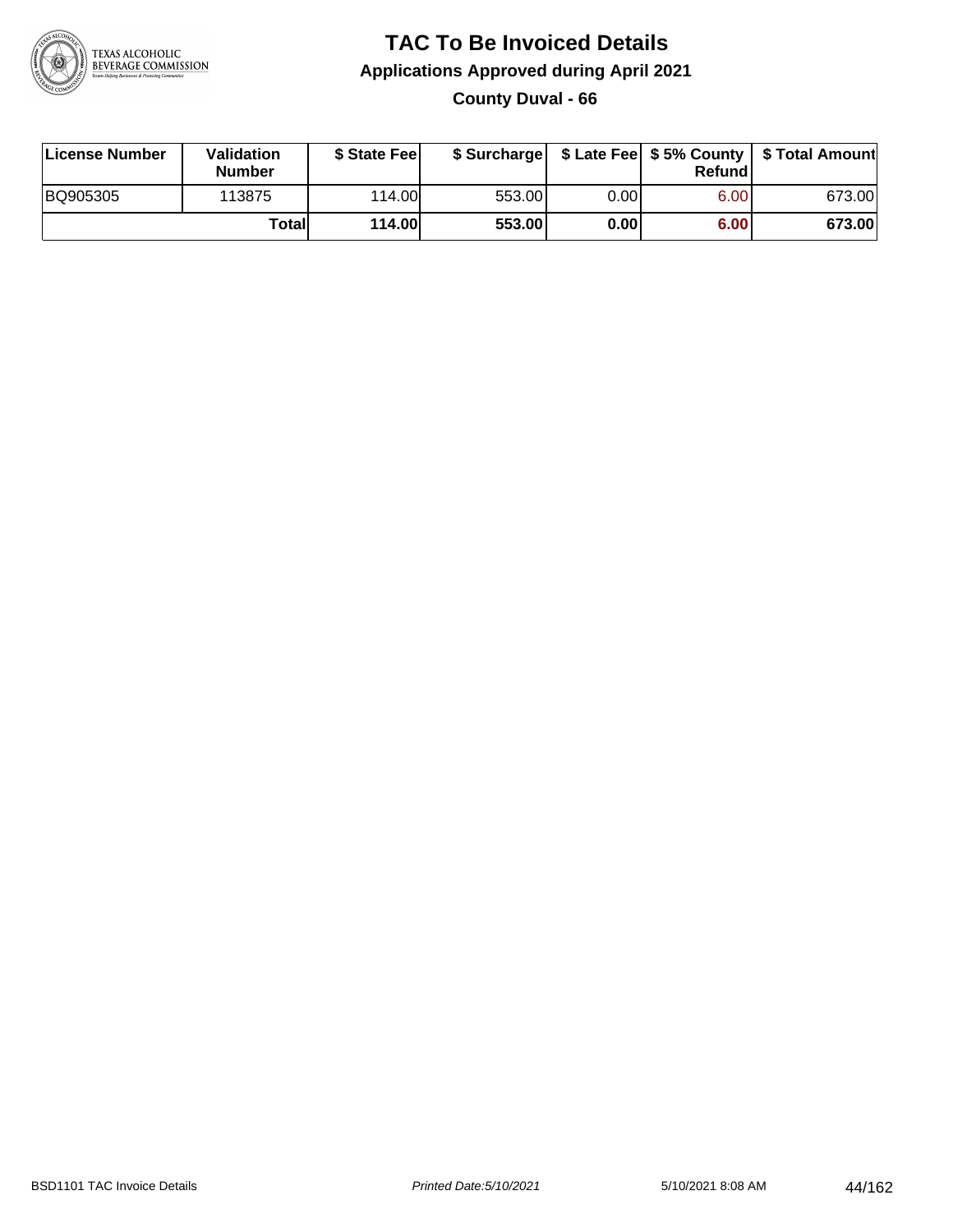

### **TAC To Be Invoiced Details Applications Approved during April 2021 County Ector - 68**

| License Number | <b>Validation</b><br><b>Number</b> | \$ State Fee | \$ Surcharge | \$ Late Fee | \$5% County<br>Refundl | \$ Total Amount |
|----------------|------------------------------------|--------------|--------------|-------------|------------------------|-----------------|
| BQ1116109      | 6382                               | 114.00       | 553.00       | 0.00        | 6.00                   | 673.00          |
| BG1116794      | 6424                               | 332.50       | 553.00       | 0.00        | 17.50                  | 903.00          |
| BQ838248       | 114331                             | 114.00       | 553.00       | 0.00        | 6.00                   | 673.00          |
| BQ905737       | 114942                             | 114.00       | 553.00       | 0.00        | 6.00                   | 673.00          |
| BG1051563      | 508072                             | 332.50       | 553.00       | 0.00        | 17.50                  | 903.00          |
|                | Total                              | 1,007.00     | 2,765.00     | 0.00        | 53.00                  | 3,825.00        |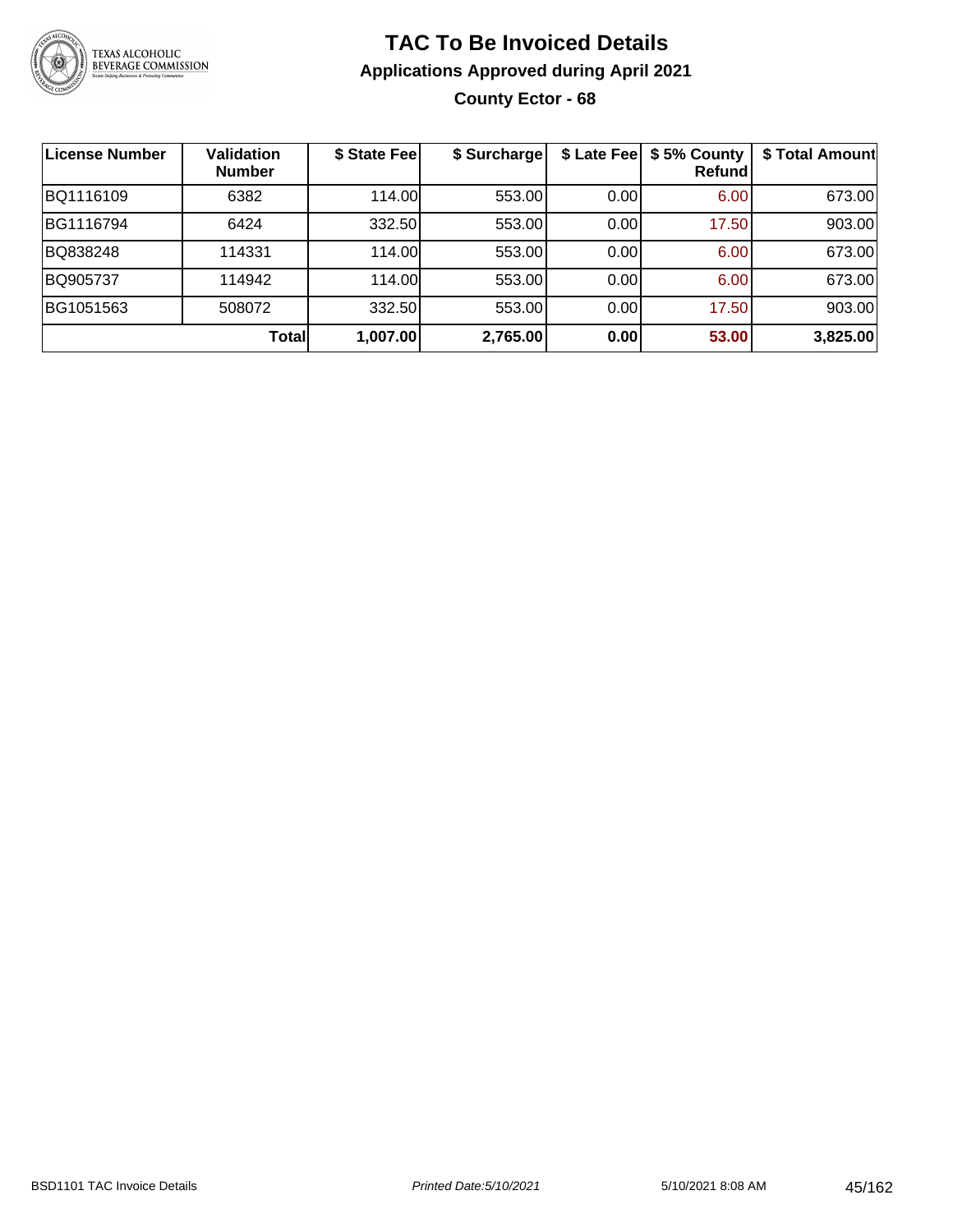

### **TAC To Be Invoiced Details Applications Approved during April 2021 County Ellis - 70**

| <b>License Number</b> | <b>Validation</b><br><b>Number</b> | \$ State Fee | \$ Surcharge | \$ Late Fee | \$5% County<br>Refundl | \$ Total Amount |
|-----------------------|------------------------------------|--------------|--------------|-------------|------------------------|-----------------|
| BQ1115501             | 5421                               | 114.00       | 553.00       | 0.00        | 6.00                   | 673.00          |
| BG1114445             | 5834                               | 332.50       | 553.00       | 0.00        | 17.50                  | 903.00          |
| BQ1050137             | 112718                             | 114.00       | 553.00       | 0.00        | 6.00                   | 673.00          |
| BQ1049817             | 114083                             | 114.00       | 553.00       | 0.00        | 6.00                   | 673.00          |
| BQ1050665             | 114106                             | 114.00       | 553.00       | 0.00        | 6.00                   | 673.00          |
| BQ838420              | 114782                             | 114.00       | 553.00       | 0.00        | 6.00                   | 673.00          |
|                       | Total                              | 902.50       | 3,318.00     | 0.00        | 47.50                  | 4,268.00        |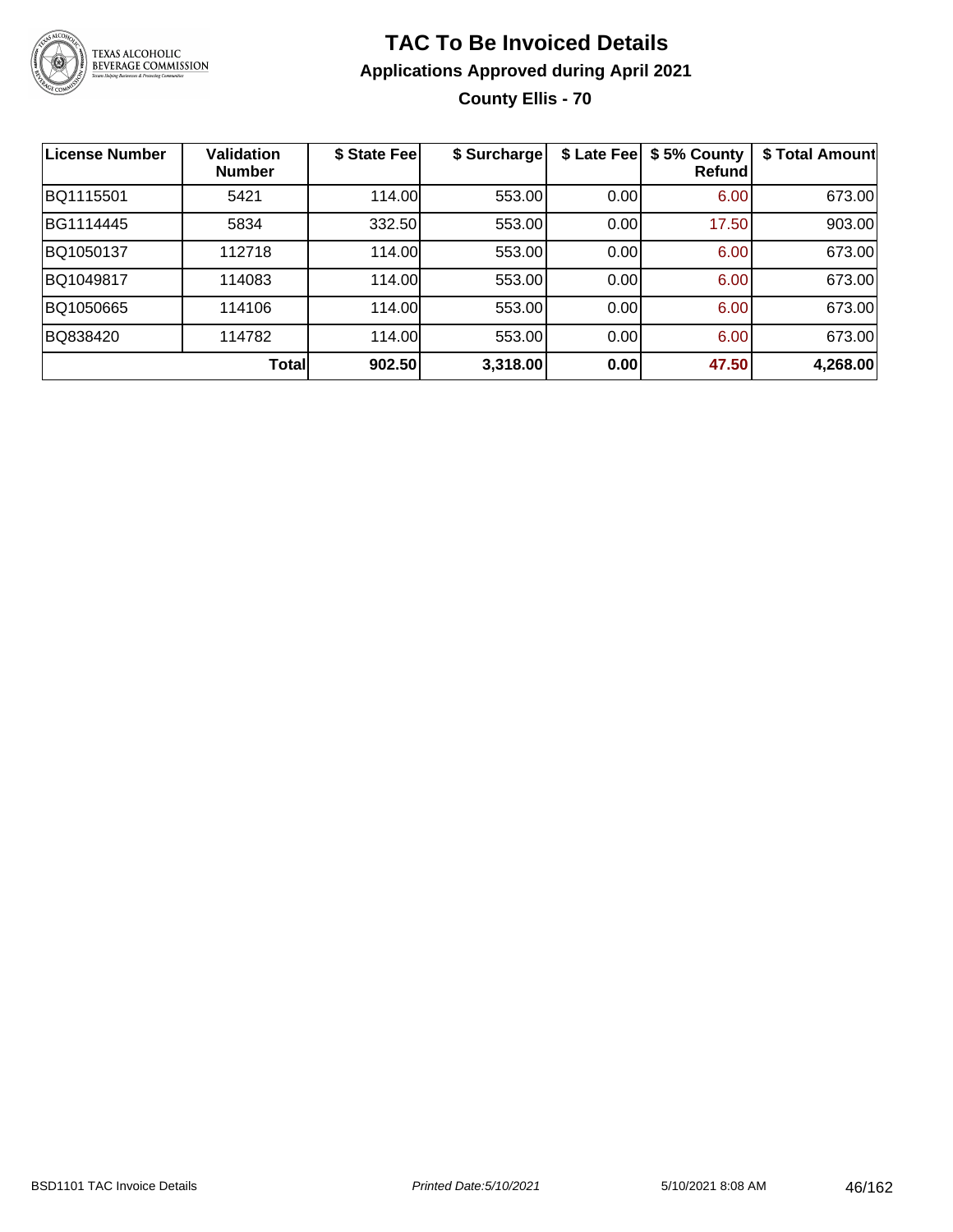

## TEXAS ALCOHOLIC<br>BEVERAGE COMMISSION

#### **TAC To Be Invoiced Details Applications Approved during April 2021 County El Paso - 71**

| <b>License Number</b> | <b>Validation</b><br><b>Number</b> | \$ State Fee | \$ Surcharge |        | \$ Late Fee   \$5% County<br><b>Refund</b> | \$ Total Amount |
|-----------------------|------------------------------------|--------------|--------------|--------|--------------------------------------------|-----------------|
| BG1114410             | 5242                               | 332.50       | 553.00       | 0.00   | 17.50                                      | 903.00          |
| BG1114448             | 5273                               | 332.50       | 553.00       | 0.00   | 17.50                                      | 903.00          |
| BG1115521             | 5747                               | 332.50       | 553.00       | 0.00   | 17.50                                      | 903.00          |
| BG1116578             | 6090                               | 332.50       | 553.00       | 0.00   | 17.50                                      | 903.00          |
| BG1115283             | 6133                               | 332.50       | 553.00       | 0.00   | 17.50                                      | 903.00          |
| BF1114701             | 6200                               | 114.00       | 553.00       | 0.00   | 6.00                                       | 673.00          |
| BQ1116851             | 6417                               | 114.00       | 553.00       | 0.00   | 6.00                                       | 673.00          |
| BQ1116607             | 6460                               | 114.00       | 553.00       | 0.00   | 6.00                                       | 673.00          |
| BQ1115408             | 6487                               | 114.00       | 553.00       | 0.00   | 6.00                                       | 673.00          |
| BG1116598             | 6574                               | 332.50       | 553.00       | 0.00   | 17.50                                      | 903.00          |
| BQ1116217             | 6765                               | 114.00       | 553.00       | 0.00   | 6.00                                       | 673.00          |
| BQ835848              | 112052                             | 114.00       | 553.00       | 0.00   | 6.00                                       | 673.00          |
| BG837252              | 112443                             | 332.50       | 553.00       | 0.00   | 17.50                                      | 903.00          |
| BG978427              | 112712                             | 332.50       | 553.00       | 0.00   | 17.50                                      | 903.00          |
| BF1049362             | 113407                             | 114.00       | 553.00       | 0.00   | 6.00                                       | 673.00          |
| BG979786              | 113520                             | 332.50       | 553.00       | 0.00   | 17.50                                      | 903.00          |
| BQ905271              | 114265                             | 114.00       | 553.00       | 0.00   | 6.00                                       | 673.00          |
| BG1050456             | 114491                             | 332.50       | 553.00       | 0.00   | 17.50                                      | 903.00          |
| BF977339              | 114712                             | 114.00       | 553.00       | 0.00   | 6.00                                       | 673.00          |
| BG976816              | 114801                             | 332.50       | 553.00       | 100.00 | 17.50                                      | 1,003.00        |
| BQ979809              | 114925                             | 114.00       | 553.00       | 0.00   | 6.00                                       | 673.00          |
| BQ905739              | 114937                             | 114.00       | 553.00       | 0.00   | 6.00                                       | 673.00          |
| BF838372              | 115073                             | 114.00       | 553.00       | 0.00   | 6.00                                       | 673.00          |
| BQ905984              | 115139                             | 114.00       | 553.00       | 0.00   | 6.00                                       | 673.00          |
| BG1050624             | 115572                             | 332.50       | 553.00       | 0.00   | 17.50                                      | 903.00          |
| BG1050926             | 115691                             | 332.50       | 553.00       | 0.00   | 17.50                                      | 903.00          |
| BG1049177             | 115740                             | 332.50       | 553.00       | 100.00 | 17.50                                      | 1,003.00        |
| BL1049177             | 115740                             | 475.00       | 327.00       | 100.00 | 25.00                                      | 927.00          |
| BG837384              | 116274                             | 332.50       | 553.00       | 0.00   | 17.50                                      | 903.00          |
| BL837384              | 116274                             | 475.00       | 327.00       | 0.00   | 25.00                                      | 827.00          |
| BQ977760              | 116322                             | 114.00       | 553.00       | 100.00 | 6.00                                       | 773.00          |
| BG881928              | 509430                             | 332.50       | 553.00       | 0.00   | 17.50                                      | 903.00          |
| BL881928              | 509430                             | 475.00       | 327.00       | 0.00   | 25.00                                      | 827.00          |
|                       | <b>Total</b>                       | 8,341.00     | 17,571.00    | 400.00 | 439.00                                     | 26,751.00       |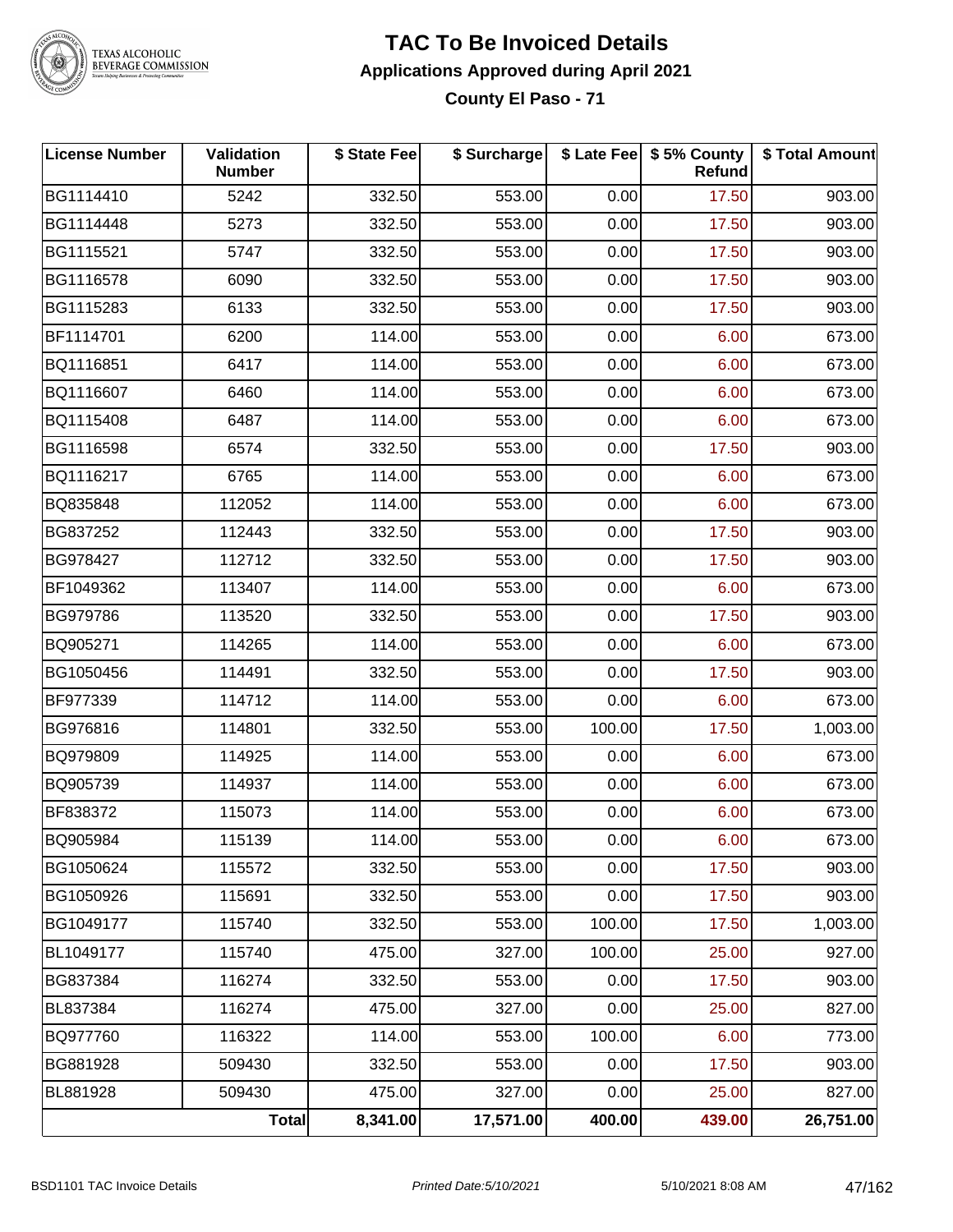

# **TAC To Be Invoiced Details Applications Approved during April 2021**

**County Erath - 72**

| License Number | Validation<br><b>Number</b> | \$ State Fee | \$ Surcharge |       | Refundl           | \$ Late Fee   \$5% County   \$ Total Amount |
|----------------|-----------------------------|--------------|--------------|-------|-------------------|---------------------------------------------|
| BQ1114446      | 6180                        | 114.00       | 553.00       | 0.00  | 6.00 <sub>1</sub> | 673.00                                      |
| BQ772553       | 112728                      | 114.00L      | 553.00       | 0.001 | 6.00 <sub>1</sub> | 673.00                                      |
|                | Totall                      | 228.00       | 1,106.00     | 0.00  | 12.00             | 1,346.00                                    |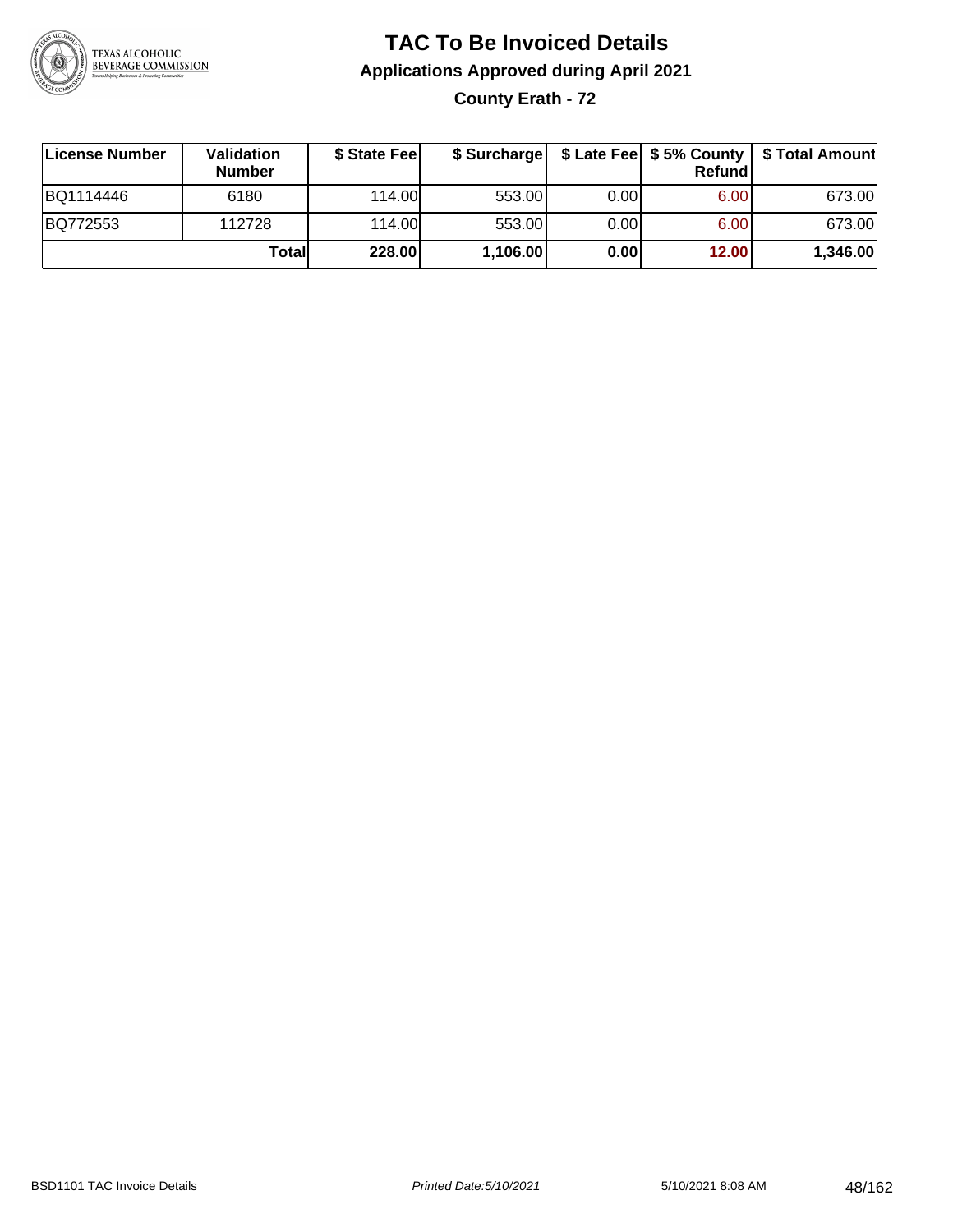

### **TAC To Be Invoiced Details Applications Approved during April 2021**

**County Fannin - 74**

| License Number | Validation<br><b>Number</b> | \$ State Feel |        |      | Refundl | \$ Surcharge   \$ Late Fee   \$5% County   \$ Total Amount |
|----------------|-----------------------------|---------------|--------|------|---------|------------------------------------------------------------|
| BQ1115285      | 6100                        | 114.00        | 553.00 | 0.00 | 6.00    | 673.00                                                     |
|                | Totall                      | <b>114.00</b> | 553.00 | 0.00 | 6.00    | 673.00                                                     |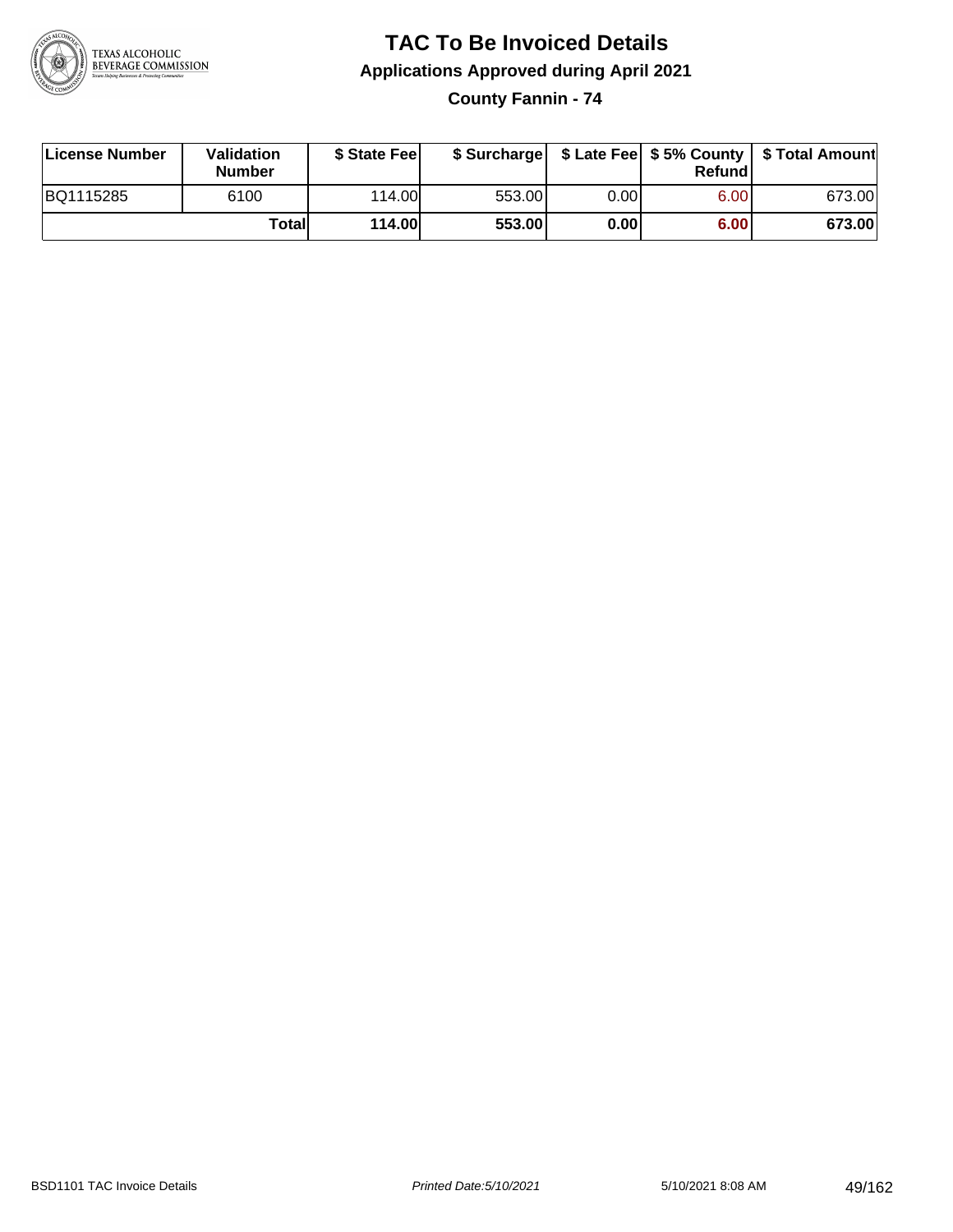

### **TAC To Be Invoiced Details Applications Approved during April 2021 County Fayette - 75**

| License Number | <b>Validation</b><br><b>Number</b> | \$ State Feel |        |      | Refund | \$ Surcharge   \$ Late Fee   \$5% County   \$ Total Amount |
|----------------|------------------------------------|---------------|--------|------|--------|------------------------------------------------------------|
| BG1117273      | 6426                               | 332.50        | 553.00 | 0.00 | 17.50  | 903.00                                                     |
|                | Total                              | 332.50        | 553.00 | 0.00 | 17.50  | 903.00                                                     |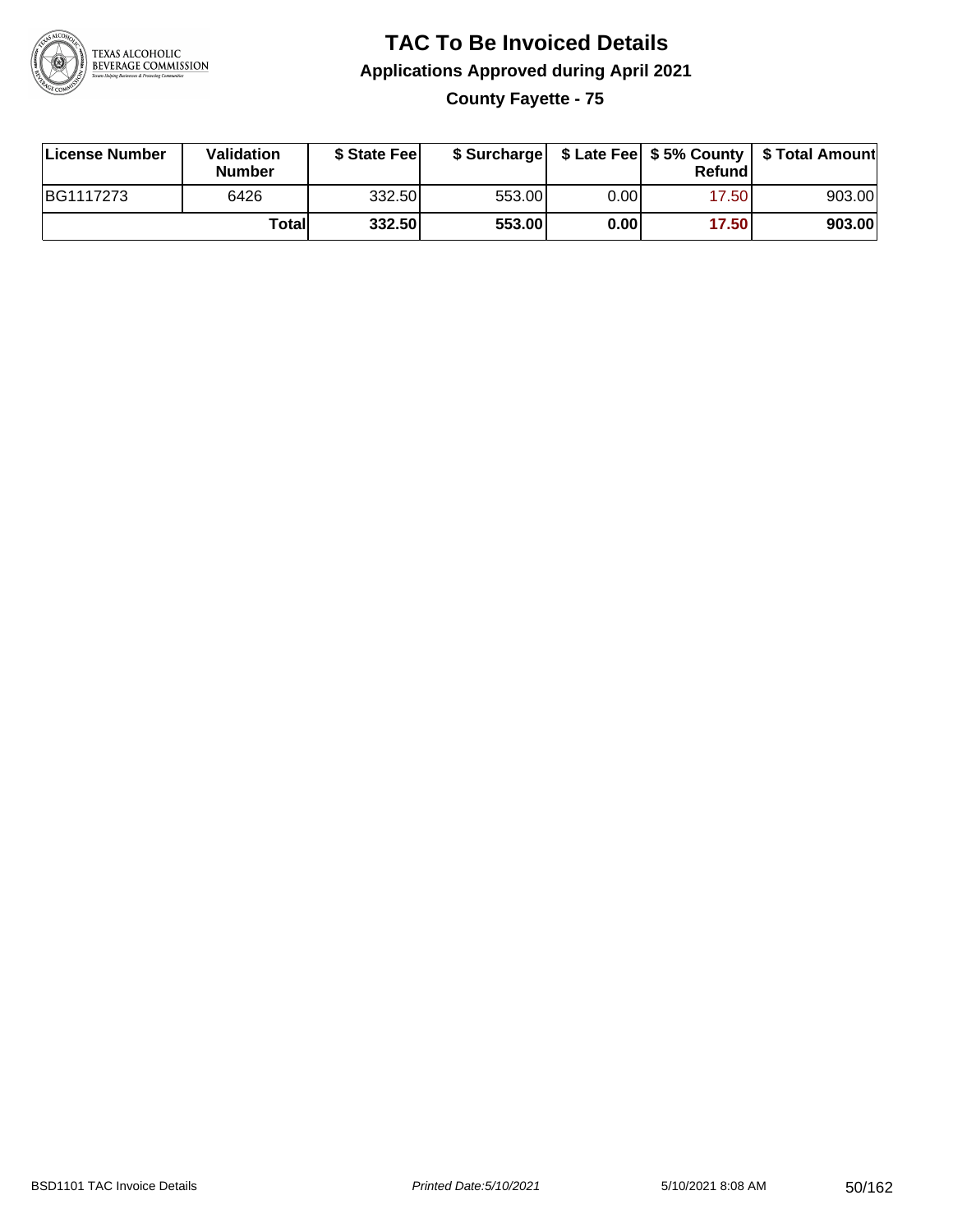

# **TAC To Be Invoiced Details Applications Approved during April 2021**

**County Floyd - 77**

| License Number | Validation<br><b>Number</b> | \$ State Fee  | \$ Surcharge |      | Refund |        |
|----------------|-----------------------------|---------------|--------------|------|--------|--------|
| BQ837007       | 414579                      | 114.00        | 553.00       | 0.00 | 6.00   | 673.00 |
|                | Totall                      | <b>114.00</b> | 553.00       | 0.00 | 6.00   | 673.00 |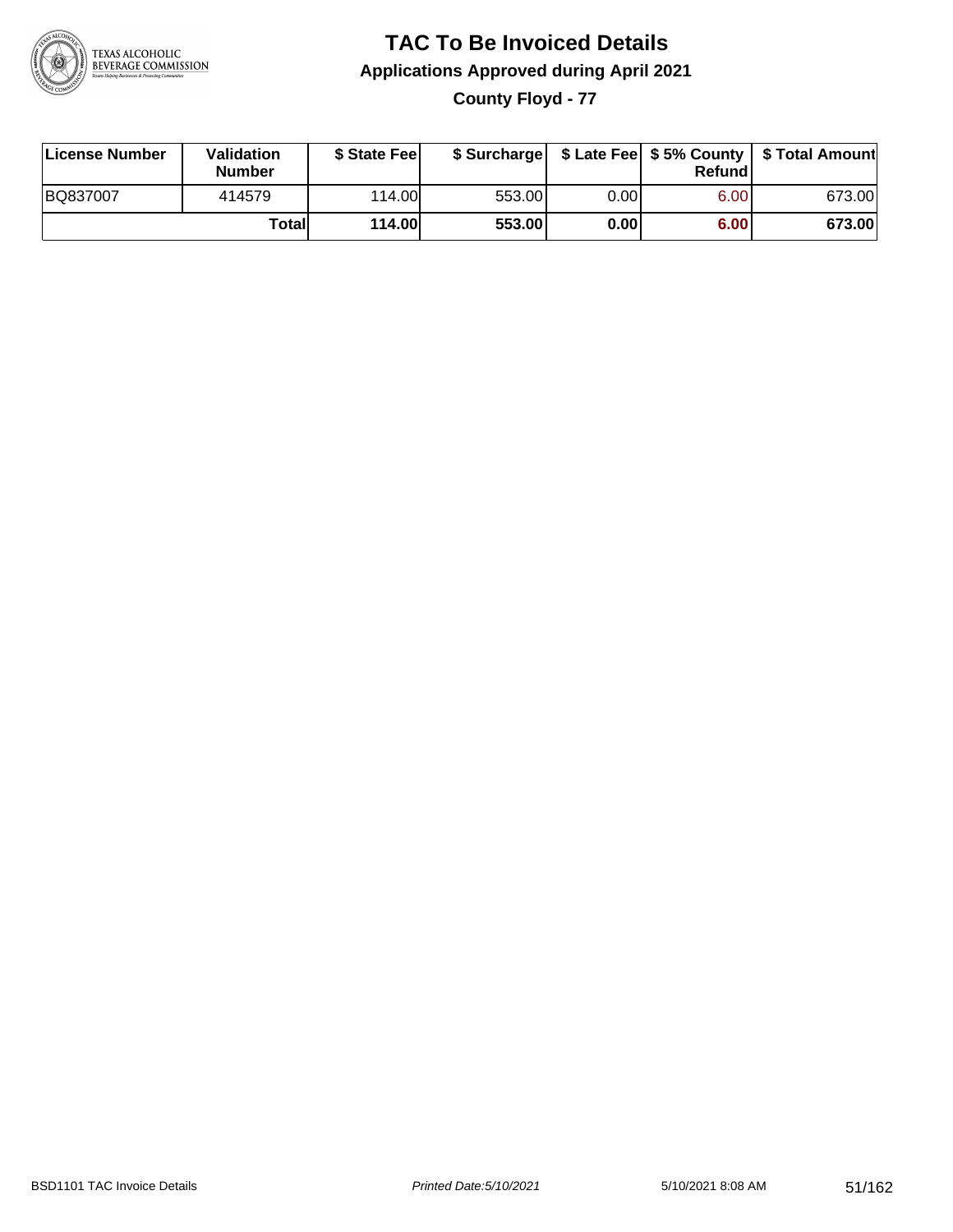

### **TAC To Be Invoiced Details Applications Approved during April 2021 County Fort Bend - 79**

| <b>License Number</b> | Validation<br><b>Number</b> | \$ State Fee | \$ Surcharge | \$ Late Fee | \$5% County<br>Refundl | \$ Total Amount |
|-----------------------|-----------------------------|--------------|--------------|-------------|------------------------|-----------------|
| BQ1116017             | 5524                        | 114.00       | 553.00       | 0.00        | 6.00                   | 673.00          |
| BF1115425             | 5849                        | 114.00       | 553.00       | 0.00        | 6.00                   | 673.00          |
| BG1115076             | 5872                        | 332.50       | 553.00       | 0.00        | 17.50                  | 903.00          |
| BQ1115703             | 5967                        | 114.00       | 553.00       | 0.00        | 6.00                   | 673.00          |
| BG1116198             | 6012                        | 332.50       | 553.00       | 0.00        | 17.50                  | 903.00          |
| BF1115290             | 6334                        | 114.00       | 553.00       | 0.00        | 6.00                   | 673.00          |
| BF976667              | 112339                      | 114.00       | 553.00       | 0.00        | 6.00                   | 673.00          |
| BG976178              | 112918                      | 332.50       | 553.00       | 0.00        | 17.50                  | 903.00          |
| BQ837137              | 414581                      | 114.00       | 553.00       | 0.00        | 6.00                   | 673.00          |
| BG899295              | 507623                      | 332.50       | 553.00       | 0.00        | 17.50                  | 903.00          |
|                       | <b>Total</b>                | 2,014.00     | 5,530.00     | 0.00        | 106.00                 | 7,650.00        |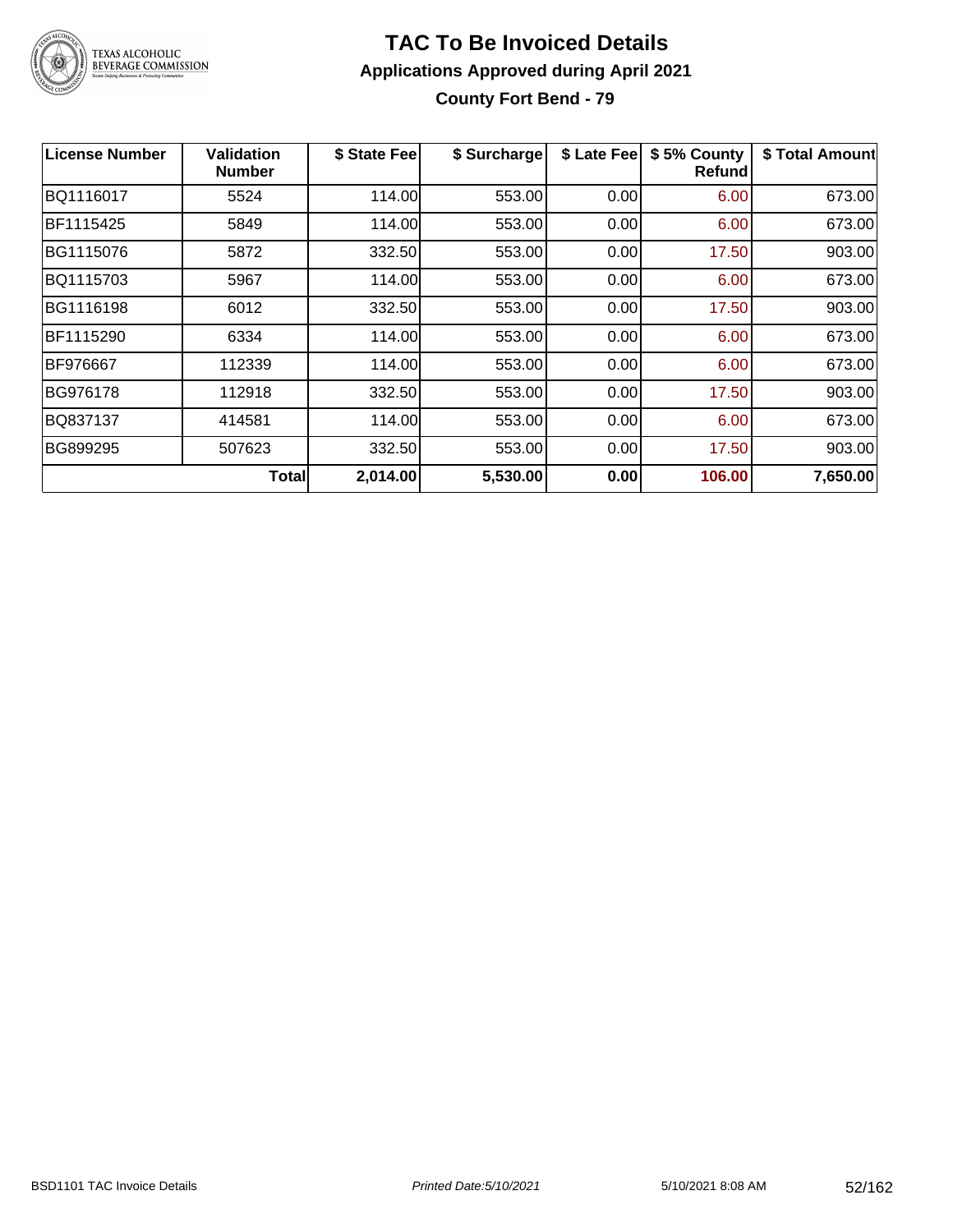

### **TAC To Be Invoiced Details Applications Approved during April 2021 County Franklin - 80**

| License Number | Validation<br>Number | \$ State Fee |        |      | Refund | \$ Surcharge   \$ Late Fee   \$5% County   \$ Total Amount |
|----------------|----------------------|--------------|--------|------|--------|------------------------------------------------------------|
| BG974519       | 109423               | 332.50       | 553.00 | 0.00 | 17.50  | 903.00                                                     |
|                | Totall               | 332.50       | 553.00 | 0.00 | 17.50  | 903.00                                                     |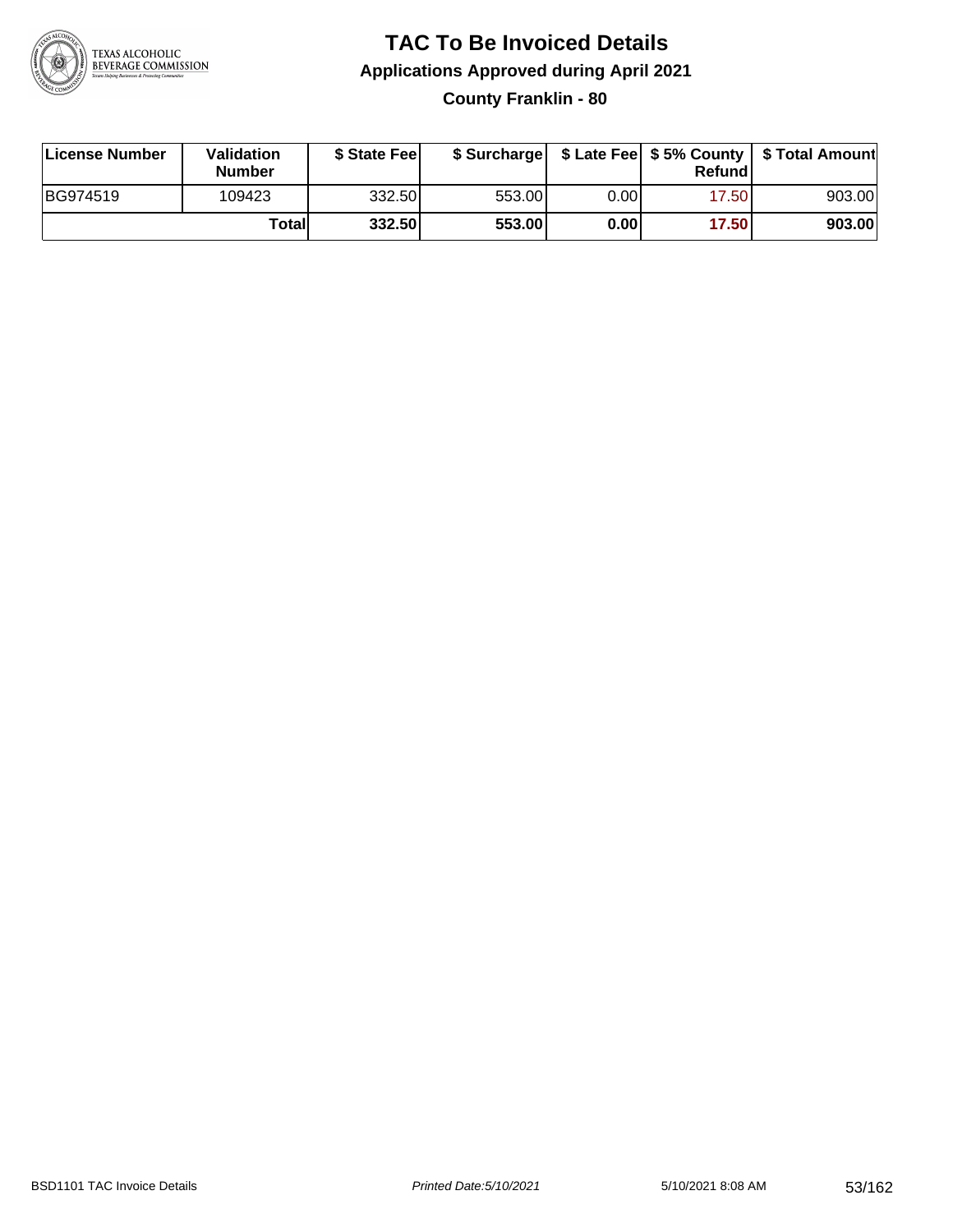

# **TAC To Be Invoiced Details Applications Approved during April 2021**

**County Freestone - 81**

| License Number | Validation<br><b>Number</b> | \$ State Fee  | \$ Surcharge |      | Refund |        |
|----------------|-----------------------------|---------------|--------------|------|--------|--------|
| BQ976097       | 112717                      | 114.00        | 553.00       | 0.00 | 6.00   | 673.00 |
|                | Totall                      | <b>114.00</b> | 553.00       | 0.00 | 6.00   | 673.00 |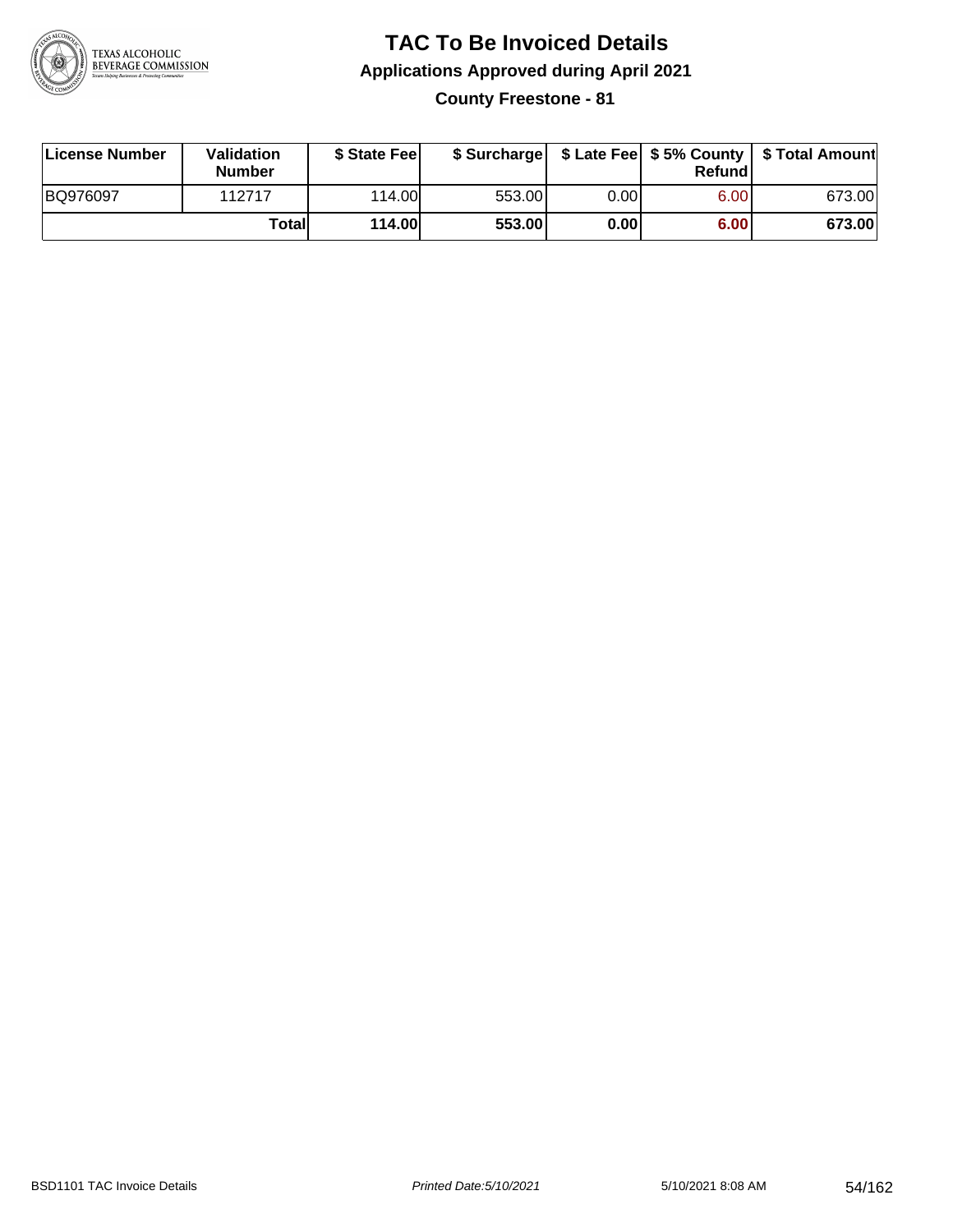

# **TAC To Be Invoiced Details Applications Approved during April 2021**

**County Frio - 82**

| ∣License Number | Validation<br><b>Number</b> | \$ State Feel | \$ Surcharge |      | Refundl | \$ Late Fee   \$5% County   \$ Total Amount |
|-----------------|-----------------------------|---------------|--------------|------|---------|---------------------------------------------|
| BG979249        | 116353                      | 332.50        | 553.00       | 0.00 | 17.50   | 903.00                                      |
| BQ773432        | 508716                      | 114.00L       | 553.00       | 0.00 | 6.00    | 673.00                                      |
|                 | Totall                      | 446.50        | 1,106.00     | 0.00 | 23.50   | 1,576.00                                    |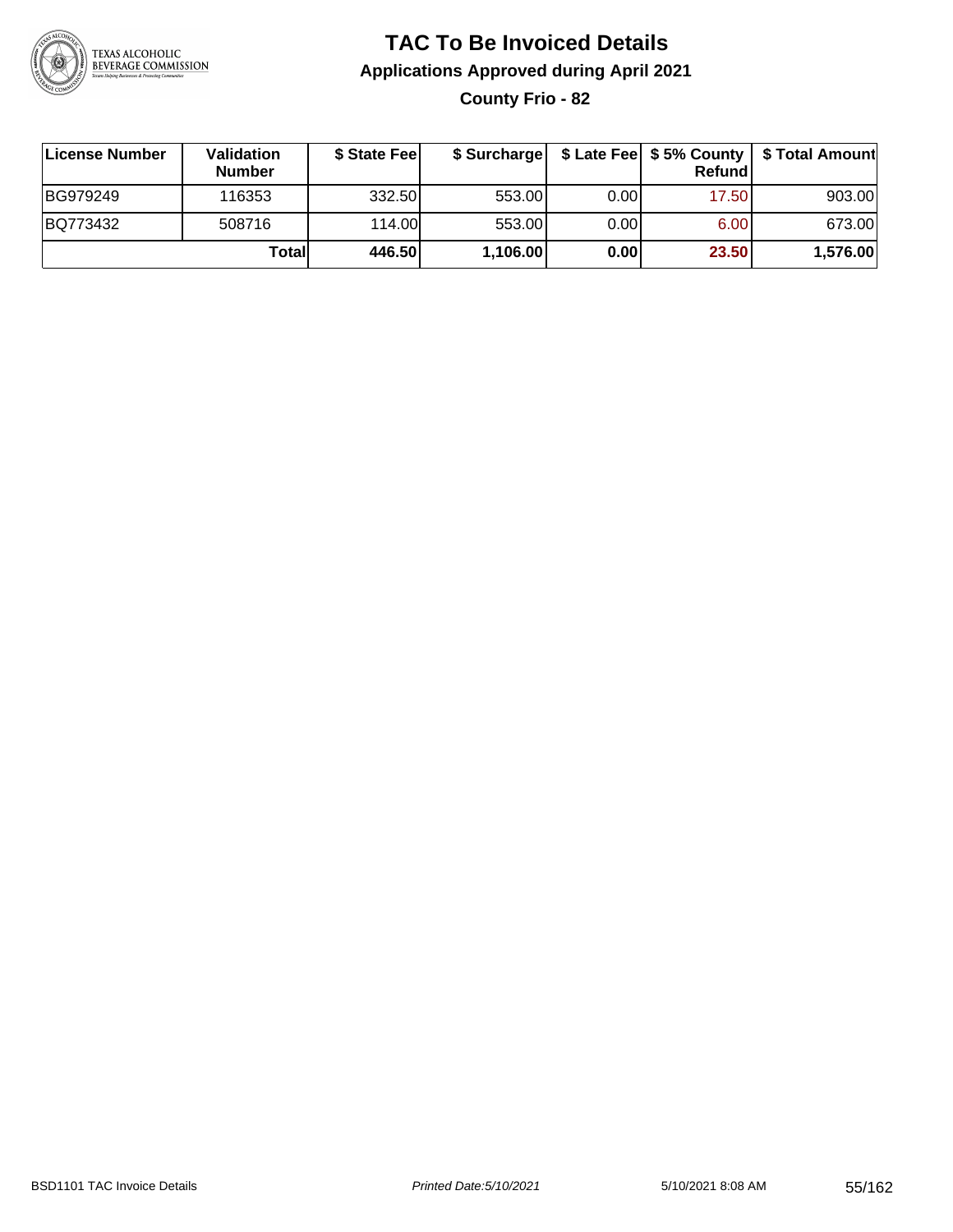

## TEXAS ALCOHOLIC<br>BEVERAGE COMMISSION

#### **TAC To Be Invoiced Details Applications Approved during April 2021 County Galveston - 84**

| <b>License Number</b> | <b>Validation</b><br><b>Number</b> | \$ State Fee | \$ Surcharge |        | \$ Late Fee   \$5% County<br><b>Refund</b> | \$ Total Amount |
|-----------------------|------------------------------------|--------------|--------------|--------|--------------------------------------------|-----------------|
| BG1115360             | 5471                               | 332.50       | 553.00       | 0.00   | 17.50                                      | 903.00          |
| BQ1117185             | 5560                               | 114.00       | 553.00       | 0.00   | 6.00                                       | 673.00          |
| BG1115462             | 5939                               | 332.50       | 553.00       | 0.00   | 17.50                                      | 903.00          |
| BF1115840             | 6104                               | 114.00       | 553.00       | 0.00   | 6.00                                       | 673.00          |
| BF1116332             | 6196                               | 114.00       | 553.00       | 0.00   | 6.00                                       | 673.00          |
| BG1117131             | 6867                               | 332.50       | 553.00       | 0.00   | 17.50                                      | 903.00          |
| BQ903480              | 112136                             | 114.00       | 553.00       | 0.00   | 6.00                                       | 673.00          |
| BQ835550              | 112139                             | 114.00       | 553.00       | 0.00   | 6.00                                       | 673.00          |
| BQ1048772             | 112156                             | 114.00       | 553.00       | 0.00   | 6.00                                       | 673.00          |
| BF835570              | 112208                             | 114.00       | 553.00       | 0.00   | 6.00                                       | 673.00          |
| BF900218              | 112340                             | 114.00       | 553.00       | 0.00   | 6.00                                       | 673.00          |
| BQ1050142             | 112355                             | 114.00       | 553.00       | 0.00   | 6.00                                       | 673.00          |
| BG975229              | 112862                             | 332.50       | 553.00       | 0.00   | 17.50                                      | 903.00          |
| BG833846              | 112901                             | 332.50       | 553.00       | 0.00   | 17.50                                      | 903.00          |
| BQ977767              | 112965                             | 114.00       | 553.00       | 0.00   | 6.00                                       | 673.00          |
| BG898673              | 507395                             | 332.50       | 553.00       | 0.00   | 17.50                                      | 903.00          |
| BG1045723             | 507567                             | 332.50       | 553.00       | 100.00 | 17.50                                      | 1,003.00        |
| BF1046828             | 507572                             | 114.00       | 553.00       | 0.00   | 6.00                                       | 673.00          |
|                       | <b>Total</b>                       | 3,581.50     | 9,954.00     | 100.00 | 188.50                                     | 13,824.00       |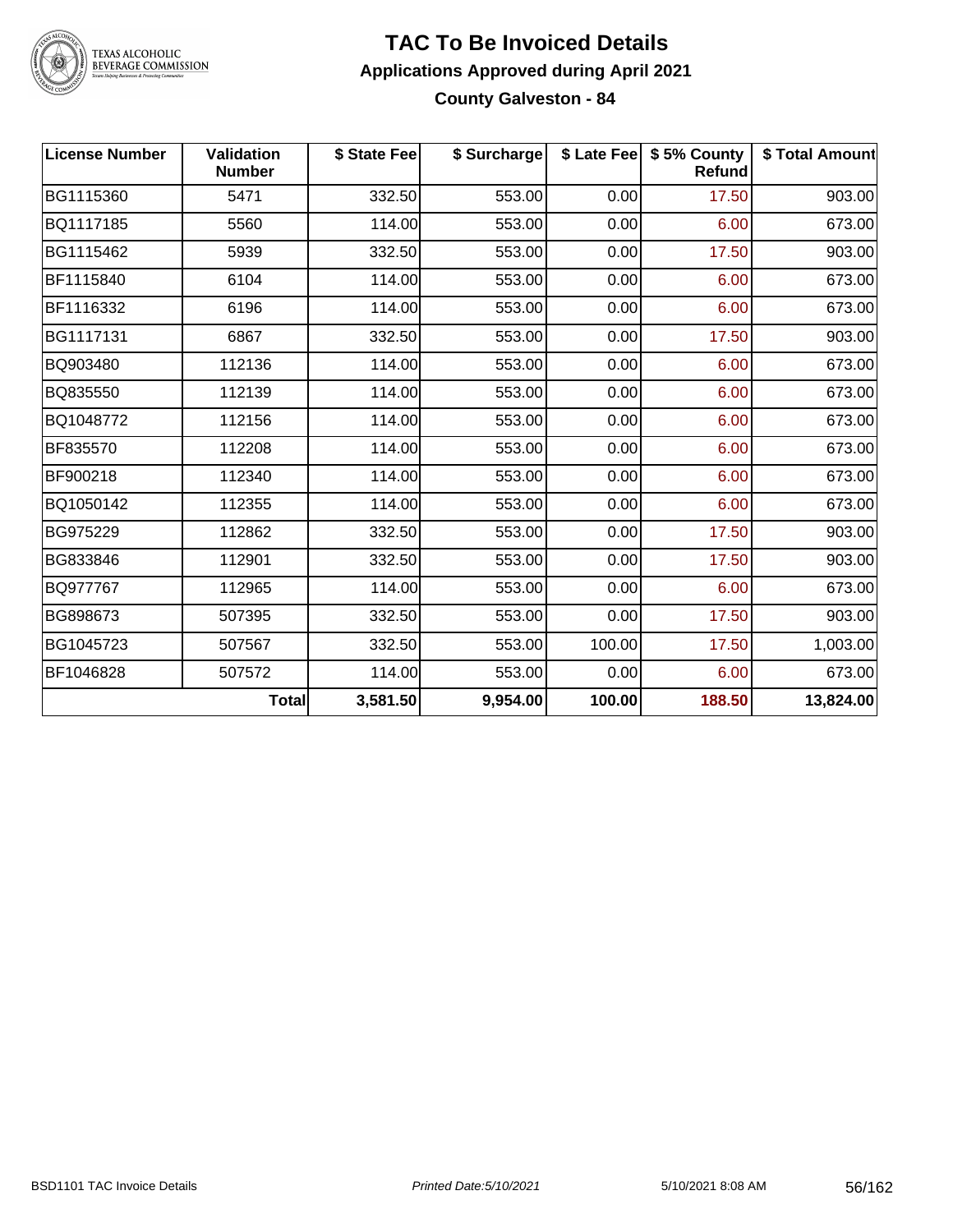

### **TAC To Be Invoiced Details Applications Approved during April 2021 County Gillespie - 86**

| <b>License Number</b> | <b>Validation</b><br><b>Number</b> | \$ State Fee | \$ Surcharge | \$ Late Fee | \$5% County<br><b>Refund</b> | \$ Total Amount |
|-----------------------|------------------------------------|--------------|--------------|-------------|------------------------------|-----------------|
| BA1117156             | 6636                               | 1,425.00     | 651.00       | 0.00        | 75.00                        | 2,151.00        |
| BG1116342             | 6824                               | 332.50       | 553.00       | 0.00        | 17.50                        | 903.00          |
| BG833624              | 112883                             | 332.50       | 553.00       | 0.00        | 17.50                        | 903.00          |
| BE1047298             | 113160                             | 285.00       | 553.00       | 0.00        | 15.00                        | 853.00          |
| BG900104              | 113283                             | 332.50       | 553.00       | 0.00        | 17.50                        | 903.00          |
| BQ905462              | 113601                             | 114.00       | 553.00       | 0.00        | 6.00                         | 673.00          |
| BG1050226             | 509192                             | 332.50       | 553.00       | 0.00        | 17.50                        | 903.00          |
|                       | Total                              | 3,154.00     | 3,969.00     | 0.00        | 166.00                       | 7,289.00        |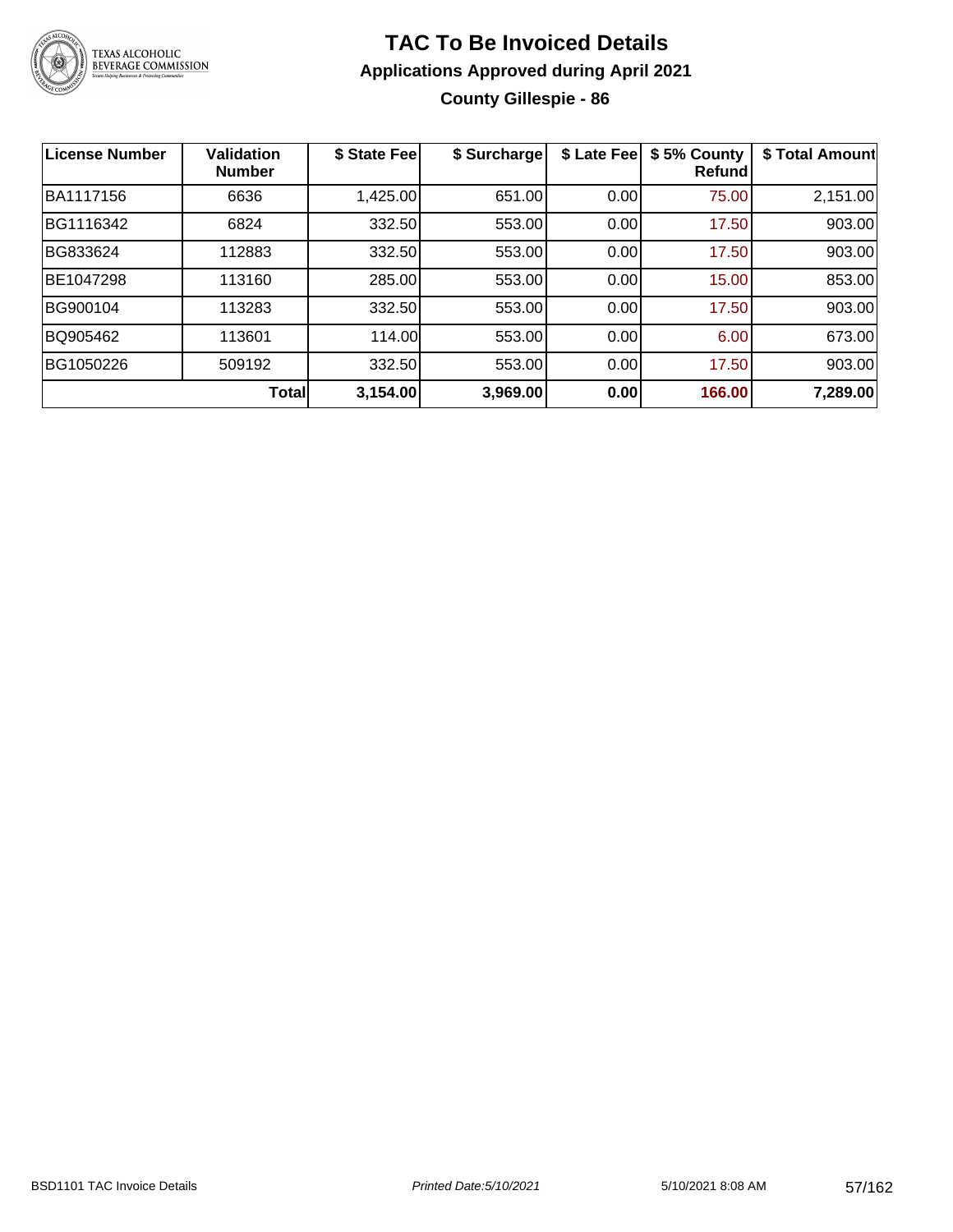

### **TAC To Be Invoiced Details Applications Approved during April 2021 County Gonzales - 89**

| License Number | Validation<br><b>Number</b> | \$ State Fee |          |       | Refundl | \$ Surcharge   \$ Late Fee   \$5% County   \$ Total Amount |
|----------------|-----------------------------|--------------|----------|-------|---------|------------------------------------------------------------|
| BQ1117043      | 6524                        | 114.00       | 553.00   | 0.001 | 6.00    | 673.00                                                     |
| BQ836894       | 116005                      | 114.00L      | 553.00   | 0.00  | 6.00    | 673.00                                                     |
|                | Totall                      | 228.00       | 1,106.00 | 0.00  | 12.00   | 1,346.00                                                   |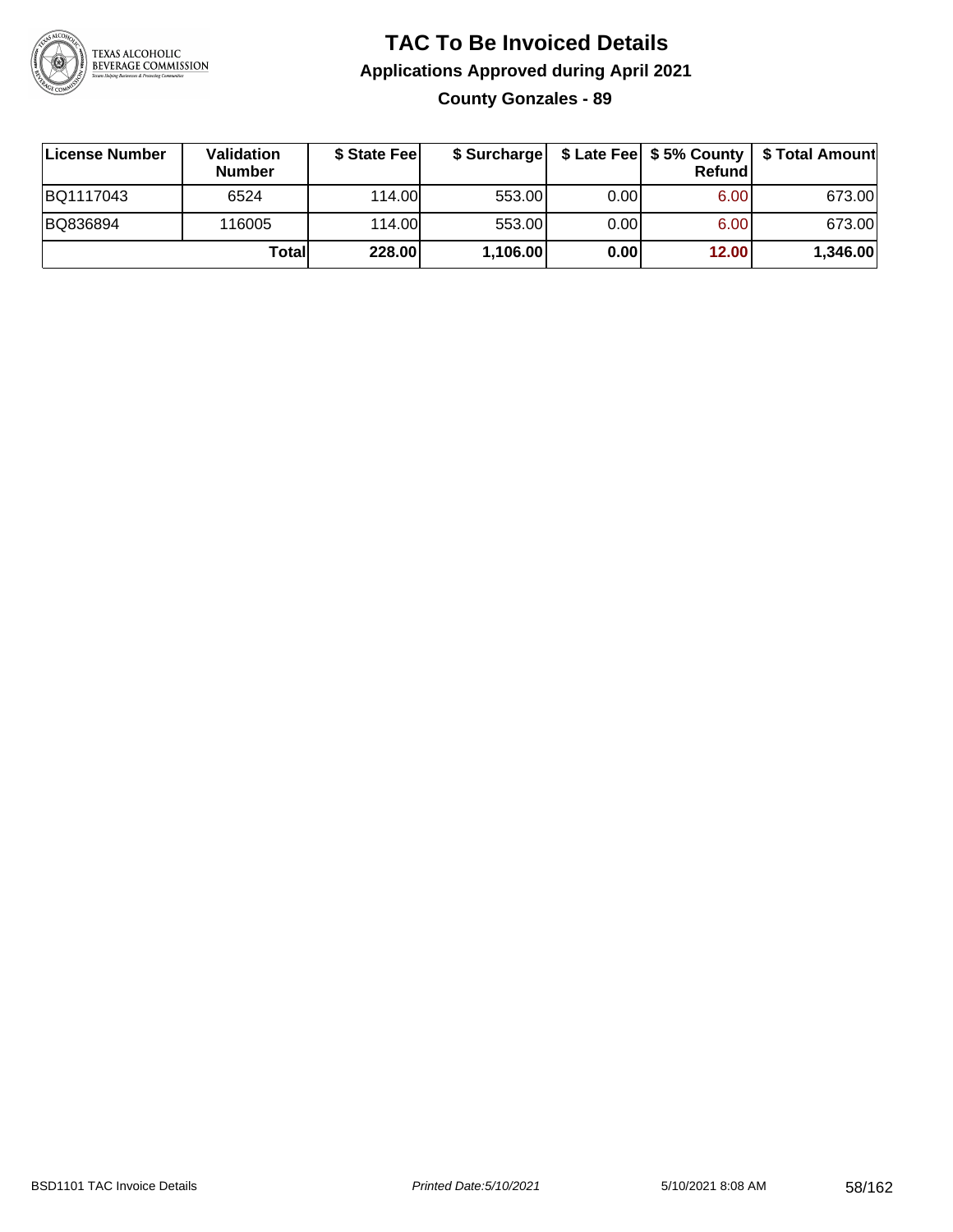

### **TAC To Be Invoiced Details Applications Approved during April 2021 County Grayson - 91**

| License Number | <b>Validation</b><br><b>Number</b> | \$ State Fee | \$ Surcharge | \$ Late Fee | \$5% County<br>Refundl | \$ Total Amount |
|----------------|------------------------------------|--------------|--------------|-------------|------------------------|-----------------|
| BQ1114295      | 5212                               | 114.00       | 553.00       | 0.00        | 6.00                   | 673.00          |
| BG1115514      | 5913                               | 332.50       | 553.00       | 0.00        | 17.50                  | 903.00          |
| BG1116120      | 6252                               | 332.50       | 553.00       | 0.00        | 17.50                  | 903.00          |
| BF1046451      | 111422                             | 114.00       | 553.00       | 0.00        | 6.00                   | 673.00          |
| BQ834132       | 113195                             | 114.00       | 553.00       | 0.00        | 6.00                   | 673.00          |
| BA1050483      | 113526                             | 1,425.00     | 651.00       | 0.00        | 75.00                  | 2,151.00        |
| BF976820       | 114518                             | 114.00       | 553.00       | 0.00        | 6.00                   | 673.00          |
| BQ1050840      | 414567                             | 114.00       | 553.00       | 0.00        | 6.00                   | 673.00          |
| BQ1051667      | 414574                             | 114.00       | 553.00       | 0.00        | 6.00                   | 673.00          |
|                | Total                              | 2,774.00     | 5,075.00     | 0.00        | 146.00                 | 7,995.00        |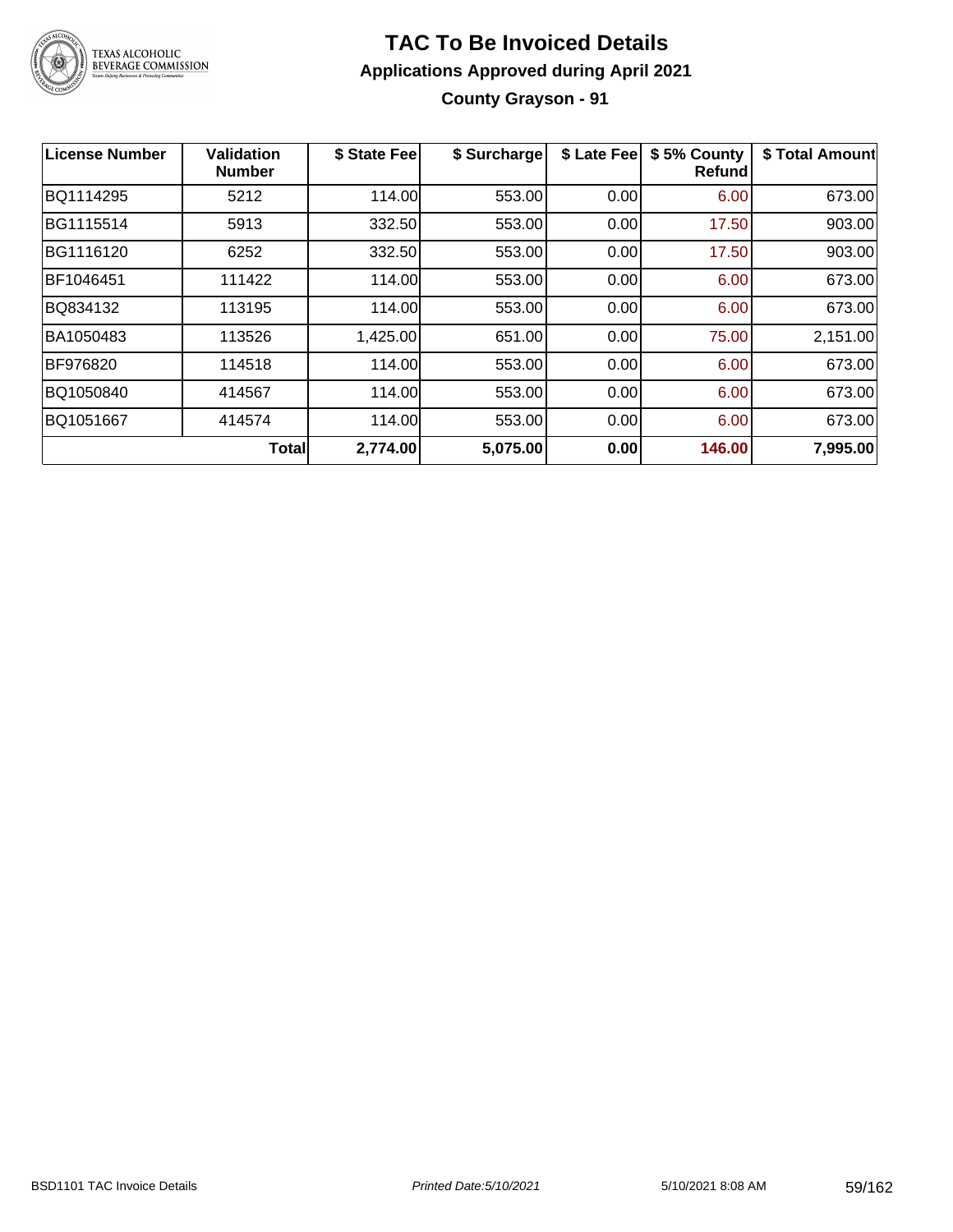

### **TAC To Be Invoiced Details Applications Approved during April 2021 County Gregg - 92**

| <b>License Number</b> | Validation<br><b>Number</b> | \$ State Fee | \$ Surcharge | \$ Late Fee | \$5% County<br>Refundl | \$ Total Amount |
|-----------------------|-----------------------------|--------------|--------------|-------------|------------------------|-----------------|
| BQ1115336             | 5544                        | 114.00       | 553.00       | 0.00        | 6.00                   | 673.00          |
| BQ1115339             | 5544                        | 114.00       | 553.00       | 0.00        | 6.00                   | 673.00          |
| BQ1115346             | 5544                        | 114.00       | 553.00       | 0.00        | 6.00                   | 673.00          |
| BG1115488             | 5871                        | 332.50       | 553.00       | 0.00        | 17.50                  | 903.00          |
| BG1117140             | 6342                        | 332.50       | 553.00       | 0.00        | 17.50                  | 903.00          |
| BQ1116772             | 6666                        | 114.00       | 553.00       | 0.00        | 6.00                   | 673.00          |
| BG974353              | 109332                      | 332.50       | 553.00       | 0.00        | 17.50                  | 903.00          |
| <b>BF977934</b>       | 113439                      | 114.00       | 553.00       | 0.00        | 6.00                   | 673.00          |
| BQ839183              | 114336                      | 114.00       | 553.00       | 0.00        | 6.00                   | 673.00          |
| BQ1047340             | 114651                      | 114.00       | 553.00       | 0.00        | 6.00                   | 673.00          |
|                       | Total                       | 1,795.50     | 5,530.00     | 0.00        | 94.50                  | 7,420.00        |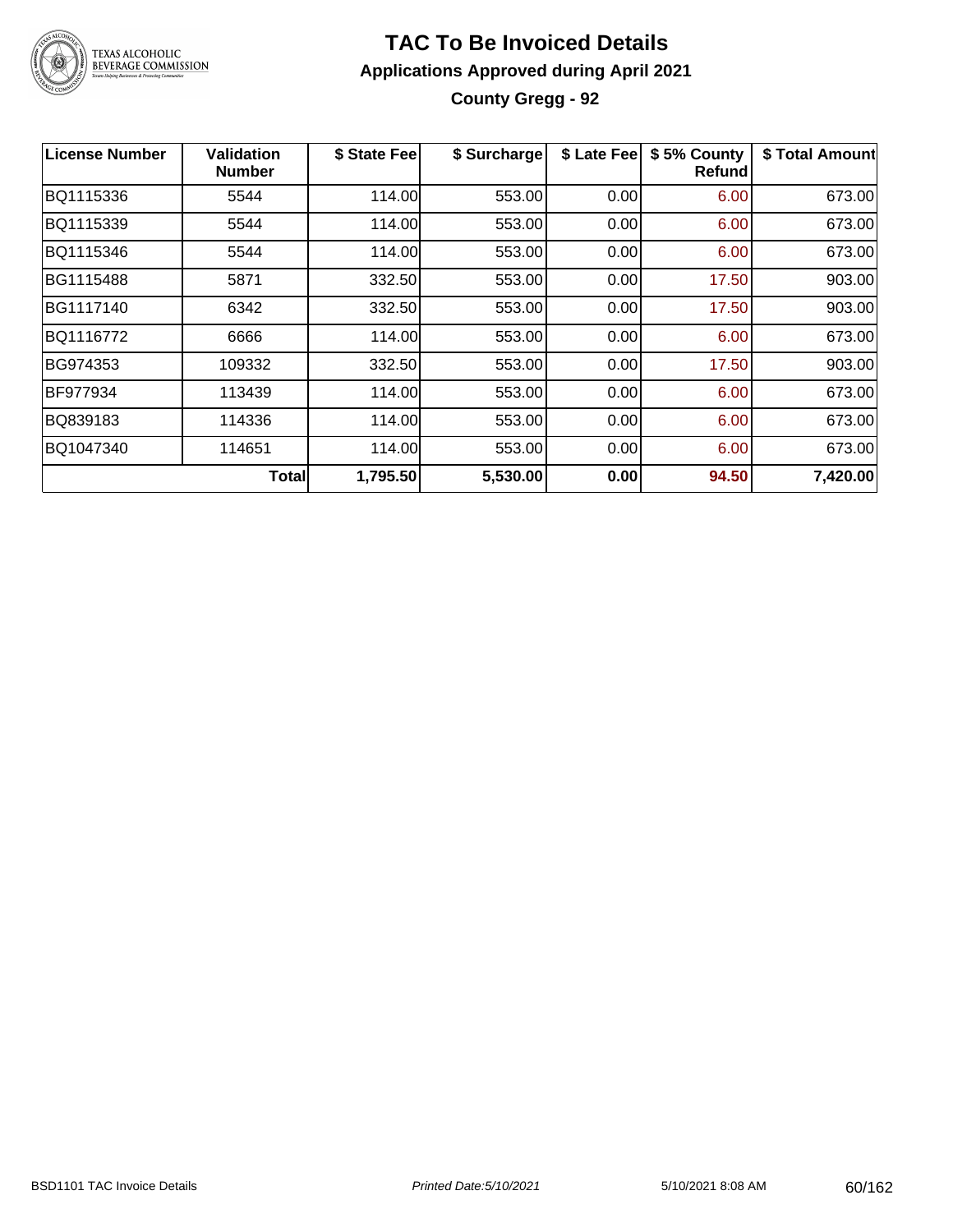

### **TAC To Be Invoiced Details Applications Approved during April 2021 County Grimes - 93**

| License Number | Validation<br><b>Number</b> | \$ State Fee  |        |      | Refund | \$ Surcharge   \$ Late Fee   \$5% County   \$ Total Amount |
|----------------|-----------------------------|---------------|--------|------|--------|------------------------------------------------------------|
| BQ979272       | 113168                      | 114.00        | 553.00 | 0.00 | 6.00   | 673.00                                                     |
|                | Totall                      | <b>114.00</b> | 553.00 | 0.00 | 6.00   | 673.00                                                     |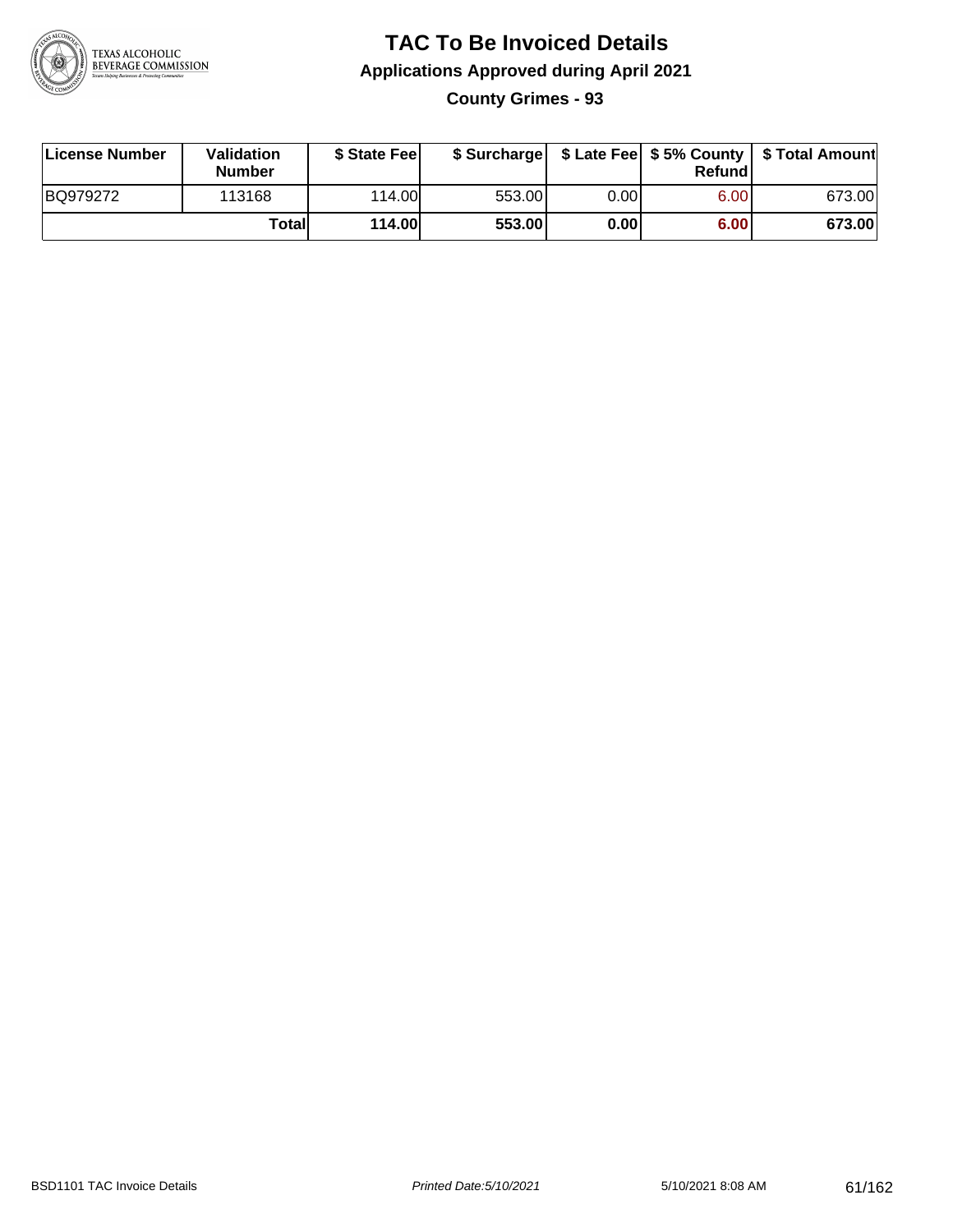

### **TAC To Be Invoiced Details Applications Approved during April 2021 County Guadalupe - 94**

| <b>License Number</b> | <b>Validation</b><br><b>Number</b> | \$ State Fee | \$ Surcharge | \$ Late Fee | \$5% County<br><b>Refund</b> | \$ Total Amount |
|-----------------------|------------------------------------|--------------|--------------|-------------|------------------------------|-----------------|
| BG1115391             | 3680                               | 332.50       | 553.00       | 0.00        | 17.50                        | 903.00          |
| BF1116563             | 4200                               | 114.00       | 553.00       | 0.00        | 6.00                         | 673.00          |
| BG1116901             | 5987                               | 332.50       | 553.00       | 0.00        | 17.50                        | 903.00          |
| BQ1116687             | 6405                               | 114.00       | 553.00       | 0.00        | 6.00                         | 673.00          |
| BG1049215             | 111649                             | 332.50       | 553.00       | 0.00        | 17.50                        | 903.00          |
| BQ1049778             | 112294                             | 114.00       | 553.00       | 0.00        | 6.00                         | 673.00          |
| BQ1049413             | 112695                             | 114.00       | 553.00       | 0.00        | 6.00                         | 673.00          |
| BQ773499              | 414561                             | 114.00       | 553.00       | 0.00        | 6.00                         | 673.00          |
|                       | <b>Total</b>                       | 1,567.50     | 4,424.00     | 0.00        | 82.50                        | 6,074.00        |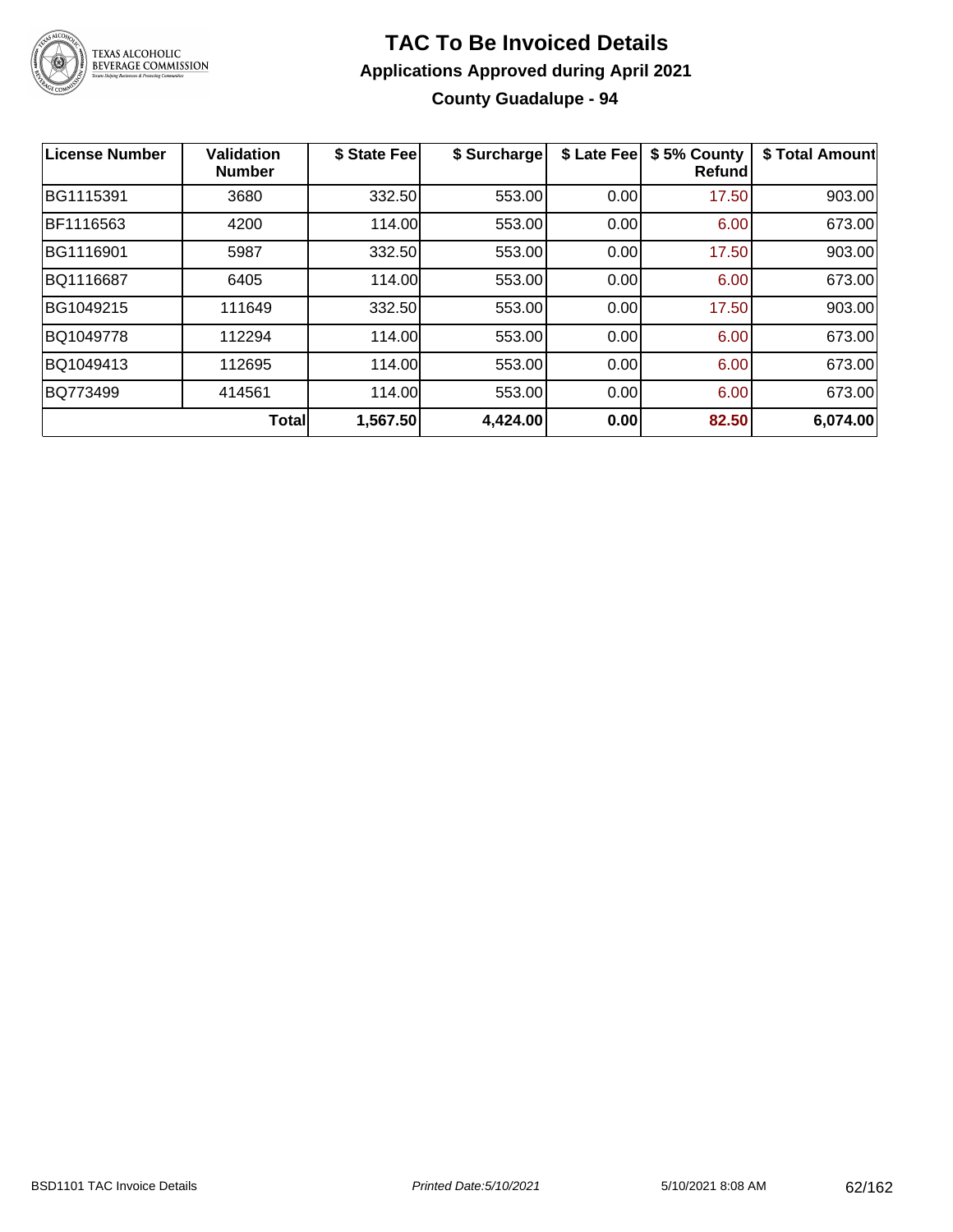

### **TAC To Be Invoiced Details Applications Approved during April 2021 County Hardin - 100**

| ∣License Number  | Validation<br><b>Number</b> | \$ State Fee |          |       | <b>Refund</b> | \$ Surcharge   \$ Late Fee   \$5% County   \$ Total Amount |
|------------------|-----------------------------|--------------|----------|-------|---------------|------------------------------------------------------------|
| <b>BF1115306</b> | 6203                        | 114.00L      | 553.00   | 0.001 | 6.00          | 673.00                                                     |
| BQ1114833        | 6299                        | 114.00L      | 553.00   | 0.001 | 6.00          | 673.00                                                     |
|                  | Totall                      | 228.00       | 1,106.00 | 0.00  | 12.00         | 1,346.00                                                   |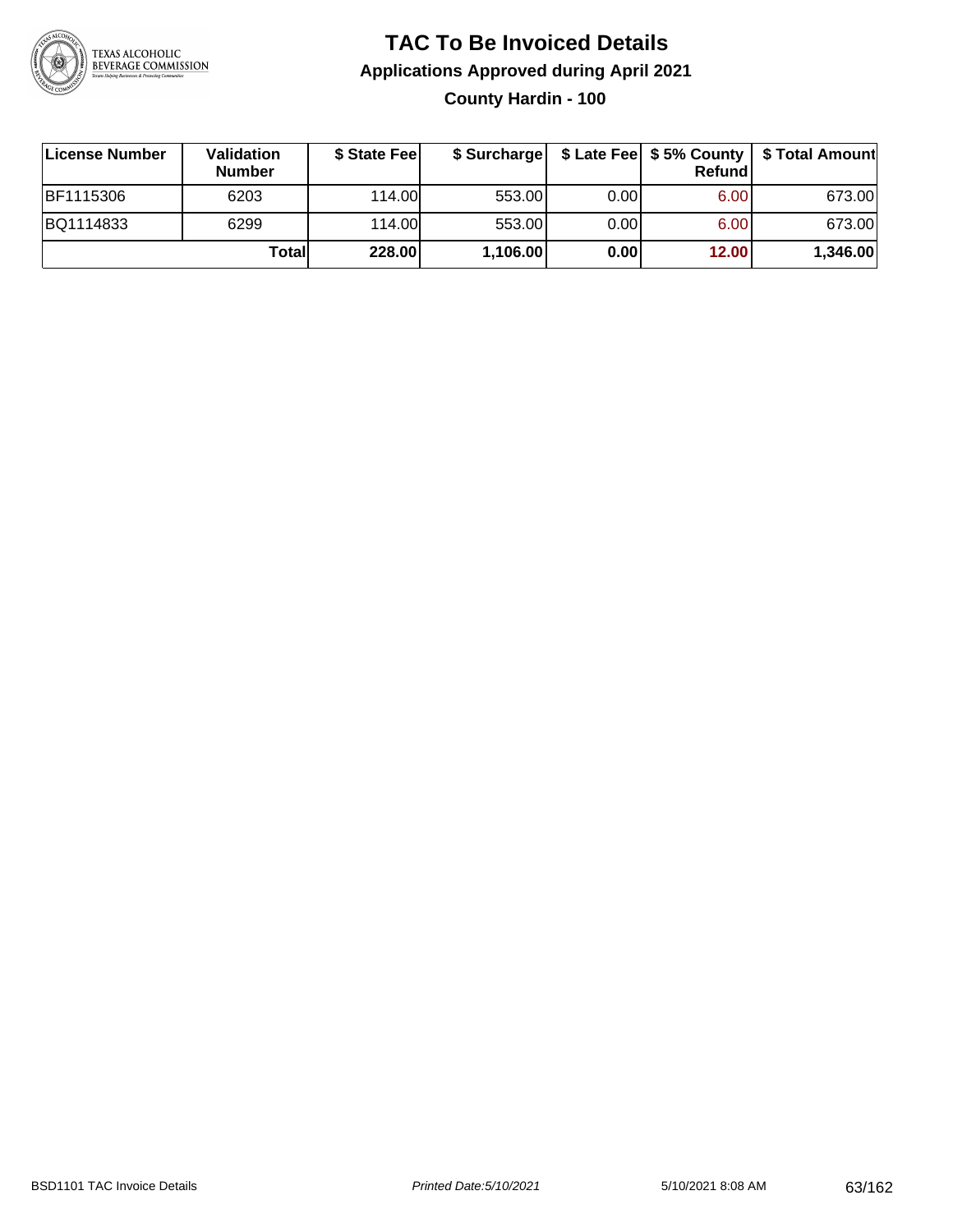

# TEXAS ALCOHOLIC<br>BEVERAGE COMMISSION

#### **TAC To Be Invoiced Details Applications Approved during April 2021 County Harris - 101**

| <b>License Number</b> | Validation<br><b>Number</b> | \$ State Fee | \$ Surcharge |      | \$ Late Fee   \$5% County<br>Refund | \$ Total Amount |
|-----------------------|-----------------------------|--------------|--------------|------|-------------------------------------|-----------------|
| BF1114594             | 1926                        | 114.00       | 553.00       | 0.00 | 6.00                                | 673.00          |
| BG1115575             | 2831                        | 1,900.00     | 553.00       | 0.00 | 100.00                              | 2,553.00        |
| BG1116884             | 3833                        | 1,900.00     | 553.00       | 0.00 | 100.00                              | 2,553.00        |
| BF1116841             | 4152                        | 114.00       | 553.00       | 0.00 | 6.00                                | 673.00          |
| BQ1114247             | 4330                        | 114.00       | 553.00       | 0.00 | 6.00                                | 673.00          |
| BF1114241             | 4399                        | 114.00       | 553.00       | 0.00 | 6.00                                | 673.00          |
| BG1115108             | 4869                        | 1,900.00     | 553.00       | 0.00 | 100.00                              | 2,553.00        |
| BL1115108             | 4869                        | 475.00       | 327.00       | 0.00 | 25.00                               | 827.00          |
| BQ1114508             | 4915                        | 114.00       | 553.00       | 0.00 | 6.00                                | 673.00          |
| BG1117190             | 4982                        | 1,900.00     | 553.00       | 0.00 | 100.00                              | 2,553.00        |
| BF1114946             | 5148                        | 114.00       | 553.00       | 0.00 | 6.00                                | 673.00          |
| BF1115572             | 5149                        | 114.00       | 553.00       | 0.00 | 6.00                                | 673.00          |
| BQ1115465             | 5151                        | 114.00       | 553.00       | 0.00 | 6.00                                | 673.00          |
| BF1115452             | 5233                        | 114.00       | 553.00       | 0.00 | 6.00                                | 673.00          |
| BG1116199             | 5241                        | 1,900.00     | 553.00       | 0.00 | 100.00                              | 2,553.00        |
| BQ1114355             | 5287                        | 114.00       | 553.00       | 0.00 | 6.00                                | 673.00          |
| BQ1115430             | 5304                        | 114.00       | 553.00       | 0.00 | 6.00                                | 673.00          |
| BG1116793             | 5383                        | 1,900.00     | 553.00       | 0.00 | 100.00                              | 2,553.00        |
| BQ1115457             | 5387                        | 114.00       | 553.00       | 0.00 | 6.00                                | 673.00          |
| BQ1114475             | 5389                        | 114.00       | 553.00       | 0.00 | 6.00                                | 673.00          |
| BG1114373             | 5402                        | 1,900.00     | 553.00       | 0.00 | 100.00                              | 2,553.00        |
| BQ1114167             | 5541                        | 114.00       | 553.00       | 0.00 | 6.00                                | 673.00          |
| BG1114439             | 5546                        | 1,900.00     | 553.00       | 0.00 | 100.00                              | 2,553.00        |
| BQ1115476             | 5559                        | 114.00       | 553.00       | 0.00 | 6.00                                | 673.00          |
| BQ1114521             | 5566                        | 114.00       | 553.00       | 0.00 | 6.00                                | 673.00          |
| BQ1115340             | 5657                        | 114.00       | 553.00       | 0.00 | 6.00                                | 673.00          |
| BQ1115939             | 5659                        | 114.00       | 553.00       | 0.00 | 6.00                                | 673.00          |
| BQ1115486             | 5660                        | 114.00       | 553.00       | 0.00 | 6.00                                | 673.00          |
| BF1116168             | 5678                        | 114.00       | 553.00       | 0.00 | 6.00                                | 673.00          |
| BF1115455             | 5679                        | 114.00       | 553.00       | 0.00 | 6.00                                | 673.00          |
| BF1116282             | 5681                        | 114.00       | 553.00       | 0.00 | 6.00                                | 673.00          |
| BQ1114566             | 5695                        | 114.00       | 553.00       | 0.00 | 6.00                                | 673.00          |
| BG1116172             | 5798                        | 1,900.00     | 553.00       | 0.00 | 100.00                              | 2,553.00        |
| BG1114350             | 5842                        | 1,900.00     | 553.00       | 0.00 | 100.00                              | 2,553.00        |
| BF1115067             | 5845                        | 114.00       | 553.00       | 0.00 | 6.00                                | 673.00          |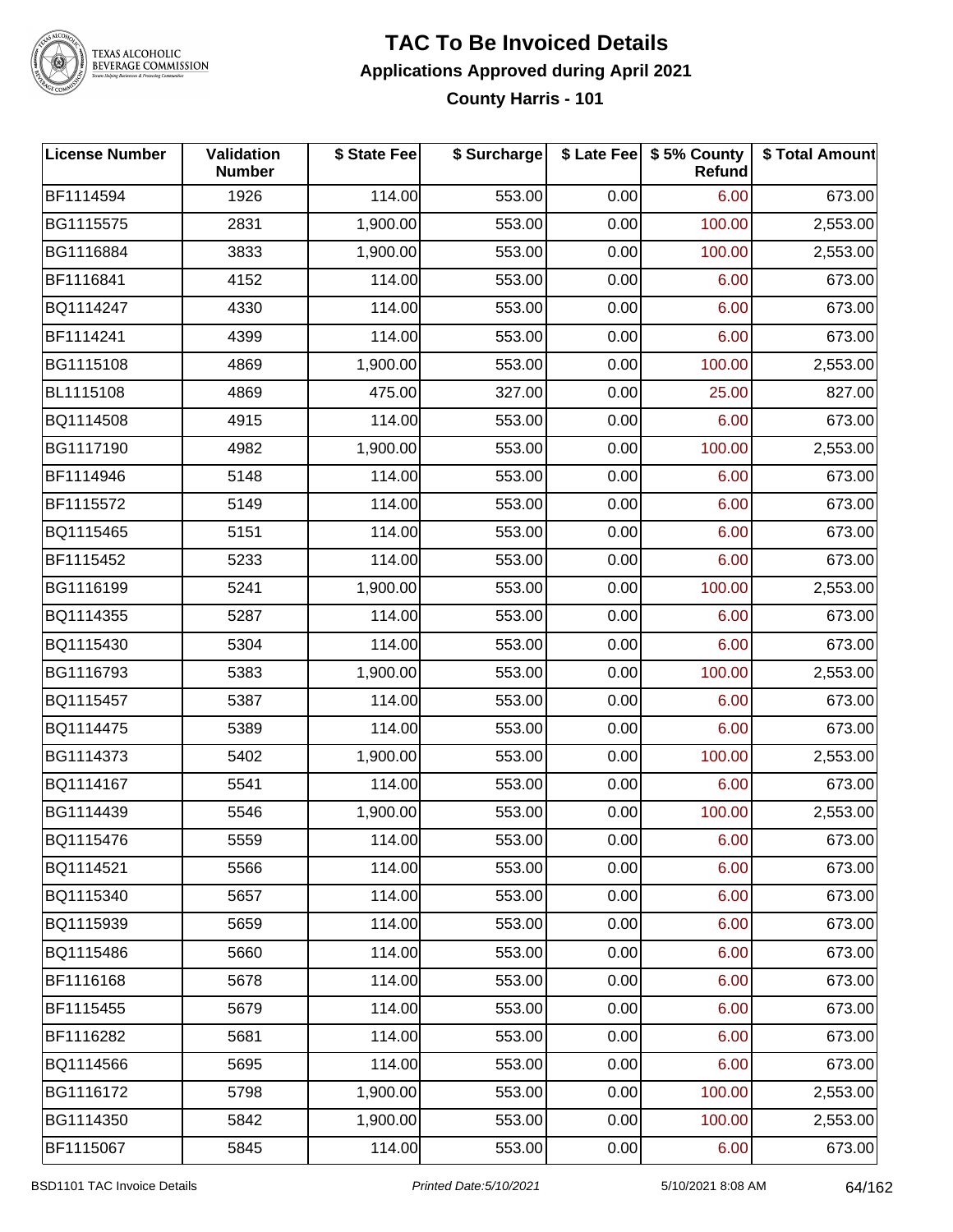| <b>License Number</b> | Validation<br><b>Number</b> | \$ State Fee | \$ Surcharge |      | \$ Late Fee   \$5% County<br>Refund | \$ Total Amount |
|-----------------------|-----------------------------|--------------|--------------|------|-------------------------------------|-----------------|
| BQ1117148             | 5846                        | 114.00       | 553.00       | 0.00 | 6.00                                | 673.00          |
| BF1115772             | 5848                        | 114.00       | 553.00       | 0.00 | 6.00                                | 673.00          |
| BG1116337             | 5874                        | 1,900.00     | 553.00       | 0.00 | 100.00                              | 2,553.00        |
| BG1116235             | 5877                        | 1,900.00     | 553.00       | 0.00 | 100.00                              | 2,553.00        |
| BG1116249             | 5878                        | 1,900.00     | 553.00       | 0.00 | 100.00                              | 2,553.00        |
| BQ1117057             | 5910                        | 114.00       | 553.00       | 0.00 | 6.00                                | 673.00          |
| BQ1114535             | 5984                        | 114.00       | 553.00       | 0.00 | 6.00                                | 673.00          |
| BG1116171             | 5998                        | 1,900.00     | 553.00       | 0.00 | 100.00                              | 2,553.00        |
| BG1114608             | 6001                        | 1,900.00     | 553.00       | 0.00 | 100.00                              | 2,553.00        |
| BQ1115367             | 6007                        | 114.00       | 553.00       | 0.00 | 6.00                                | 673.00          |
| BQ1114466             | 6010                        | 114.00       | 553.00       | 0.00 | 6.00                                | 673.00          |
| BF1114344             | 6013                        | 114.00       | 553.00       | 0.00 | 6.00                                | 673.00          |
| BG1115972             | 6046                        | 1,900.00     | 553.00       | 0.00 | 100.00                              | 2,553.00        |
| BF1116344             | 6048                        | 114.00       | 553.00       | 0.00 | 6.00                                | 673.00          |
| BF1114551             | 6050                        | 114.00       | 553.00       | 0.00 | 6.00                                | 673.00          |
| BG1115137             | 6105                        | 1,900.00     | 553.00       | 0.00 | 100.00                              | 2,553.00        |
| BP1115137             | 6105                        | 950.00       | 426.00       | 0.00 | 50.00                               | 1,426.00        |
| BQ1115709             | 6134                        | 114.00       | 553.00       | 0.00 | 6.00                                | 673.00          |
| BQ1115726             | 6160                        | 114.00       | 553.00       | 0.00 | 6.00                                | 673.00          |
| BQ1117082             | 6163                        | 114.00       | 553.00       | 0.00 | 6.00                                | 673.00          |
| BC1115569             | 6178                        | 142.50       | 701.00       | 0.00 | 7.50                                | 851.00          |
| BI1115570             | 6178                        | 38.00        | 278.00       | 0.00 | 2.00                                | 318.00          |
| BQ1115124             | 6191                        | 114.00       | 553.00       | 0.00 | 6.00                                | 673.00          |
| BF1114302             | 6193                        | 114.00       | 553.00       | 0.00 | 6.00                                | 673.00          |
| BQ1116305             | 6194                        | 114.00       | 553.00       | 0.00 | 6.00                                | 673.00          |
| BQ1116095             | 6198                        | 114.00       | 553.00       | 0.00 | 6.00                                | 673.00          |
| BF1115117             | 6202                        | 114.00       | 553.00       | 0.00 | 6.00                                | 673.00          |
| BQ1116313             | 6204                        | 114.00       | 553.00       | 0.00 | 6.00                                | 673.00          |
| BG1115798             | 6222                        | 1,900.00     | 553.00       | 0.00 | 100.00                              | 2,553.00        |
| BG1115931             | 6267                        | 1,900.00     | 553.00       | 0.00 | 100.00                              | 2,553.00        |
| BG1116264             | 6283                        | 1,900.00     | 553.00       | 0.00 | 100.00                              | 2,553.00        |
| BQ1116777             | 6290                        | 114.00       | 553.00       | 0.00 | 6.00                                | 673.00          |
| BQ1115364             | 6291                        | 114.00       | 553.00       | 0.00 | 6.00                                | 673.00          |
| BQ1116146             | 6293                        | 114.00       | 553.00       | 0.00 | 6.00                                | 673.00          |
| BG1116178             | 6372                        | 1,900.00     | 553.00       | 0.00 | 100.00                              | 2,553.00        |
| BG1116329             | 6383                        | 1,900.00     | 553.00       | 0.00 | 100.00                              | 2,553.00        |
| BQ1116180             | 6396                        | 114.00       | 553.00       | 0.00 | 6.00                                | 673.00          |
| BQ1116132             | 6400                        | 114.00       | 553.00       | 0.00 | 6.00                                | 673.00          |
| BF1115545             | 6459                        | 114.00       | 553.00       | 0.00 | 6.00                                | 673.00          |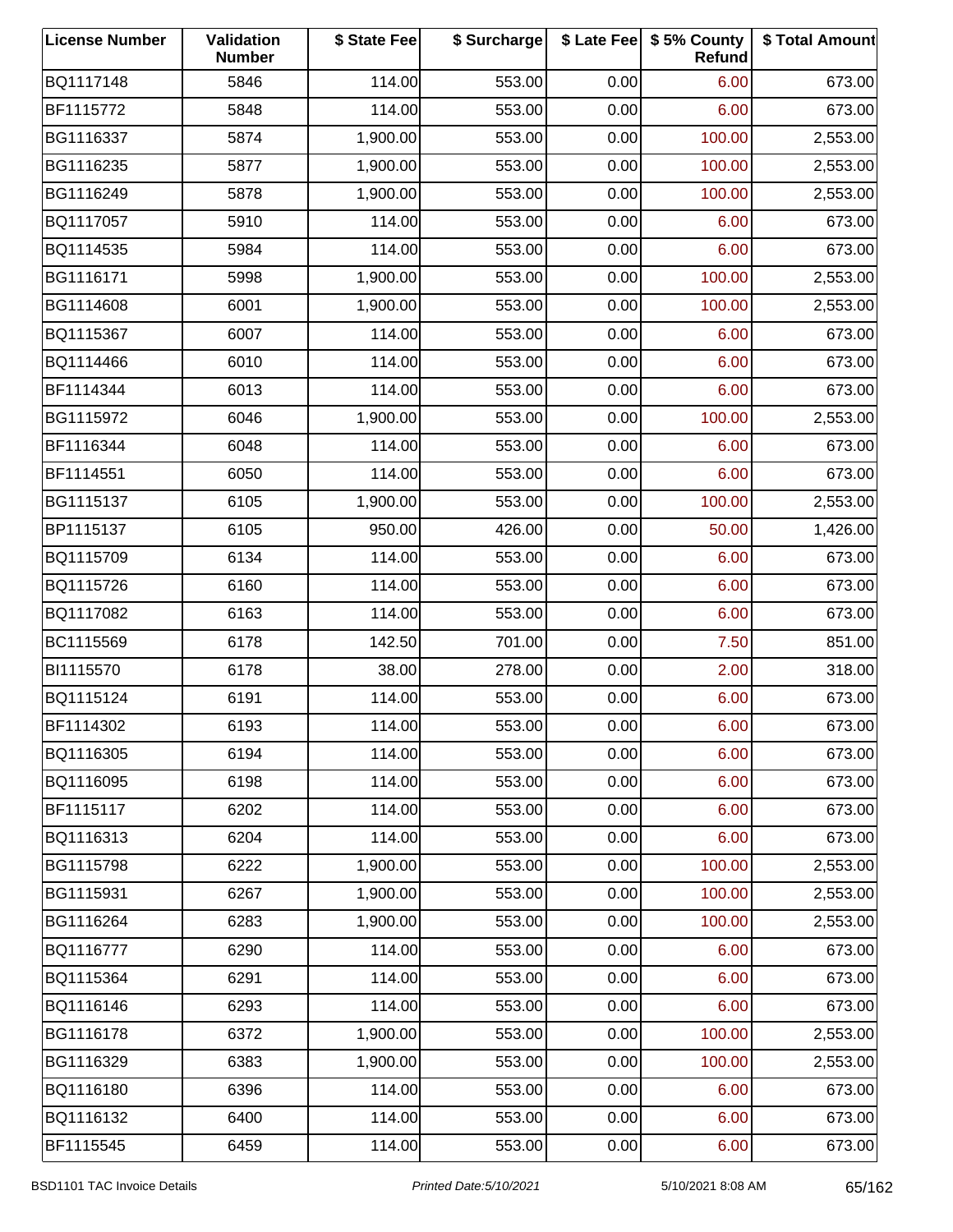| <b>License Number</b> | Validation<br><b>Number</b> | \$ State Fee | \$ Surcharge |      | \$ Late Fee   \$5% County<br>Refund | \$ Total Amount |
|-----------------------|-----------------------------|--------------|--------------|------|-------------------------------------|-----------------|
| BQ1115845             | 6469                        | 114.00       | 553.00       | 0.00 | 6.00                                | 673.00          |
| BQ1117242             | 6470                        | 114.00       | 553.00       | 0.00 | 6.00                                | 673.00          |
| BG1115583             | 6471                        | 1,900.00     | 553.00       | 0.00 | 100.00                              | 2,553.00        |
| BG1116163             | 6557                        | 1,900.00     | 553.00       | 0.00 | 100.00                              | 2,553.00        |
| BG1116933             | 6579                        | 1,900.00     | 553.00       | 0.00 | 100.00                              | 2,553.00        |
| BG1115563             | 6580                        | 1,900.00     | 553.00       | 0.00 | 100.00                              | 2,553.00        |
| BF1117189             | 6581                        | 114.00       | 553.00       | 0.00 | 6.00                                | 673.00          |
| BQ1116603             | 6586                        | 114.00       | 553.00       | 0.00 | 6.00                                | 673.00          |
| BF1116593             | 6589                        | 114.00       | 553.00       | 0.00 | 6.00                                | 673.00          |
| BF1117108             | 6592                        | 114.00       | 553.00       | 0.00 | 6.00                                | 673.00          |
| BG1116389             | 6703                        | 1,900.00     | 553.00       | 0.00 | 100.00                              | 2,553.00        |
| BQ1116246             | 6724                        | 114.00       | 553.00       | 0.00 | 6.00                                | 673.00          |
| BQ902746              | 112138                      | 114.00       | 553.00       | 0.00 | 6.00                                | 673.00          |
| BF902435              | 112140                      | 114.00       | 553.00       | 0.00 | 6.00                                | 673.00          |
| BQ770856              | 112142                      | 114.00       | 553.00       | 0.00 | 6.00                                | 673.00          |
| BQ770657              | 112143                      | 114.00       | 553.00       | 0.00 | 6.00                                | 673.00          |
| BQ975123              | 112144                      | 114.00       | 553.00       | 0.00 | 6.00                                | 673.00          |
| BQ975209              | 112146                      | 114.00       | 553.00       | 0.00 | 6.00                                | 673.00          |
| BQ976328              | 112147                      | 114.00       | 553.00       | 0.00 | 6.00                                | 673.00          |
| BF976188              | 112148                      | 114.00       | 553.00       | 0.00 | 6.00                                | 673.00          |
| BQ977301              | 112151                      | 114.00       | 553.00       | 0.00 | 6.00                                | 673.00          |
| BQ976461              | 112153                      | 114.00       | 553.00       | 0.00 | 6.00                                | 673.00          |
| BQ835127              | 112155                      | 114.00       | 553.00       | 0.00 | 6.00                                | 673.00          |
| BQ976664              | 112160                      | 114.00       | 553.00       | 0.00 | 6.00                                | 673.00          |
| BF1047965             | 112179                      | 114.00       | 553.00       | 0.00 | 6.00                                | 673.00          |
| <b>BF977486</b>       | 112184                      | 114.00       | 553.00       | 0.00 | 6.00                                | 673.00          |
| BF1048304             | 112214                      | 114.00       | 553.00       | 0.00 | 6.00                                | 673.00          |
| BQ769020              | 112234                      | 114.00       | 553.00       | 0.00 | 6.00                                | 673.00          |
| BF900618              | 112243                      | 114.00       | 553.00       | 0.00 | 6.00                                | 673.00          |
| BQ974728              | 112288                      | 114.00       | 553.00       | 0.00 | 6.00                                | 673.00          |
| BF1046412             | 112309                      | 114.00       | 553.00       | 0.00 | 6.00                                | 673.00          |
| BF976165              | 112341                      | 114.00       | 553.00       | 0.00 | 6.00                                | 673.00          |
| BQ977658              | 112343                      | 114.00       | 553.00       | 0.00 | 6.00                                | 673.00          |
| BG900954              | 112344                      | 1,425.00     | 553.00       | 0.00 | 75.00                               | 2,053.00        |
| BQ978154              | 112350                      | 114.00       | 553.00       | 0.00 | 6.00                                | 673.00          |
| BQ978458              | 112356                      | 114.00       | 553.00       | 0.00 | 6.00                                | 673.00          |
| BF900634              | 112387                      | 114.00       | 553.00       | 0.00 | 6.00                                | 673.00          |
| BQ974500              | 112409                      | 114.00       | 553.00       | 0.00 | 6.00                                | 673.00          |
| BG899968              | 112495                      | 1,425.00     | 553.00       | 0.00 | 75.00                               | 2,053.00        |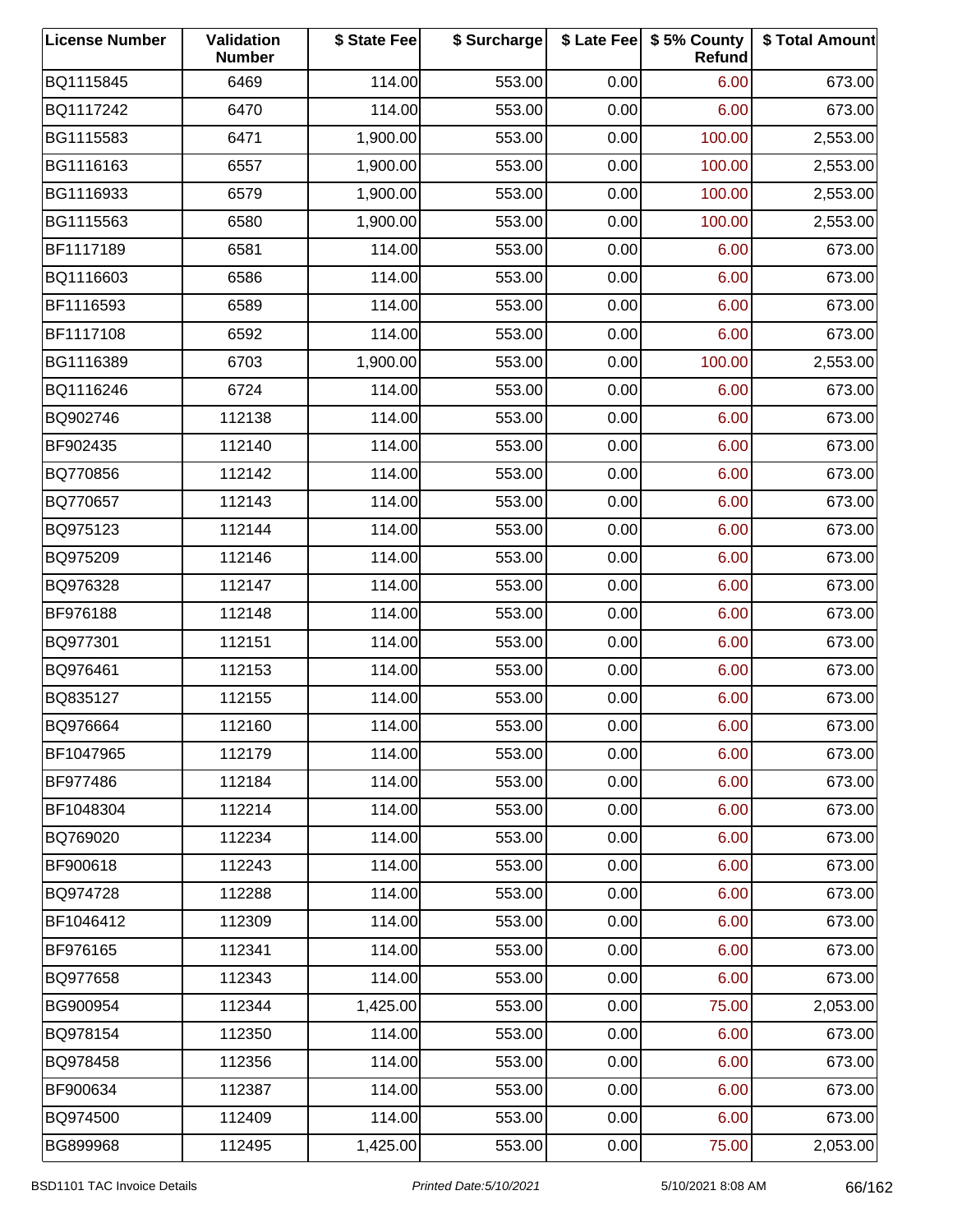| <b>License Number</b> | Validation<br><b>Number</b> | \$ State Fee | \$ Surcharge |        | \$ Late Fee   \$5% County<br>Refund | \$ Total Amount |
|-----------------------|-----------------------------|--------------|--------------|--------|-------------------------------------|-----------------|
| BG832897              | 112496                      | 1,425.00     | 553.00       | 100.00 | 75.00                               | 2,153.00        |
| BQ1049417             | 112498                      | 114.00       | 553.00       | 0.00   | 6.00                                | 673.00          |
| BF1048762             | 112520                      | 114.00       | 553.00       | 0.00   | 6.00                                | 673.00          |
| BQ974568              | 112601                      | 114.00       | 553.00       | 0.00   | 6.00                                | 673.00          |
| BF1049028             | 112720                      | 114.00       | 553.00       | 0.00   | 6.00                                | 673.00          |
| BQ902485              | 112721                      | 114.00       | 553.00       | 0.00   | 6.00                                | 673.00          |
| BF835977              | 112723                      | 114.00       | 553.00       | 0.00   | 6.00                                | 673.00          |
| BQ977133              | 112726                      | 114.00       | 553.00       | 0.00   | 6.00                                | 673.00          |
| BE974794              | 112727                      | 1,425.00     | 553.00       | 0.00   | 75.00                               | 2,053.00        |
| BF1046546             | 112746                      | 114.00       | 553.00       | 0.00   | 6.00                                | 673.00          |
| BQ1046462             | 112758                      | 114.00       | 553.00       | 0.00   | 6.00                                | 673.00          |
| BQ1046985             | 112794                      | 114.00       | 553.00       | 0.00   | 6.00                                | 673.00          |
| BQ769593              | 112824                      | 114.00       | 553.00       | 0.00   | 6.00                                | 673.00          |
| BQ976028              | 112829                      | 114.00       | 553.00       | 0.00   | 6.00                                | 673.00          |
| BG978238              | 112903                      | 1,425.00     | 553.00       | 0.00   | 75.00                               | 2,053.00        |
| BG978642              | 112912                      | 1,425.00     | 553.00       | 0.00   | 75.00                               | 2,053.00        |
| BG1048391             | 112920                      | 1,425.00     | 553.00       | 0.00   | 75.00                               | 2,053.00        |
| BQ1047809             | 112958                      | 114.00       | 553.00       | 0.00   | 6.00                                | 673.00          |
| BQ1049258             | 112960                      | 114.00       | 553.00       | 0.00   | 6.00                                | 673.00          |
| BF903797              | 112964                      | 114.00       | 553.00       | 0.00   | 6.00                                | 673.00          |
| BQ977778              | 112967                      | 114.00       | 553.00       | 0.00   | 6.00                                | 673.00          |
| BQ978219              | 112971                      | 114.00       | 553.00       | 0.00   | 6.00                                | 673.00          |
| BQ1051072             | 112982                      | 114.00       | 553.00       | 0.00   | 6.00                                | 673.00          |
| BQ978384              | 112989                      | 114.00       | 553.00       | 0.00   | 6.00                                | 673.00          |
| BF979358              | 113183                      | 114.00       | 553.00       | 0.00   | 6.00                                | 673.00          |
| BQ1051286             | 113202                      | 114.00       | 553.00       | 0.00   | 6.00                                | 673.00          |
| BQ749182              | 122967                      | 114.00       | 553.00       | 0.00   | 6.00                                | 673.00          |
| BG963737              | 504059                      | 1,425.00     | 553.00       | 0.00   | 75.00                               | 2,053.00        |
| BG956390              | 505137                      | 1,425.00     | 553.00       | 0.00   | 75.00                               | 2,053.00        |
| BG893454              | 505255                      | 1,425.00     | 553.00       | 0.00   | 75.00                               | 2,053.00        |
| BL893454              | 505255                      | 475.00       | 327.00       | 0.00   | 25.00                               | 827.00          |
| BG972645              | 507242                      | 1,425.00     | 553.00       | 0.00   | 75.00                               | 2,053.00        |
| BG967078              | 507249                      | 1,425.00     | 553.00       | 0.00   | 75.00                               | 2,053.00        |
| BQ771712              | 507409                      | 114.00       | 553.00       | 0.00   | 6.00                                | 673.00          |
| BF1045290             | 507597                      | 114.00       | 553.00       | 0.00   | 6.00                                | 673.00          |
| BF1046660             | 507615                      | 114.00       | 553.00       | 0.00   | 6.00                                | 673.00          |
| BQ903501              | 507625                      | 114.00       | 553.00       | 0.00   | 6.00                                | 673.00          |
| BG900667              | 507783                      | 1,425.00     | 553.00       | 0.00   | 75.00                               | 2,053.00        |
| BL900667              | 507783                      | 475.00       | 327.00       | 0.00   | 25.00                               | 827.00          |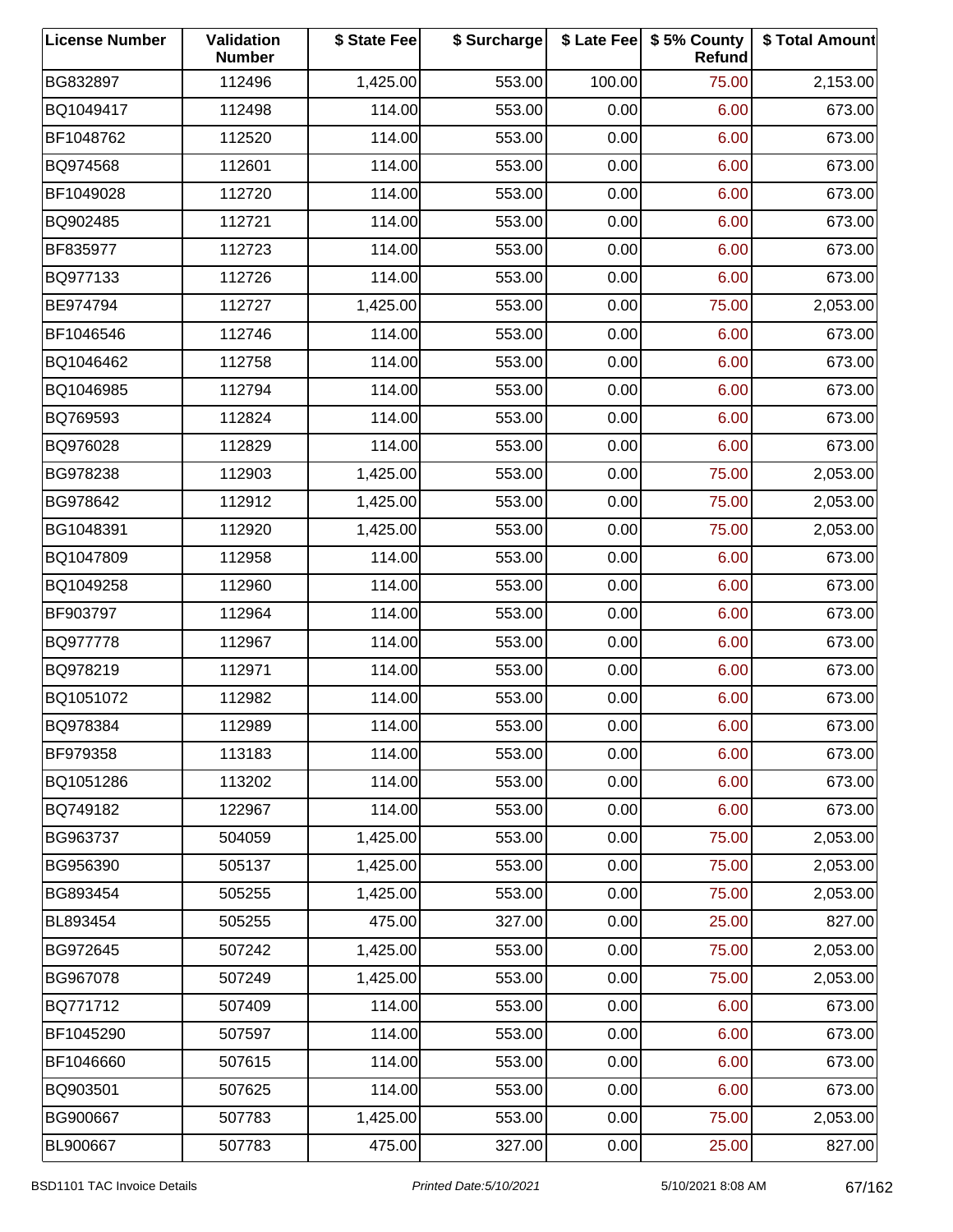| <b>License Number</b> | Validation<br><b>Number</b> | \$ State Fee | \$ Surcharge | \$ Late Fee | \$5% County<br><b>Refund</b> | \$ Total Amount |
|-----------------------|-----------------------------|--------------|--------------|-------------|------------------------------|-----------------|
| BF768749              | 507889                      | 114.00       | 553.00       | 0.00        | 6.00                         | 673.00          |
| BG832682              | 507890                      | 1,425.00     | 553.00       | 0.00        | 75.00                        | 2,053.00        |
| BQ1048025             | 507917                      | 114.00       | 553.00       | 0.00        | 6.00                         | 673.00          |
| BG1046768             | 508013                      | 1,425.00     | 553.00       | 0.00        | 75.00                        | 2,053.00        |
| BG967571              | 508888                      | 1,425.00     | 553.00       | 0.00        | 75.00                        | 2,053.00        |
| BQ1048162             | 509199                      | 114.00       | 553.00       | 0.00        | 6.00                         | 673.00          |
| BG830255              | 509210                      | 1,425.00     | 553.00       | 0.00        | 75.00                        | 2,053.00        |
| BG1037021             | 509331                      | 1,425.00     | 553.00       | 0.00        | 75.00                        | 2,053.00        |
| BG1045399             | 510095                      | 1,425.00     | 553.00       | 0.00        | 75.00                        | 2,053.00        |
| BG1116260             | 510125                      | 1,900.00     | 553.00       | 0.00        | 100.00                       | 2,553.00        |
| BG767708              | 510353                      | 1,425.00     | 553.00       | 0.00        | 75.00                        | 2,053.00        |
|                       | <b>Total</b>                | 96,681.50    | 89,207.00    | 100.00      | 5,088.50                     | 191,077.00      |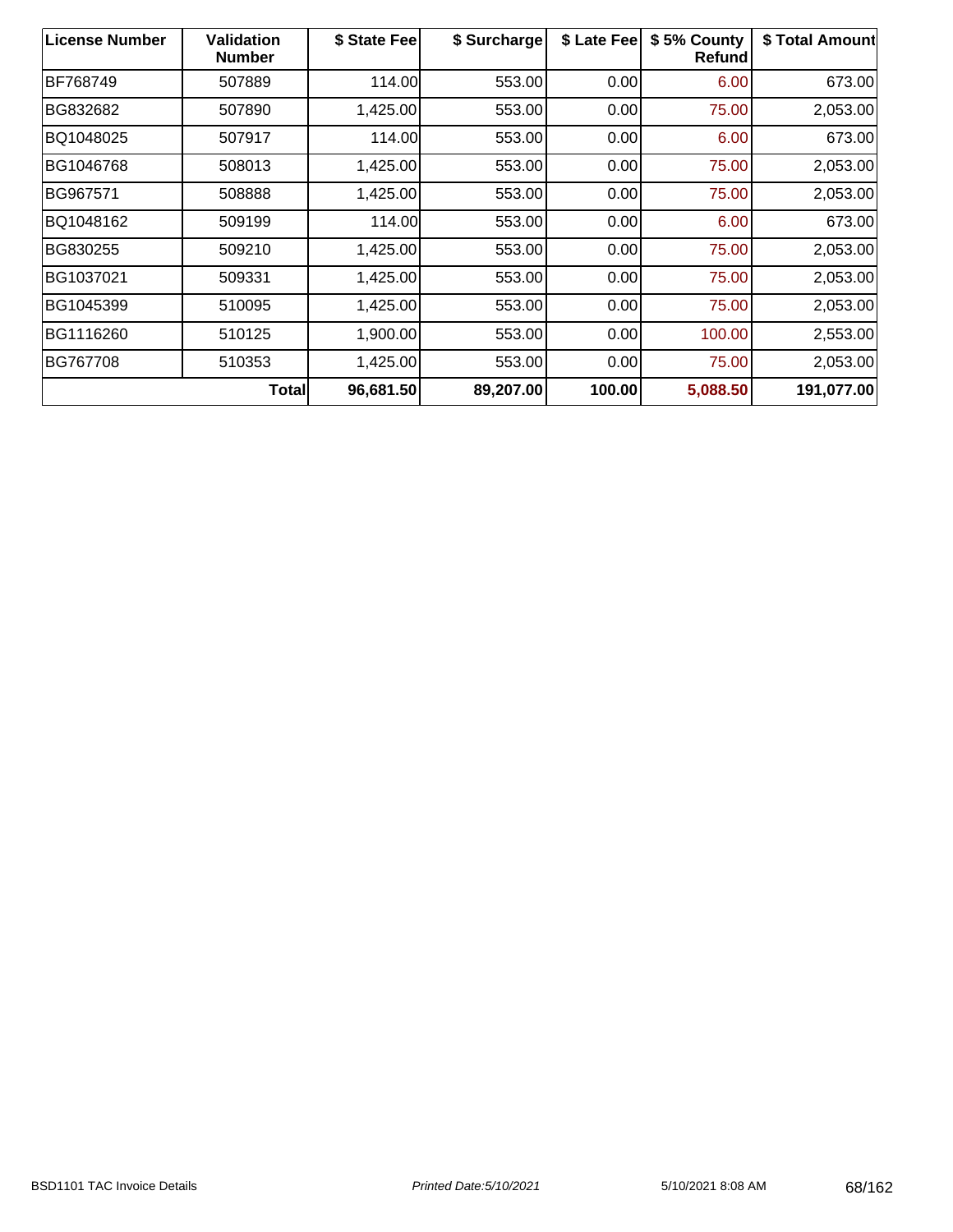

### **TAC To Be Invoiced Details Applications Approved during April 2021 County Harrison - 102**

| ∣License Number | Validation<br><b>Number</b> | \$ State Fee | \$ Surcharge | \$ Late Fee | \$5% County<br>Refundl | \$ Total Amount |
|-----------------|-----------------------------|--------------|--------------|-------------|------------------------|-----------------|
| BQ1115332       | 5544                        | 114.00       | 553.00       | 0.00        | 6.00                   | 673.00          |
| BG1114749       | 5620                        | 332.50       | 553.00       | 0.00        | 17.50                  | 903.00          |
| BQ1115782       | 6148                        | 114.00       | 553.00       | 0.00        | 6.00                   | 673.00          |
| BQ1049959       | 112763                      | 114.00       | 553.00       | 0.00        | 6.00                   | 673.00          |
| BQ979068        | 113770                      | 114.00       | 553.00       | 0.00        | 6.00                   | 673.00          |
|                 | Totall                      | 788.50       | 2,765.00     | 0.00        | 41.50                  | 3,595.00        |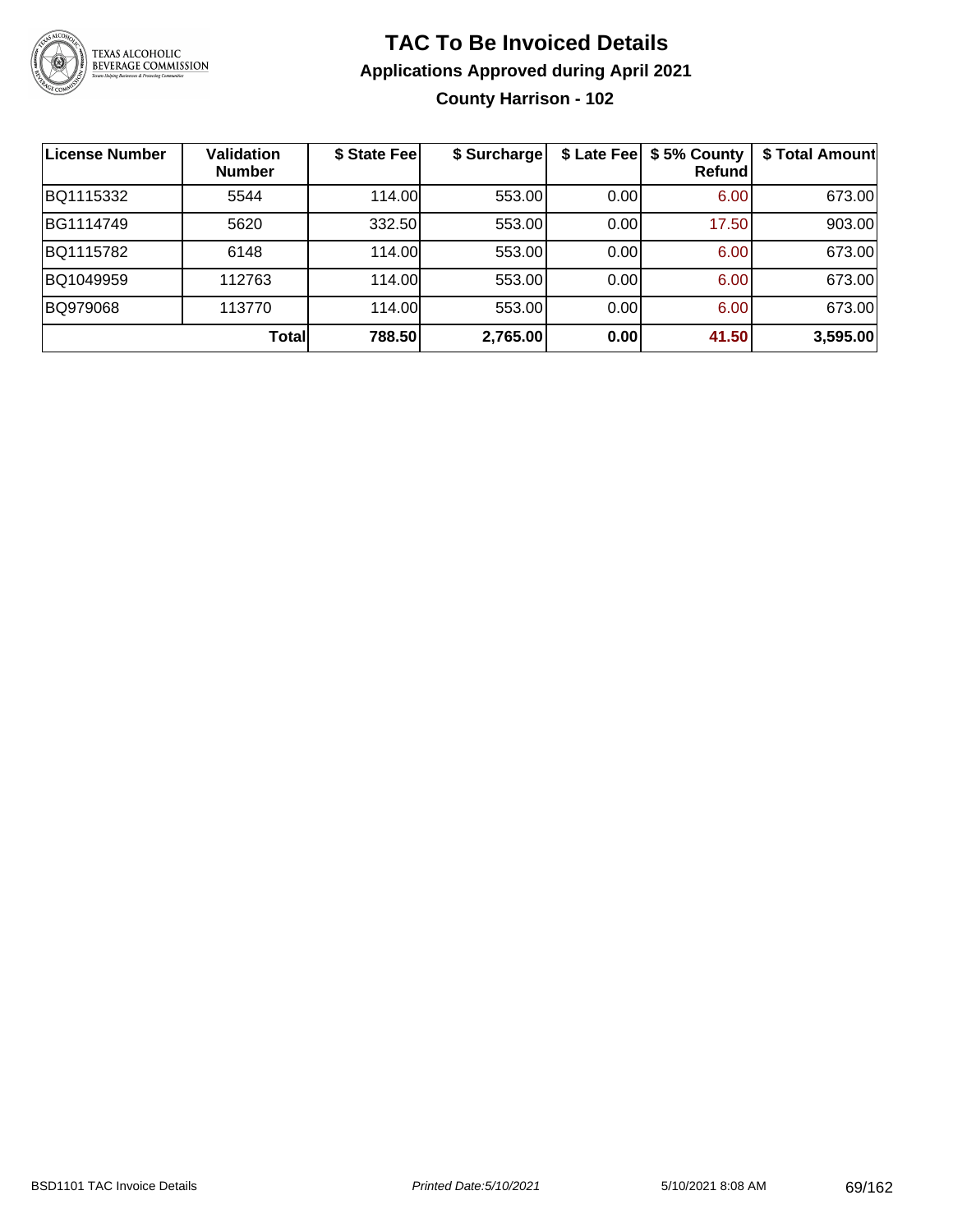

### **TAC To Be Invoiced Details Applications Approved during April 2021 County Hays - 105**

| <b>License Number</b> | <b>Validation</b><br><b>Number</b> | \$ State Fee | \$ Surcharge | \$ Late Fee | \$5% County<br><b>Refund</b> | \$ Total Amount |
|-----------------------|------------------------------------|--------------|--------------|-------------|------------------------------|-----------------|
| BG1117238             | 4451                               | 332.50       | 553.00       | 0.00        | 17.50                        | 903.00          |
| BG1116781             | 5700                               | 332.50       | 553.00       | 0.00        | 17.50                        | 903.00          |
| BA1116898             | 6017                               | 1,425.00     | 651.00       | 0.00        | 75.00                        | 2,151.00        |
| BF1115433             | 6210                               | 114.00       | 553.00       | 0.00        | 6.00                         | 673.00          |
| BF900484              | 112552                             | 114.00       | 553.00       | 0.00        | 6.00                         | 673.00          |
| BG978288              | 113084                             | 332.50       | 553.00       | 0.00        | 17.50                        | 903.00          |
| BP978288              | 113084                             | 950.00       | 426.00       | 0.00        | 50.00                        | 1,426.00        |
| BG978125              | 113087                             | 332.50       | 553.00       | 0.00        | 17.50                        | 903.00          |
| BF904814              | 113113                             | 114.00       | 553.00       | 0.00        | 6.00                         | 673.00          |
| BQ1049398             | 113129                             | 114.00       | 553.00       | 0.00        | 6.00                         | 673.00          |
| BQ771008              | 113482                             | 114.00       | 553.00       | 0.00        | 6.00                         | 673.00          |
| BQ731602              | 114123                             | 114.00       | 553.00       | 0.00        | 6.00                         | 673.00          |
|                       | <b>Total</b>                       | 4,389.00     | 6,607.00     | 0.00        | 231.00                       | 11,227.00       |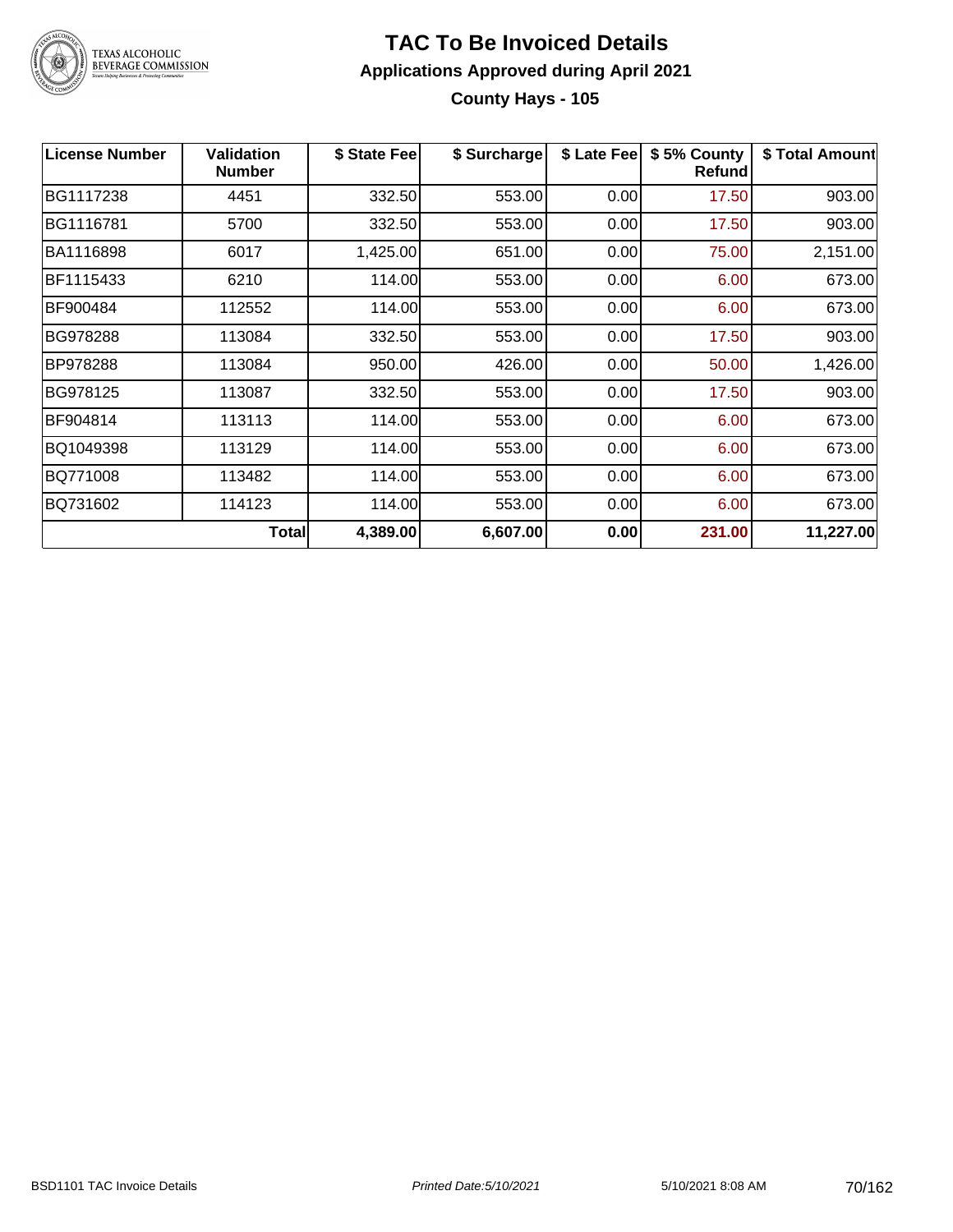

### **TAC To Be Invoiced Details Applications Approved during April 2021 County Henderson - 107**

| License Number   | Validation<br><b>Number</b> | \$ State Fee | \$ Surcharge |      | Refund | \$ Late Fee   \$5% County   \$ Total Amount |
|------------------|-----------------------------|--------------|--------------|------|--------|---------------------------------------------|
| BG1115556        | 5792                        | 332.50       | 553.00       | 0.00 | 17.50  | 903.00                                      |
| <b>BF1116196</b> | 6167                        | 114.00L      | 553.00       | 0.00 | 6.00   | 673.00                                      |
| <b>BF905800</b>  | 114316                      | 114.00       | 553.00       | 0.00 | 6.00   | 673.00                                      |
|                  | Total                       | 560.50       | 1,659.00     | 0.00 | 29.50  | 2,249.00                                    |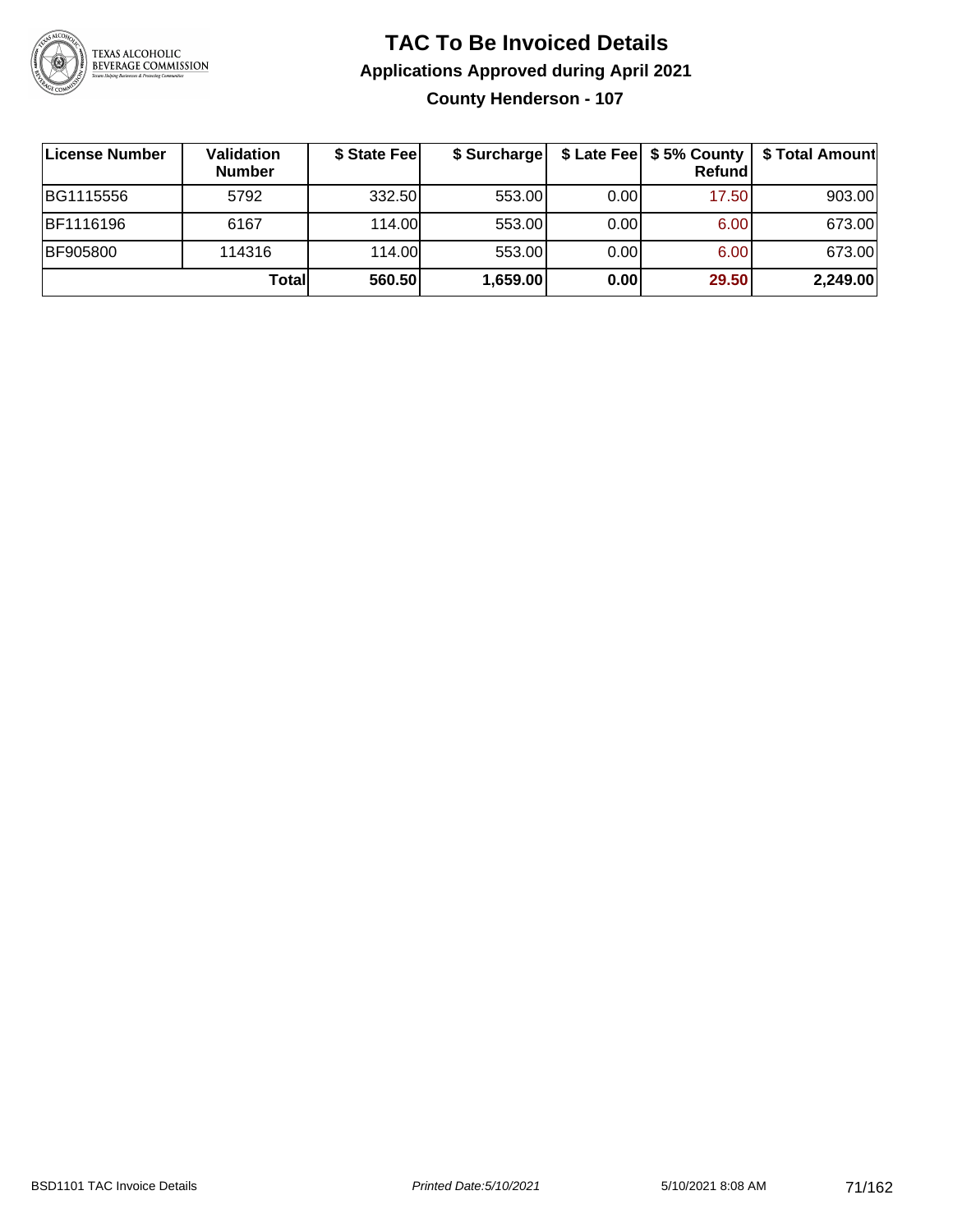

# TEXAS ALCOHOLIC<br>BEVERAGE COMMISSION

### **TAC To Be Invoiced Details Applications Approved during April 2021 County Hidalgo - 108**

| <b>License Number</b> | Validation<br><b>Number</b> | \$ State Fee | \$ Surcharge |        | \$ Late Fee   \$5% County<br>Refund | \$ Total Amount |
|-----------------------|-----------------------------|--------------|--------------|--------|-------------------------------------|-----------------|
| BQ1114870             | 5841                        | 114.00       | 553.00       | 0.00   | 6.00                                | 673.00          |
| BG1116804             | 6014                        | 332.50       | 553.00       | 0.00   | 17.50                               | 903.00          |
| BQ1116129             | 6041                        | 114.00       | 553.00       | 0.00   | 6.00                                | 673.00          |
| BG1115479             | 6067                        | 332.50       | 553.00       | 0.00   | 17.50                               | 903.00          |
| BG1114938             | 6138                        | 332.50       | 553.00       | 0.00   | 17.50                               | 903.00          |
| BQ1115854             | 6258                        | 114.00       | 553.00       | 0.00   | 6.00                                | 673.00          |
| BG1116212             | 6273                        | 332.50       | 553.00       | 0.00   | 17.50                               | 903.00          |
| BG1115892             | 6277                        | 332.50       | 553.00       | 0.00   | 17.50                               | 903.00          |
| BL1115892             | 6277                        | 475.00       | 327.00       | 0.00   | 25.00                               | 827.00          |
| BF1115895             | 6298                        | 114.00       | 553.00       | 0.00   | 6.00                                | 673.00          |
| BQ1116805             | 6433                        | 114.00       | 553.00       | 0.00   | 6.00                                | 673.00          |
| BG1116068             | 6437                        | 332.50       | 553.00       | 0.00   | 17.50                               | 903.00          |
| BG1116633             | 6572                        | 332.50       | 553.00       | 0.00   | 17.50                               | 903.00          |
| BQ1116797             | 6790                        | 114.00       | 553.00       | 0.00   | 6.00                                | 673.00          |
| BQ903388              | 111705                      | 114.00       | 553.00       | 0.00   | 6.00                                | 673.00          |
| BQ835472              | 112005                      | 114.00       | 553.00       | 0.00   | 6.00                                | 673.00          |
| BG903056              | 112298                      | 332.50       | 553.00       | 0.00   | 17.50                               | 903.00          |
| BQ978900              | 112632                      | 114.00       | 553.00       | 0.00   | 6.00                                | 673.00          |
| BG1049158             | 112891                      | 332.50       | 553.00       | 0.00   | 17.50                               | 903.00          |
| BF1050826             | 113206                      | 114.00       | 553.00       | 0.00   | 6.00                                | 673.00          |
| BQ773324              | 113435                      | 114.00       | 553.00       | 0.00   | 6.00                                | 673.00          |
| BQ902946              | 113723                      | 114.00       | 553.00       | 0.00   | 6.00                                | 673.00          |
| BQ1050293             | 113975                      | 114.00       | 553.00       | 0.00   | 6.00                                | 673.00          |
| BQ1049298             | 114231                      | 114.00       | 553.00       | 0.00   | 6.00                                | 673.00          |
| BQ905950              | 114301                      | 114.00       | 553.00       | 0.00   | 6.00                                | 673.00          |
| BQ905129              | 114601                      | 114.00       | 553.00       | 0.00   | 6.00                                | 673.00          |
| BQ1050630             | 114637                      | 114.00       | 553.00       | 0.00   | 6.00                                | 673.00          |
| BG1052192             | 114702                      | 332.50       | 553.00       | 0.00   | 17.50                               | 903.00          |
| BQ905306              | 115011                      | 114.00       | 553.00       | 0.00   | 6.00                                | 673.00          |
| BQ1049521             | 115165                      | 114.00       | 553.00       | 0.00   | 6.00                                | 673.00          |
| BG977052              | 115557                      | 332.50       | 553.00       | 100.00 | 17.50                               | 1,003.00        |
| BL977052              | 115557                      | 475.00       | 327.00       | 100.00 | 25.00                               | 927.00          |
| BG1052546             | 115756                      | 332.50       | 553.00       | 0.00   | 17.50                               | 903.00          |
| BL1052546             | 115756                      | 475.00       | 327.00       | 0.00   | 25.00                               | 827.00          |
| BF1051895             | 115971                      | 114.00       | 553.00       | 0.00   | 6.00                                | 673.00          |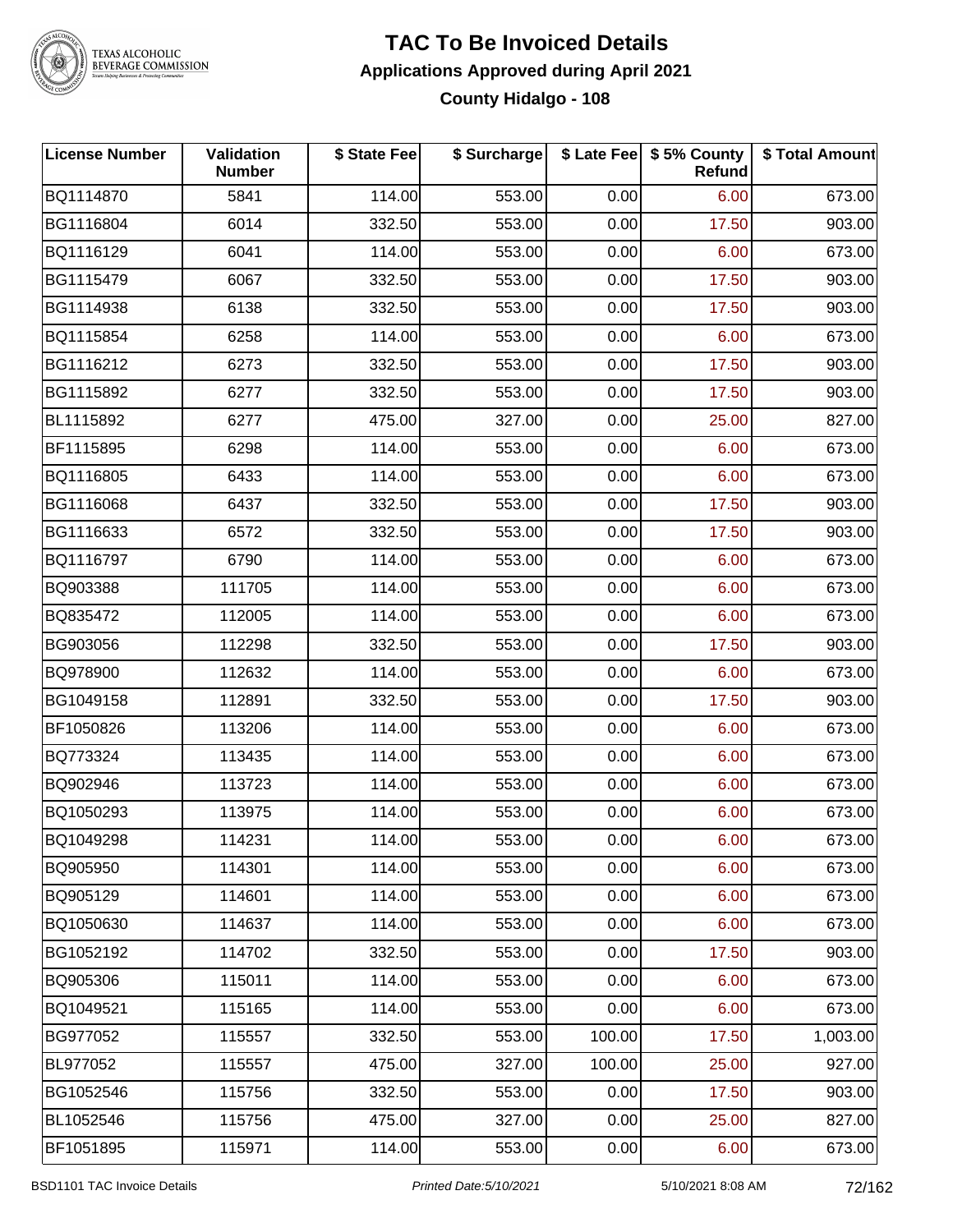| <b>License Number</b> | <b>Validation</b><br><b>Number</b> | \$ State Fee | \$ Surcharge | \$ Late Fee | \$5% County<br>Refund | \$ Total Amount |
|-----------------------|------------------------------------|--------------|--------------|-------------|-----------------------|-----------------|
| BG978423              | 116338                             | 332.50       | 553.00       | 0.00        | 17.50                 | 903.00          |
| BP978423              | 116338                             | 950.00       | 426.00       | 0.00        | 50.00                 | 1,426.00        |
| BF1051483             | 116521                             | 114.00       | 553.00       | 0.00        | 6.00                  | 673.00          |
| BG905050              | 117309                             | 332.50       | 553.00       | 0.00        | 17.50                 | 903.00          |
| BQ904112              | 414557                             | 114.00       | 553.00       | 0.00        | 6.00                  | 673.00          |
| BQ979539              | 414559                             | 114.00       | 553.00       | 0.00        | 6.00                  | 673.00          |
| BQ772615              | 414578                             | 114.00       | 553.00       | 0.00        | 6.00                  | 673.00          |
| BQ772616              | 414580                             | 114.00       | 553.00       | 0.00        | 6.00                  | 673.00          |
| BQ903403              | 506844                             | 114.00       | 553.00       | 0.00        | 6.00                  | 673.00          |
| BQ904267              | 508302                             | 114.00       | 553.00       | 0.00        | 6.00                  | 673.00          |
| BQ1052270             | 508887                             | 114.00       | 553.00       | 0.00        | 6.00                  | 673.00          |
| BG975989              | 509292                             | 332.50       | 553.00       | 0.00        | 17.50                 | 903.00          |
| BQ979334              | 509419                             | 114.00       | 553.00       | 0.00        | 6.00                  | 673.00          |
| BG1045908             | 509489                             | 332.50       | 553.00       | 0.00        | 17.50                 | 903.00          |
| BQ1051890             | 510346                             | 114.00       | 553.00       | 0.00        | 6.00                  | 673.00          |
|                       | Total                              | 11,115.00    | 26,845.00    | 200.00      | 585.00                | 38,745.00       |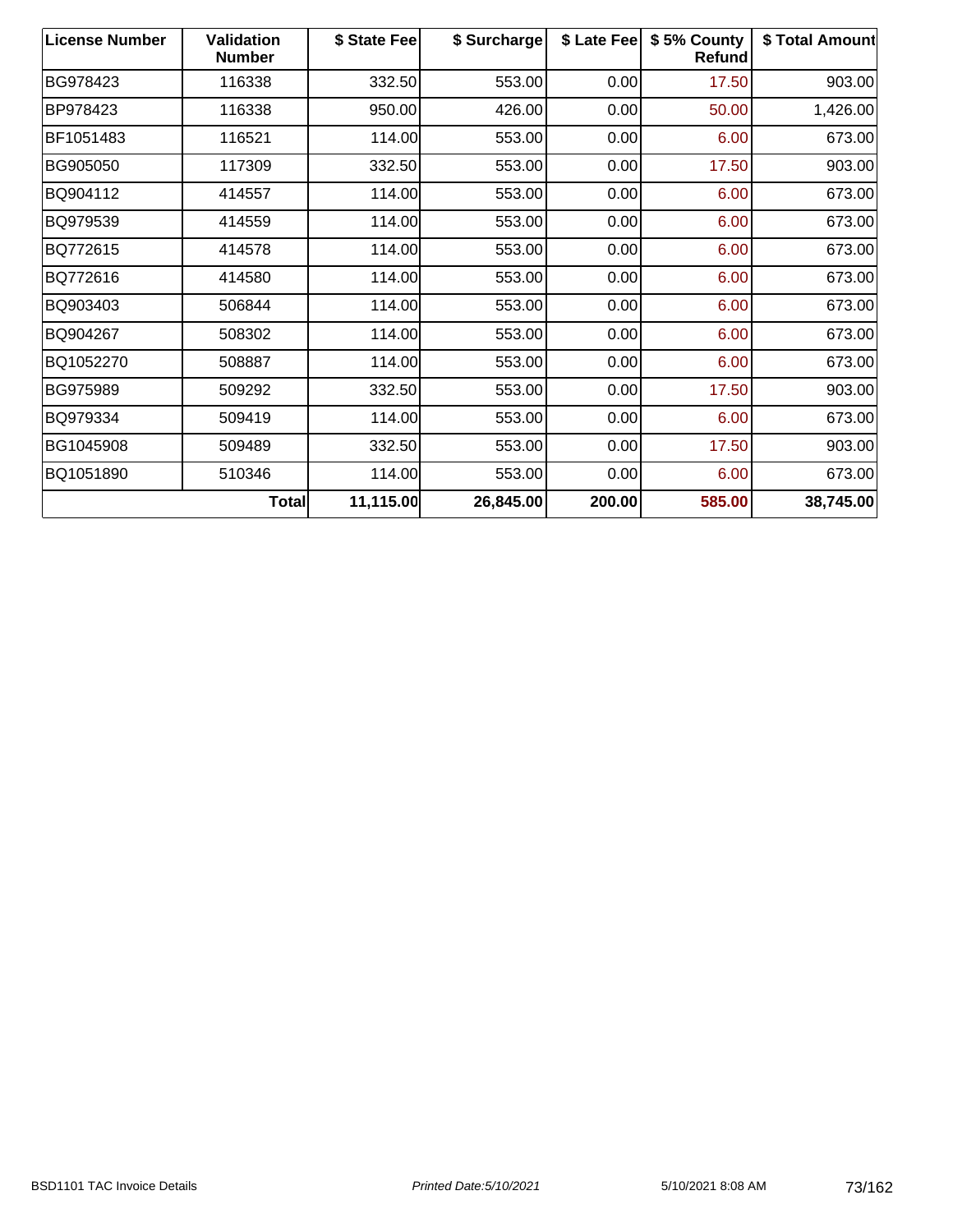

### **TAC To Be Invoiced Details Applications Approved during April 2021 County Hood - 111**

| License Number | <b>Validation</b><br><b>Number</b> | \$ State Fee | \$ Surcharge |      | \$ Late Fee   \$5% County<br>Refundl | \$ Total Amount |
|----------------|------------------------------------|--------------|--------------|------|--------------------------------------|-----------------|
| BF1114162      | 5811                               | 114.00L      | 553.00       | 0.00 | 6.00                                 | 673.00          |
| BG1115303      | 6025                               | 332.50       | 553.00       | 0.00 | 17.50                                | 903.00          |
| BQ836405       | 113352                             | 114.00       | 553.00       | 0.00 | 6.00                                 | 673.00          |
| BQ1052543      | 414552                             | 114.00       | 553.00       | 0.00 | 6.00                                 | 673.00          |
|                | Totall                             | 674.50       | 2,212.00     | 0.00 | 35.50                                | 2,922.00        |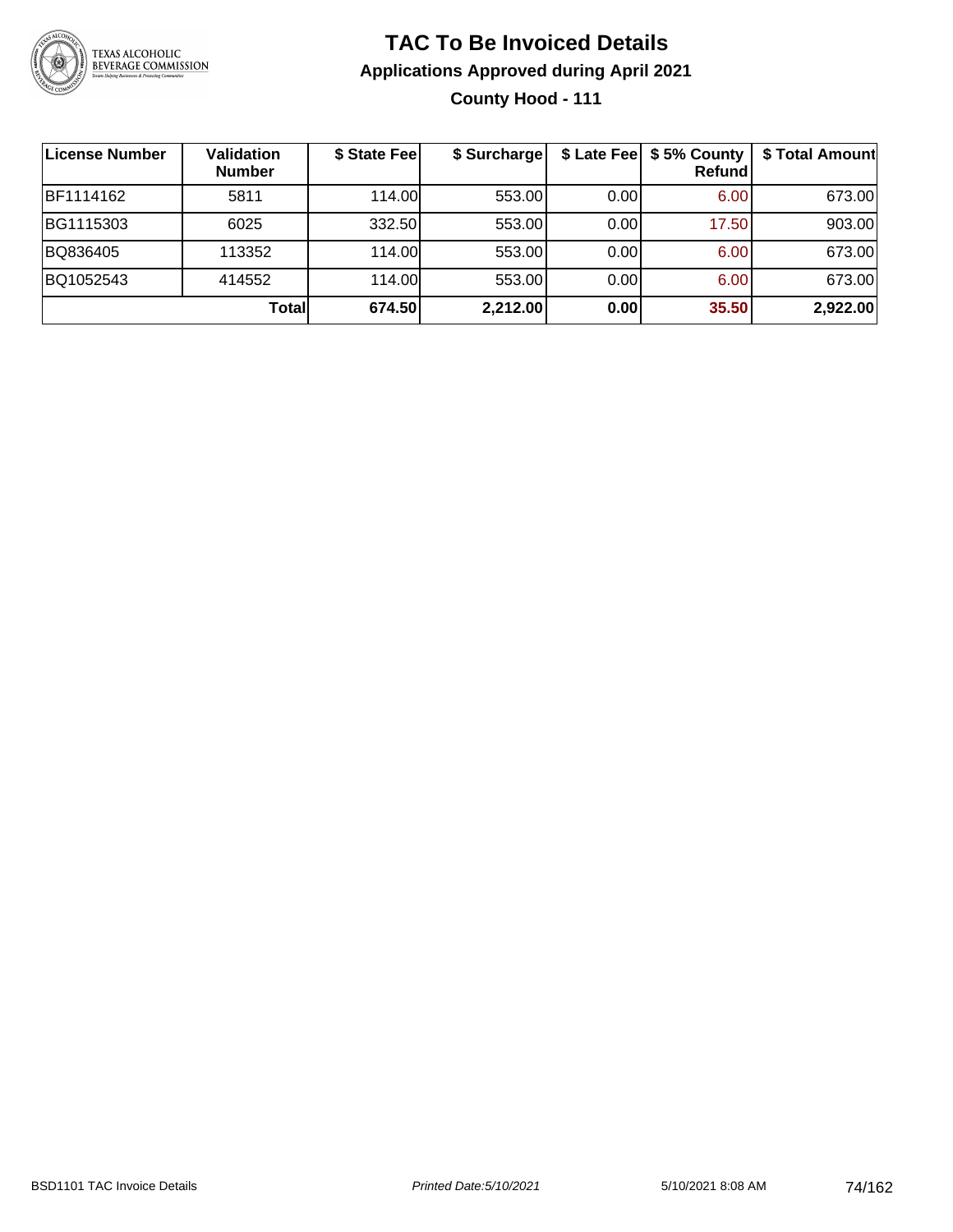

### **TAC To Be Invoiced Details Applications Approved during April 2021 County Hopkins - 112**

| License Number | Validation<br><b>Number</b> | \$ State Fee |        |      | Refundl | \$ Surcharge   \$ Late Fee   \$5% County   \$ Total Amount |
|----------------|-----------------------------|--------------|--------|------|---------|------------------------------------------------------------|
| BQ979439       | 113224                      | 114.00       | 553.00 | 0.00 | 6.00    | 673.00                                                     |
|                | Totall                      | 114.00       | 553.00 | 0.00 | 6.00    | 673.00                                                     |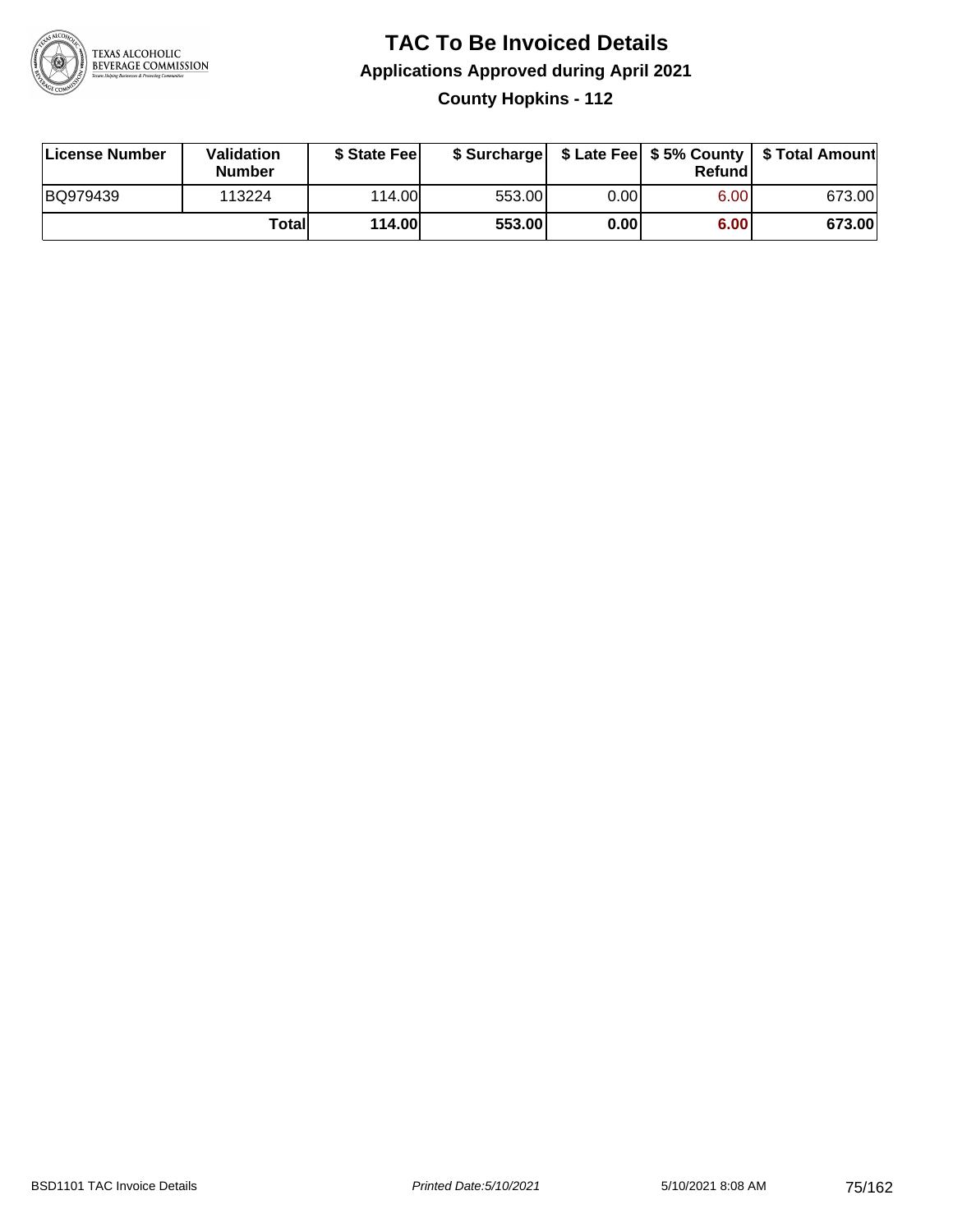

### **TAC To Be Invoiced Details Applications Approved during April 2021 County Houston - 113**

| License Number | <b>Validation</b><br><b>Number</b> | \$ State Feel |        |      | Refund | \$ Surcharge   \$ Late Fee   \$5% County   \$ Total Amount |
|----------------|------------------------------------|---------------|--------|------|--------|------------------------------------------------------------|
| BQ1115555      | 4817                               | 114.00L       | 553.00 | 0.00 | 6.00   | 673.00                                                     |
|                | Totall                             | <b>114.00</b> | 553.00 | 0.00 | 6.00   | 673.00                                                     |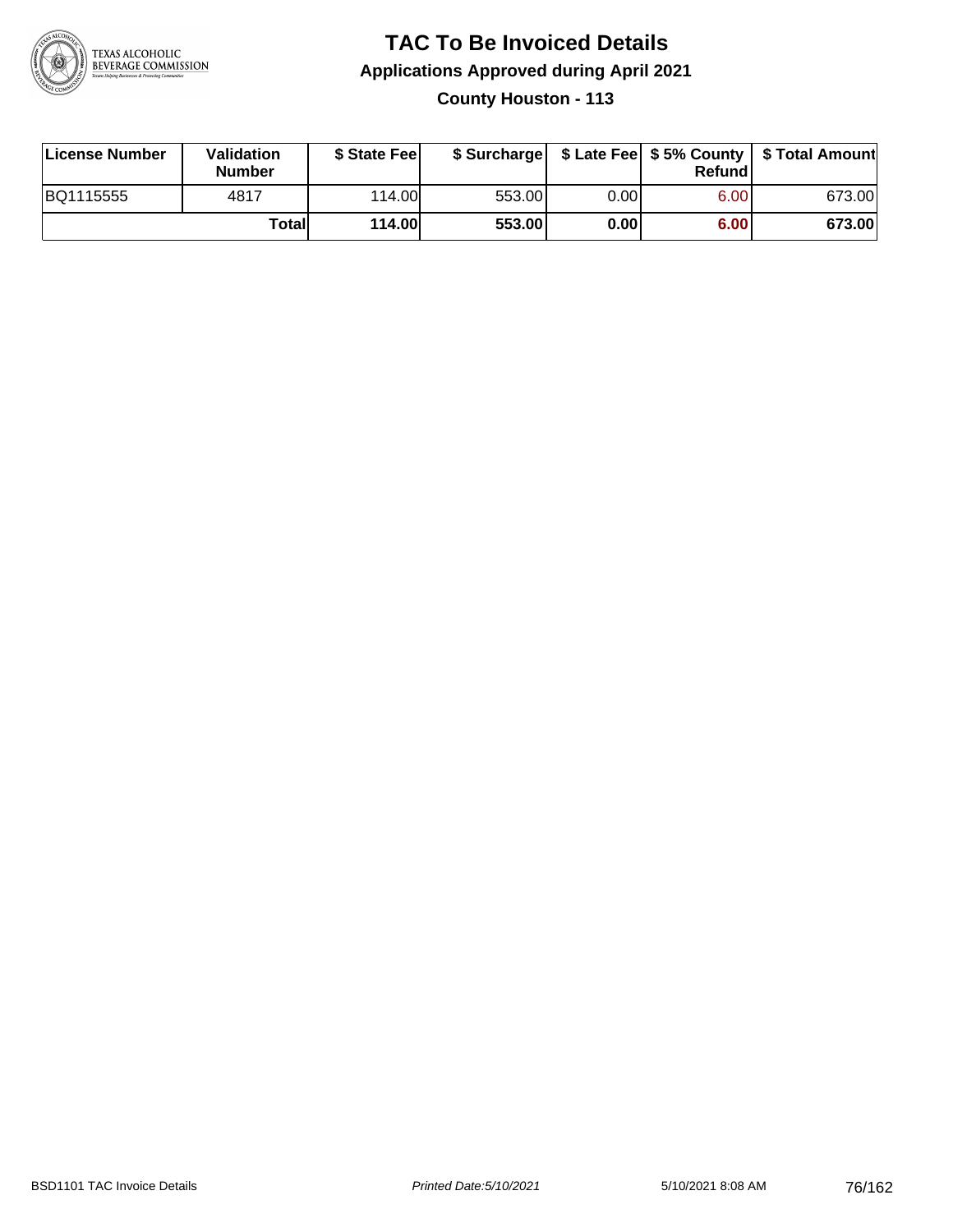

### **TAC To Be Invoiced Details Applications Approved during April 2021 County Howard - 114**

| License Number   | Validation<br>Number | \$ State Feel |        |      | <b>Refund</b> | \$ Surcharge   \$ Late Fee   \$5% County   \$ Total Amount |
|------------------|----------------------|---------------|--------|------|---------------|------------------------------------------------------------|
| <b>BF1114464</b> | 5832                 | 114.00        | 553.00 | 0.00 | 6.00          | 673.00                                                     |
|                  | Total                | <b>114.00</b> | 553.00 | 0.00 | 6.00          | 673.00                                                     |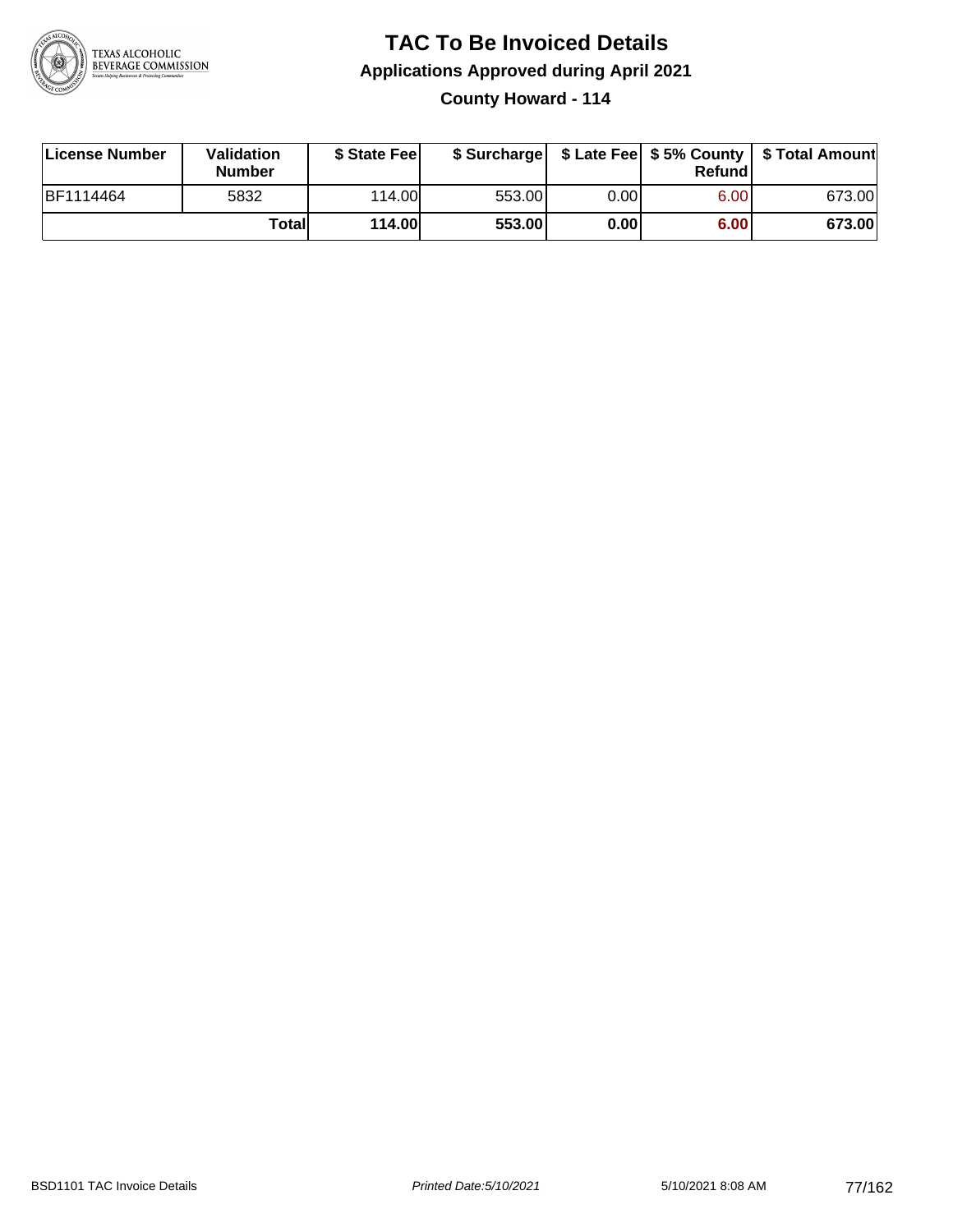

### **TAC To Be Invoiced Details Applications Approved during April 2021 County Hunt - 116**

| <b>License Number</b> | <b>Validation</b><br><b>Number</b> | \$ State Fee | \$ Surcharge | \$ Late Fee | \$5% County<br><b>Refund</b> | \$ Total Amount |
|-----------------------|------------------------------------|--------------|--------------|-------------|------------------------------|-----------------|
| BG1115517             | 5881                               | 332.50       | 553.00       | 0.00        | 17.50                        | 903.00          |
| BQ1114590             | 5956                               | 114.00       | 553.00       | 0.00        | 6.00                         | 673.00          |
| BQ1117220             | 7059                               | 114.00       | 553.00       | 0.00        | 6.00                         | 673.00          |
| BQ1049637             | 112383                             | 114.00       | 553.00       | 0.00        | 6.00                         | 673.00          |
| BF1051728             | 113351                             | 114.00       | 553.00       | 0.00        | 6.00                         | 673.00          |
| BQ977941              | 113532                             | 114.00       | 553.00       | 0.00        | 6.00                         | 673.00          |
| BQ979435              | 113958                             | 114.00       | 553.00       | 0.00        | 6.00                         | 673.00          |
| BF1117230             | 510135                             | 114.00       | 553.00       | 0.00        | 6.00                         | 673.00          |
|                       | <b>Total</b>                       | 1,130.50     | 4,424.00     | 0.00        | 59.50                        | 5,614.00        |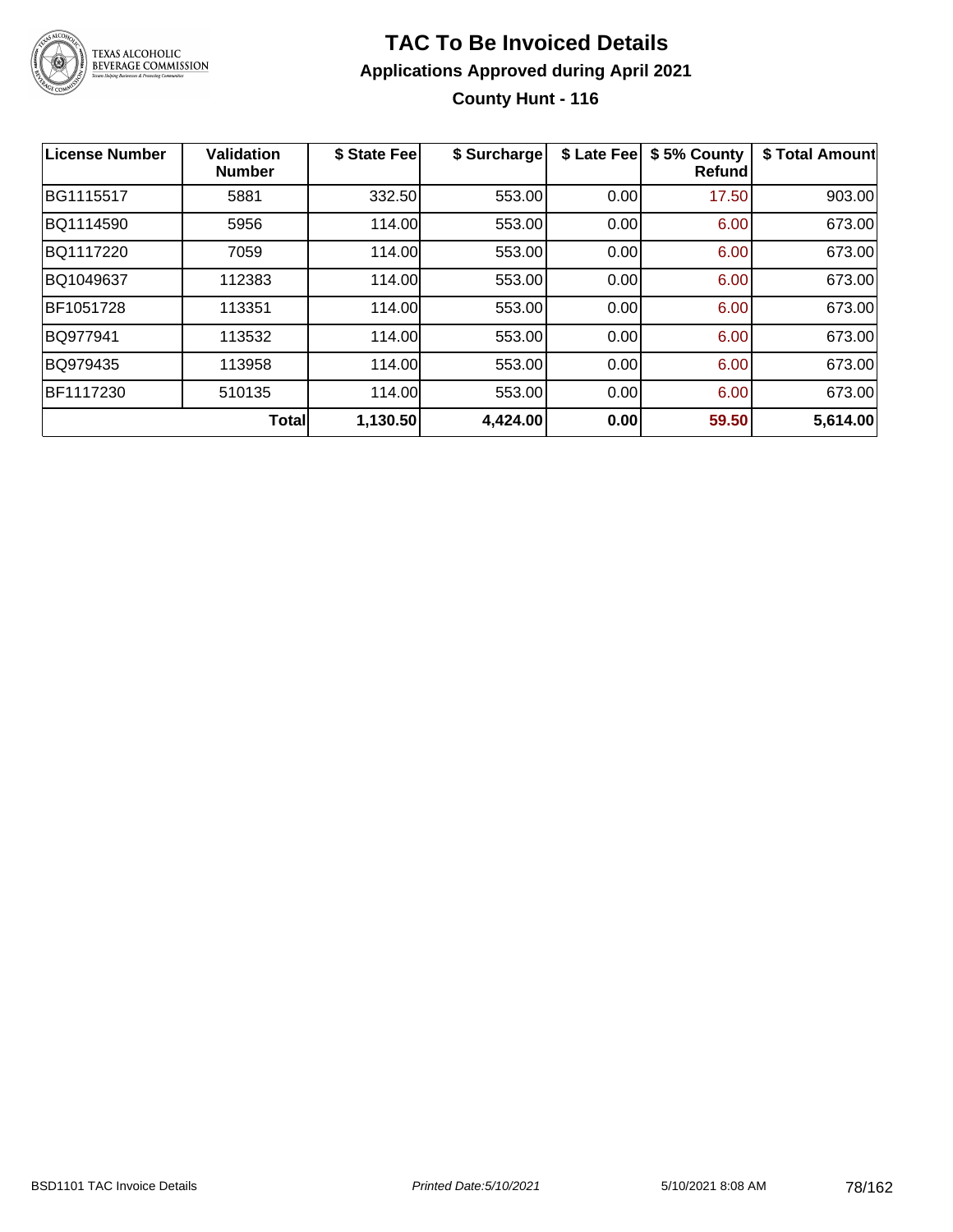

### **TAC To Be Invoiced Details Applications Approved during April 2021 County Hutchinson - 117**

| License Number | Validation<br><b>Number</b> | \$ State Feel |        |      | Refund | \$ Surcharge   \$ Late Fee   \$5% County   \$ Total Amount |
|----------------|-----------------------------|---------------|--------|------|--------|------------------------------------------------------------|
| BQ905495       | 115027                      | 114.00        | 553.00 | 0.00 | 6.00   | 673.00                                                     |
|                | Totall                      | <b>114.00</b> | 553.00 | 0.00 | 6.00   | 673.00                                                     |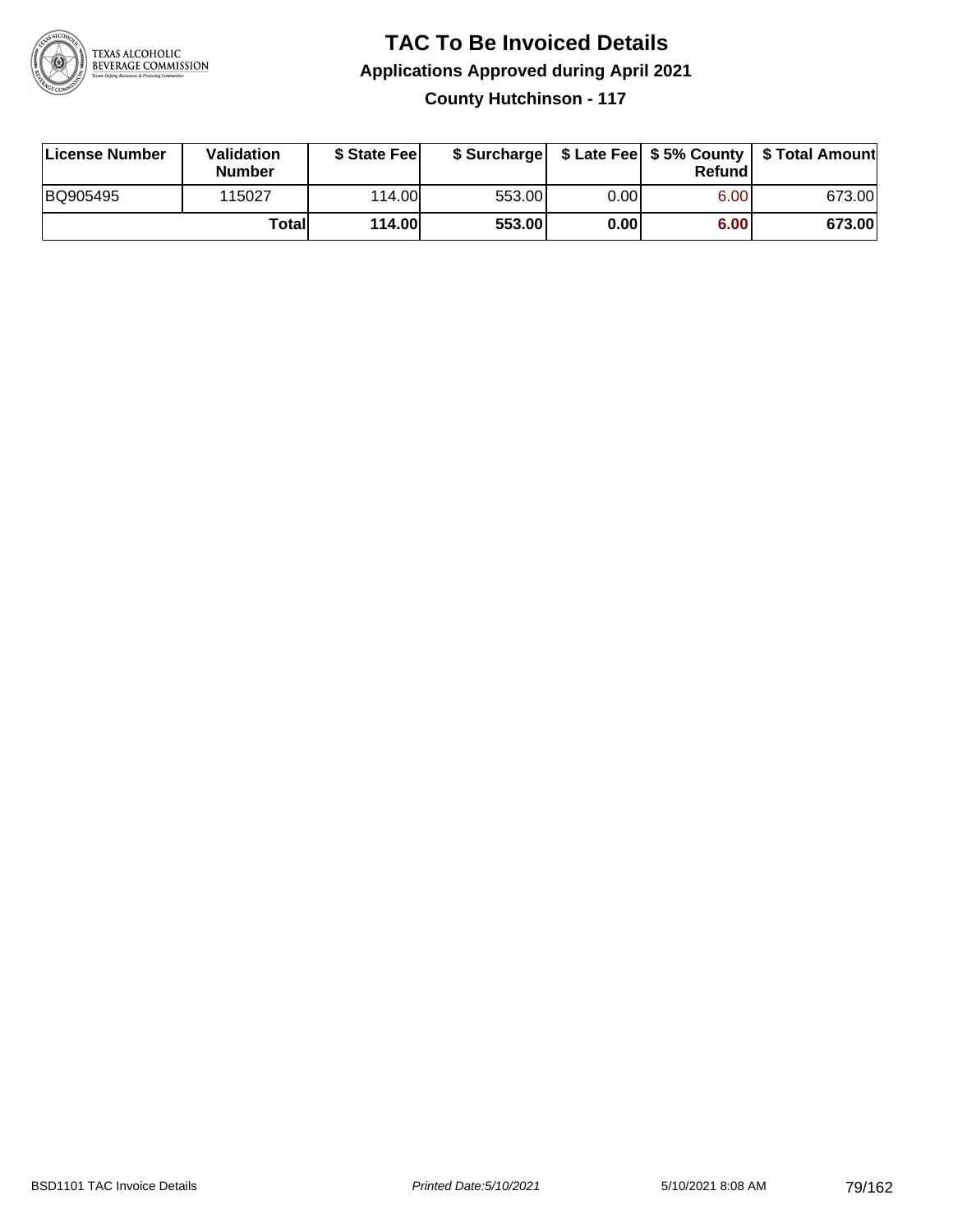

### **TAC To Be Invoiced Details Applications Approved during April 2021 County Jackson - 120**

| ∣License Number | Validation<br><b>Number</b> | \$ State Fee | \$ Surcharge |      | \$ Late Fee   \$5% County<br>Refundl | \$ Total Amount |
|-----------------|-----------------------------|--------------|--------------|------|--------------------------------------|-----------------|
| BQ836224        | 112961                      | 114.00       | 553.00       | 0.00 | 6.00                                 | 673.00          |
| BQ837557        | 113419                      | 114.00       | 553.00       | 0.00 | 6.00                                 | 673.00          |
| BQ836223        | 507582                      | 114.00       | 553.00       | 0.00 | 6.00                                 | 673.00          |
|                 | Totall                      | 342.00       | 1,659.00     | 0.00 | 18.00                                | 2,019.00        |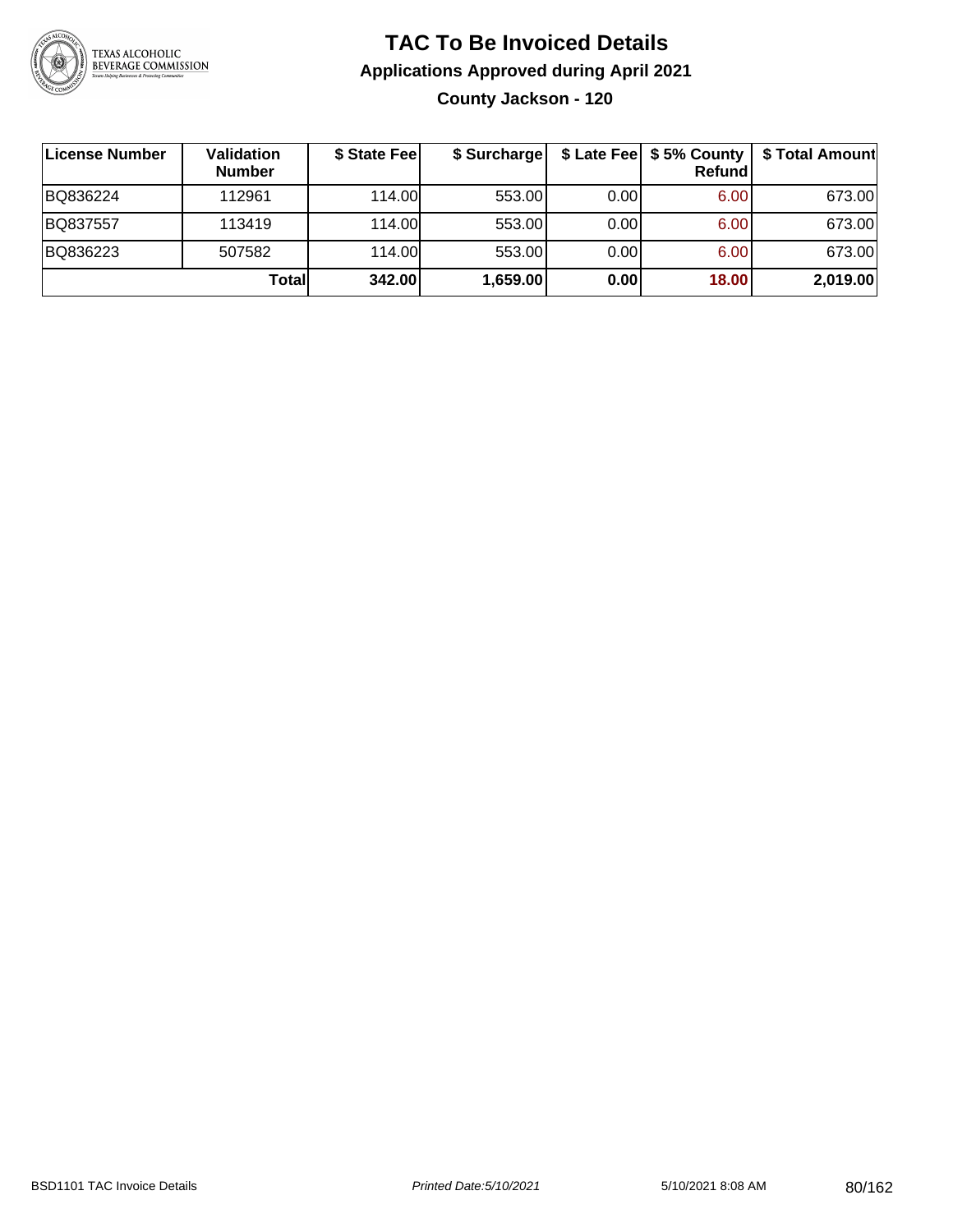

### **TAC To Be Invoiced Details Applications Approved during April 2021**

**County Jasper - 121**

| License Number | <b>Validation</b><br><b>Number</b> | \$ State Feel |        |       | Refundl | \$ Surcharge   \$ Late Fee   \$5% County   \$ Total Amount |
|----------------|------------------------------------|---------------|--------|-------|---------|------------------------------------------------------------|
| BF1046443      | 112394                             | 114.00L       | 553.00 | 0.00I | 6.00    | 673.00                                                     |
|                | Totall                             | 114.00        | 553.00 | 0.00  | 6.00    | 673.00                                                     |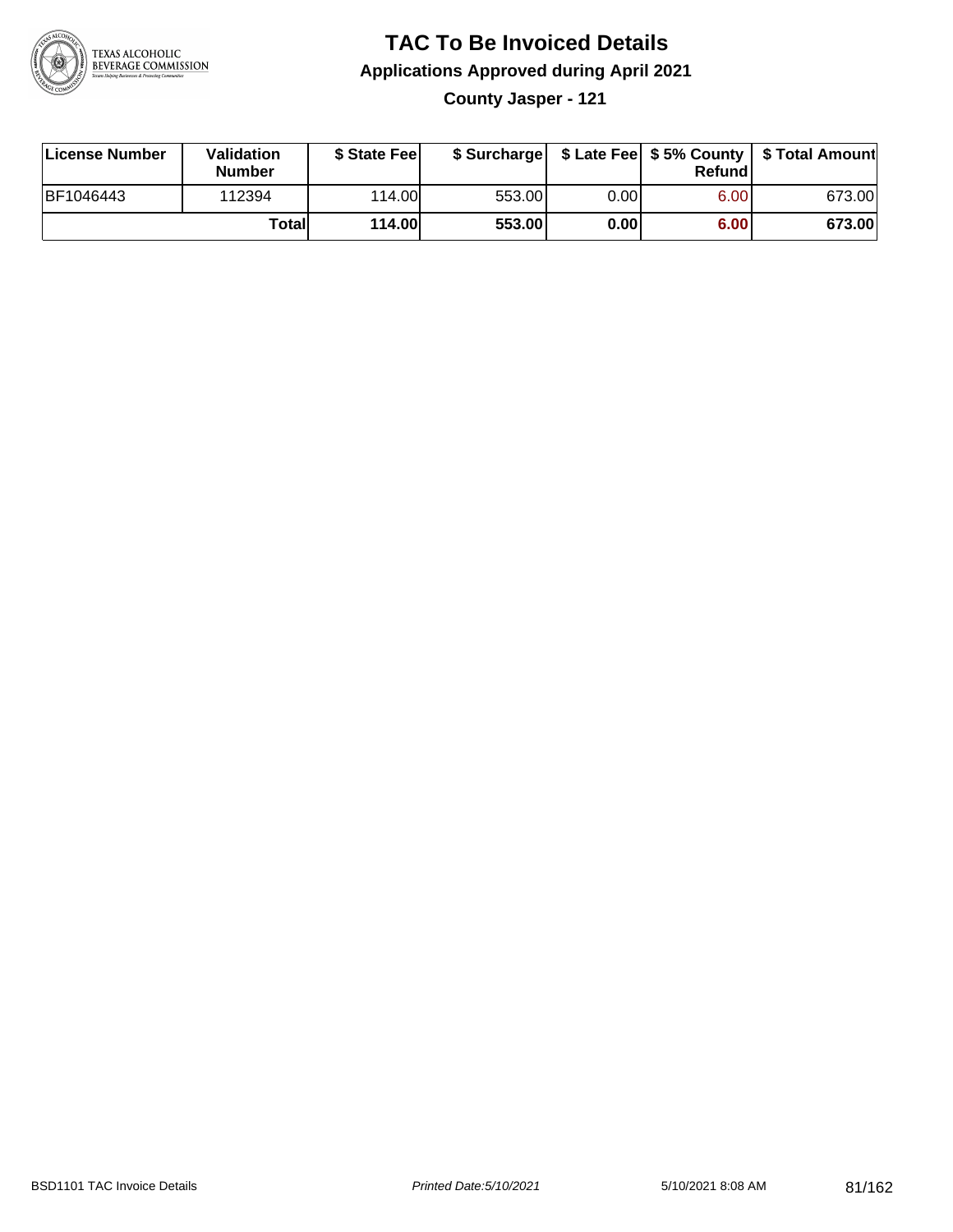

### **TAC To Be Invoiced Details Applications Approved during April 2021 County Jefferson - 123**

| <b>License Number</b> | <b>Validation</b><br><b>Number</b> | \$ State Fee | \$ Surcharge | \$ Late Fee | \$5% County<br><b>Refund</b> | \$ Total Amount |
|-----------------------|------------------------------------|--------------|--------------|-------------|------------------------------|-----------------|
| BF1115696             | 5325                               | 114.00       | 553.00       | 0.00        | 6.00                         | 673.00          |
| BG1116170             | 5863                               | 332.50       | 553.00       | 0.00        | 17.50                        | 903.00          |
| BG1114359             | 6042                               | 332.50       | 553.00       | 0.00        | 17.50                        | 903.00          |
| BQ1115504             | 6219                               | 114.00       | 553.00       | 0.00        | 6.00                         | 673.00          |
| BG1114509             | 6398                               | 332.50       | 553.00       | 0.00        | 17.50                        | 903.00          |
| BF900254              | 112241                             | 114.00       | 553.00       | 0.00        | 6.00                         | 673.00          |
| BQ771698              | 112992                             | 114.00       | 553.00       | 0.00        | 6.00                         | 673.00          |
| BQ904345              | 113078                             | 114.00       | 553.00       | 0.00        | 6.00                         | 673.00          |
| BQ904372              | 414570                             | 114.00       | 553.00       | 0.00        | 6.00                         | 673.00          |
|                       | <b>Total</b>                       | 1,681.50     | 4,977.00     | 0.00        | 88.50                        | 6,747.00        |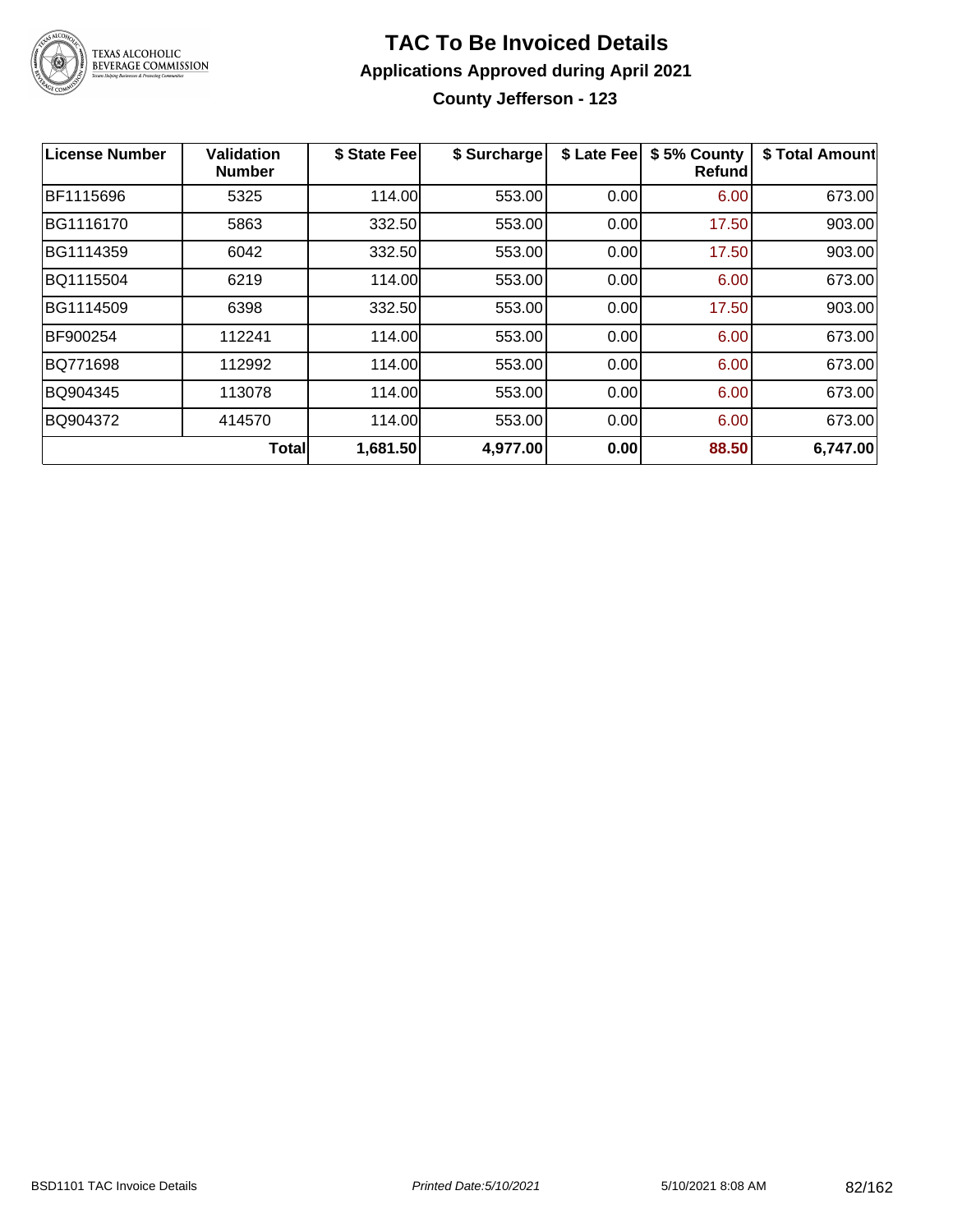

### **TAC To Be Invoiced Details Applications Approved during April 2021 County Jim Wells - 125**

| License Number | <b>Validation</b><br><b>Number</b> | \$ State Fee | \$ Surcharge |      | \$ Late Fee   \$5% County  <br><b>Refund</b> | \$ Total Amount |
|----------------|------------------------------------|--------------|--------------|------|----------------------------------------------|-----------------|
| BG1114774      | 6153                               | 332.50       | 553.00       | 0.00 | 17.50                                        | 903.00          |
| BG1115793      | 6212                               | 332.50       | 553.00       | 0.00 | 17.50                                        | 903.00          |
| BG772158       | 116995                             | 332.50       | 553.00       | 0.00 | 17.50                                        | 903.00          |
|                | Total                              | 997.50       | 1,659.00     | 0.00 | 52.50                                        | 2,709.00        |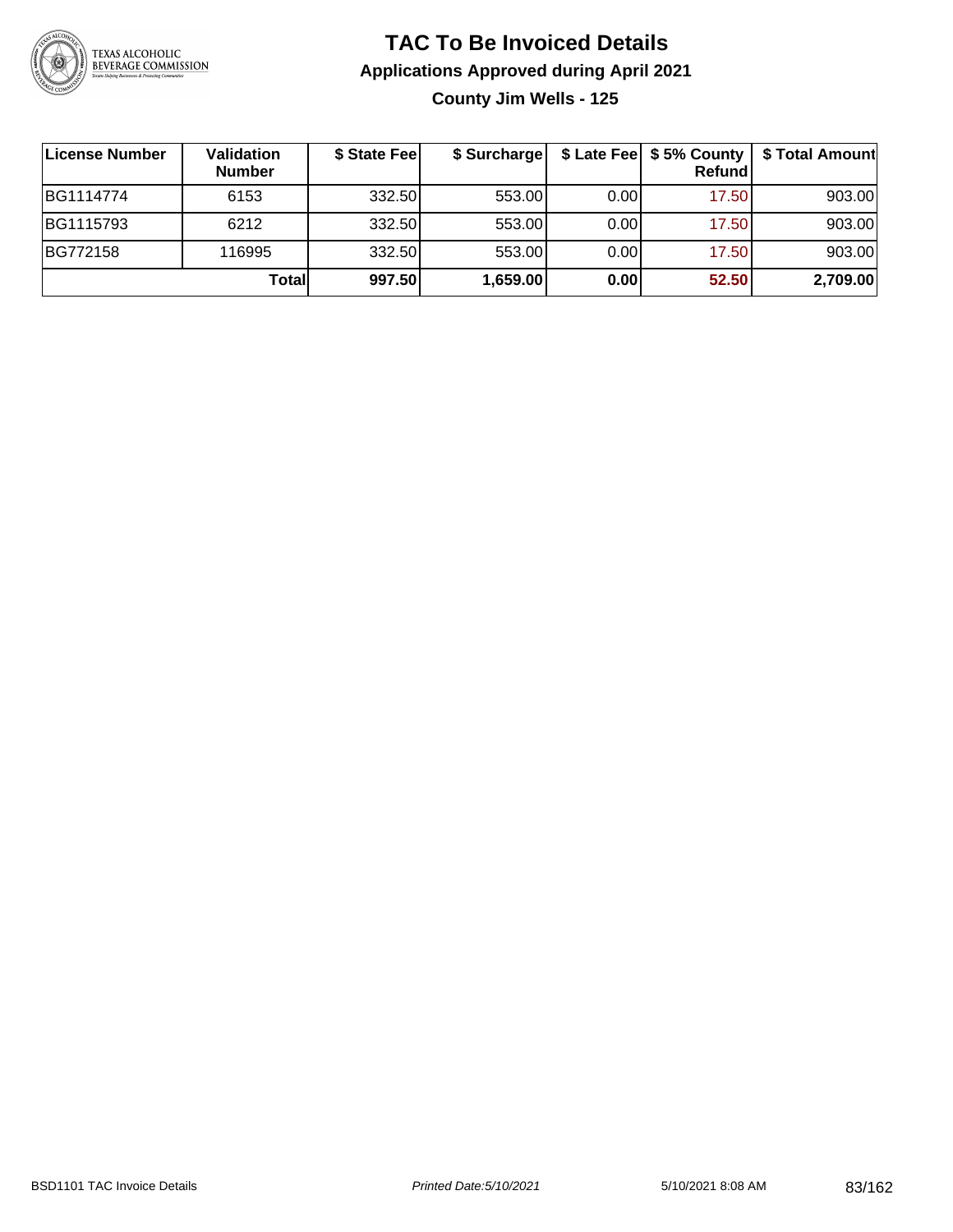

### **TAC To Be Invoiced Details Applications Approved during April 2021 County Johnson - 126**

| License Number | <b>Validation</b><br><b>Number</b> | \$ State Fee | \$ Surcharge | \$ Late Fee | \$5% County<br>Refundl | \$ Total Amount |
|----------------|------------------------------------|--------------|--------------|-------------|------------------------|-----------------|
| BQ1049208      | 112834                             | 114.00       | 553.00       | 0.00        | 6.00                   | 673.00          |
| BF771701       | 113974                             | 114.00       | 553.00       | 0.00        | 6.00                   | 673.00          |
| BQ1047264      | 114172                             | 114.00       | 553.00       | 100.00      | 6.00                   | 773.00          |
| BQ1051486      | 114611                             | 114.00       | 553.00       | 0.00        | 6.00                   | 673.00          |
|                | Totall                             | 456.00       | 2,212.00     | 100.00      | 24.00                  | 2,792.00        |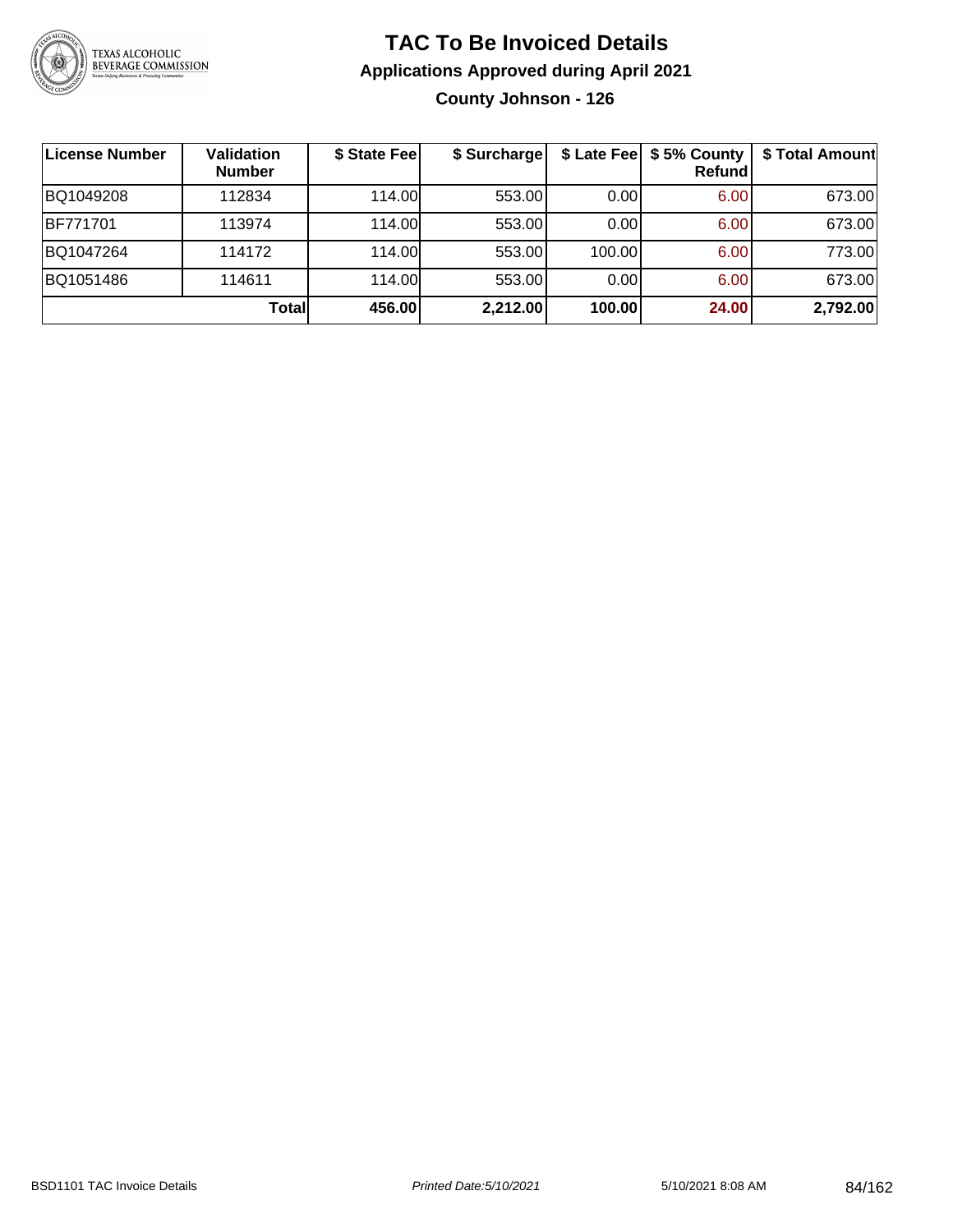

### **TAC To Be Invoiced Details Applications Approved during April 2021 County Karnes - 128**

| License Number | <b>Validation</b><br><b>Number</b> | \$ State Feel |        |       | Refund | \$ Surcharge   \$ Late Fee   \$5% County   \$ Total Amount |
|----------------|------------------------------------|---------------|--------|-------|--------|------------------------------------------------------------|
| BQ904584       | 113088                             | 114.00        | 553.00 | 0.001 | 6.00   | 673.00                                                     |
|                | Totall                             | 114.00        | 553.00 | 0.00  | 6.00   | 673.00                                                     |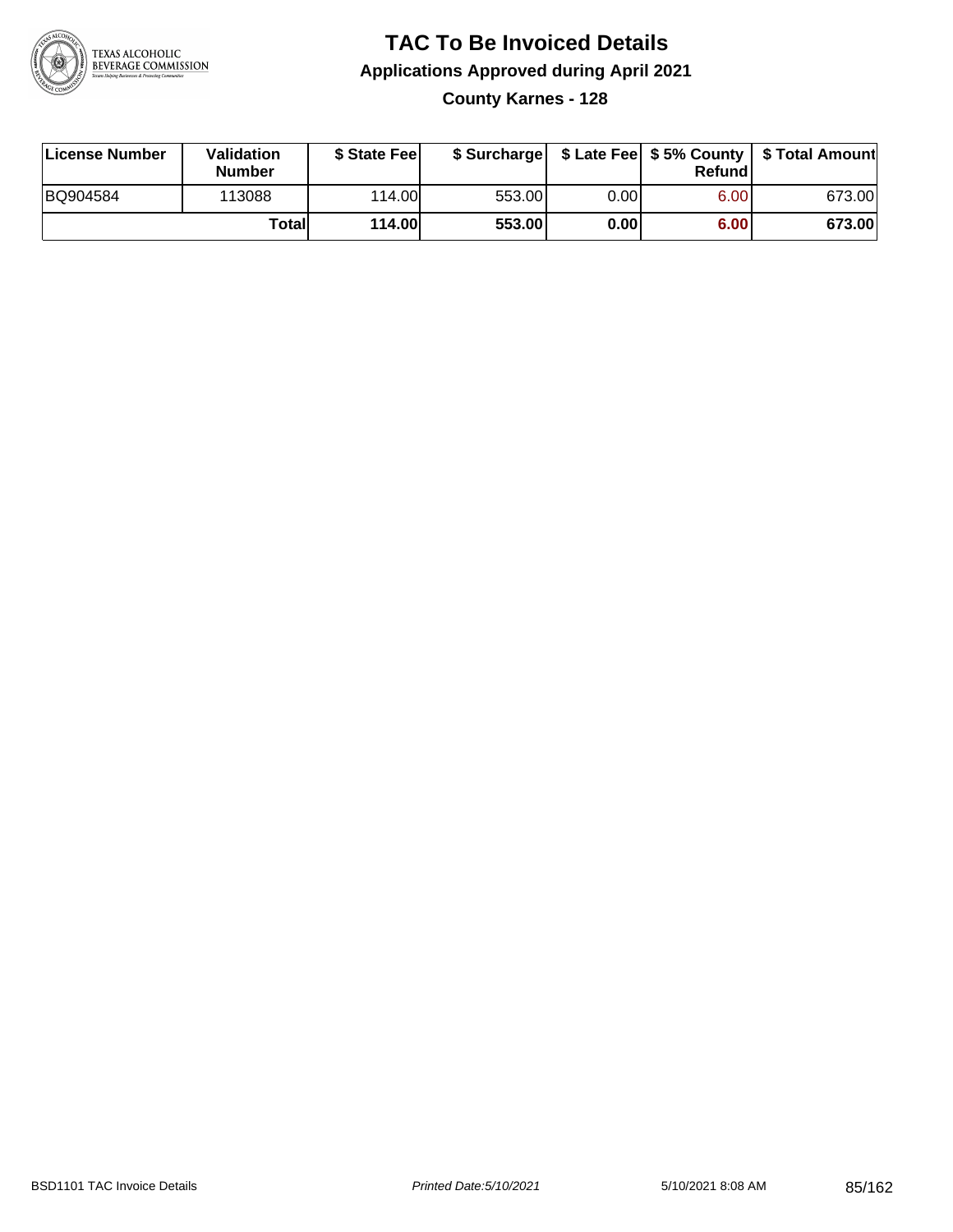

### **TAC To Be Invoiced Details Applications Approved during April 2021 County Kaufman - 129**

| <b>License Number</b> | <b>Validation</b><br><b>Number</b> | \$ State Fee | \$ Surcharge | \$ Late Fee | \$5% County<br><b>Refund</b> | \$ Total Amount |
|-----------------------|------------------------------------|--------------|--------------|-------------|------------------------------|-----------------|
| BF1116445             | 6303                               | 114.00       | 553.00       | 0.00        | 6.00                         | 673.00          |
| BQ1117019             | 6717                               | 114.00       | 553.00       | 0.00        | 6.00                         | 673.00          |
| BQ836096              | 112198                             | 114.00       | 553.00       | 0.00        | 6.00                         | 673.00          |
| BG1049967             | 113812                             | 332.50       | 553.00       | 0.00        | 17.50                        | 903.00          |
| BQ905693              | 114901                             | 114.00       | 553.00       | 0.00        | 6.00                         | 673.00          |
| BQ838863              | 414569                             | 114.00       | 553.00       | 0.00        | 6.00                         | 673.00          |
| BQ1049979             | 508902                             | 114.00       | 553.00       | 0.00        | 6.00                         | 673.00          |
|                       | Total                              | 1,016.50     | 3,871.00     | 0.00        | 53.50                        | 4,941.00        |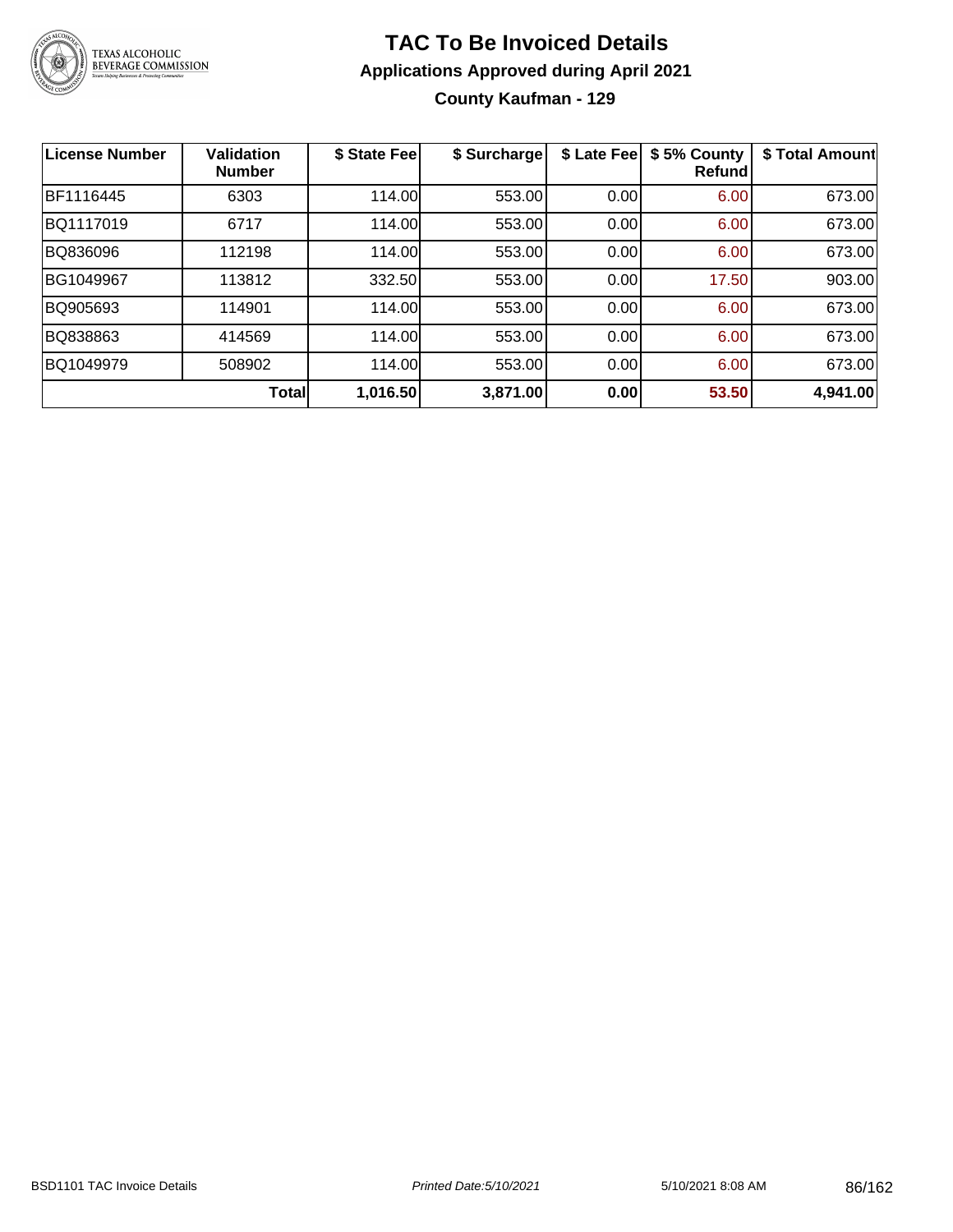

### **TAC To Be Invoiced Details Applications Approved during April 2021 County Kendall - 130**

| License Number | Validation<br><b>Number</b> | \$ State Fee | \$ Surcharge |      | \$ Late Fee   \$5% County  <br><b>Refund</b> | \$ Total Amount |
|----------------|-----------------------------|--------------|--------------|------|----------------------------------------------|-----------------|
| BQ833622       | 112916                      | 114.00       | 553.00       | 0.00 | 6.00                                         | 673.00          |
| BQ904565       | 113088                      | 114.00       | 553.00       | 0.00 | 6.00                                         | 673.00          |
| BQ1047313      | 113162                      | 114.00L      | 553.00       | 0.00 | 6.00                                         | 673.00          |
|                | Totall                      | 342.00       | 1,659.00     | 0.00 | 18.00                                        | 2,019.00        |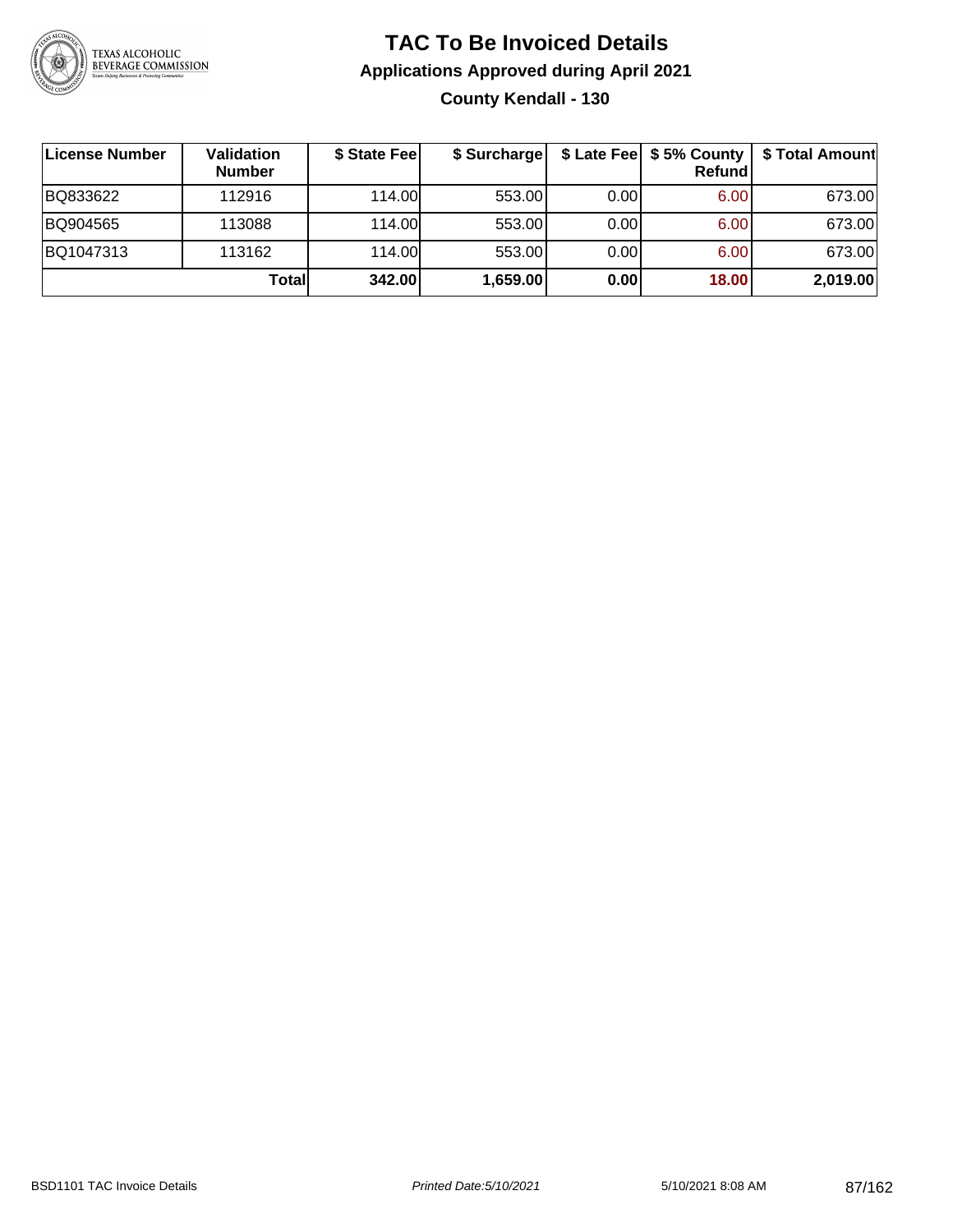

# **TAC To Be Invoiced Details Applications Approved during April 2021**

**County Kerr - 133**

| ∣License Number | Validation<br><b>Number</b> | \$ State Fee | \$ Surcharge |       | Refundl           | \$ Late Fee   \$5% County   \$ Total Amount |
|-----------------|-----------------------------|--------------|--------------|-------|-------------------|---------------------------------------------|
| BG1046282       | 112581                      | 332.50       | 553.00       | 0.00  | 17.50             | 903.00                                      |
| BQ836408        | 113805                      | 114.00L      | 553.00       | 0.001 | 6.00 <sub>1</sub> | 673.00                                      |
|                 | Totall                      | 446.50       | 1,106.00     | 0.00  | 23.50             | 1,576.00                                    |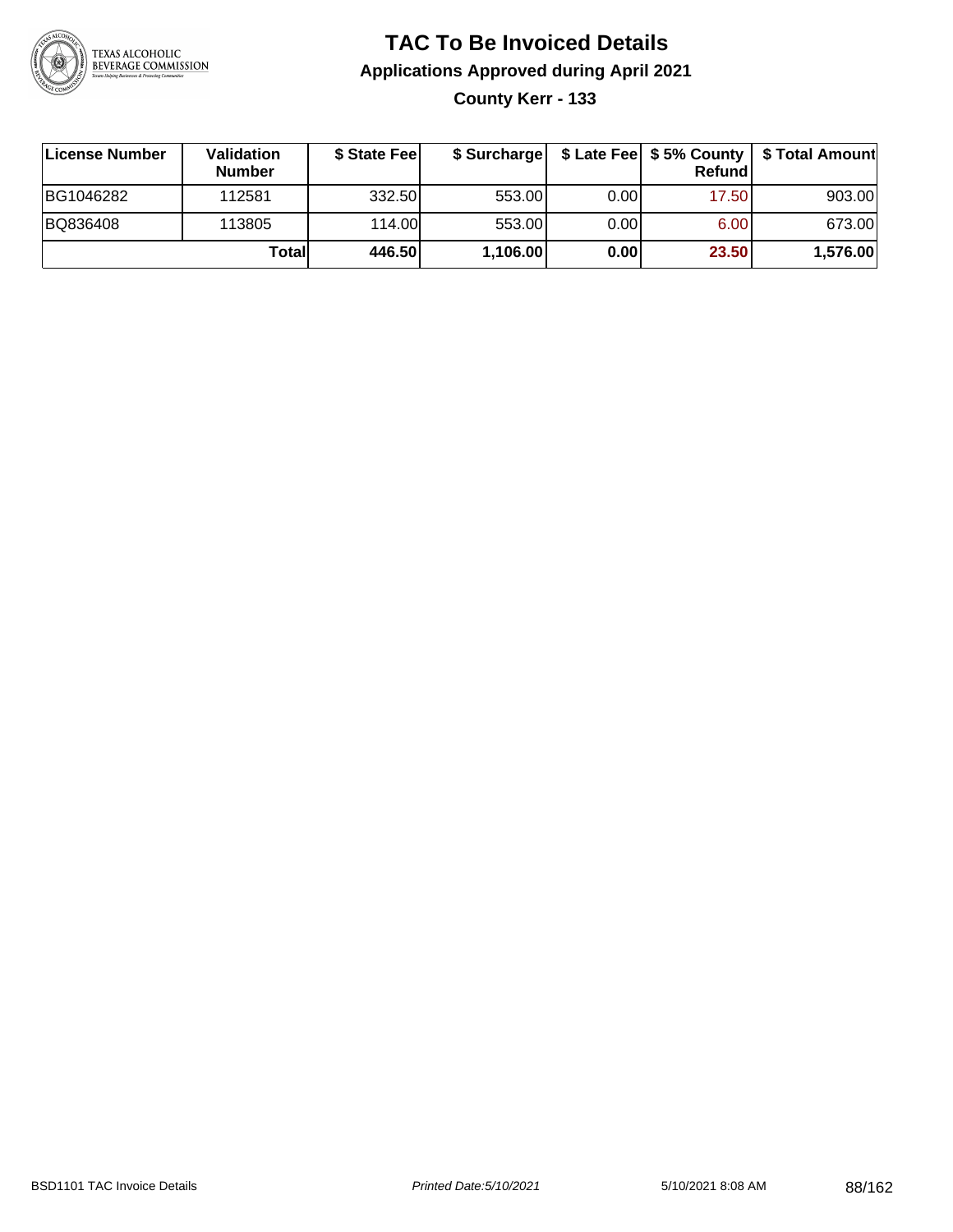

### **TAC To Be Invoiced Details Applications Approved during April 2021 County Kinney - 136**

| License Number | Validation<br><b>Number</b> | \$ State Fee |        |      | Refund | \$ Surcharge   \$ Late Fee   \$5% County   \$ Total Amount |
|----------------|-----------------------------|--------------|--------|------|--------|------------------------------------------------------------|
| BQ904595       | 113088                      | 114.00L      | 553.00 | 0.00 | 6.00   | 673.00                                                     |
|                | Totall                      | 114.00       | 553.00 | 0.00 | 6.00   | 673.00                                                     |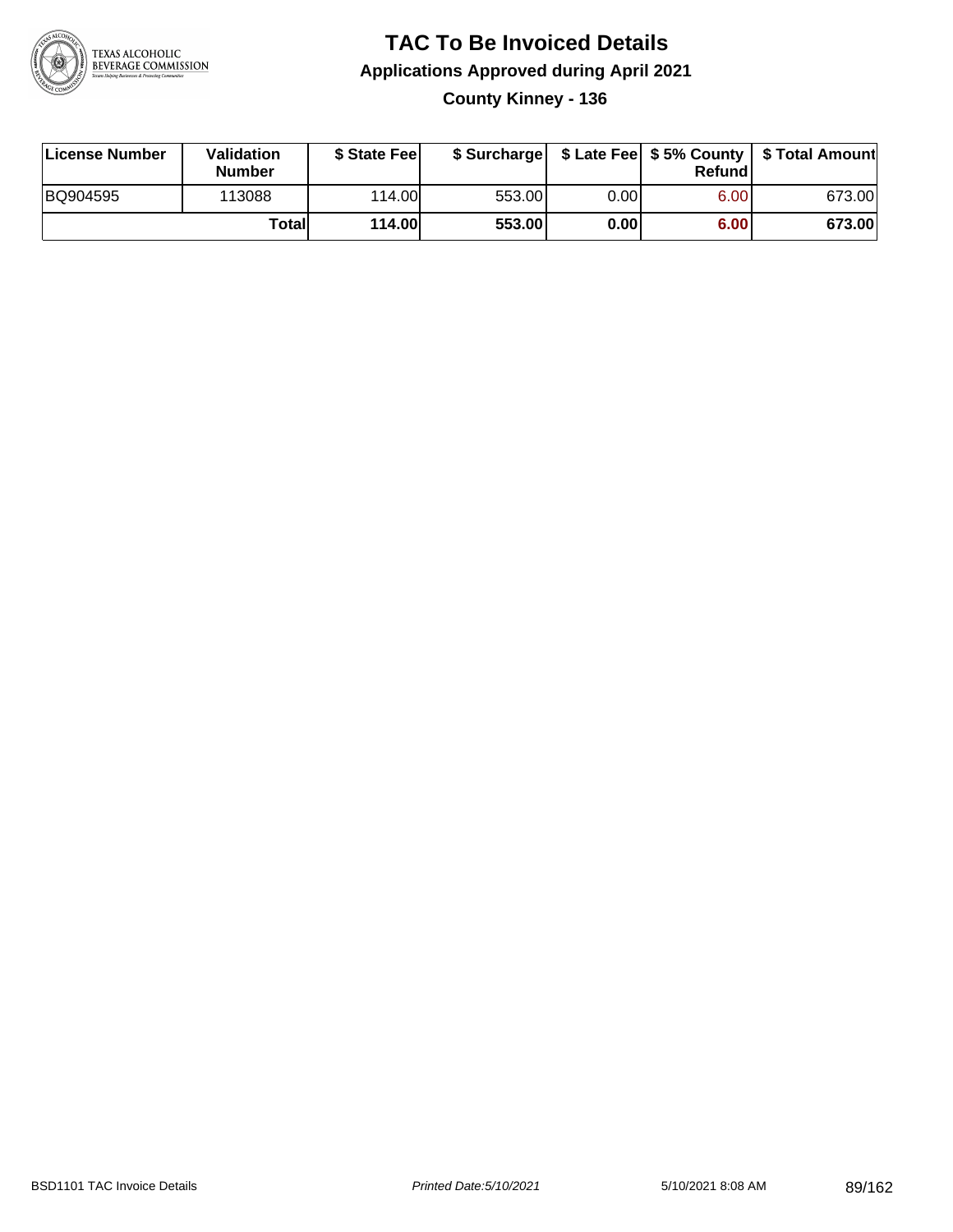

### **TAC To Be Invoiced Details Applications Approved during April 2021 County Kleberg - 137**

| License Number | <b>Validation</b><br><b>Number</b> | \$ State Feel |        |       | Refundl | \$ Surcharge   \$ Late Fee   \$5% County   \$ Total Amount |
|----------------|------------------------------------|---------------|--------|-------|---------|------------------------------------------------------------|
| BG1050344      | 115989                             | 332.50        | 553.00 | 0.001 | 17.50   | 903.00                                                     |
| BL1050344      | 115989                             | 475.00        | 327.00 | 0.001 | 25.00   | 827.00                                                     |
|                | Totall                             | 807.50        | 880.00 | 0.00  | 42.50   | 1,730.00                                                   |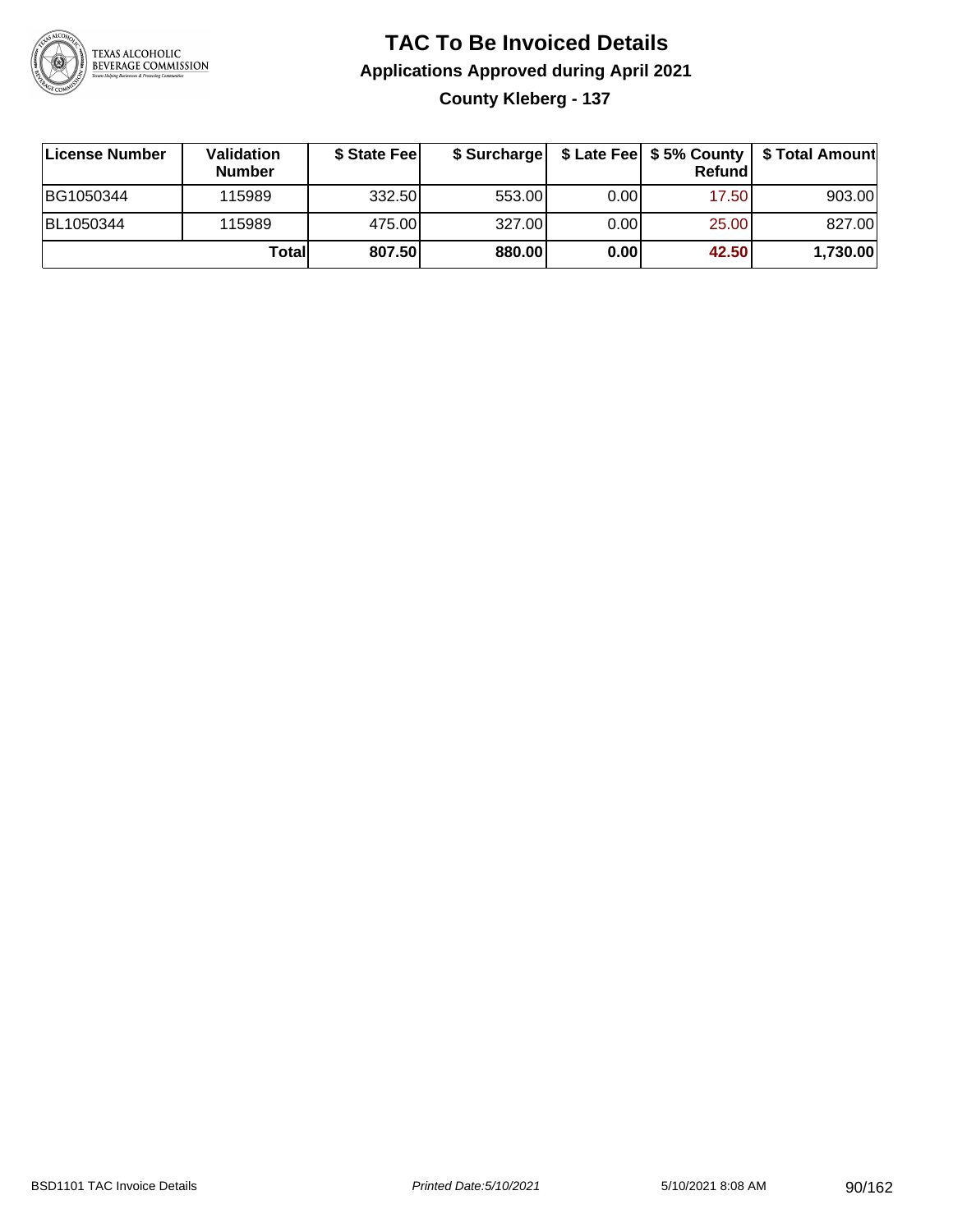

### **TAC To Be Invoiced Details Applications Approved during April 2021 County Knox - 138**

| License Number | Validation<br><b>Number</b> | \$ State Fee  | \$ Surcharge |      | Refundl | \$ Late Fee   \$5% County   \$ Total Amount |
|----------------|-----------------------------|---------------|--------------|------|---------|---------------------------------------------|
| BQ1051021      | 414560                      | 114.00        | 553.00       | 0.00 | 6.00    | 673.00                                      |
|                | Totall                      | <b>114.00</b> | 553.00       | 0.00 | 6.00    | 673.00                                      |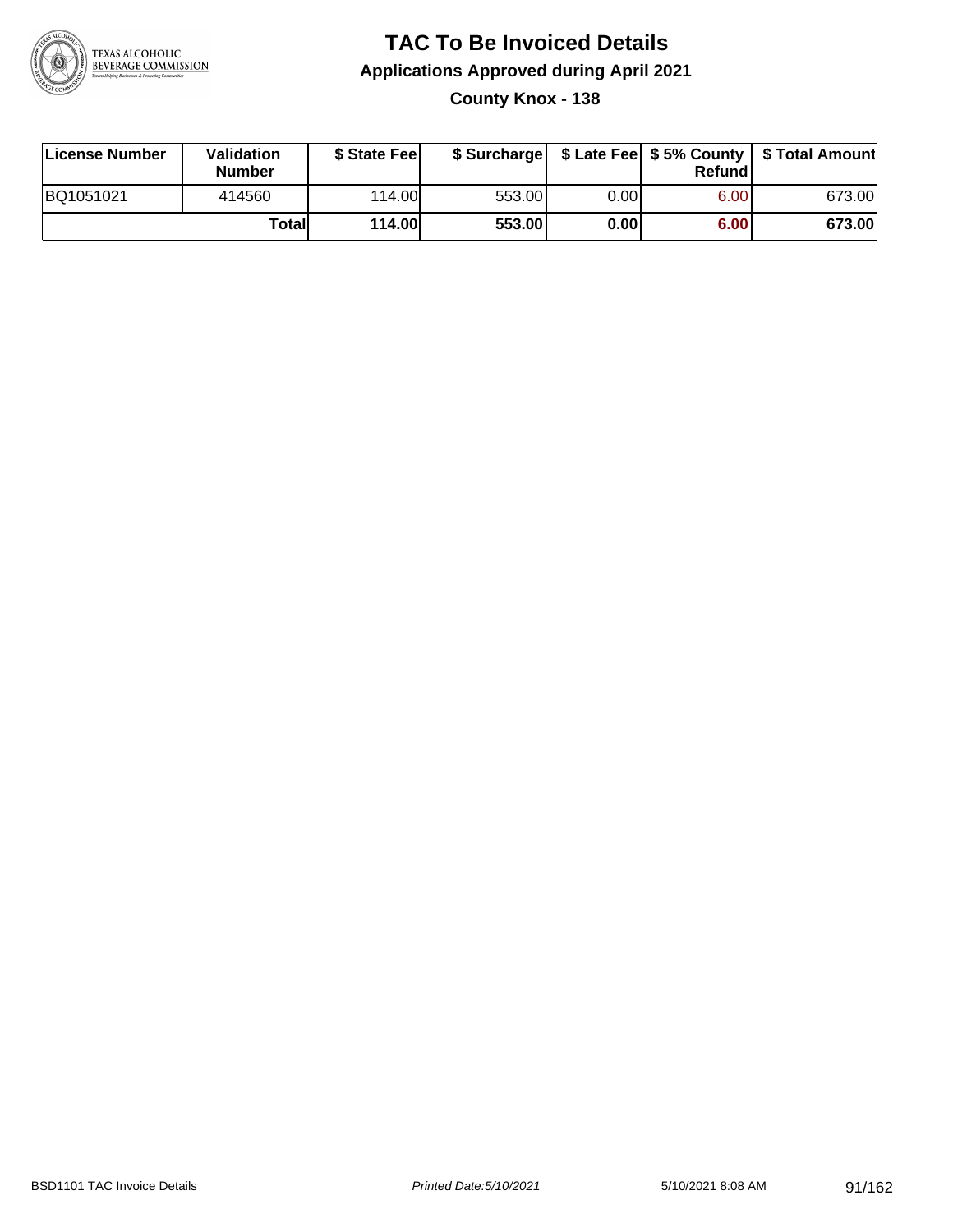

### **TAC To Be Invoiced Details Applications Approved during April 2021**

**County Lamar - 139**

| License Number | Validation<br><b>Number</b> | \$ State Fee  | \$ Surcharge |      | Refundl           | \$ Late Fee   \$5% County   \$ Total Amount |
|----------------|-----------------------------|---------------|--------------|------|-------------------|---------------------------------------------|
| BQ1049061      | 112367                      | 114.00        | 553.00       | 0.00 | 6.00 <sub>1</sub> | 673.00                                      |
|                | Totall                      | <b>114.00</b> | 553.00       | 0.00 | 6.00              | 673.00                                      |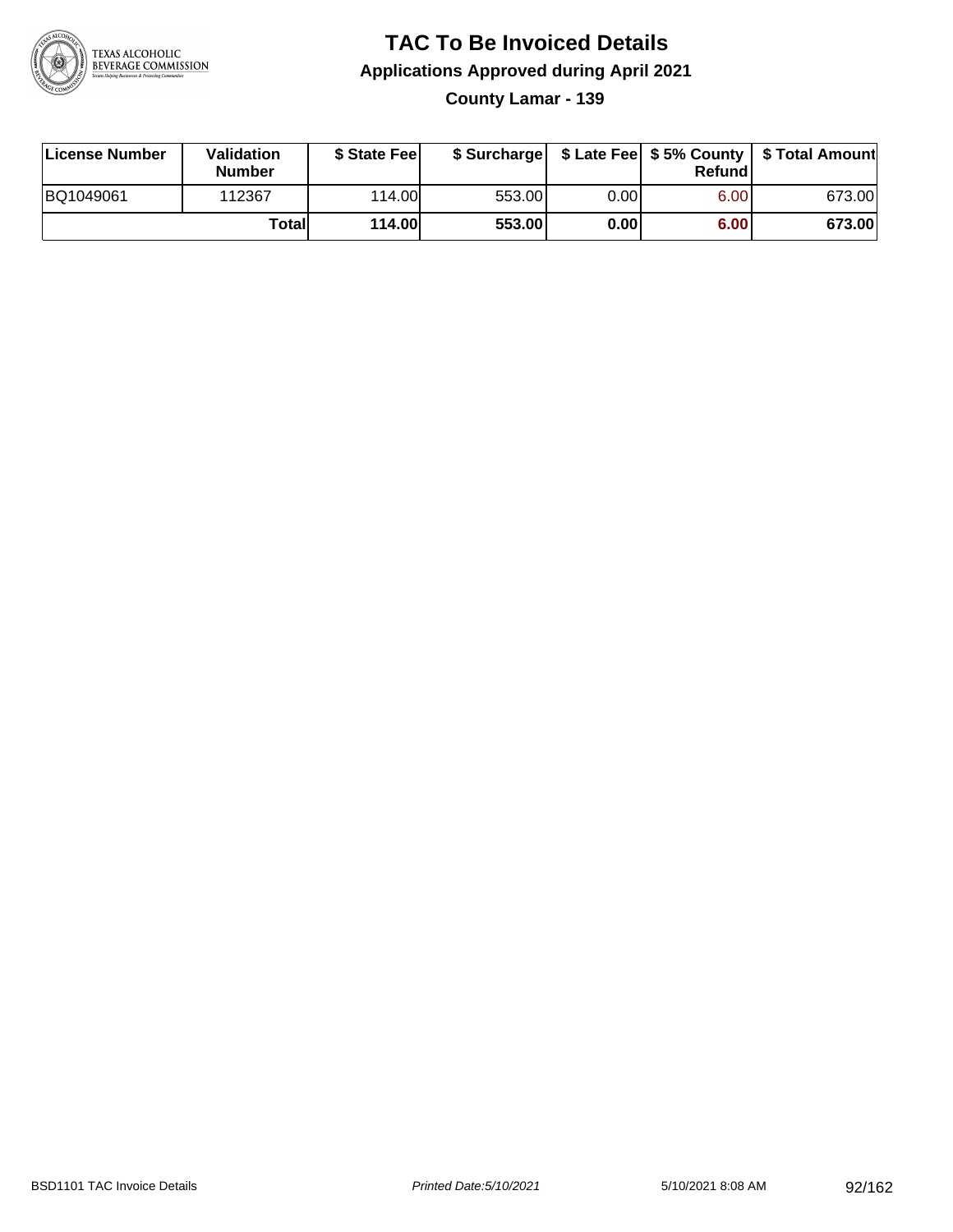

# **TAC To Be Invoiced Details Applications Approved during April 2021**

**County Lamb - 140**

| License Number | Validation<br><b>Number</b> | \$ State Feel |        |      | Refundl | \$ Surcharge   \$ Late Fee   \$5% County   \$ Total Amount |
|----------------|-----------------------------|---------------|--------|------|---------|------------------------------------------------------------|
| BQ1115704      | 6236                        | 114.00        | 553.00 | 0.00 | 6.00    | 673.00                                                     |
|                | Totall                      | <b>114.00</b> | 553.00 | 0.00 | 6.00    | 673.00                                                     |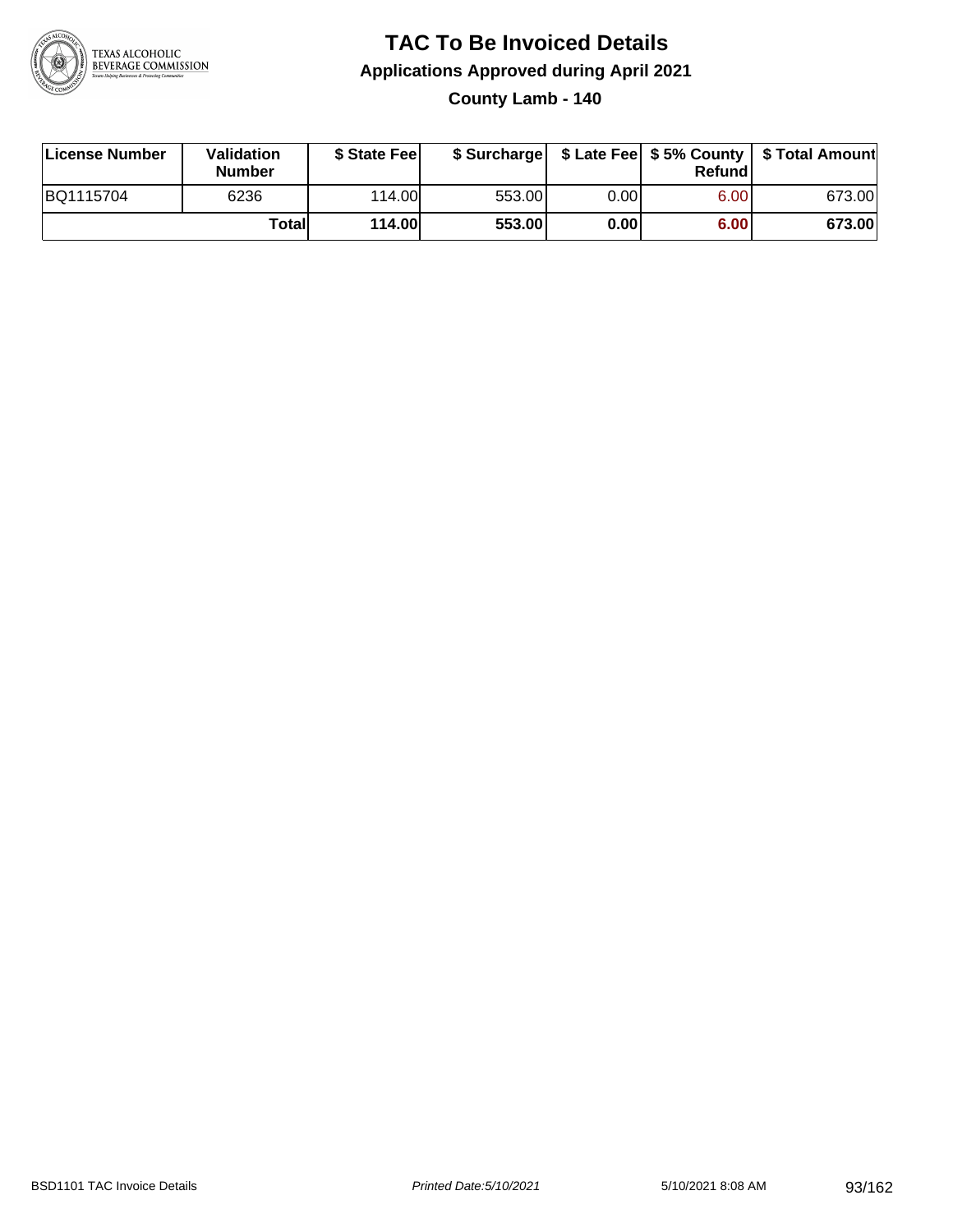

### **TAC To Be Invoiced Details Applications Approved during April 2021 County Lavaca - 143**

| License Number | Validation<br><b>Number</b> | \$ State Fee |          |       | <b>Refund</b> | \$ Surcharge   \$ Late Fee   \$5% County   \$ Total Amount |
|----------------|-----------------------------|--------------|----------|-------|---------------|------------------------------------------------------------|
| BG1117136      | 6606                        | 332.50       | 553.00   | 0.001 | 17.50         | 903.00                                                     |
| BG903120       | 114638                      | 332.50       | 553.00   | 0.00  | 17.50         | 903.00                                                     |
|                | Totall                      | 665.00       | 1,106.00 | 0.00  | 35.00         | 1,806.00                                                   |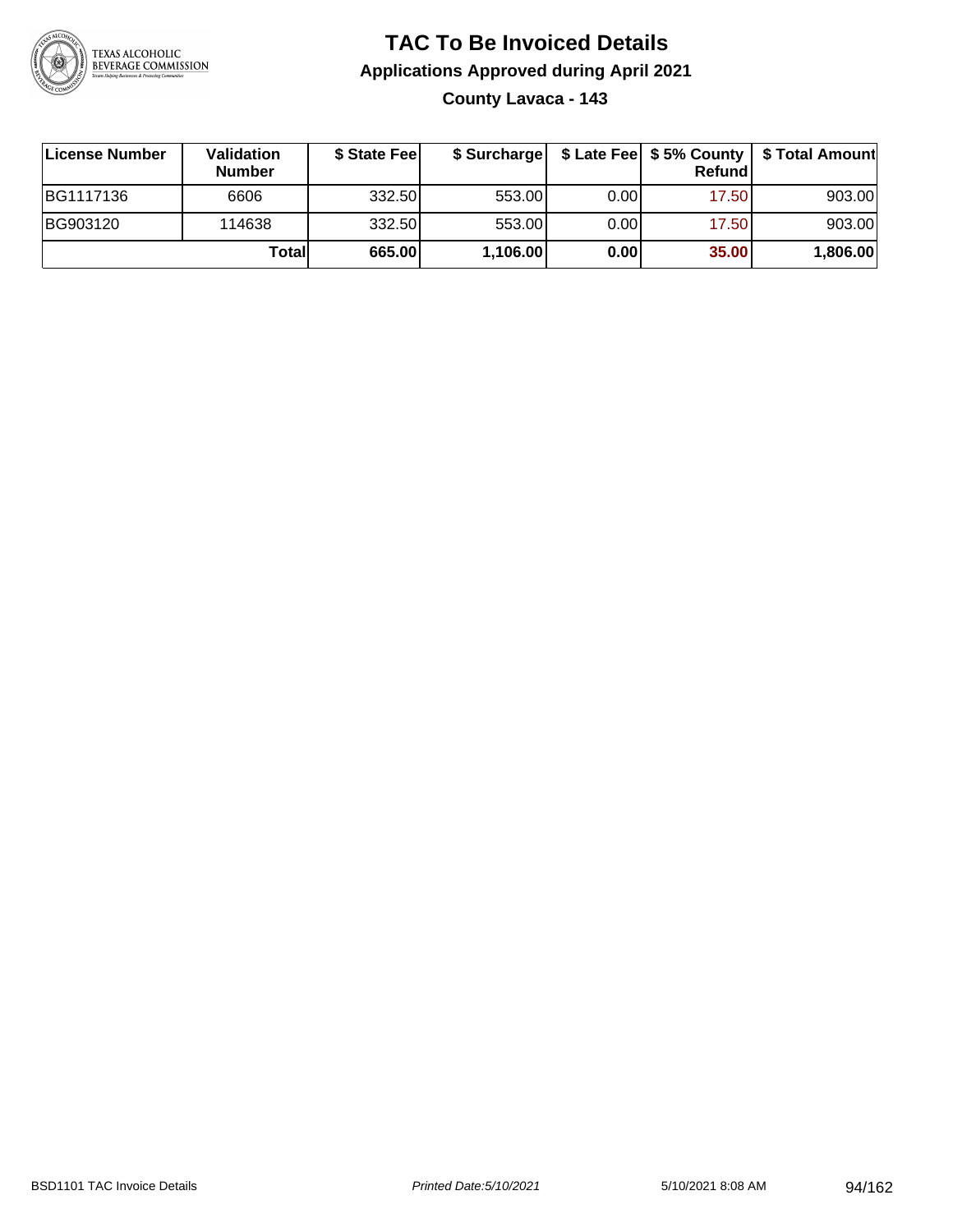

### **TAC To Be Invoiced Details Applications Approved during April 2021**

**County Lee - 144**

| License Number | <b>Validation</b><br><b>Number</b> | \$ State Feel |        |          | Refundl | \$ Surcharge   \$ Late Fee   \$5% County   \$ Total Amount |
|----------------|------------------------------------|---------------|--------|----------|---------|------------------------------------------------------------|
| BQ1052257      | 414576                             | 114.00L       | 553.00 | $0.00\,$ | 6.00    | 673.00                                                     |
|                | Totall                             | 114.00        | 553.00 | 0.00     | 6.00    | 673.00                                                     |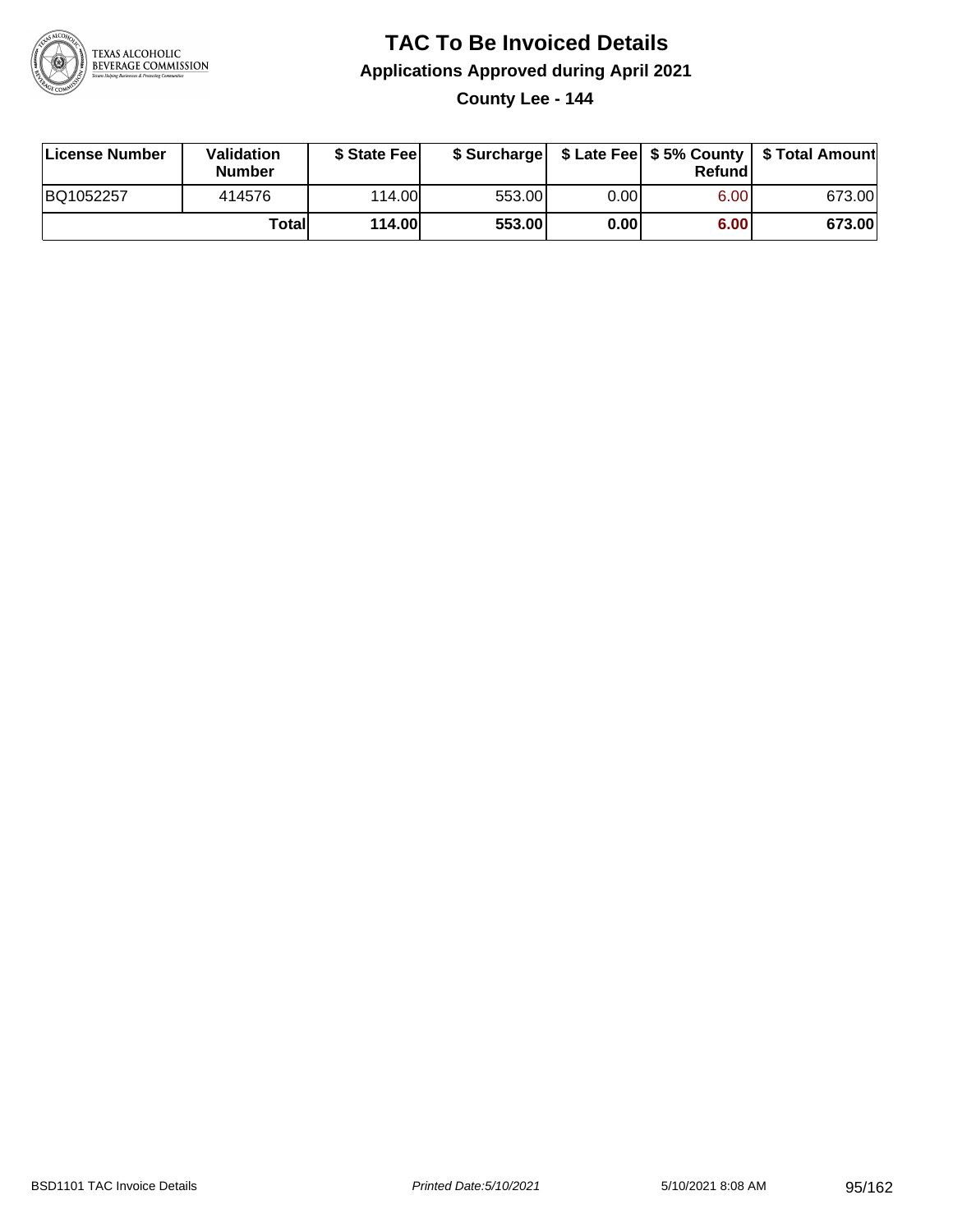

### **TAC To Be Invoiced Details Applications Approved during April 2021 County Liberty - 146**

| <b>License Number</b> | <b>Validation</b><br><b>Number</b> | \$ State Fee | \$ Surcharge | \$ Late Fee | \$5% County<br>Refund | \$ Total Amount |
|-----------------------|------------------------------------|--------------|--------------|-------------|-----------------------|-----------------|
| BQ1115506             | 5658                               | 114.00       | 553.00       | 0.00        | 6.00                  | 673.00          |
| BQ902754              | 112168                             | 114.00       | 553.00       | 0.00        | 6.00                  | 673.00          |
| BQ904962              | 113088                             | 114.00       | 553.00       | 0.00        | 6.00                  | 673.00          |
| BQ905196              | 113088                             | 114.00       | 553.00       | 0.00        | 6.00                  | 673.00          |
| BQ1049902             | 507940                             | 114.00       | 553.00       | 0.00        | 6.00                  | 673.00          |
| BQ1049934             | 507941                             | 114.00       | 553.00       | 0.00        | 6.00                  | 673.00          |
|                       | Total                              | 684.00       | 3,318.00     | 0.00        | 36.00                 | 4,038.00        |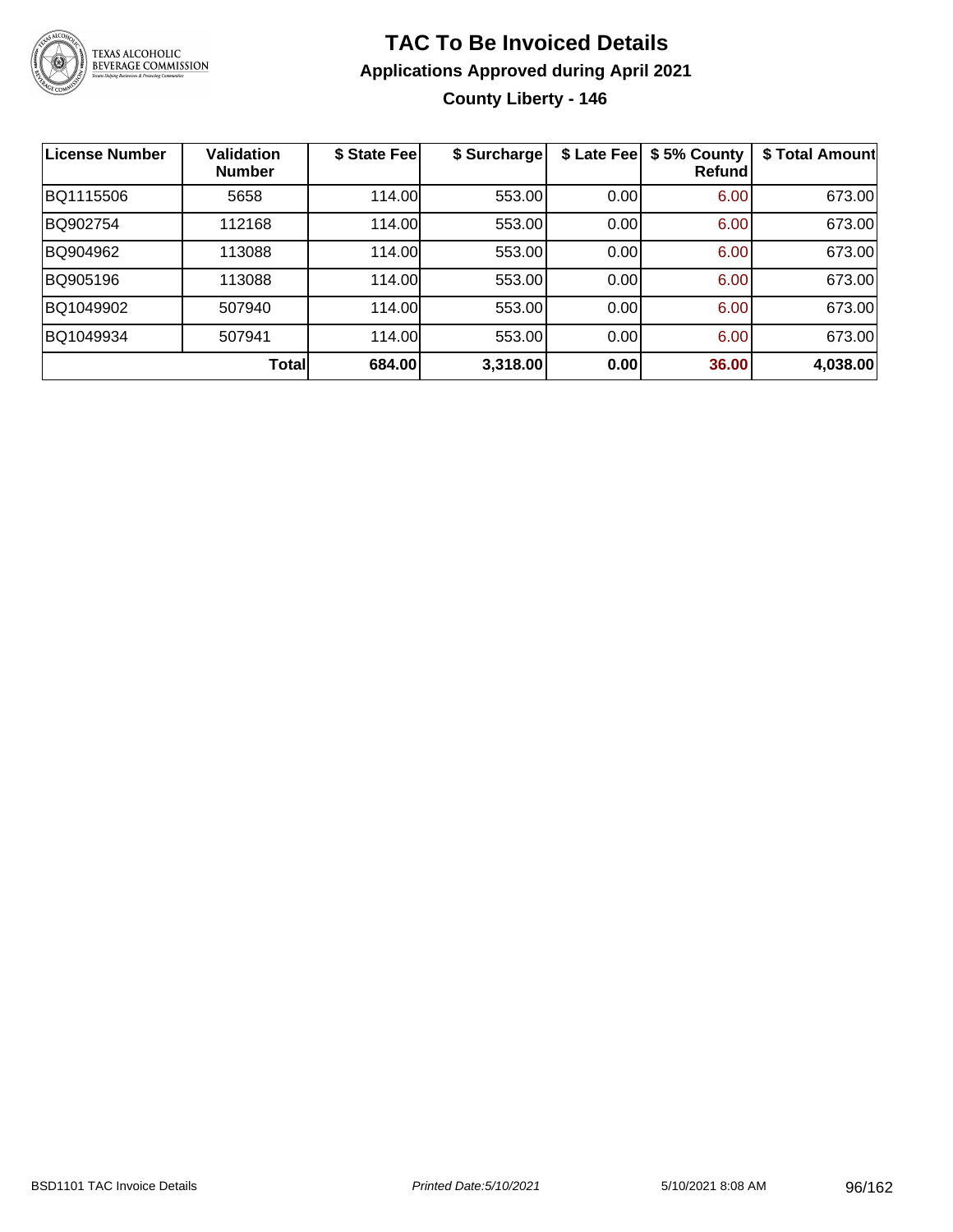

# **TAC To Be Invoiced Details Applications Approved during April 2021**

**County Limestone - 147**

| License Number | <b>Validation</b><br><b>Number</b> | \$ State Feel |        |      | Refundl | \$ Surcharge   \$ Late Fee   \$5% County   \$ Total Amount |
|----------------|------------------------------------|---------------|--------|------|---------|------------------------------------------------------------|
| BG1116165      | 6282                               | 332.50        | 553.00 | 0.00 | 17.50   | 903.00                                                     |
|                | Totall                             | 332.50        | 553.00 | 0.00 | 17.50   | 903.00                                                     |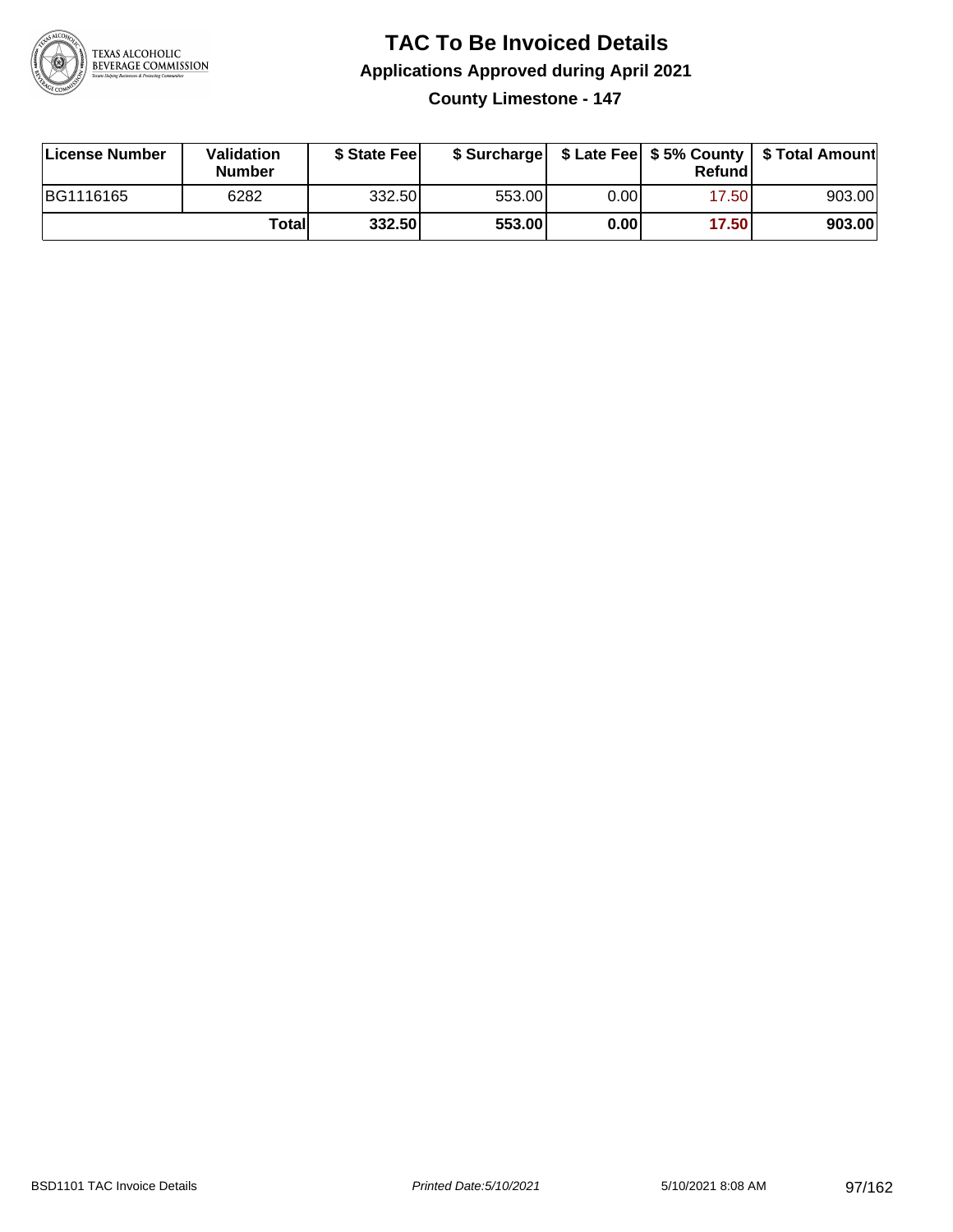

### **TAC To Be Invoiced Details Applications Approved during April 2021 County Live Oak - 149**

| ∣License Number | Validation<br><b>Number</b> | \$ State Fee | \$ Surcharge |       | \$ Late Fee   \$5% County<br>Refundl | \$ Total Amount |
|-----------------|-----------------------------|--------------|--------------|-------|--------------------------------------|-----------------|
| BE1116831       | 5936                        | 285.00       | 553.00       | 0.001 | 15.00                                | 853.00          |
| BF836778        | 112390                      | 114.00       | 553.00       | 0.00  | 6.00                                 | 673.00          |
| BQ905496        | 414577                      | 114.00       | 553.00       | 0.00  | 6.00                                 | 673.00          |
|                 | Totall                      | 513.00       | 1,659.00     | 0.00  | 27.00                                | 2,199.00        |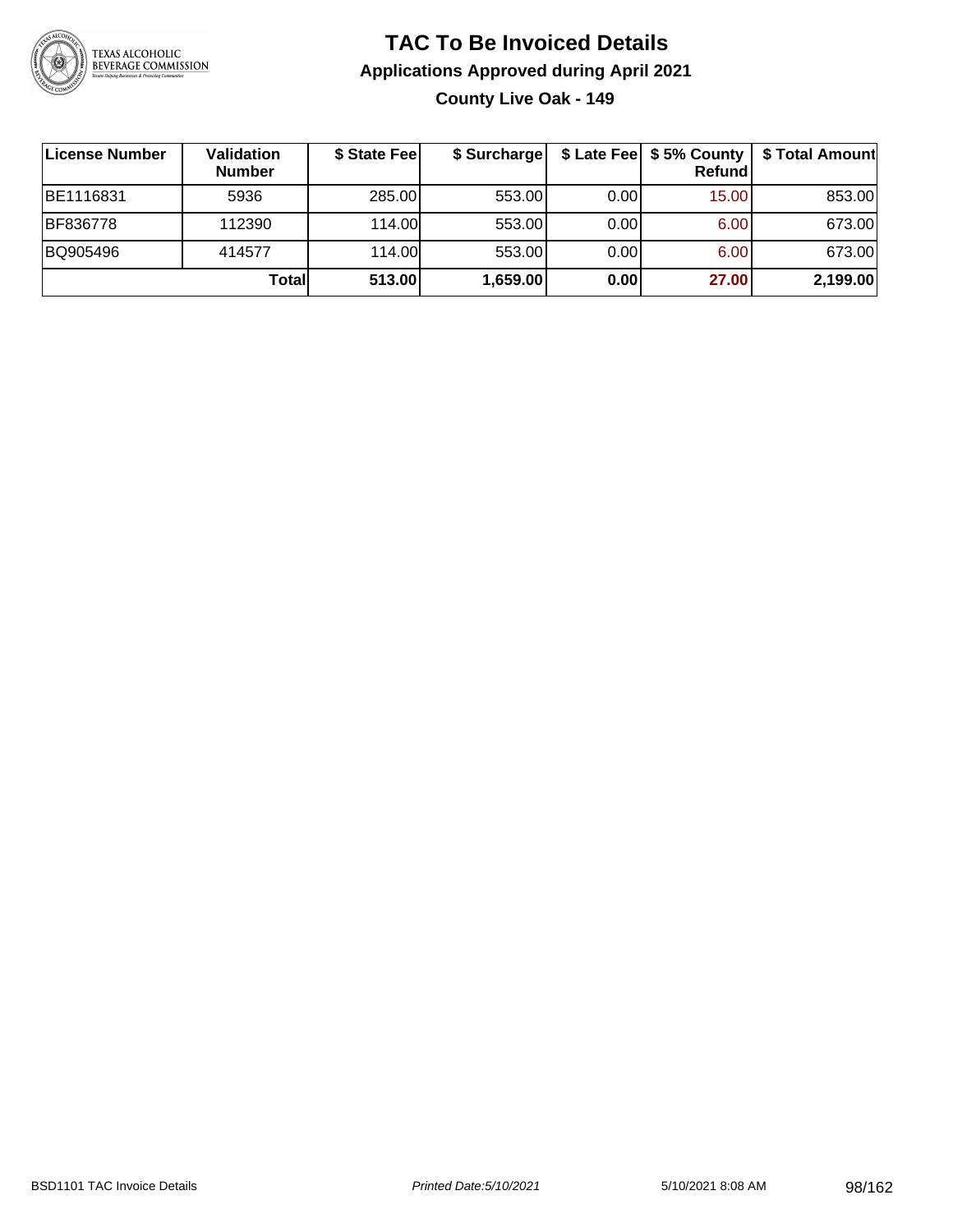

### **TAC To Be Invoiced Details Applications Approved during April 2021 County Llano - 150**

| License Number | Validation<br><b>Number</b> | \$ State Feel |        |      | Refund | \$ Surcharge   \$ Late Fee   \$5% County   \$ Total Amount |
|----------------|-----------------------------|---------------|--------|------|--------|------------------------------------------------------------|
| BG1116080      | 5398                        | 332.50        | 553.00 | 0.00 | 17.50  | 903.00                                                     |
|                | Totall                      | 332.50        | 553.00 | 0.00 | 17.50  | 903.00                                                     |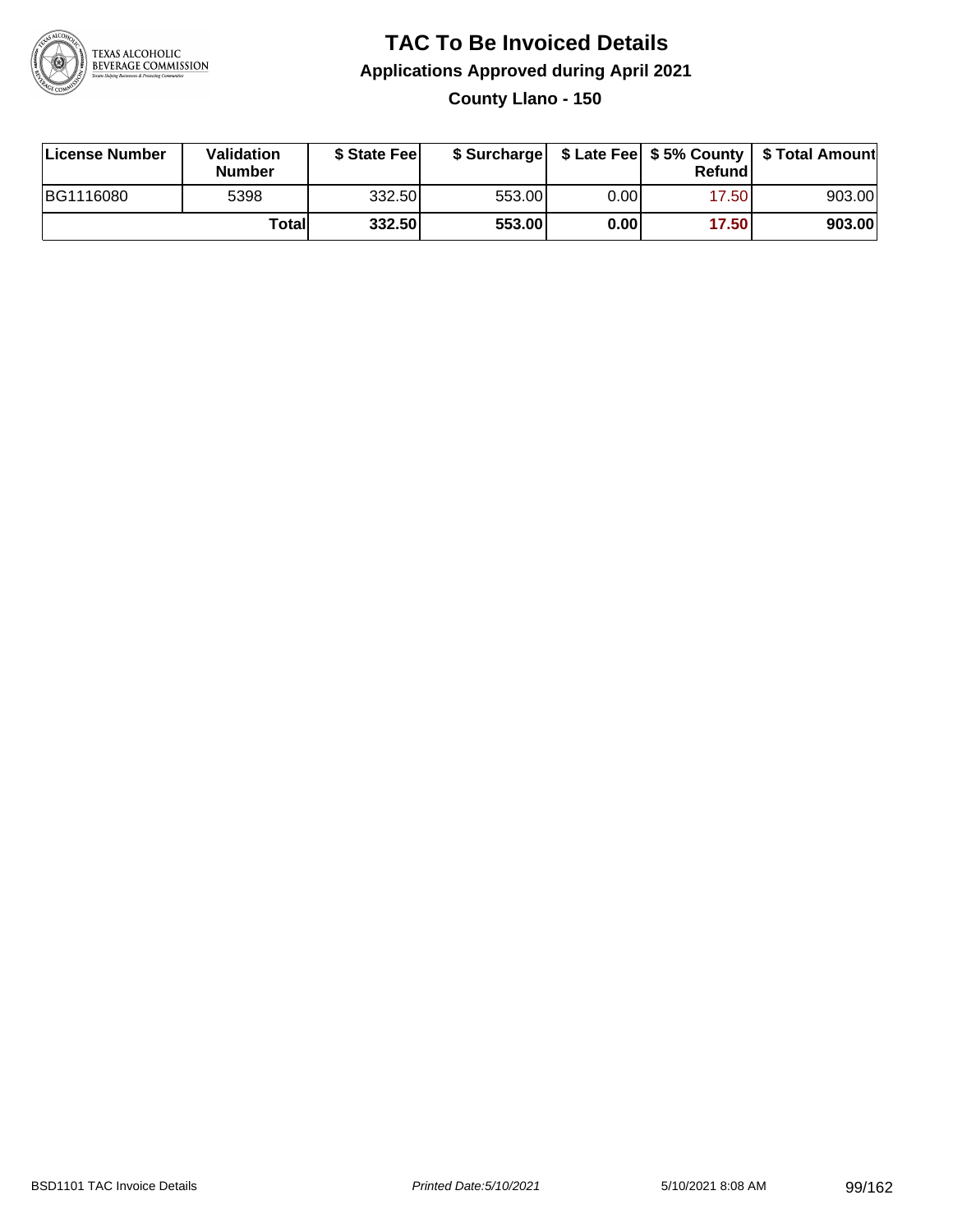

### **TAC To Be Invoiced Details Applications Approved during April 2021 County Lubbock - 152**

| <b>License Number</b> | <b>Validation</b><br><b>Number</b> | \$ State Fee | \$ Surcharge | \$ Late Fee | \$5% County<br><b>Refund</b> | \$ Total Amount |
|-----------------------|------------------------------------|--------------|--------------|-------------|------------------------------|-----------------|
| BQ1116051             | 5969                               | 114.00       | 553.00       | 0.00        | 6.00                         | 673.00          |
| BQ1114816             | 6059                               | 114.00       | 553.00       | 0.00        | 6.00                         | 673.00          |
| BQ1116483             | 6420                               | 114.00       | 553.00       | 0.00        | 6.00                         | 673.00          |
| BQ773478              | 113554                             | 114.00       | 553.00       | 0.00        | 6.00                         | 673.00          |
| BQ1051360             | 414553                             | 114.00       | 553.00       | 0.00        | 6.00                         | 673.00          |
| BQ1049558             | 414556                             | 114.00       | 553.00       | 0.00        | 6.00                         | 673.00          |
| BQ1049701             | 414571                             | 114.00       | 553.00       | 0.00        | 6.00                         | 673.00          |
|                       | <b>Total</b>                       | 798.00       | 3,871.00     | 0.00        | 42.00                        | 4,711.00        |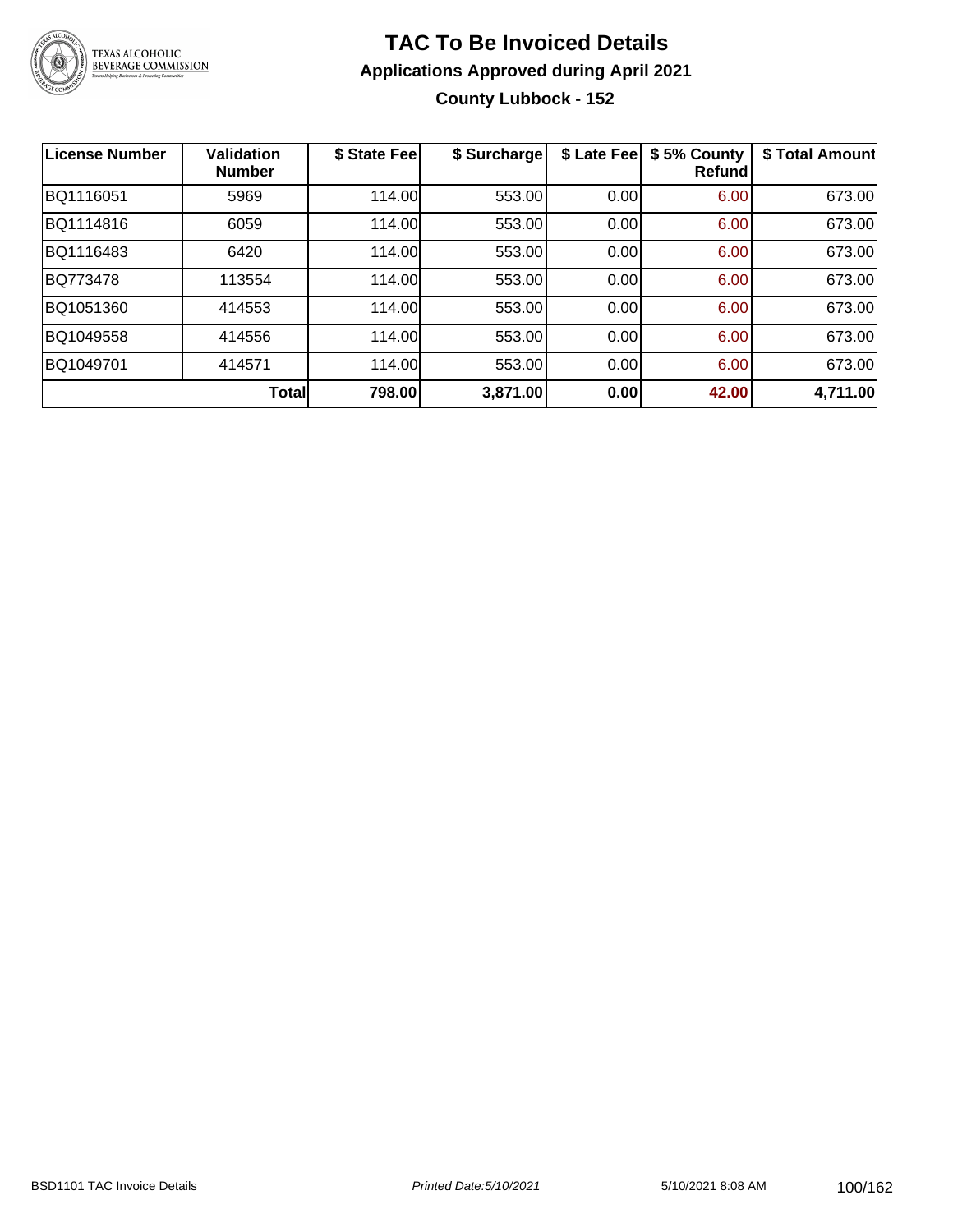

### **TAC To Be Invoiced Details Applications Approved during April 2021 County McLennan - 155**

| <b>License Number</b> | <b>Validation</b><br><b>Number</b> | \$ State Fee | \$ Surcharge | \$ Late Fee | \$5% County<br><b>Refund</b> | \$ Total Amount |
|-----------------------|------------------------------------|--------------|--------------|-------------|------------------------------|-----------------|
| BG1117277             | 5165                               | 332.50       | 553.00       | 0.00        | 17.50                        | 903.00          |
| BQ1115313             | 5281                               | 114.00       | 553.00       | 0.00        | 6.00                         | 673.00          |
| BE1117253             | 5425                               | 285.00       | 553.00       | 0.00        | 15.00                        | 853.00          |
| BG1115802             | 5943                               | 332.50       | 553.00       | 0.00        | 17.50                        | 903.00          |
| BG1116813             | 6117                               | 332.50       | 553.00       | 0.00        | 17.50                        | 903.00          |
| BQ1049233             | 112346                             | 114.00       | 553.00       | 0.00        | 6.00                         | 673.00          |
| BF976763              | 112909                             | 114.00       | 553.00       | 0.00        | 6.00                         | 673.00          |
| BQ901825              | 112945                             | 114.00       | 553.00       | 0.00        | 6.00                         | 673.00          |
| BQ1049419             | 112999                             | 114.00       | 553.00       | 0.00        | 6.00                         | 673.00          |
| BQ1049421             | 113002                             | 114.00       | 553.00       | 0.00        | 6.00                         | 673.00          |
| BQ1050341             | 113008                             | 114.00       | 553.00       | 0.00        | 6.00                         | 673.00          |
| BQ773048              | 113358                             | 114.00       | 553.00       | 0.00        | 6.00                         | 673.00          |
| BQ838188              | 414555                             | 114.00       | 553.00       | 0.00        | 6.00                         | 673.00          |
| BQ1047412             | 508124                             | 114.00       | 553.00       | 0.00        | 6.00                         | 673.00          |
| BQ1047414             | 508306                             | 114.00       | 553.00       | 0.00        | 6.00                         | 673.00          |
| BE977636              | 510089                             | 285.00       | 553.00       | 0.00        | 15.00                        | 853.00          |
|                       | <b>Total</b>                       | 2,821.50     | 8,848.00     | 0.00        | 148.50                       | 11,818.00       |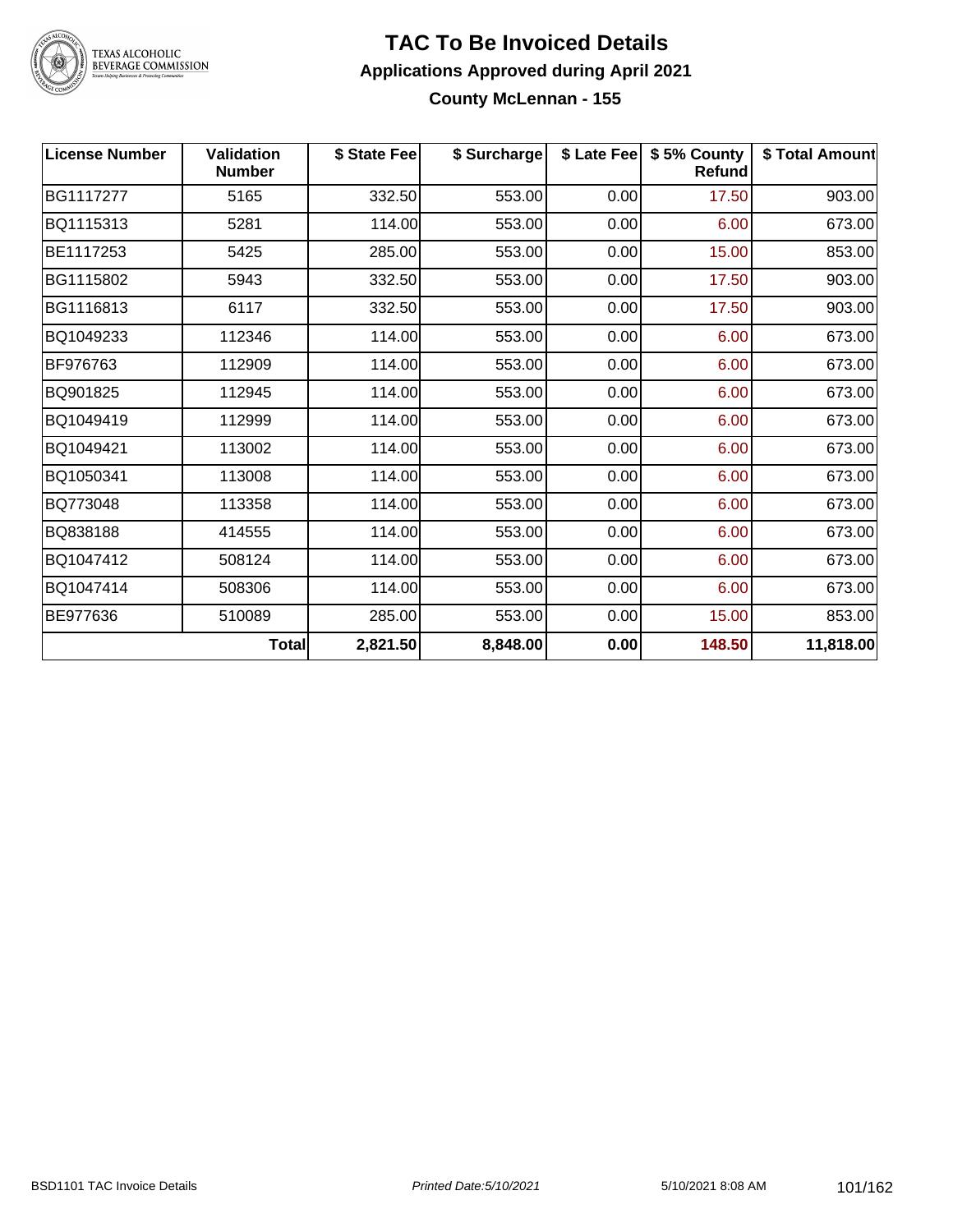

### **TAC To Be Invoiced Details Applications Approved during April 2021 County Marion - 158**

| License Number   | <b>Validation</b><br><b>Number</b> | \$ State Fee |          |      | <b>Refund</b> | \$ Surcharge   \$ Late Fee   \$5% County   \$ Total Amount |
|------------------|------------------------------------|--------------|----------|------|---------------|------------------------------------------------------------|
| <b>BF1117178</b> | 5787                               | 114.00L      | 553.00   | 0.00 | 6.00          | 673.00                                                     |
| BQ771214         | 113946                             | 114.00       | 553.00   | 0.00 | 6.00          | 673.00                                                     |
|                  | Total                              | 228.00       | 1,106.00 | 0.00 | 12.00         | 1,346.00                                                   |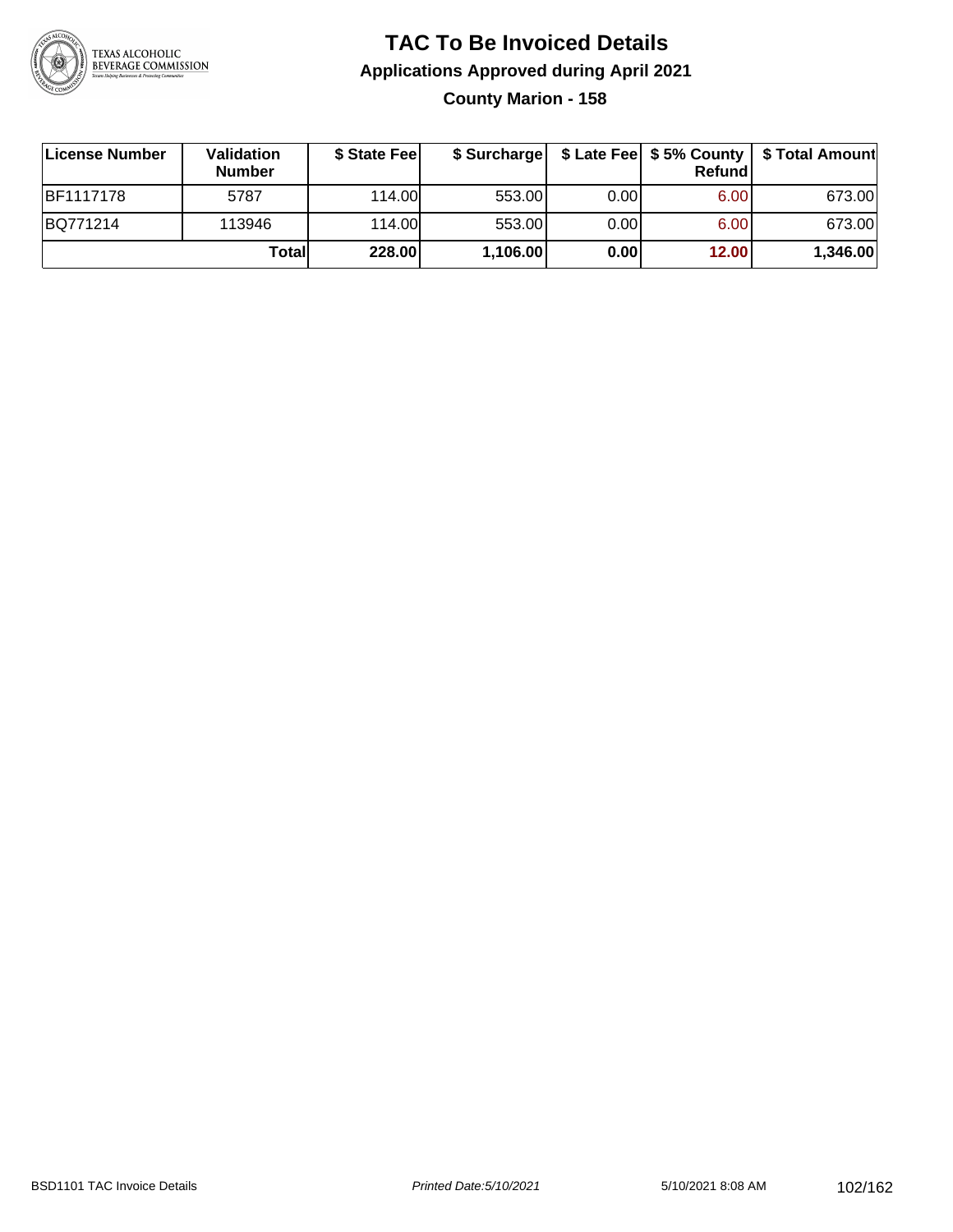

### **TAC To Be Invoiced Details Applications Approved during April 2021 County Matagorda - 161**

| License Number  | Validation<br><b>Number</b> | \$ State Feel | \$ Surcharge |      | Refund |          |
|-----------------|-----------------------------|---------------|--------------|------|--------|----------|
| BQ903581        | 111953                      | 114.00        | 553.00       | 0.00 | 6.00   | 673.00   |
| <b>BF976428</b> | 112188                      | 114.00        | 553.00       | 0.00 | 6.00   | 673.00   |
|                 | Totall                      | 228.00        | 1,106.00     | 0.00 | 12.00  | 1,346.00 |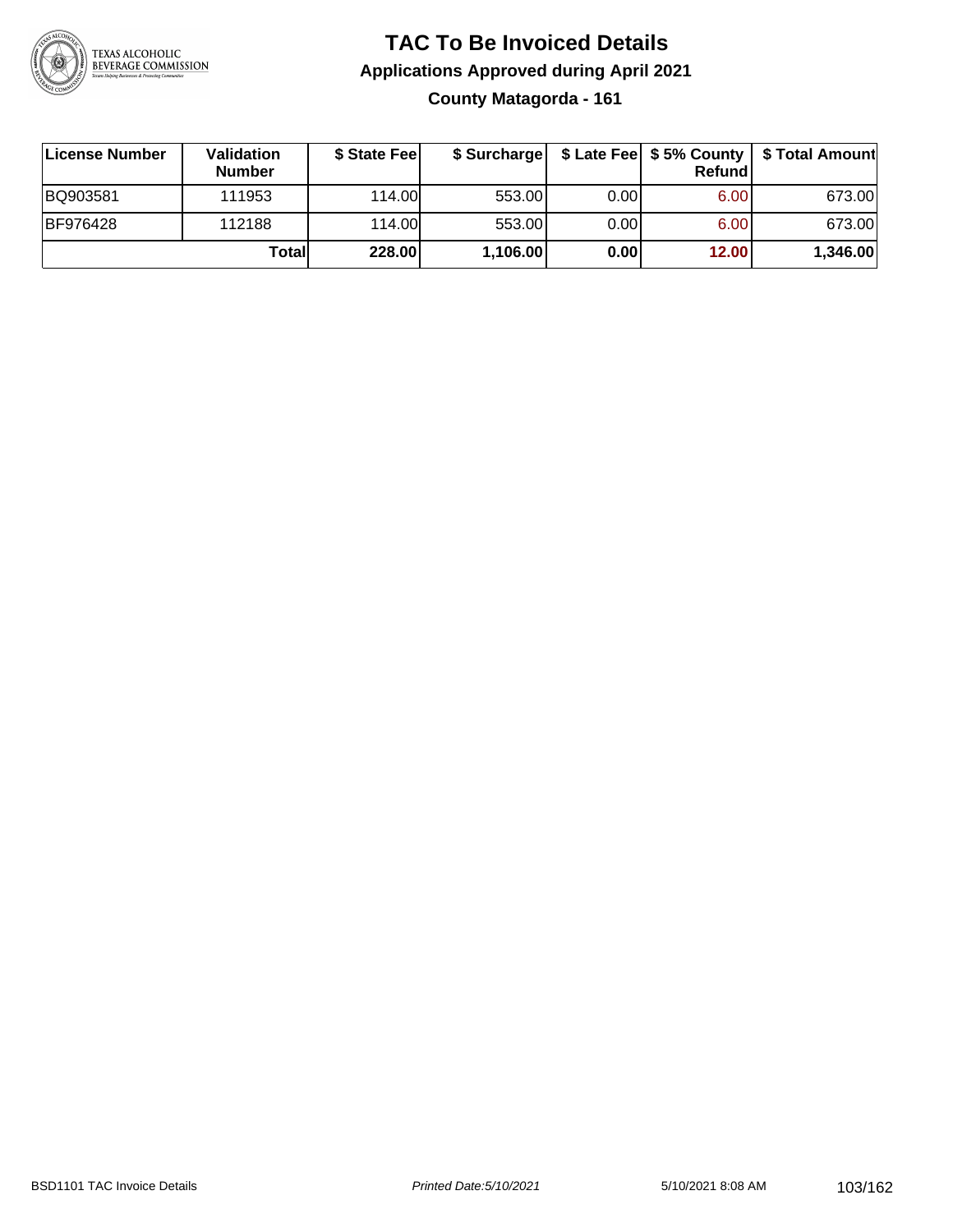

### **TAC To Be Invoiced Details Applications Approved during April 2021 County Maverick - 162**

| License Number | <b>Validation</b><br><b>Number</b> | \$ State Feel |          |       | Refundl | \$ Surcharge   \$ Late Fee   \$5% County   \$ Total Amount |
|----------------|------------------------------------|---------------|----------|-------|---------|------------------------------------------------------------|
| BQ772613       | 113768                             | 114.00        | 553.00   | 0.001 | 6.00    | 673.00                                                     |
| BQ772629       | 113768                             | 114.00        | 553.00   | 0.00  | 6.00    | 673.00                                                     |
|                | Totall                             | 228.00        | 1,106.00 | 0.00  | 12.00   | 1,346.00                                                   |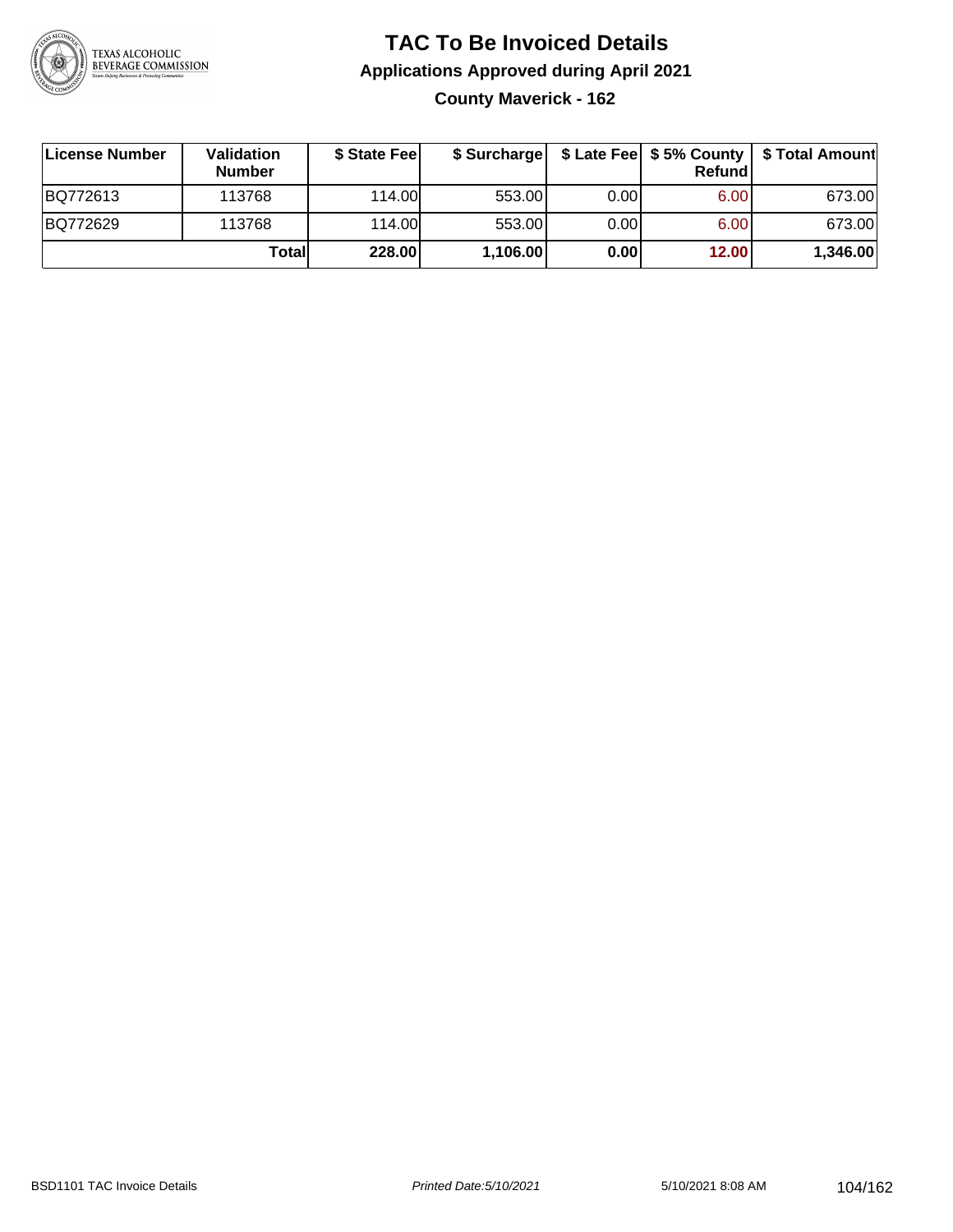

### **TAC To Be Invoiced Details Applications Approved during April 2021 County Medina - 163**

| License Number | Validation<br><b>Number</b> | \$ State Fee | \$ Surcharge |      | \$ Late Fee   \$5% County<br><b>Refund</b> | \$ Total Amount |
|----------------|-----------------------------|--------------|--------------|------|--------------------------------------------|-----------------|
| BQ904589       | 113088                      | 114.00       | 553.00       | 0.00 | 6.00                                       | 673.00          |
| BG1051310      | 116960                      | 332.50       | 553.00       | 0.00 | 17.50                                      | 903.00          |
| BQ980262       | 116975                      | 114.00L      | 553.00       | 0.00 | 6.00                                       | 673.00          |
| BQ905808       | 509303                      | 114.00       | 553.00       | 0.00 | 6.00                                       | 673.00          |
|                | Totall                      | 674.50       | 2,212.00     | 0.00 | 35.50                                      | 2,922.00        |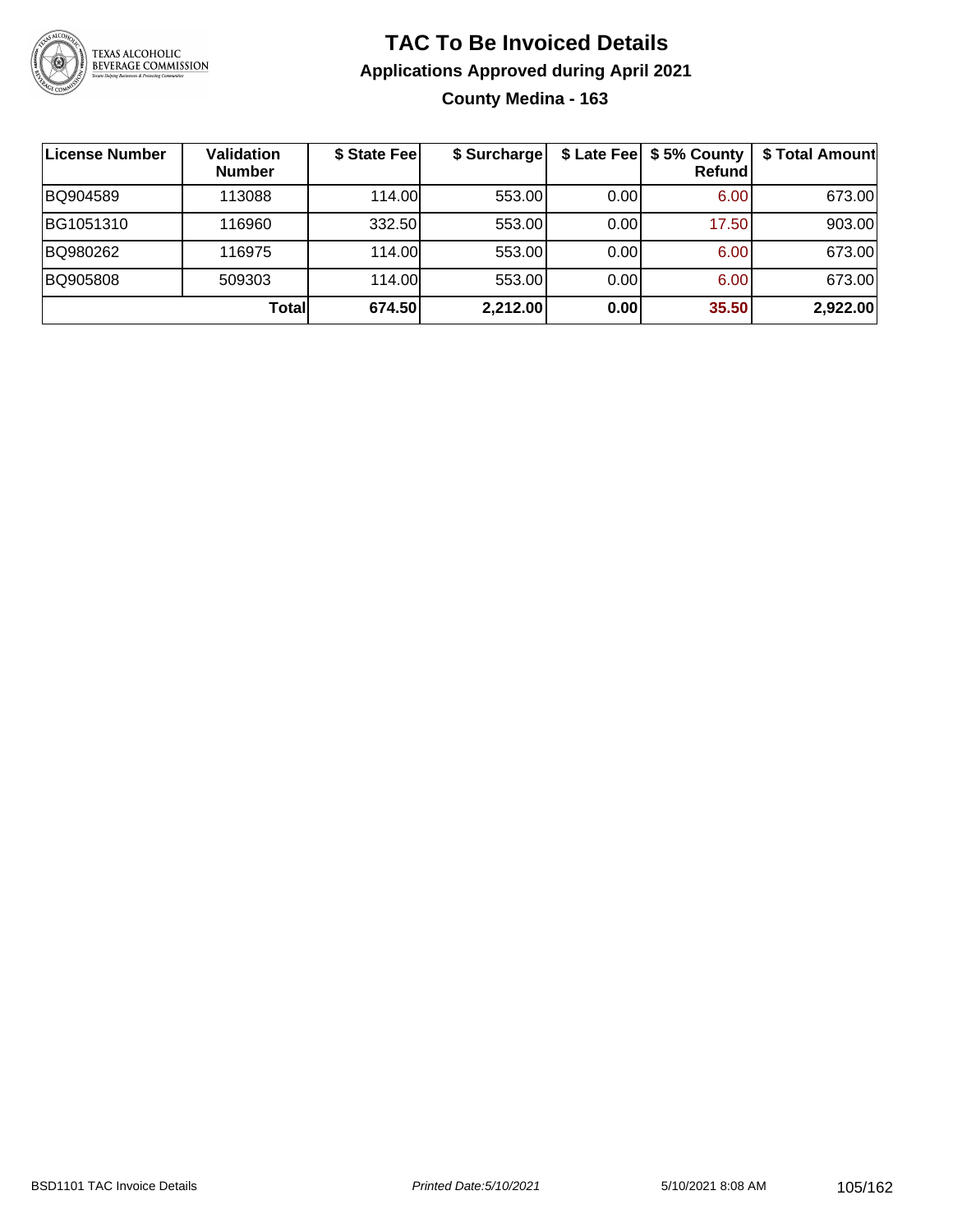

### **TAC To Be Invoiced Details Applications Approved during April 2021 County Midland - 165**

| License Number | Validation<br><b>Number</b> | \$ State Fee | \$ Surcharge | \$ Late Fee | \$5% County<br>Refundl | \$ Total Amount |
|----------------|-----------------------------|--------------|--------------|-------------|------------------------|-----------------|
| BQ1115593      | 6006                        | 114.00       | 553.00       | 0.00        | 6.00                   | 673.00          |
| BQ1116161      | 6256                        | 114.00       | 553.00       | 0.00        | 6.00                   | 673.00          |
| BQ1116980      | 6939                        | 114.00       | 553.00       | 0.00        | 6.00                   | 673.00          |
| BQ1117263      | 7063                        | 114.00       | 553.00       | 0.00        | 6.00                   | 673.00          |
| BQ1049897      | 113005                      | 114.00       | 553.00       | 0.00        | 6.00                   | 673.00          |
| BQ1051564      | 113010                      | 114.00       | 553.00       | 0.00        | 6.00                   | 673.00          |
| BF977892       | 113335                      | 114.00       | 553.00       | 0.00        | 6.00                   | 673.00          |
| BQ1051692      | 113561                      | 114.00       | 553.00       | 0.00        | 6.00                   | 673.00          |
| BE773738       | 115791                      | 285.00       | 553.00       | 0.00        | 15.00                  | 853.00          |
| BQ1051468      | 414566                      | 114.00       | 553.00       | 0.00        | 6.00                   | 673.00          |
|                | <b>Total</b>                | 1,311.00     | 5,530.00     | 0.00        | 69.00                  | 6,910.00        |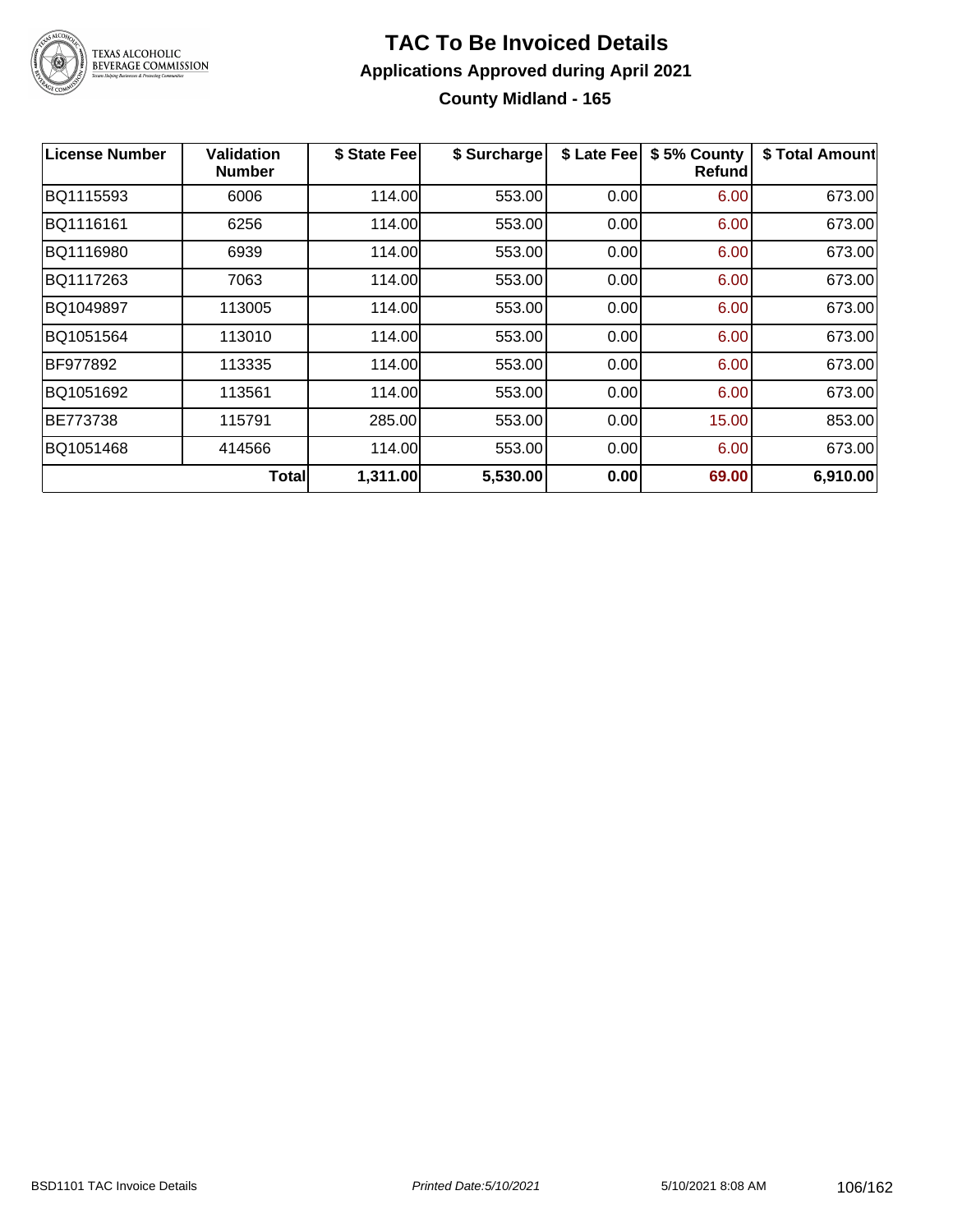

### **TAC To Be Invoiced Details Applications Approved during April 2021 County Milam - 166**

| License Number | <b>Validation</b><br><b>Number</b> | \$ State Fee | \$ Surcharge |        | <b>Refund</b> | \$ Late Fee   \$5% County   \$ Total Amount |
|----------------|------------------------------------|--------------|--------------|--------|---------------|---------------------------------------------|
| BG1114554      | 5905                               | 332.50       | 553.00       | 0.001  | 17.50         | 903.00                                      |
| BQ900775       | 114082                             | 114.00       | 553.00       | 100.00 | 6.00          | 773.00                                      |
|                | Totall                             | 446.50       | 1,106.00     | 100.00 | 23.50         | 1,676.00                                    |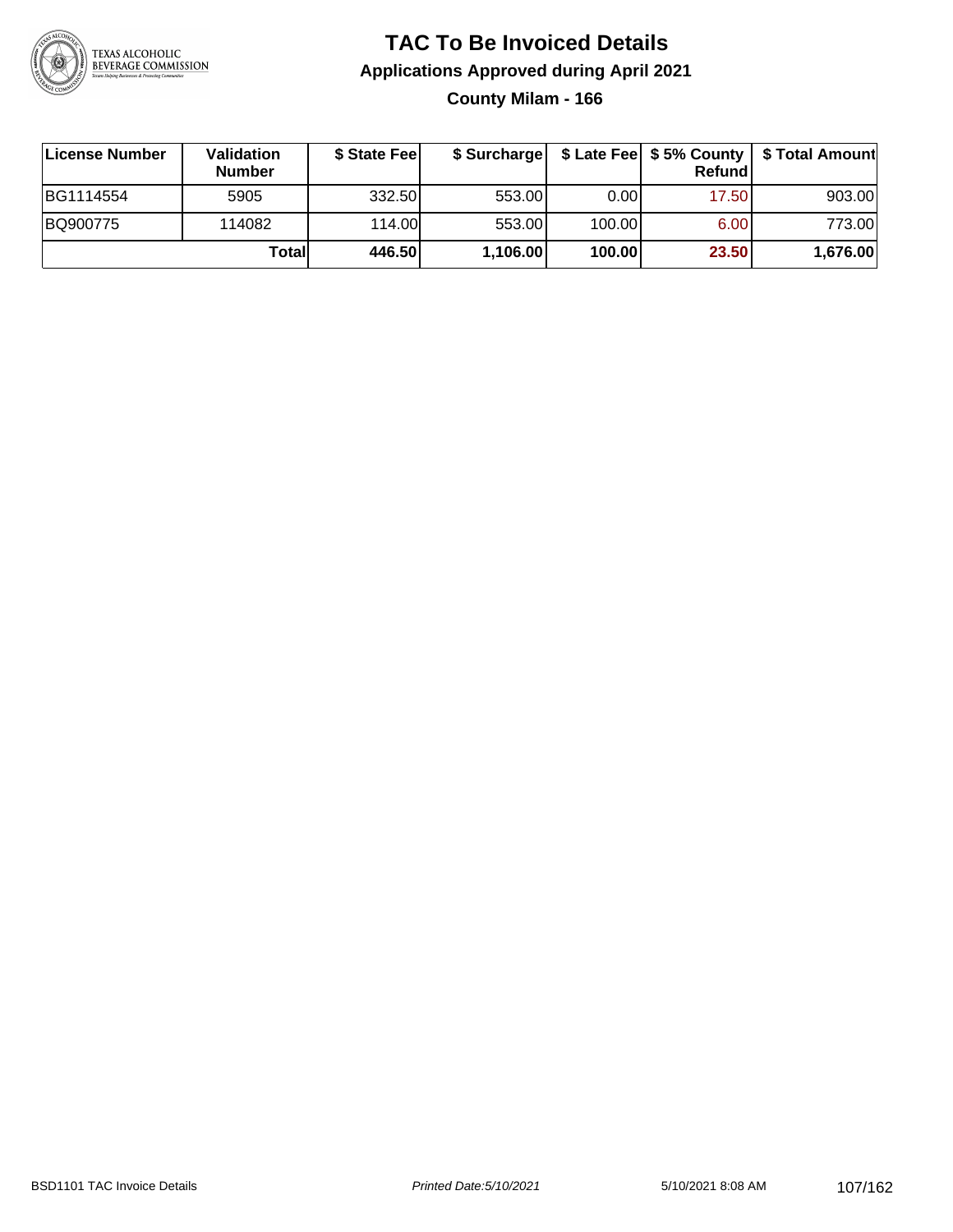

### **TAC To Be Invoiced Details Applications Approved during April 2021 County Montague - 169**

| License Number | <b>Validation</b><br><b>Number</b> | \$ State Feel | \$ Surcharge |        | \$ Late Fee   \$5% County<br>Refundl | \$ Total Amount |
|----------------|------------------------------------|---------------|--------------|--------|--------------------------------------|-----------------|
| BQ978832       | 112925                             | 114.00        | 553.00       | 0.00   | 6.00                                 | 673.00          |
| BQ833777       | 113230                             | 114.00        | 553.00       | 100.00 | 6.00                                 | 773.00          |
| BQ834821       | 113246                             | 114.00        | 553.00       | 0.00   | 6.00                                 | 673.00          |
| BQ834822       | 113248                             | 114.00        | 553.00       | 0.00   | 6.00                                 | 673.00          |
| BQ978869       | 113251                             | 114.00        | 553.00       | 0.00   | 6.00                                 | 673.00          |
|                | Total                              | 570.00        | 2,765.00     | 100.00 | 30.00                                | 3,465.00        |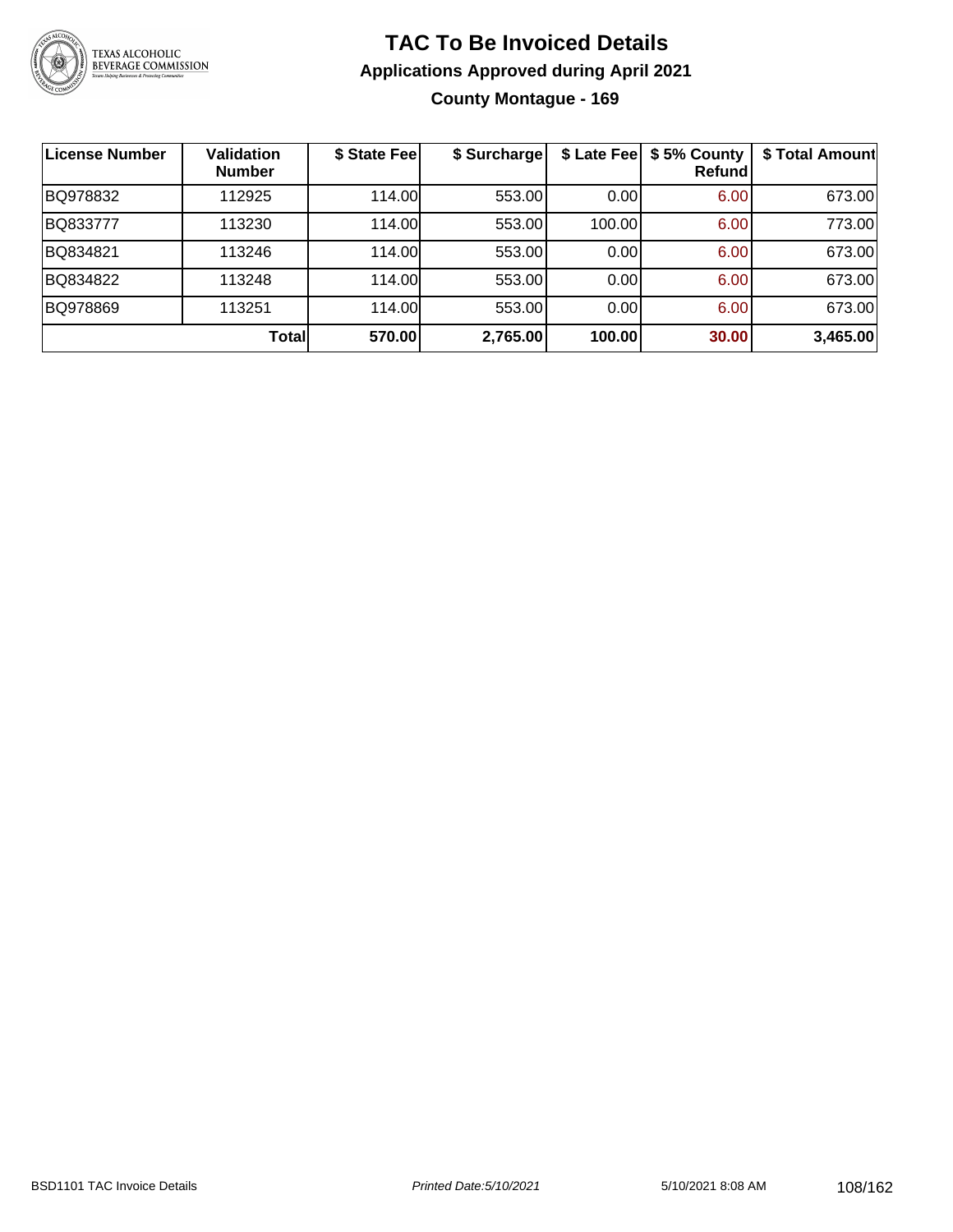

# TEXAS ALCOHOLIC<br>BEVERAGE COMMISSION

#### **TAC To Be Invoiced Details Applications Approved during April 2021 County Montgomery - 170**

| <b>License Number</b> | <b>Validation</b><br><b>Number</b> | \$ State Fee | \$ Surcharge |        | \$ Late Fee   \$5% County<br>Refund | \$ Total Amount |
|-----------------------|------------------------------------|--------------|--------------|--------|-------------------------------------|-----------------|
| BG1115343             | 5635                               | 332.50       | 553.00       | 0.00   | 17.50                               | 903.00          |
| BG1115287             | 5646                               | 332.50       | 553.00       | 0.00   | 17.50                               | 903.00          |
| BF1114154             | 5908                               | 114.00       | 553.00       | 0.00   | 6.00                                | 673.00          |
| BG1117225             | 5935                               | 332.50       | 553.00       | 0.00   | 17.50                               | 903.00          |
| BL1117225             | 5935                               | 475.00       | 327.00       | 0.00   | 25.00                               | 827.00          |
| BP1117225             | 5935                               | 950.00       | 426.00       | 0.00   | 50.00                               | 1,426.00        |
| BG1116359             | 6016                               | 332.50       | 553.00       | 0.00   | 17.50                               | 903.00          |
| BQ1116151             | 6391                               | 114.00       | 553.00       | 0.00   | 6.00                                | 673.00          |
| BQ1115560             | 6584                               | 114.00       | 553.00       | 0.00   | 6.00                                | 673.00          |
| BQ1048503             | 112164                             | 114.00       | 553.00       | 0.00   | 6.00                                | 673.00          |
| BQ976391              | 112532                             | 114.00       | 553.00       | 0.00   | 6.00                                | 673.00          |
| BF900053              | 112756                             | 114.00       | 553.00       | 0.00   | 6.00                                | 673.00          |
| BQ835066              | 112955                             | 114.00       | 553.00       | 0.00   | 6.00                                | 673.00          |
| BQ903132              | 113072                             | 114.00       | 553.00       | 0.00   | 6.00                                | 673.00          |
| BF1051371             | 414562                             | 114.00       | 553.00       | 0.00   | 6.00                                | 673.00          |
| BQ1051419             | 414564                             | 114.00       | 553.00       | 0.00   | 6.00                                | 673.00          |
| BG902106              | 507606                             | 332.50       | 553.00       | 0.00   | 17.50                               | 903.00          |
| BF832276              | 508132                             | 114.00       | 553.00       | 100.00 | 6.00                                | 773.00          |
|                       | <b>Total</b>                       | 4,341.50     | 9,601.00     | 100.00 | 228.50                              | 14,271.00       |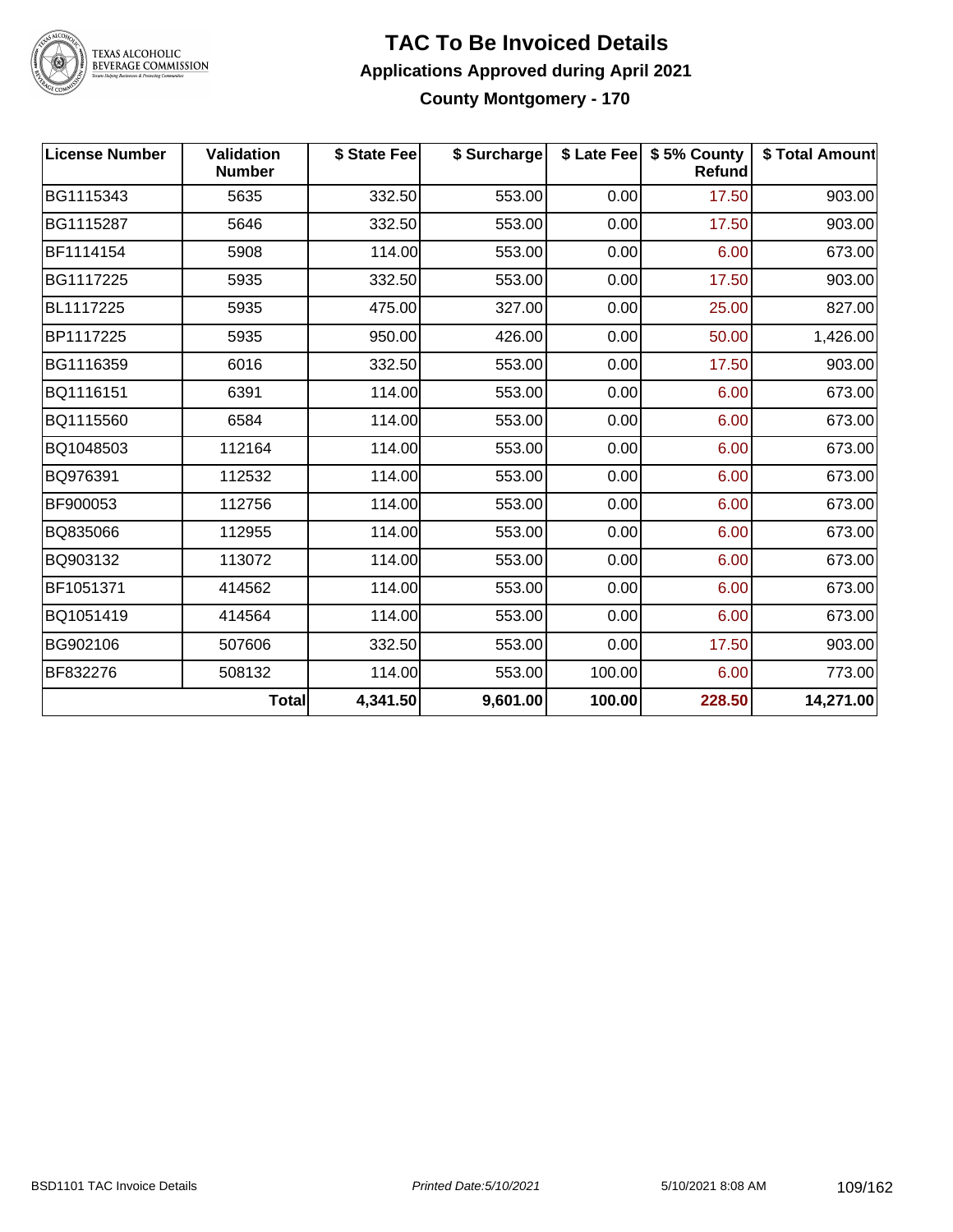

# **TAC To Be Invoiced Details Applications Approved during April 2021**

**County Moore - 171**

| License Number | <b>Validation</b><br><b>Number</b> | \$ State Feel | \$ Surcharge |      | Refund | \$ Late Fee   \$5% County   \$ Total Amount |
|----------------|------------------------------------|---------------|--------------|------|--------|---------------------------------------------|
| BQ1116437      | 6154                               | 114.00        | 553.00       | 0.00 | 6.00   | 673.00                                      |
|                | Totall                             | <b>114.00</b> | 553.00       | 0.00 | 6.00   | 673.00                                      |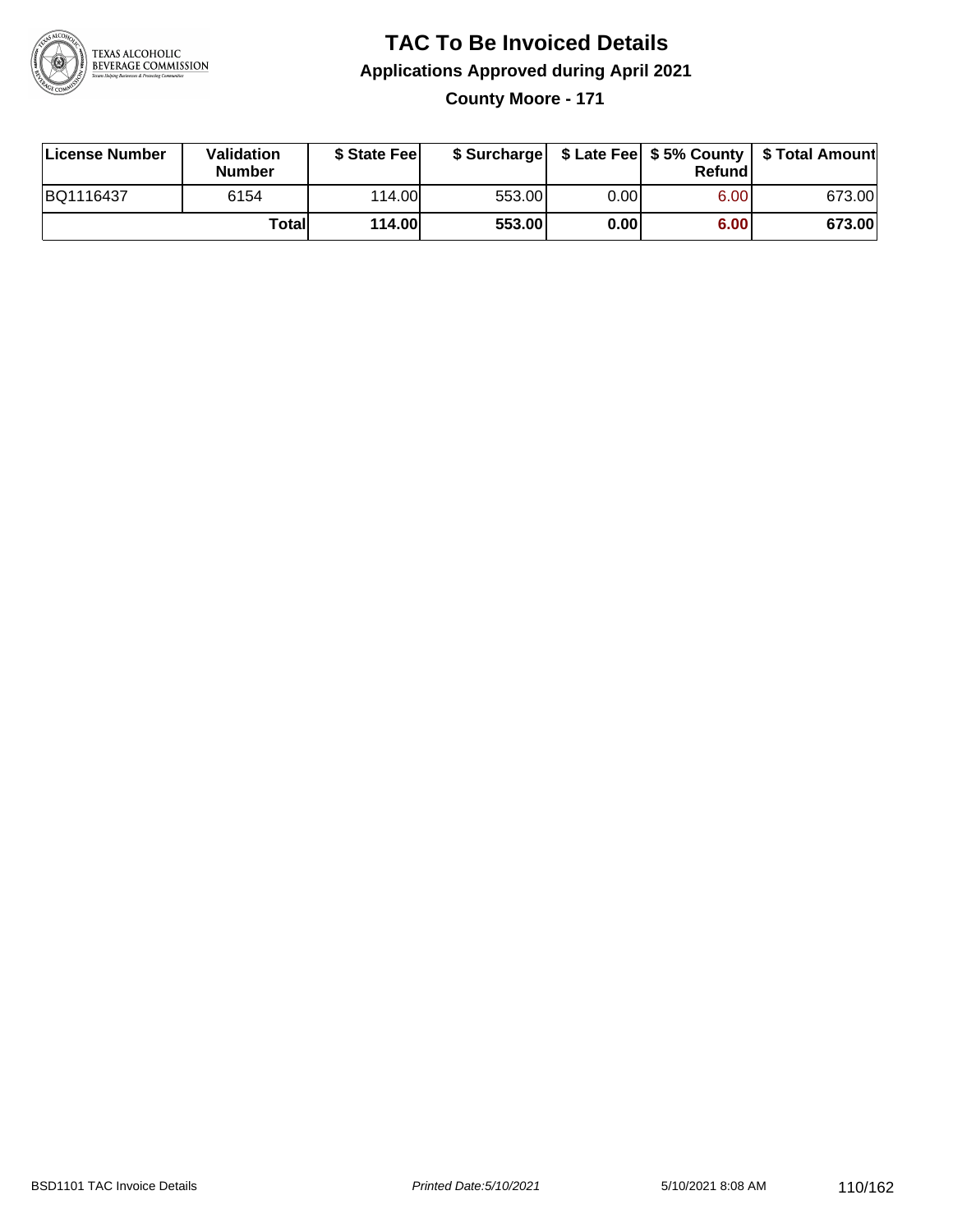

#### **TAC To Be Invoiced Details Applications Approved during April 2021 County Morris - 172**

| License Number | Validation<br><b>Number</b> | \$ State Feel |        |      | Refund | \$ Surcharge   \$ Late Fee   \$5% County   \$ Total Amount |
|----------------|-----------------------------|---------------|--------|------|--------|------------------------------------------------------------|
| BQ1045619      | 507930                      | 114.00L       | 553.00 | 0.00 | 6.00   | 673.00                                                     |
|                | Total                       | <b>114.00</b> | 553.00 | 0.00 | 6.00   | 673.00                                                     |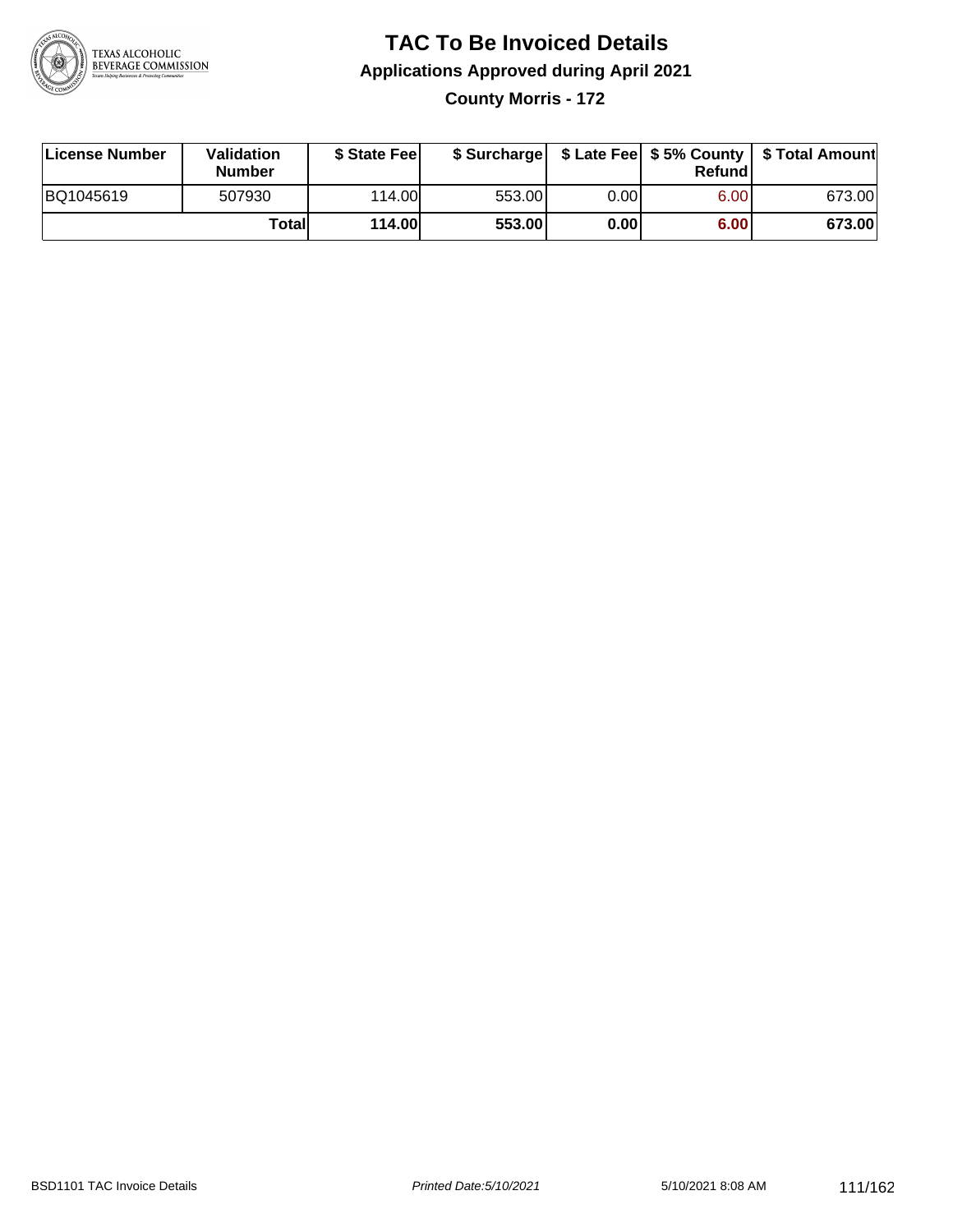

## **TAC To Be Invoiced Details Applications Approved during April 2021**

**County Nacogdoches - 174**

| License Number | Validation<br><b>Number</b> | \$ State Fee  |        |       | Refundl | \$ Surcharge   \$ Late Fee   \$5% County   \$ Total Amount |
|----------------|-----------------------------|---------------|--------|-------|---------|------------------------------------------------------------|
| BF1115464      | 2806                        | 114.00        | 553.00 | 0.001 | 6.00    | 673.00                                                     |
|                | Totall                      | <b>114.00</b> | 553.00 | 0.00  | 6.00    | 673.00                                                     |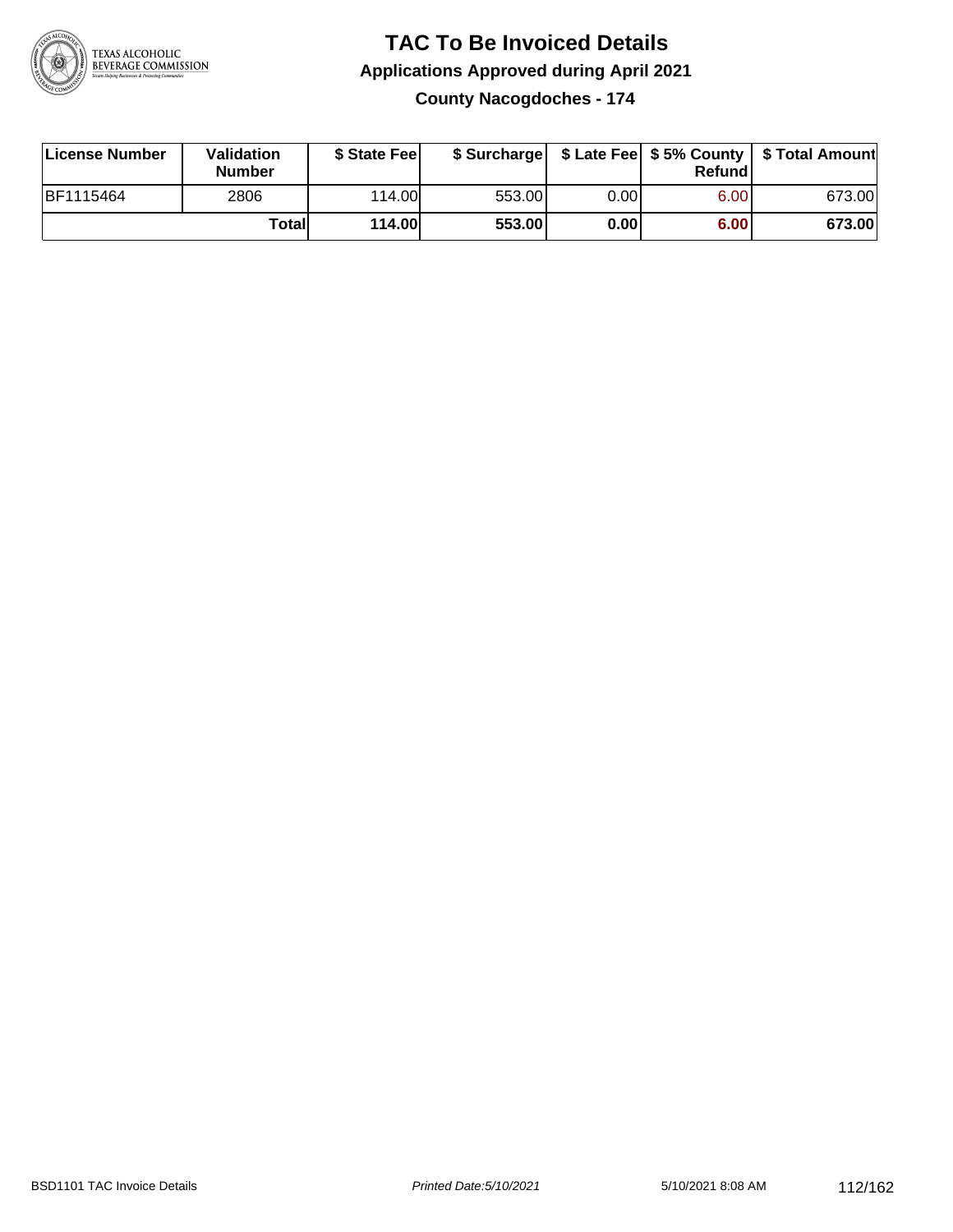

#### **TAC To Be Invoiced Details Applications Approved during April 2021 County Navarro - 175**

| <b>License Number</b> | <b>Validation</b><br><b>Number</b> | \$ State Fee | \$ Surcharge | \$ Late Fee | \$5% County<br><b>Refund</b> | \$ Total Amount |
|-----------------------|------------------------------------|--------------|--------------|-------------|------------------------------|-----------------|
| BQ1114330             | 5889                               | 114.00       | 553.00       | 0.00        | 6.00                         | 673.00          |
| BF1114348             | 6132                               | 114.00       | 553.00       | 0.00        | 6.00                         | 673.00          |
| BG1115788             | 6175                               | 332.50       | 553.00       | 0.00        | 17.50                        | 903.00          |
| BQ1116192             | 6216                               | 114.00       | 553.00       | 0.00        | 6.00                         | 673.00          |
| BQ1116114             | 6497                               | 114.00       | 553.00       | 0.00        | 6.00                         | 673.00          |
| BQ904046              | 113063                             | 114.00       | 553.00       | 0.00        | 6.00                         | 673.00          |
| BQ905729              | 114960                             | 114.00       | 553.00       | 0.00        | 6.00                         | 673.00          |
|                       | Total                              | 1,016.50     | 3,871.00     | 0.00        | 53.50                        | 4,941.00        |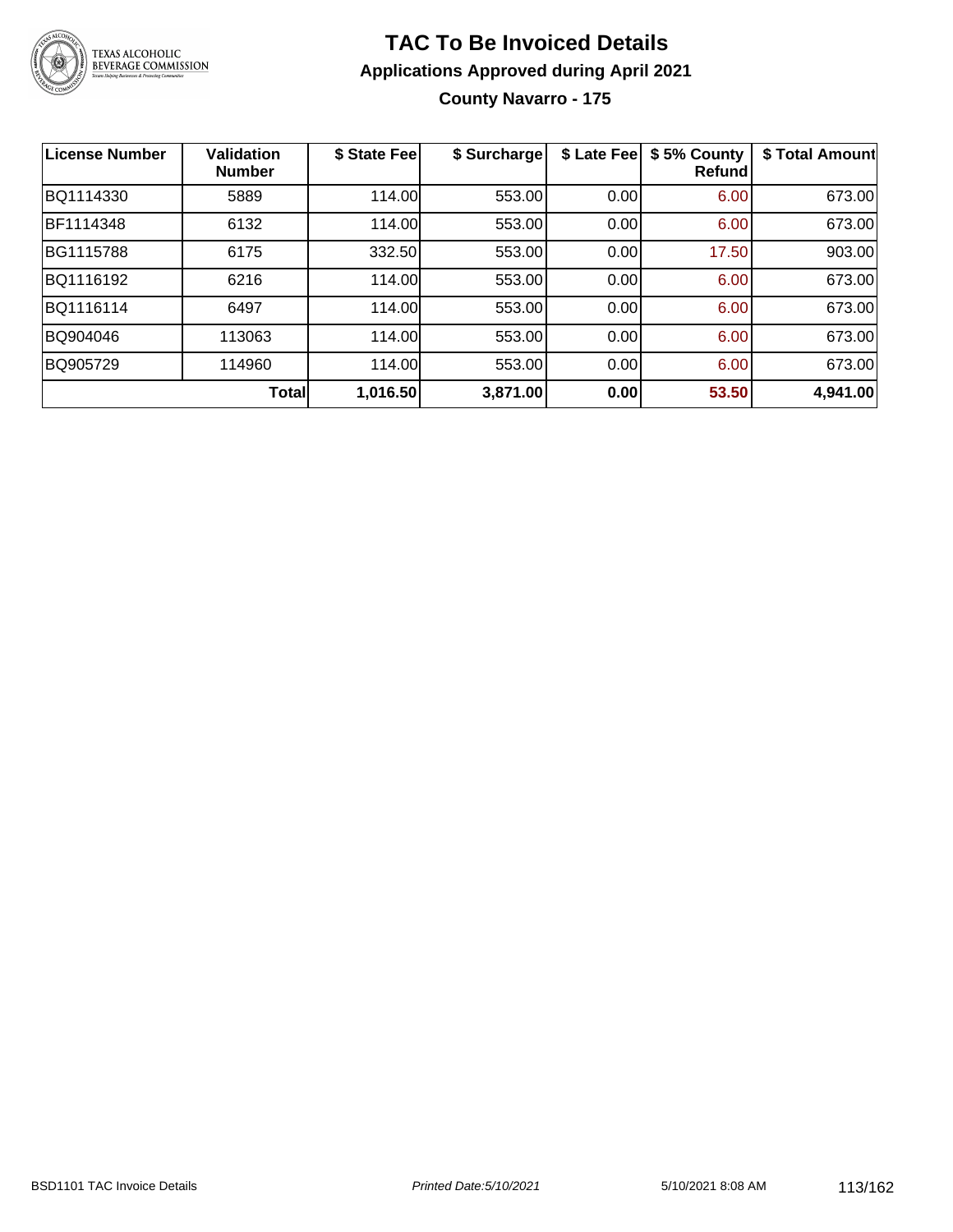

### **TAC To Be Invoiced Details Applications Approved during April 2021**

**County Nolan - 177**

| License Number | Validation<br><b>Number</b> | \$ State Feel | \$ Surcharge |       | Refundl |        |
|----------------|-----------------------------|---------------|--------------|-------|---------|--------|
| BQ837593       | 112522                      | 114.00L       | 553.00       | 0.001 | 6.00    | 673.00 |
|                | Totall                      | <b>114.00</b> | 553.00       | 0.00  | 6.00    | 673.00 |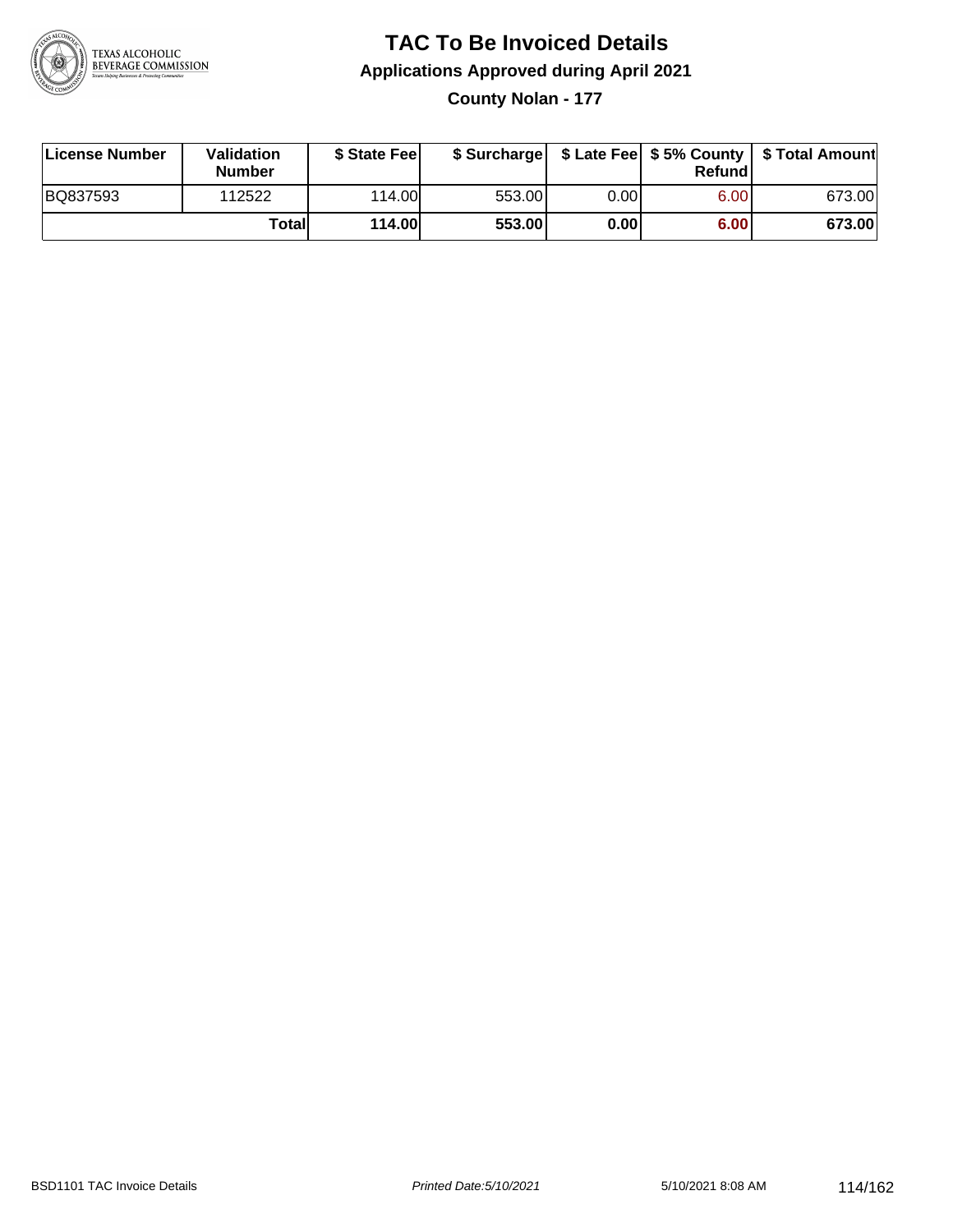

## TEXAS ALCOHOLIC<br>BEVERAGE COMMISSION

#### **TAC To Be Invoiced Details Applications Approved during April 2021 County Nueces - 178**

| <b>License Number</b> | <b>Validation</b><br><b>Number</b> | \$ State Fee | \$ Surcharge |        | \$ Late Fee   \$5% County<br><b>Refund</b> | \$ Total Amount |
|-----------------------|------------------------------------|--------------|--------------|--------|--------------------------------------------|-----------------|
| BG1114173             | 5533                               | 332.50       | 553.00       | 0.00   | 17.50                                      | 903.00          |
| BF1114341             | 5666                               | 114.00       | 553.00       | 0.00   | 6.00                                       | 673.00          |
| BG1116200             | 6097                               | 332.50       | 553.00       | 0.00   | 17.50                                      | 903.00          |
| BG1116870             | 6925                               | 332.50       | 553.00       | 0.00   | 17.50                                      | 903.00          |
| BQ903261              | 112096                             | 114.00       | 553.00       | 0.00   | 6.00                                       | 673.00          |
| BF977672              | 112372                             | 114.00       | 553.00       | 0.00   | 6.00                                       | 673.00          |
| BQ838149              | 113200                             | 114.00       | 553.00       | 0.00   | 6.00                                       | 673.00          |
| BG901326              | 113774                             | 332.50       | 553.00       | 0.00   | 17.50                                      | 903.00          |
| BP901326              | 113774                             | 950.00       | 426.00       | 0.00   | 50.00                                      | 1,426.00        |
| BQ839008              | 115011                             | 114.00       | 553.00       | 0.00   | 6.00                                       | 673.00          |
| BG1049037             | 116858                             | 332.50       | 553.00       | 100.00 | 17.50                                      | 1,003.00        |
| BG905058              | 117069                             | 332.50       | 553.00       | 0.00   | 17.50                                      | 903.00          |
| BG1049059             | 507836                             | 332.50       | 553.00       | 0.00   | 17.50                                      | 903.00          |
| BG835179              | 510618                             | 332.50       | 553.00       | 0.00   | 17.50                                      | 903.00          |
| BG1051250             | 510687                             | 332.50       | 553.00       | 100.00 | 17.50                                      | 1,003.00        |
| BP1051250             | 510687                             | 950.00       | 426.00       | 100.00 | 50.00                                      | 1,526.00        |
|                       | <b>Total</b>                       | 5,462.50     | 8,594.00     | 300.00 | 287.50                                     | 14,644.00       |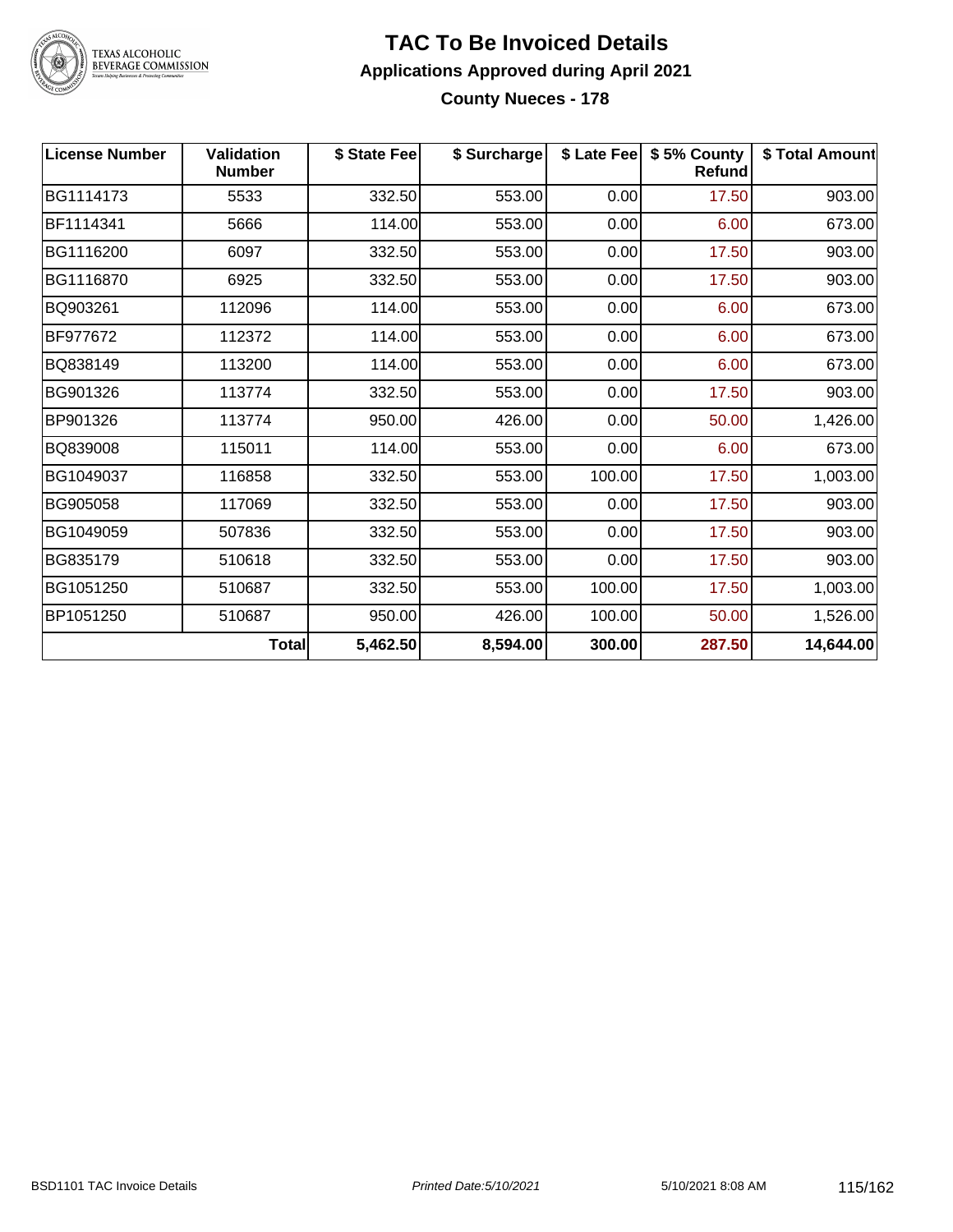

#### **TAC To Be Invoiced Details Applications Approved during April 2021 County Orange - 181**

| License Number   | Validation<br><b>Number</b> | \$ State Fee |          |      | Refundl | \$ Surcharge   \$ Late Fee   \$5% County   \$ Total Amount |
|------------------|-----------------------------|--------------|----------|------|---------|------------------------------------------------------------|
| <b>BF1115472</b> | 5320                        | 114.00L      | 553.00   | 0.00 | 6.00    | 673.00                                                     |
| BQ1114404        | 5567                        | 114.00       | 553.00   | 0.00 | 6.00    | 673.00                                                     |
|                  | Totall                      | 228.00       | 1,106.00 | 0.00 | 12.00   | 1,346.00                                                   |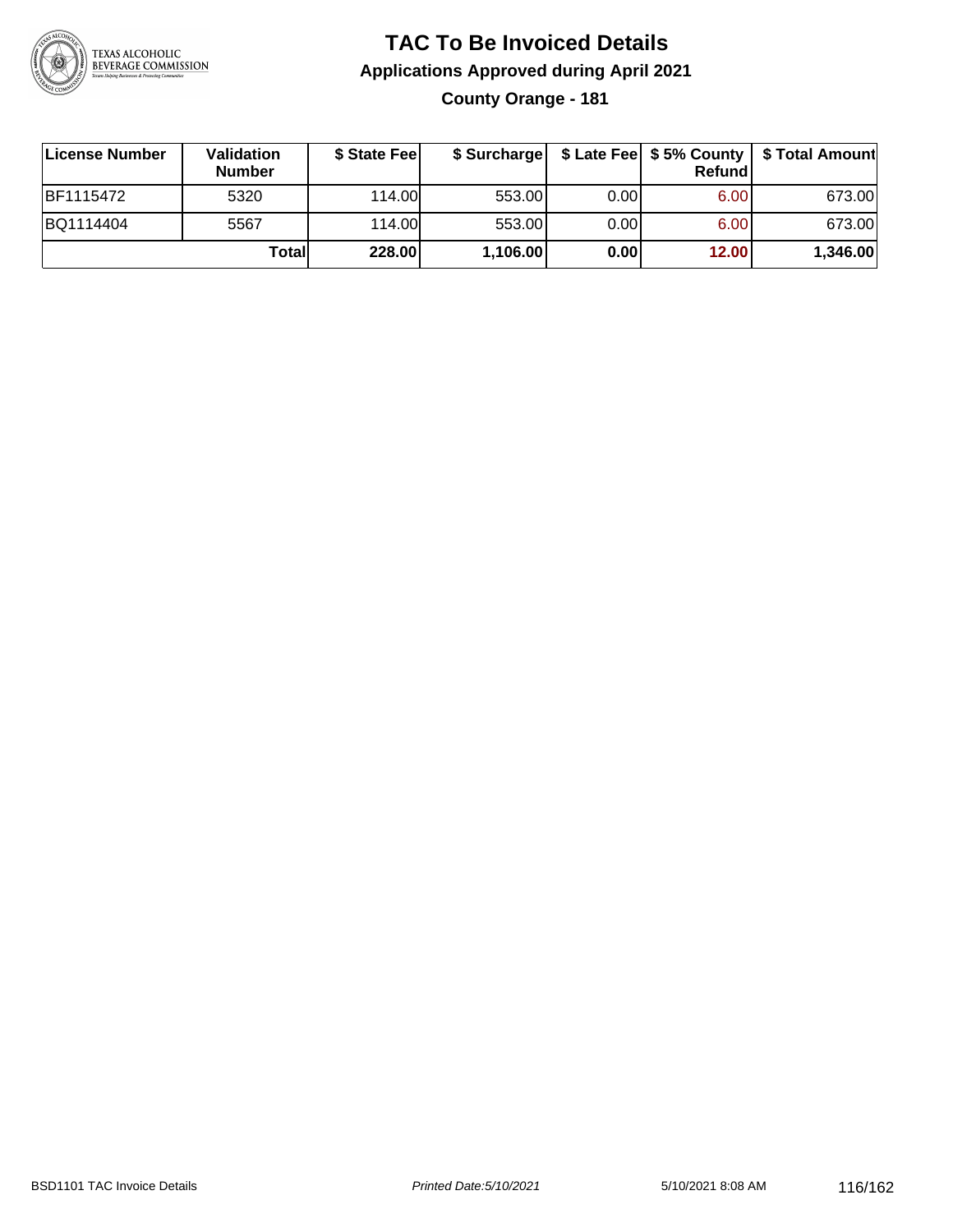

#### **TAC To Be Invoiced Details Applications Approved during April 2021 County Palo Pinto - 182**

| License Number | <b>Validation</b><br><b>Number</b> | \$ State Feel | \$ Surcharge |      | <b>Refund</b> |          |
|----------------|------------------------------------|---------------|--------------|------|---------------|----------|
| BQ1048288      | 113181                             | 114.00L       | 553.00       | 0.00 | 6.00          | 673.00   |
| BF837526       | 113411                             | 114.00        | 553.00       | 0.00 | 6.00          | 673.00   |
|                | Totall                             | 228.00        | 1,106.00     | 0.00 | 12.00         | 1,346.00 |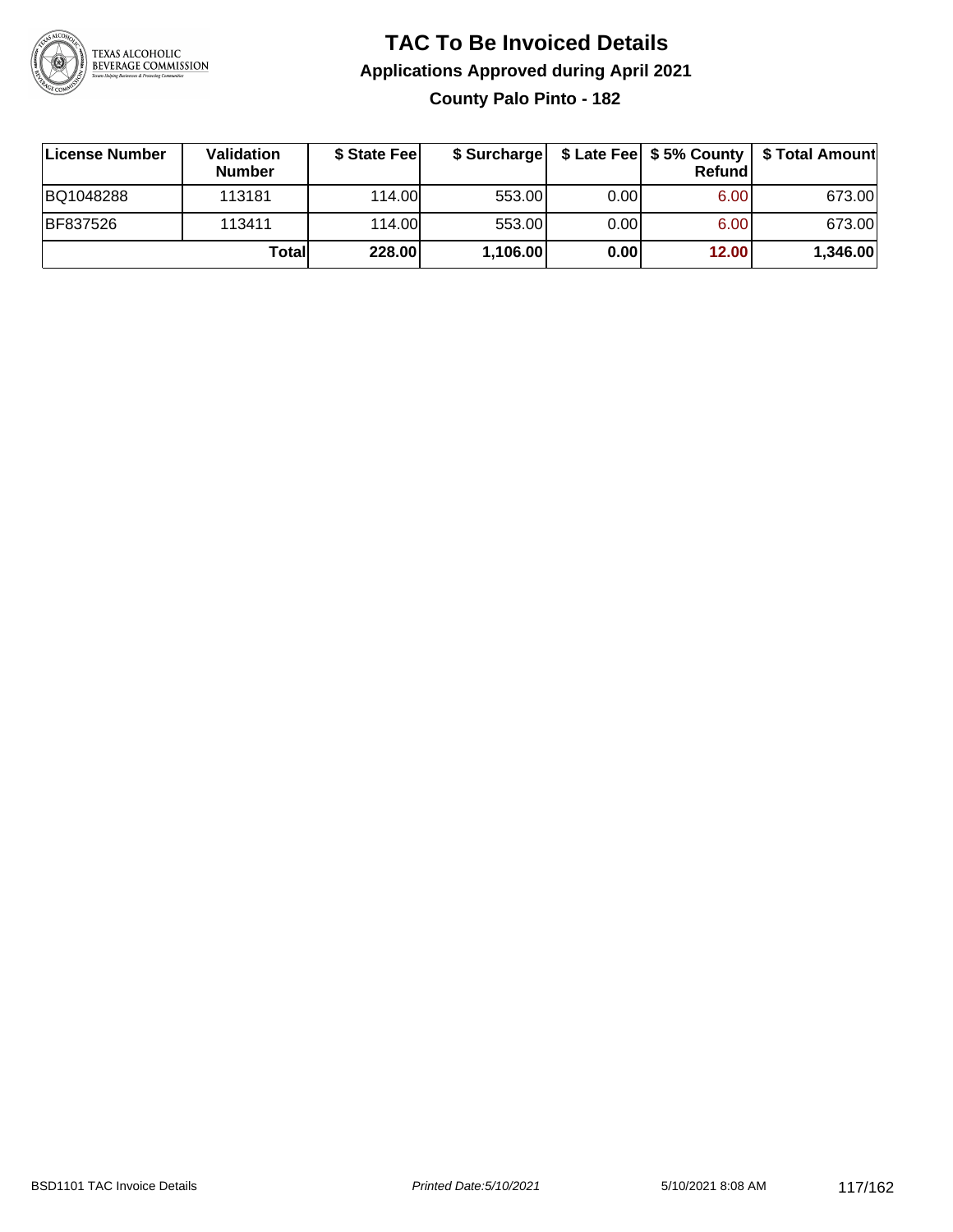

#### **TAC To Be Invoiced Details Applications Approved during April 2021 County Parker - 184**

| License Number | <b>Validation</b><br><b>Number</b> | \$ State Fee | \$ Surcharge |      | \$ Late Fee   \$5% County  <br><b>Refund</b> | \$ Total Amount |
|----------------|------------------------------------|--------------|--------------|------|----------------------------------------------|-----------------|
| BQ1114846      | 5545                               | 114.00L      | 553.00       | 0.00 | 6.00                                         | 673.00          |
| BQ978385       | 112353                             | 114.00       | 553.00       | 0.00 | 6.00                                         | 673.00          |
| BG972073       | 112936                             | 332.50       | 553.00       | 0.00 | 17.50                                        | 903.00          |
|                | Total                              | 560.50       | 1,659.00     | 0.00 | 29.50                                        | 2,249.00        |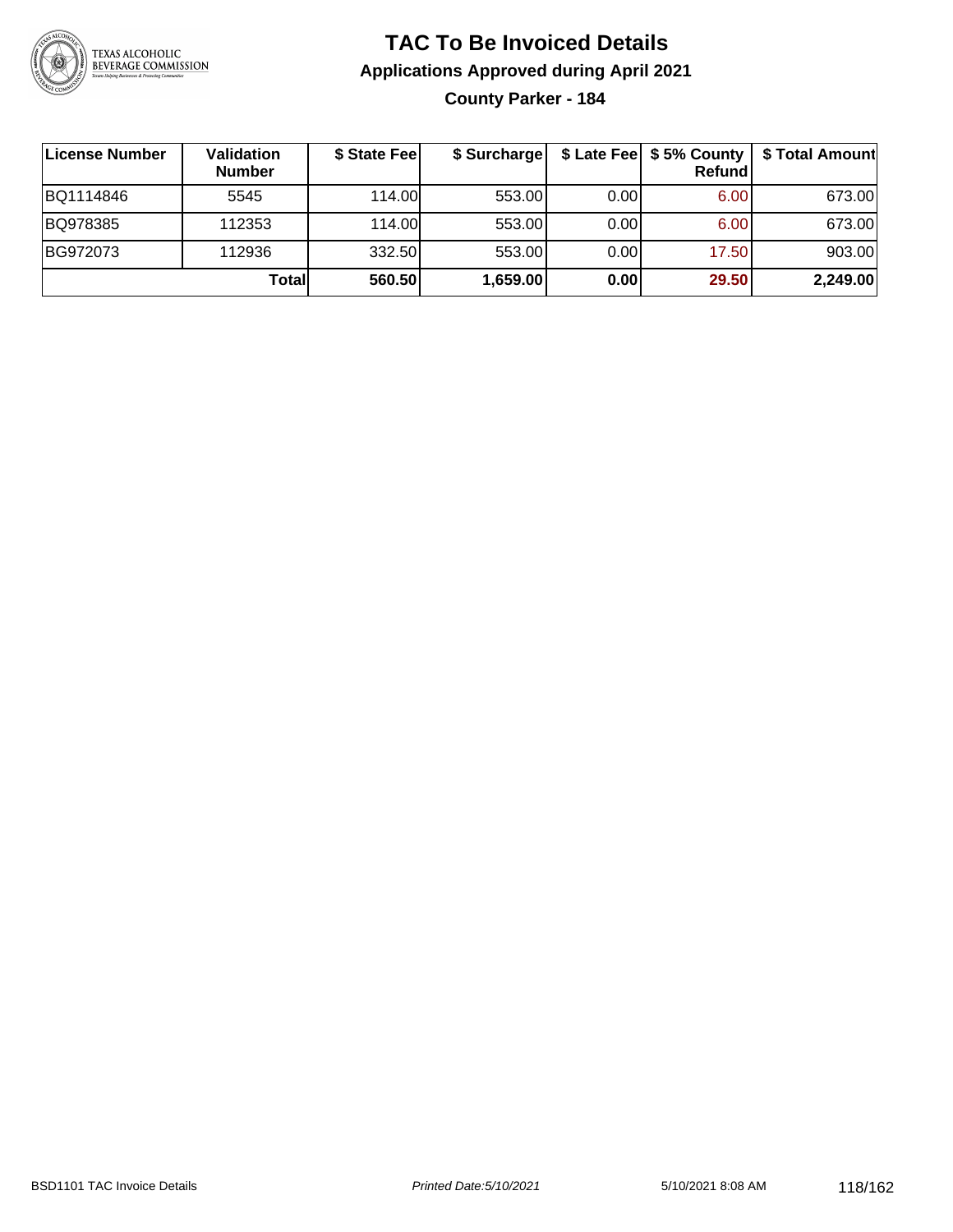

#### **TAC To Be Invoiced Details Applications Approved during April 2021 County Pecos - 186**

| ∣License Number | <b>Validation</b><br><b>Number</b> | \$ State Fee | \$ Surcharge |        | \$ Late Fee   \$5% County<br><b>Refund</b> | \$ Total Amount |
|-----------------|------------------------------------|--------------|--------------|--------|--------------------------------------------|-----------------|
| BQ1115702       | 6359                               | 114.00L      | 553.00       | 0.00   | 6.00                                       | 673.00          |
| BQ1117257       | 6467                               | 114.00       | 553.00       | 0.00   | 6.00                                       | 673.00          |
| BF1116708       | 6603                               | 114.00       | 553.00       | 0.00   | 6.00                                       | 673.00          |
| BG1049974       | 115891                             | 332.50       | 553.00       | 100.00 | 17.50                                      | 1,003.00        |
|                 | Totall                             | 674.50       | 2,212.00     | 100.00 | 35.50                                      | 3,022.00        |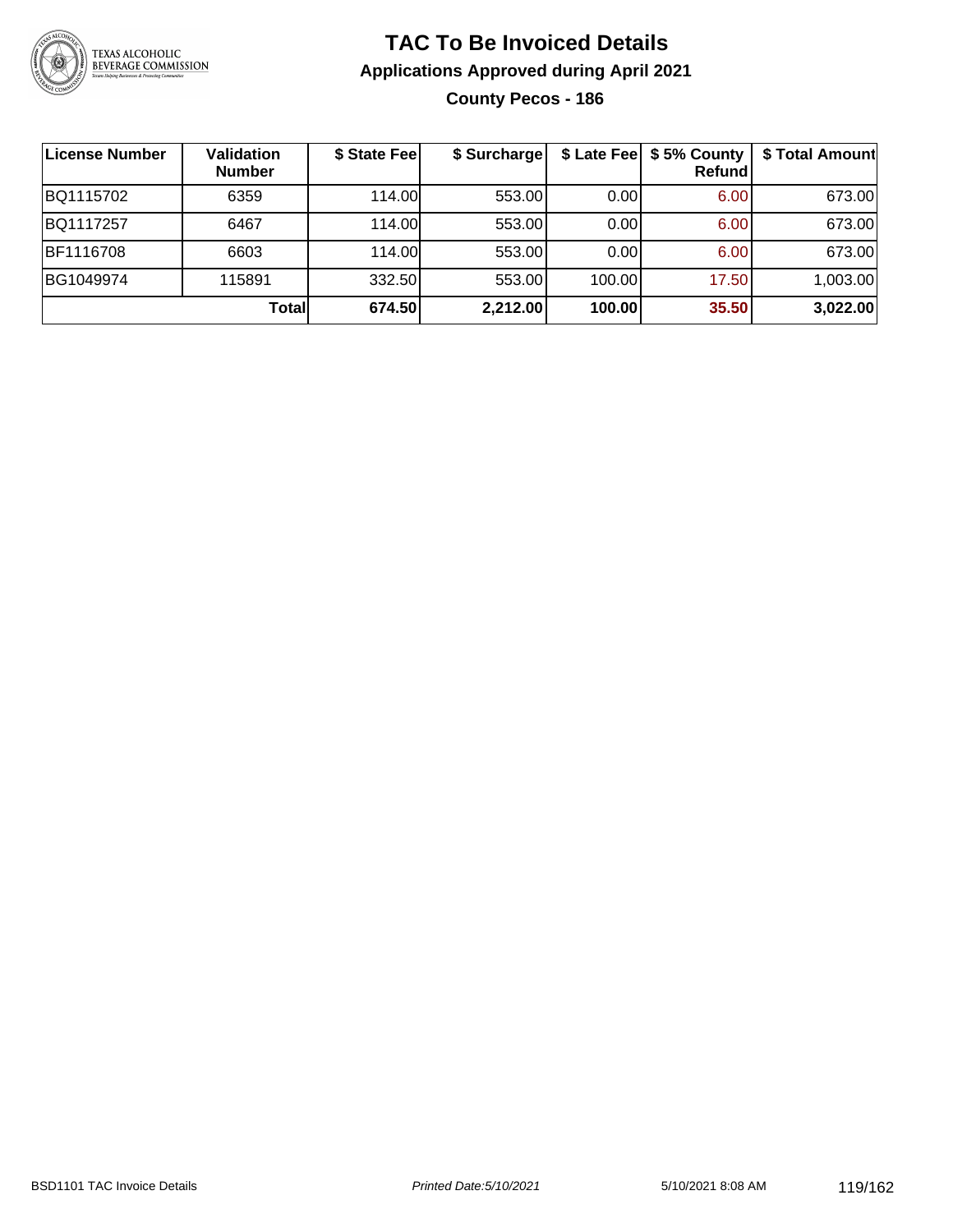

#### **TAC To Be Invoiced Details Applications Approved during April 2021 County Polk - 187**

| License Number | Validation<br><b>Number</b> | \$ State Fee | \$ Surcharge |      | \$ Late Fee   \$5% County  <br><b>Refund</b> | \$ Total Amount |
|----------------|-----------------------------|--------------|--------------|------|----------------------------------------------|-----------------|
| BQ1117151      | 6779                        | 114.00       | 553.00       | 0.00 | 6.00                                         | 673.00          |
| BQ902089       | 112329                      | 114.00       | 553.00       | 0.00 | 6.00                                         | 673.00          |
| BQ836252       | 112667                      | 114.00       | 553.00       | 0.00 | 6.00                                         | 673.00          |
|                | Totall                      | 342.00       | 1,659.00     | 0.00 | 18.00                                        | 2,019.00        |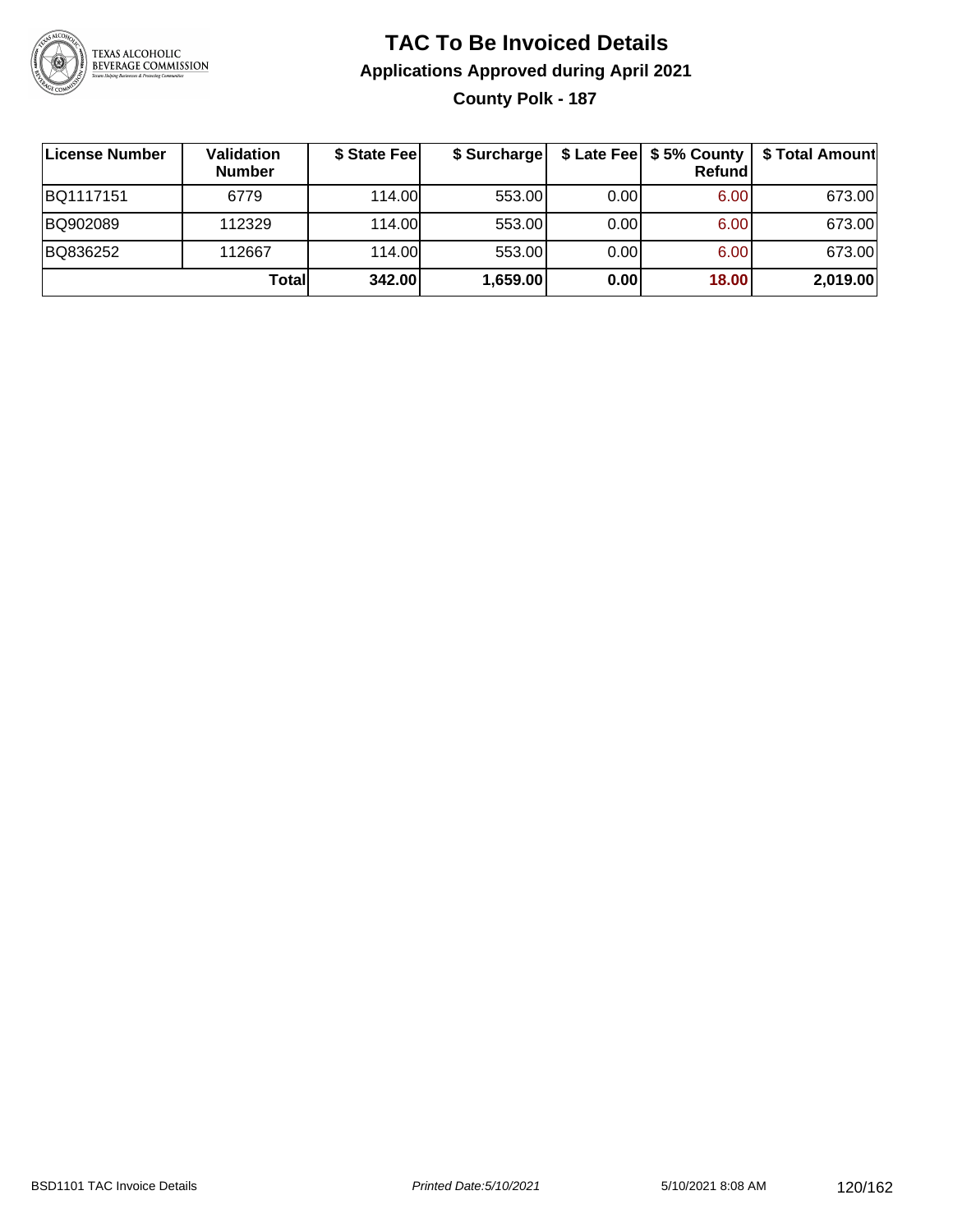

#### **TAC To Be Invoiced Details Applications Approved during April 2021 County Potter - 188**

| License Number | Validation<br><b>Number</b> | \$ State Fee | \$ Surcharge | \$ Late Fee | \$5% County<br>Refundl | \$ Total Amount |
|----------------|-----------------------------|--------------|--------------|-------------|------------------------|-----------------|
| BG1114758      | 6020                        | 332.50       | 553.00       | 0.00        | 17.50                  | 903.00          |
| BQ1116221      | 6721                        | 114.00       | 553.00       | 0.00        | 6.00                   | 673.00          |
| BQ902440       | 110943                      | 114.00       | 553.00       | 0.00        | 6.00                   | 673.00          |
| BQ1049930      | 112777                      | 114.00       | 553.00       | 0.00        | 6.00                   | 673.00          |
| BG839569       | 115501                      | 332.50       | 553.00       | 0.00        | 17.50                  | 903.00          |
| BQ977274       | 115706                      | 114.00       | 553.00       | 0.00        | 6.00                   | 673.00          |
| BQ1052461      | 116012                      | 114.00       | 553.00       | 0.00        | 6.00                   | 673.00          |
| BG772030       | 116271                      | 332.50       | 553.00       | 0.00        | 17.50                  | 903.00          |
| BQ966147       | 505500                      | 114.00       | 553.00       | 100.00      | 6.00                   | 773.00          |
| BF979509       | 509288                      | 114.00       | 553.00       | 0.00        | 6.00                   | 673.00          |
|                | Totall                      | 1,795.50     | 5,530.00     | 100.00      | 94.50                  | 7,520.00        |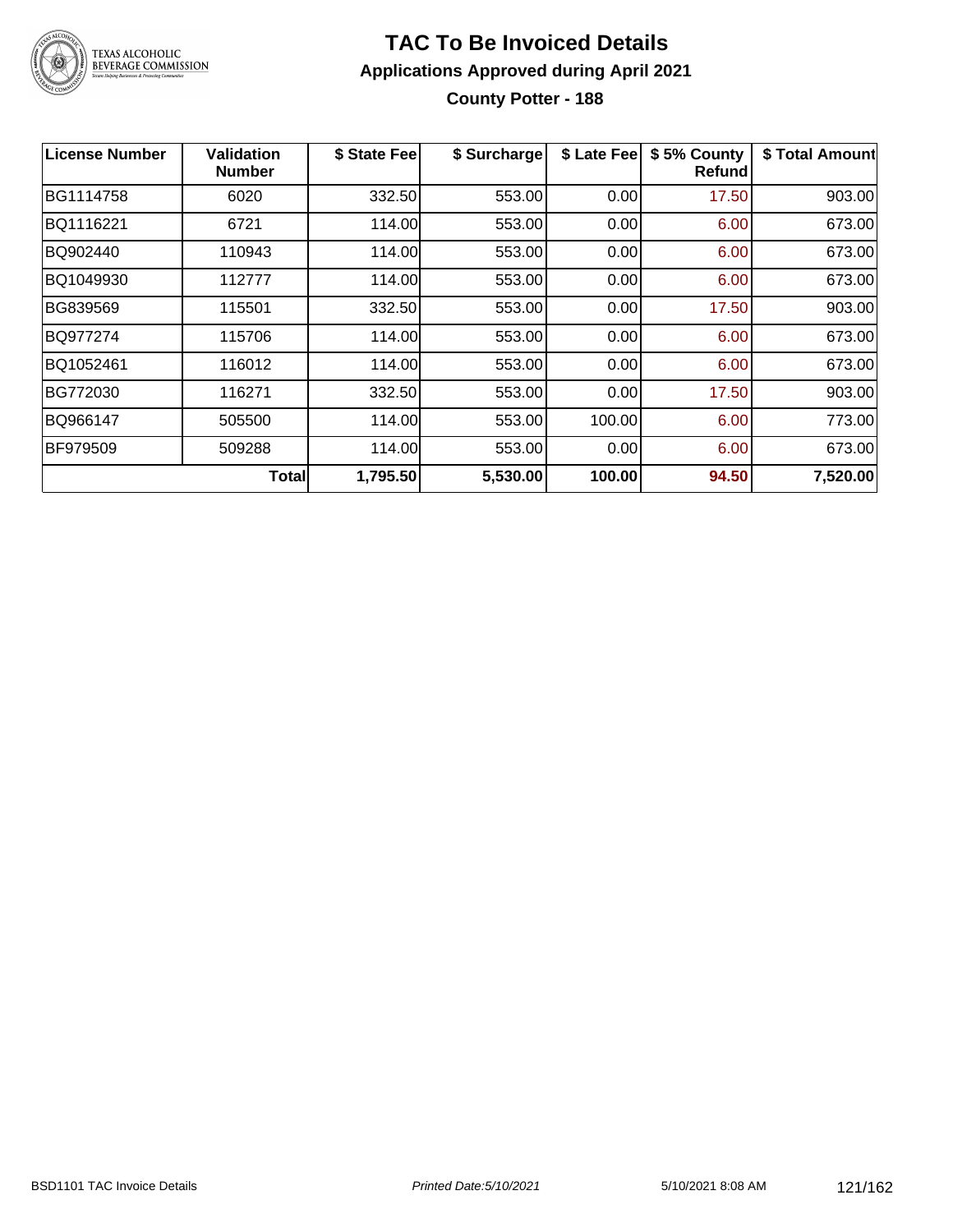

#### **TAC To Be Invoiced Details Applications Approved during April 2021 County Randall - 191**

| License Number | <b>Validation</b><br><b>Number</b> | \$ State Feel |          |       | <b>Refund</b> | \$ Surcharge   \$ Late Fee   \$5% County   \$ Total Amount |
|----------------|------------------------------------|---------------|----------|-------|---------------|------------------------------------------------------------|
| BF1115543      | 6121                               | 114.00L       | 553.00   | 0.001 | 6.00          | 673.00                                                     |
| BQ773509       | 114091                             | 114.00L       | 553.00   | 0.001 | 6.00          | 673.00                                                     |
|                | Totall                             | 228.00        | 1,106.00 | 0.00  | 12.00         | 1,346.00                                                   |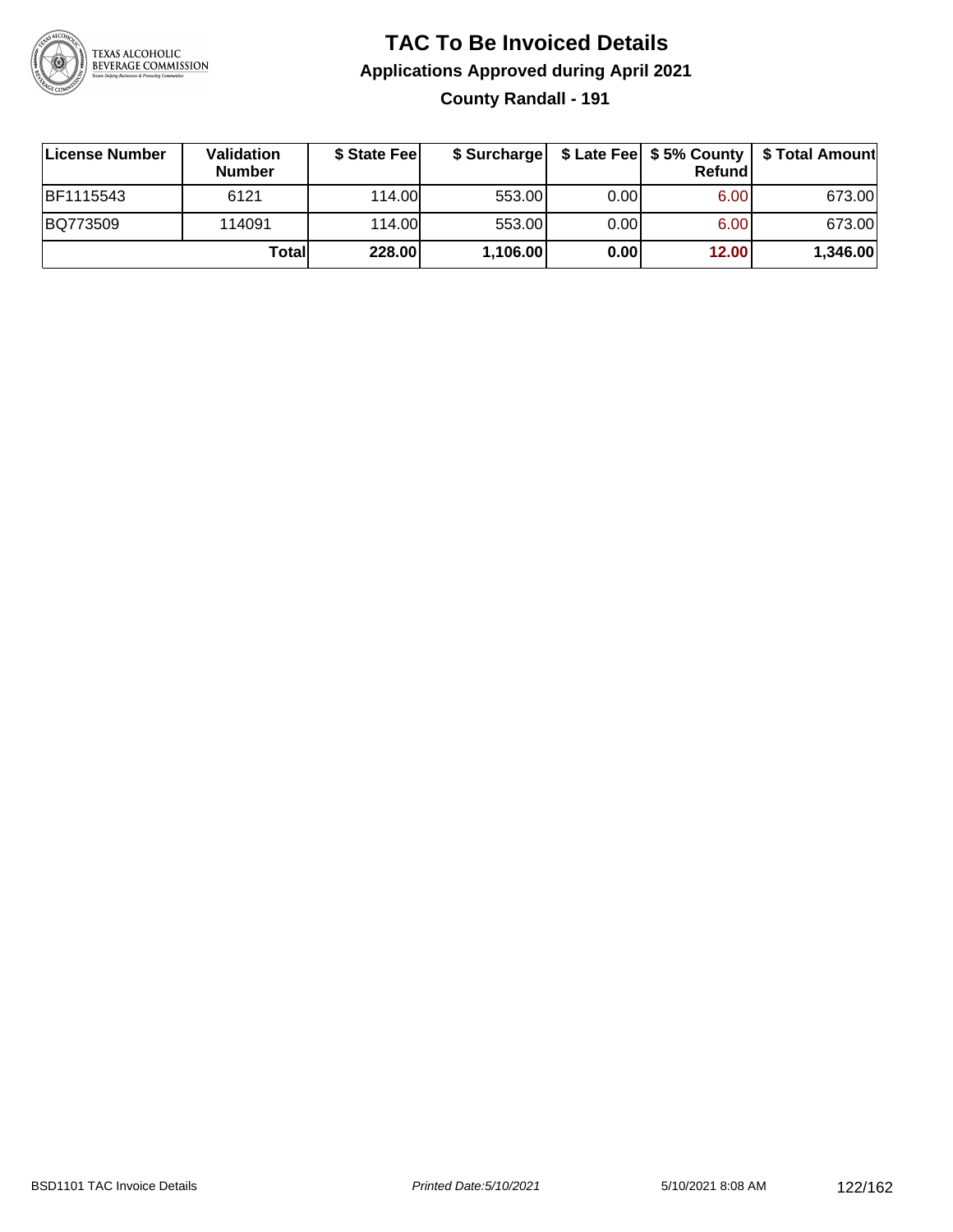

#### **TAC To Be Invoiced Details Applications Approved during April 2021 County Reagan - 192**

| License Number | Validation<br><b>Number</b> | \$ State Feel |          |       | Refundl | \$ Surcharge   \$ Late Fee   \$5% County   \$ Total Amount |
|----------------|-----------------------------|---------------|----------|-------|---------|------------------------------------------------------------|
| BQ979336       | 115341                      | 114.00        | 553.00   | 0.001 | 6.00    | 673.00                                                     |
| BE962541       | 115839                      | 285.00        | 553.00   | 0.001 | 15.00   | 853.00                                                     |
|                | Totall                      | 399.00        | 1,106.00 | 0.00  | 21.00   | 1,526.00                                                   |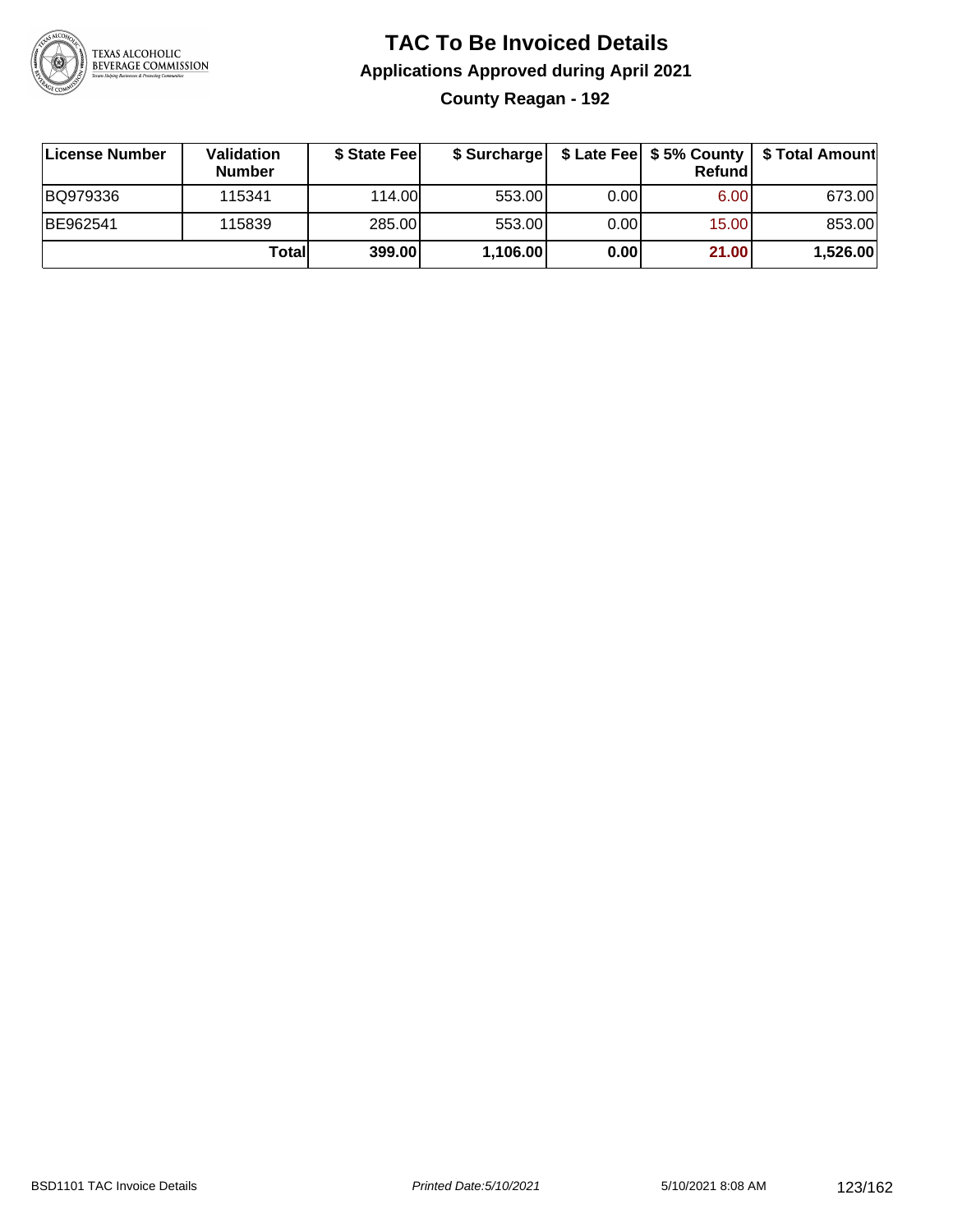

#### **TAC To Be Invoiced Details Applications Approved during April 2021 County Real - 193**

| License Number | Validation<br><b>Number</b> | \$ State Feel |        |      | Refund | \$ Surcharge   \$ Late Fee   \$5% County   \$ Total Amount |
|----------------|-----------------------------|---------------|--------|------|--------|------------------------------------------------------------|
| BG1116621      | 6344                        | 332.50        | 553.00 | 0.00 | 17.50  | 903.00                                                     |
|                | Totall                      | 332.50        | 553.00 | 0.00 | 17.50  | 903.00                                                     |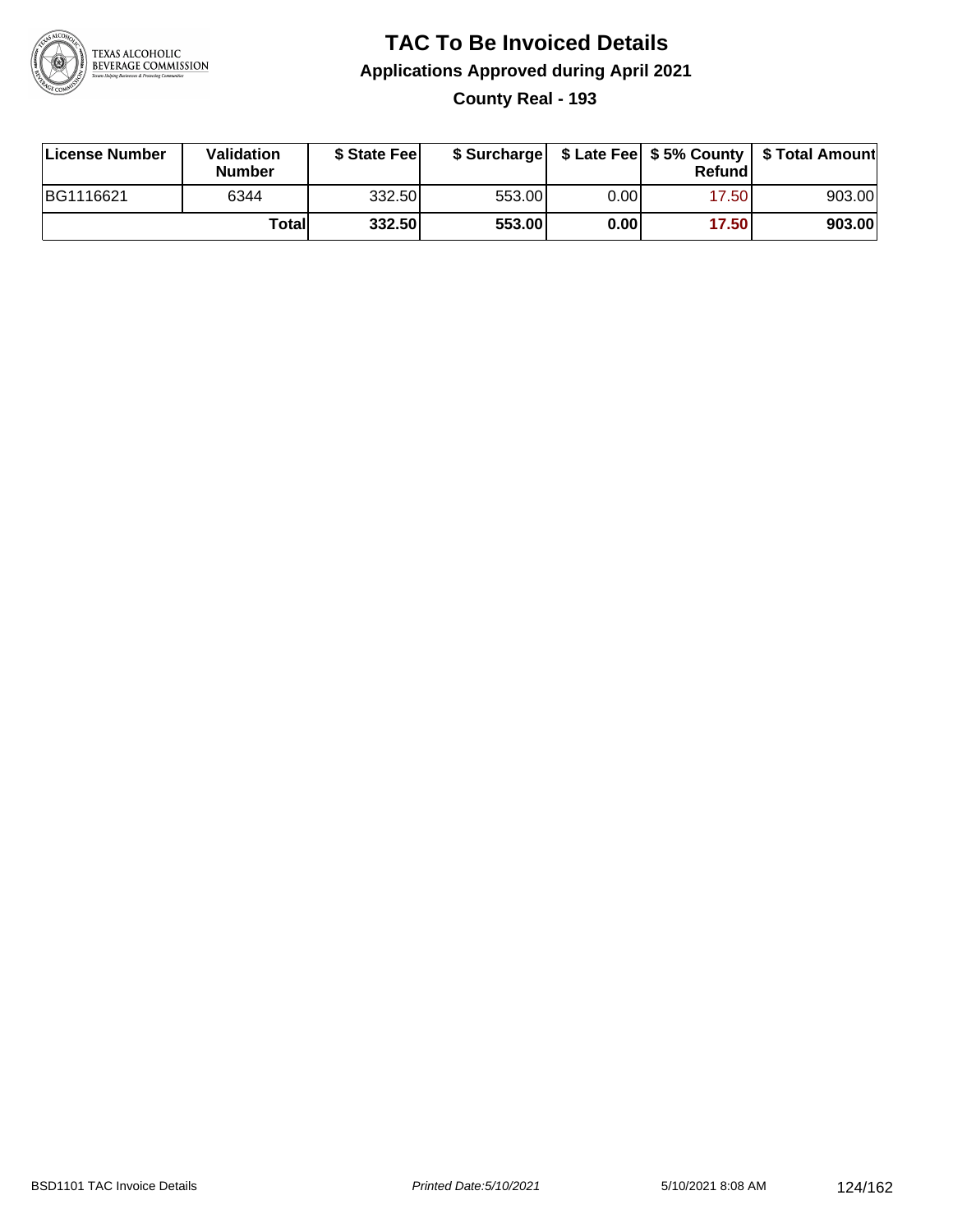

### **TAC To Be Invoiced Details Applications Approved during April 2021 County Refugio - 196**

| License Number | Validation<br><b>Number</b> | \$ State Fee | \$ Surcharge |      | Refund | \$ Late Fee   \$5% County   \$ Total Amount |
|----------------|-----------------------------|--------------|--------------|------|--------|---------------------------------------------|
| BG1114285      | 6077                        | 332.50       | 553.00       | 0.00 | 17.50  | 903.00                                      |
| BG1115561      | 6266                        | 332.50       | 553.00       | 0.00 | 17.50  | 903.00                                      |
| BQ905493       | 509440                      | 114.00L      | 553.00       | 0.00 | 6.00   | 673.00                                      |
|                | Totall                      | 779.00       | 1,659.00     | 0.00 | 41.00  | 2,479.00                                    |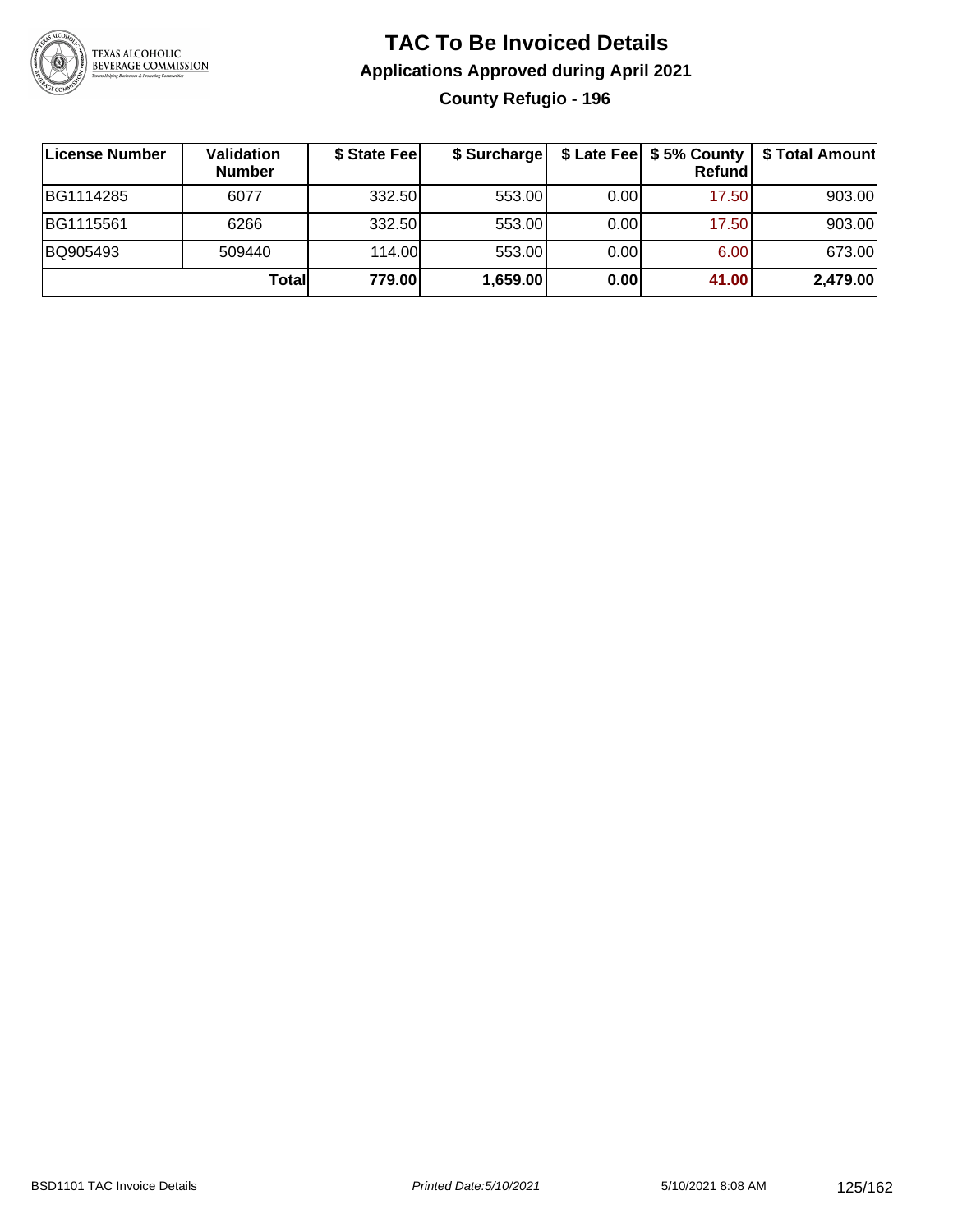

#### **TAC To Be Invoiced Details Applications Approved during April 2021 County Robertson - 198**

| ∣License Number | Validation<br><b>Number</b> | \$ State Fee |          |       | Refund | \$ Surcharge   \$ Late Fee   \$5% County   \$ Total Amount |
|-----------------|-----------------------------|--------------|----------|-------|--------|------------------------------------------------------------|
| BF1043519       | 110022                      | 114.00       | 553.00   | 0.001 | 6.00   | 673.00                                                     |
| BQ836773        | 112800                      | 114.00       | 553.00   | 0.001 | 6.00   | 673.00                                                     |
|                 | Totall                      | 228.00       | 1,106.00 | 0.00  | 12.00  | 1,346.00                                                   |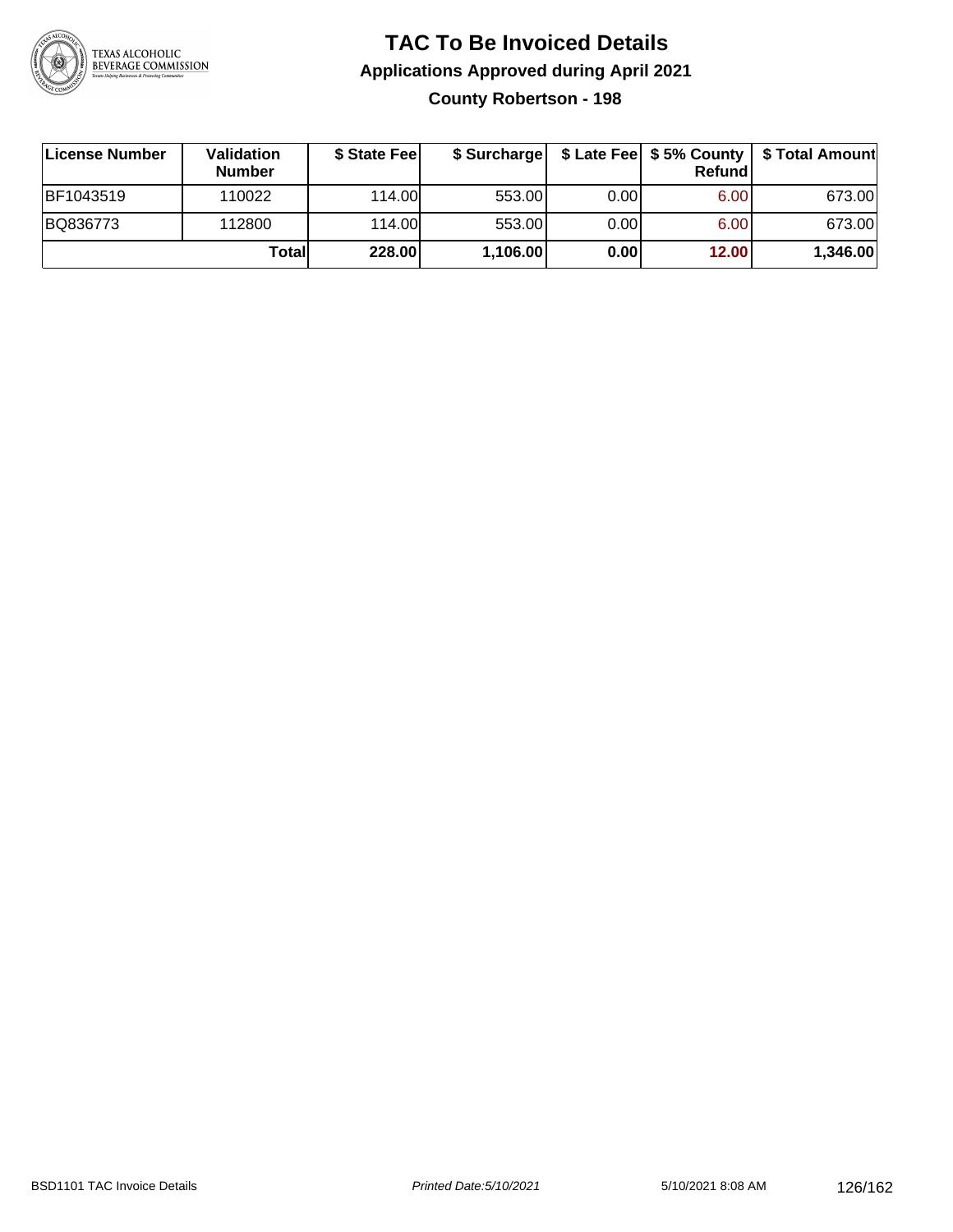

#### **TAC To Be Invoiced Details Applications Approved during April 2021 County Rockwall - 199**

| License Number | Validation<br>Number | \$ State Fee |        |       | Refundl | \$ Surcharge   \$ Late Fee   \$5% County   \$ Total Amount |
|----------------|----------------------|--------------|--------|-------|---------|------------------------------------------------------------|
| BQ770994       | 507417               | 114.00L      | 553.00 | 0.001 | 6.00    | 673.00                                                     |
|                | Total                | 114.00       | 553.00 | 0.001 | 6.00    | 673.00                                                     |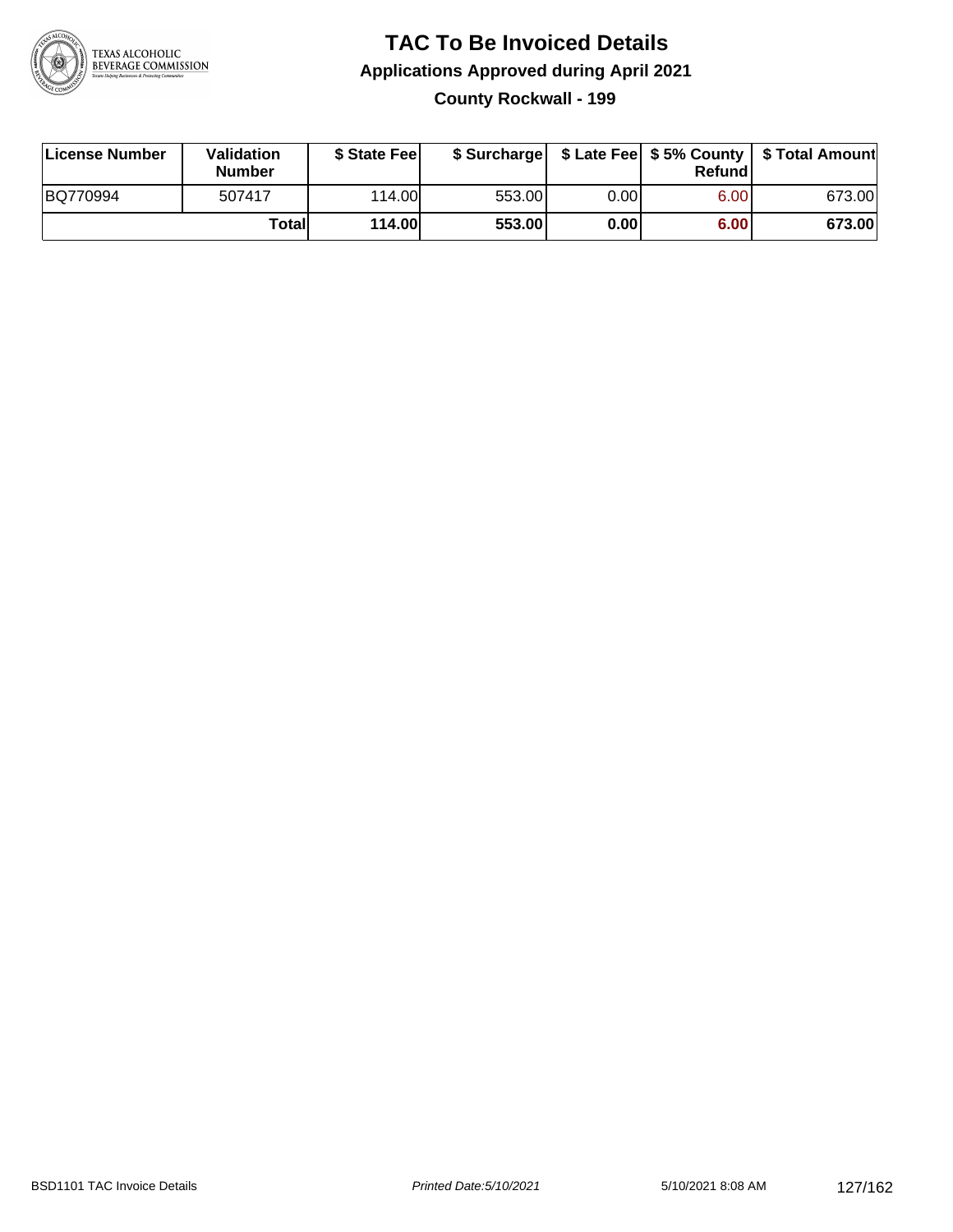

#### **TAC To Be Invoiced Details Applications Approved during April 2021 County Rusk - 201**

| License Number | Validation<br><b>Number</b> | \$ State Feel |        |      | Refundl | \$ Surcharge   \$ Late Fee   \$5% County   \$ Total Amount |
|----------------|-----------------------------|---------------|--------|------|---------|------------------------------------------------------------|
| BQ1116201      | 6381                        | 114.00L       | 553.00 | 0.00 | 6.00    | 673.00                                                     |
|                | Total                       | 114.00        | 553.00 | 0.00 | 6.00    | 673.00                                                     |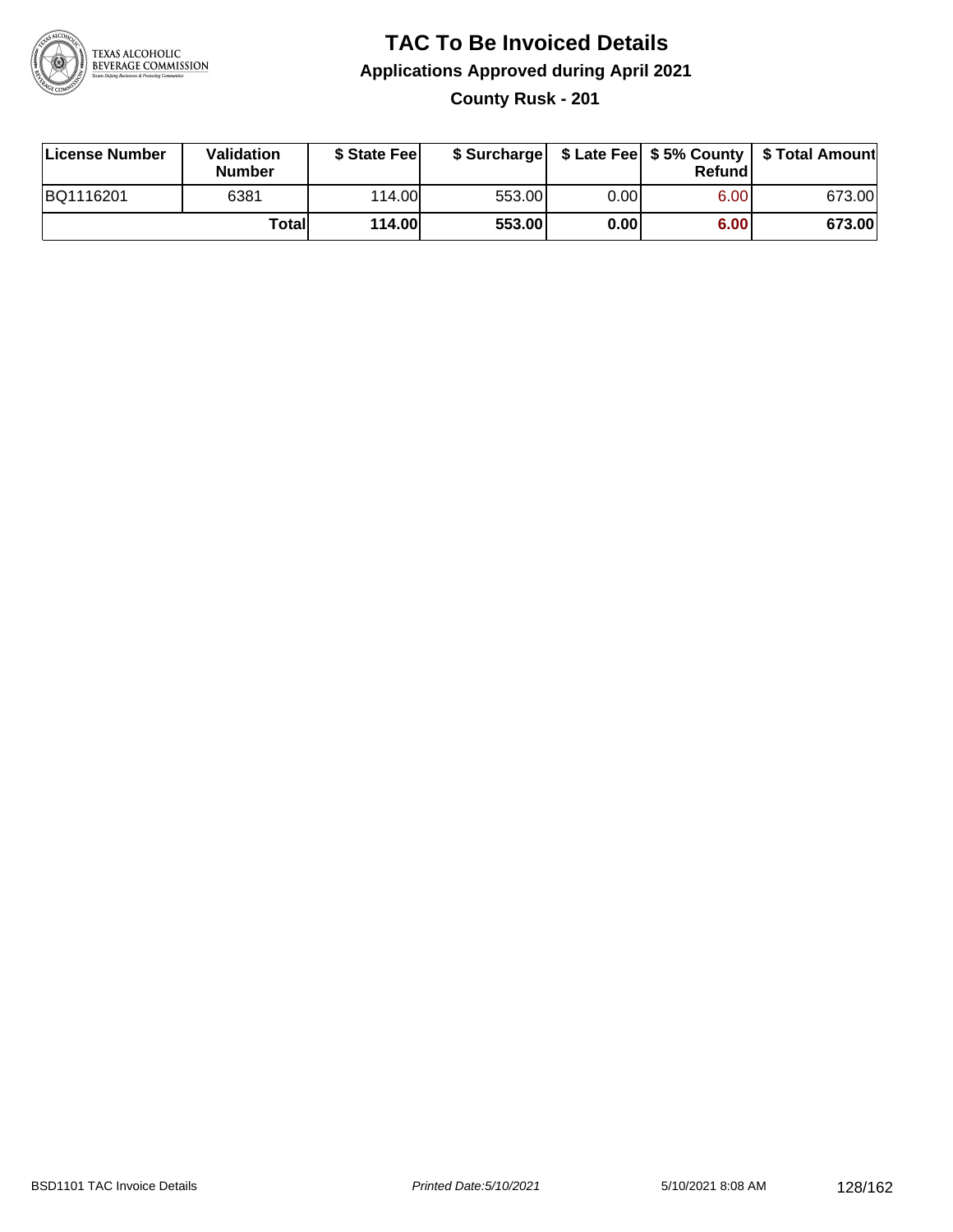

#### **TAC To Be Invoiced Details Applications Approved during April 2021 County Sabine - 202**

| License Number | Validation<br><b>Number</b> | \$ State Fee |          |      | Refundl | \$ Surcharge   \$ Late Fee   \$5% County   \$ Total Amount |
|----------------|-----------------------------|--------------|----------|------|---------|------------------------------------------------------------|
| BG1117274      | 5898                        | 332.50       | 553.00   | 0.00 | 17.50   | 903.00                                                     |
| BQ826021       | 503838                      | 114.00L      | 553.00   | 0.00 | 6.00    | 673.00                                                     |
|                | Total                       | 446.50       | 1,106.00 | 0.00 | 23.50   | 1,576.00                                                   |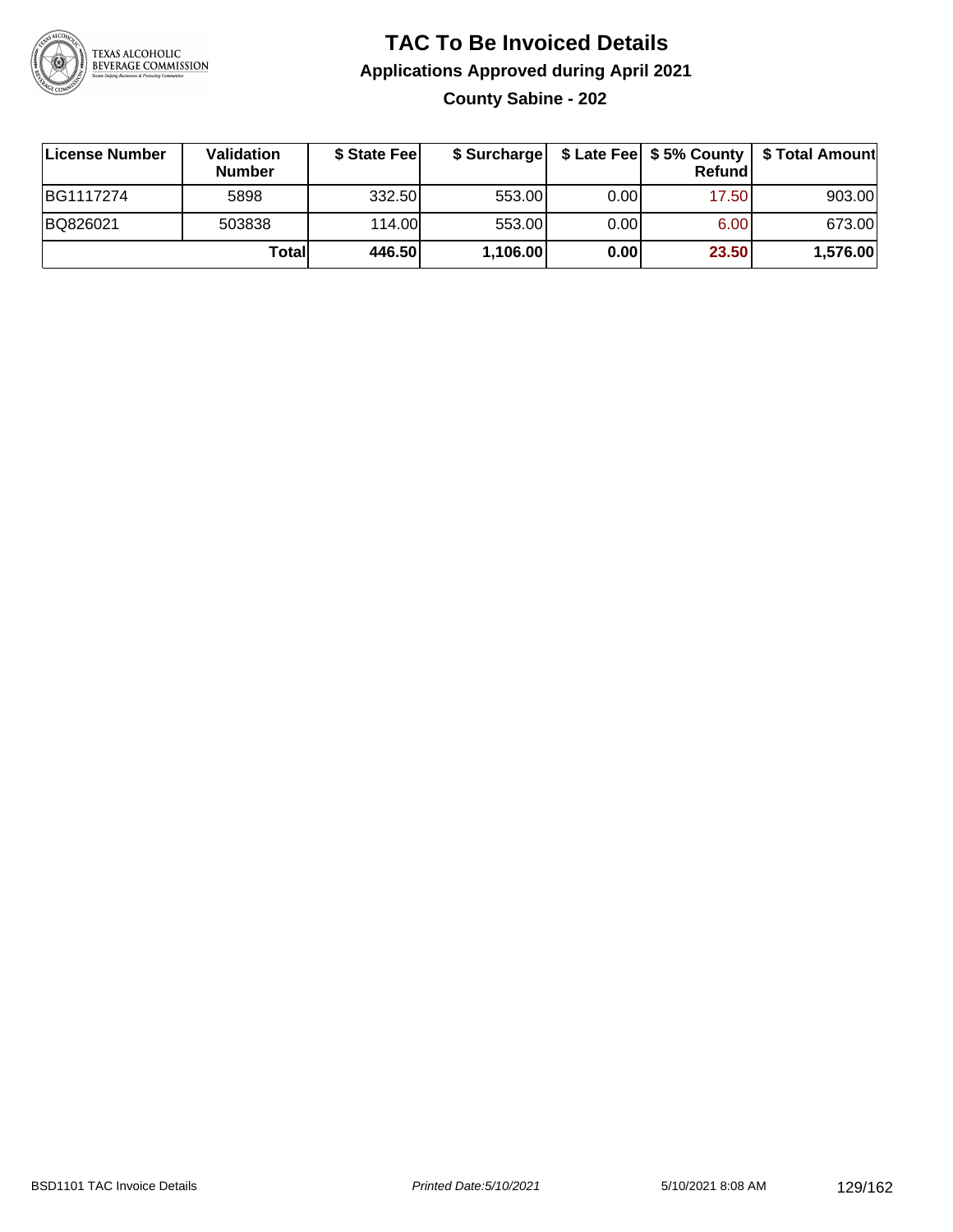

#### **TAC To Be Invoiced Details Applications Approved during April 2021 County San Jacinto - 204**

| License Number | Validation<br><b>Number</b> | \$ State Feel |        |      | Refund | \$ Surcharge   \$ Late Fee   \$5% County   \$ Total Amount |
|----------------|-----------------------------|---------------|--------|------|--------|------------------------------------------------------------|
| BG974995       | 112305                      | 332.50        | 553.00 | 0.00 | 17.50  | 903.00                                                     |
|                | Totall                      | 332.50        | 553.00 | 0.00 | 17.50  | 903.00                                                     |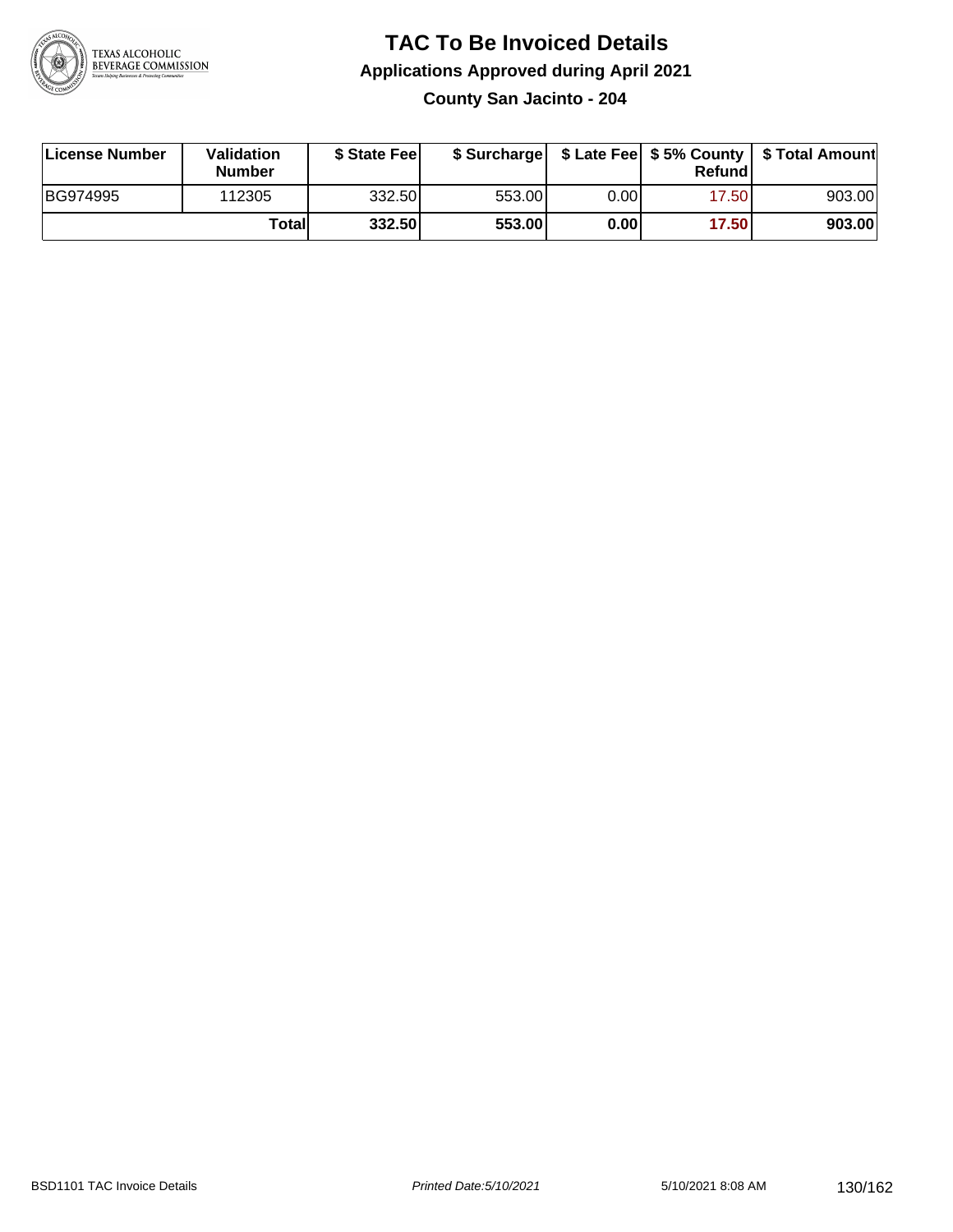

#### **TAC To Be Invoiced Details Applications Approved during April 2021 County San Patricio - 205**

| License Number | <b>Validation</b><br><b>Number</b> | \$ State Fee | \$ Surcharge | \$ Late Fee | \$5% County<br><b>Refund</b> | \$ Total Amount |
|----------------|------------------------------------|--------------|--------------|-------------|------------------------------|-----------------|
| BQ1049901      | 112348                             | 114.00       | 553.00       | 0.00        | 6.00                         | 673.00          |
| BQ836254       | 112764                             | 114.00       | 553.00       | 0.00        | 6.00                         | 673.00          |
| BQ772722       | 113258                             | 114.00       | 553.00       | 0.00        | 6.00                         | 673.00          |
| BQ905307       | 114265                             | 114.00       | 553.00       | 0.00        | 6.00                         | 673.00          |
| BG1049395      | 115280                             | 332.50       | 553.00       | 0.00        | 17.50                        | 903.00          |
| BL1049395      | 115280                             | 475.00       | 327.00       | 0.00        | 25.00                        | 827.00          |
| BQ1052125      | 116701                             | 114.00       | 553.00       | 0.00        | 6.00                         | 673.00          |
| BF979712       | 117481                             | 114.00       | 553.00       | 0.00        | 6.00                         | 673.00          |
|                | <b>Total</b>                       | 1,491.50     | 4,198.00     | 0.00        | 78.50                        | 5,768.00        |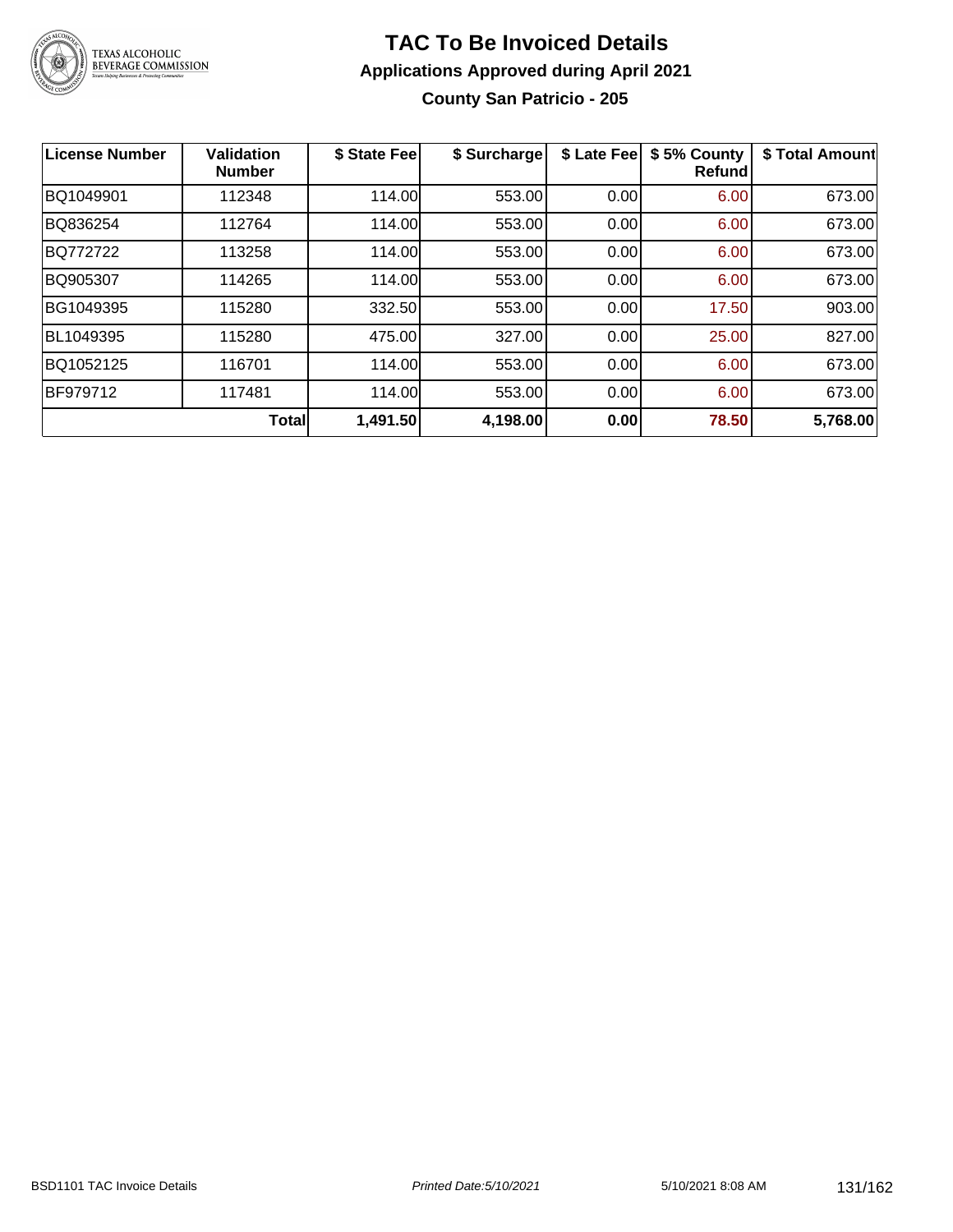

### **TAC To Be Invoiced Details Applications Approved during April 2021 County Scurry - 208**

| License Number | <b>Validation</b><br><b>Number</b> | \$ State Feel |        |       | Refund | \$ Surcharge   \$ Late Fee   \$5% County   \$ Total Amount |
|----------------|------------------------------------|---------------|--------|-------|--------|------------------------------------------------------------|
| BQ904942       | 114823                             | 114.00        | 553.00 | 0.001 | 6.00   | 673.00                                                     |
|                | Totall                             | 114.00        | 553.00 | 0.00  | 6.00   | 673.00                                                     |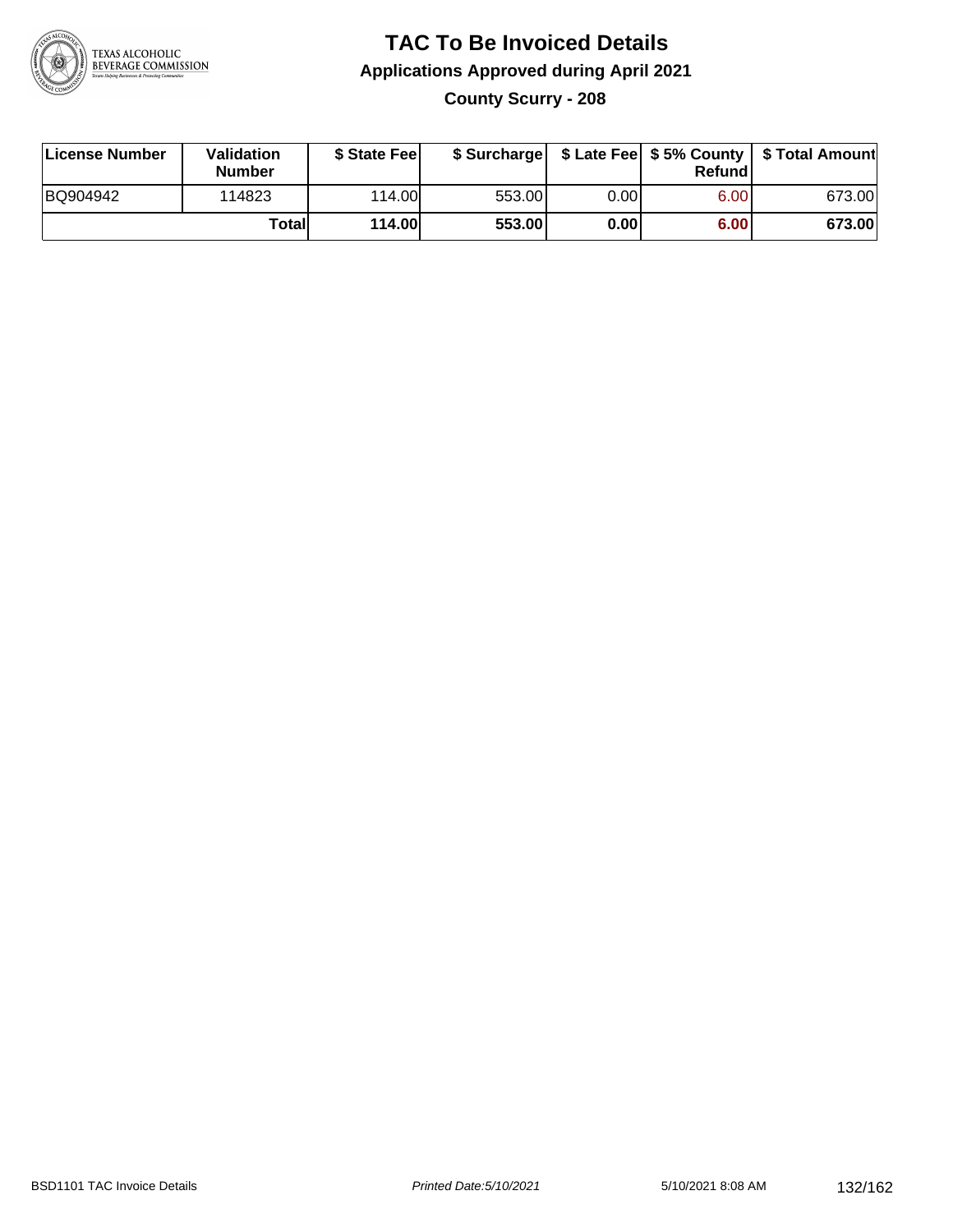

#### **TAC To Be Invoiced Details Applications Approved during April 2021 County Smith - 212**

| License Number | <b>Validation</b><br><b>Number</b> | \$ State Fee | \$ Surcharge |      | \$ Late Fee   \$5% County<br>Refundl | \$ Total Amount |
|----------------|------------------------------------|--------------|--------------|------|--------------------------------------|-----------------|
| BG1116816      | 6302                               | 332.50       | 553.00       | 0.00 | 17.50                                | 903.00          |
| BQ1116041      | 6362                               | 114.00       | 553.00       | 0.00 | 6.00                                 | 673.00          |
| BQ1051435      | 113377                             | 114.00       | 553.00       | 0.00 | 6.00                                 | 673.00          |
| BQ834135       | 113637                             | 114.00       | 553.00       | 0.00 | 6.00                                 | 673.00          |
| BG885612       | 117360                             | 332.50       | 553.00       | 0.00 | 17.50                                | 903.00          |
|                | Totall                             | 1,007.00     | 2,765.00     | 0.00 | 53.00                                | 3,825.00        |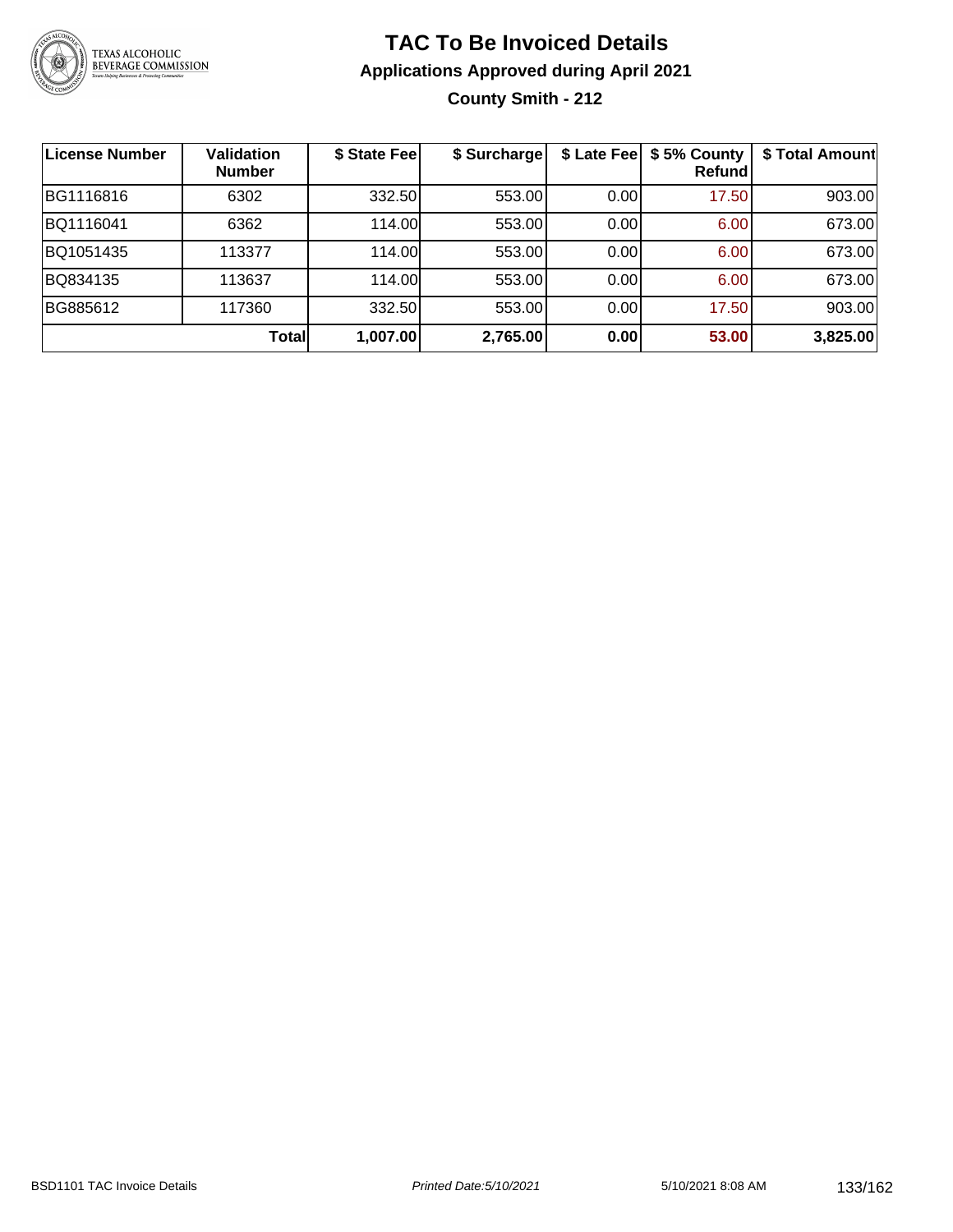

#### **TAC To Be Invoiced Details Applications Approved during April 2021 County Starr - 214**

| License Number | <b>Validation</b><br><b>Number</b> | \$ State Fee | \$ Surcharge | \$ Late Fee | \$5% County<br><b>Refund</b> | \$ Total Amount |
|----------------|------------------------------------|--------------|--------------|-------------|------------------------------|-----------------|
| BQ1117267      | 6658                               | 114.00       | 553.00       | 0.00        | 6.00                         | 673.00          |
| BG1117114      | 6730                               | 332.50       | 553.00       | 0.00        | 17.50                        | 903.00          |
| BF1117193      | 6753                               | 114.00       | 553.00       | 0.00        | 6.00                         | 673.00          |
| BG902150       | 112011                             | 332.50       | 553.00       | 0.00        | 17.50                        | 903.00          |
| BQ838015       | 113843                             | 114.00       | 553.00       | 0.00        | 6.00                         | 673.00          |
| BQ838014       | 113855                             | 114.00       | 553.00       | 0.00        | 6.00                         | 673.00          |
| BQ980049       | 114089                             | 114.00       | 553.00       | 0.00        | 6.00                         | 673.00          |
| BG1046636      | 509488                             | 332.50       | 553.00       | 0.00        | 17.50                        | 903.00          |
|                | <b>Total</b>                       | 1,567.50     | 4,424.00     | 0.00        | 82.50                        | 6,074.00        |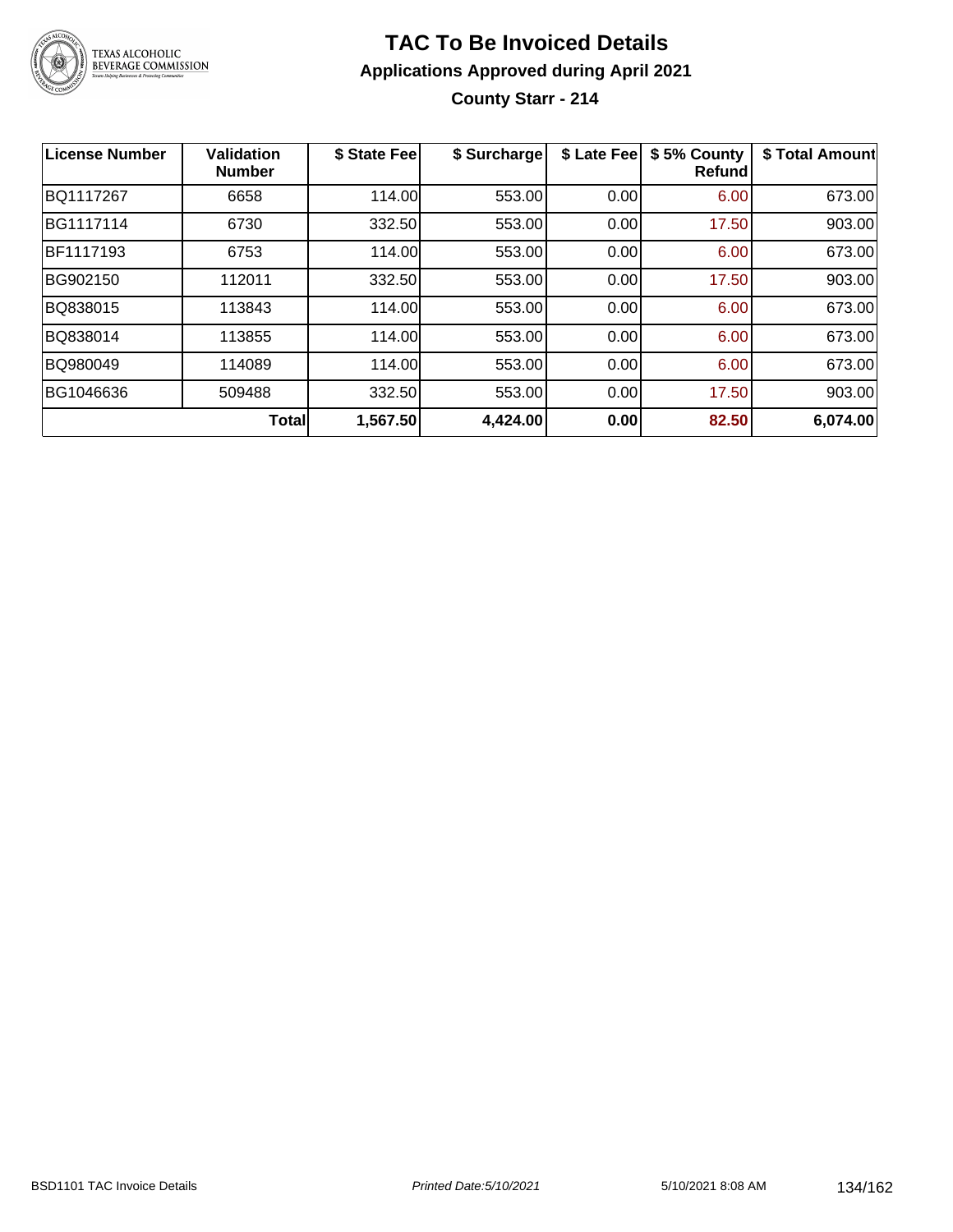

### **TAC To Be Invoiced Details Applications Approved during April 2021 County Stephens - 215**

| License Number | Validation<br><b>Number</b> | \$ State Fee |          |      | <b>Refund</b> | \$ Surcharge   \$ Late Fee   \$5% County   \$ Total Amount |
|----------------|-----------------------------|--------------|----------|------|---------------|------------------------------------------------------------|
| BG1116478      | 6369                        | 332.50       | 553.00   | 0.00 | 17.50         | 903.00                                                     |
| BG1116143      | 6370                        | 332.50       | 553.00   | 0.00 | 17.50         | 903.00                                                     |
|                | Totall                      | 665.00       | 1,106.00 | 0.00 | 35.00         | 1,806.00                                                   |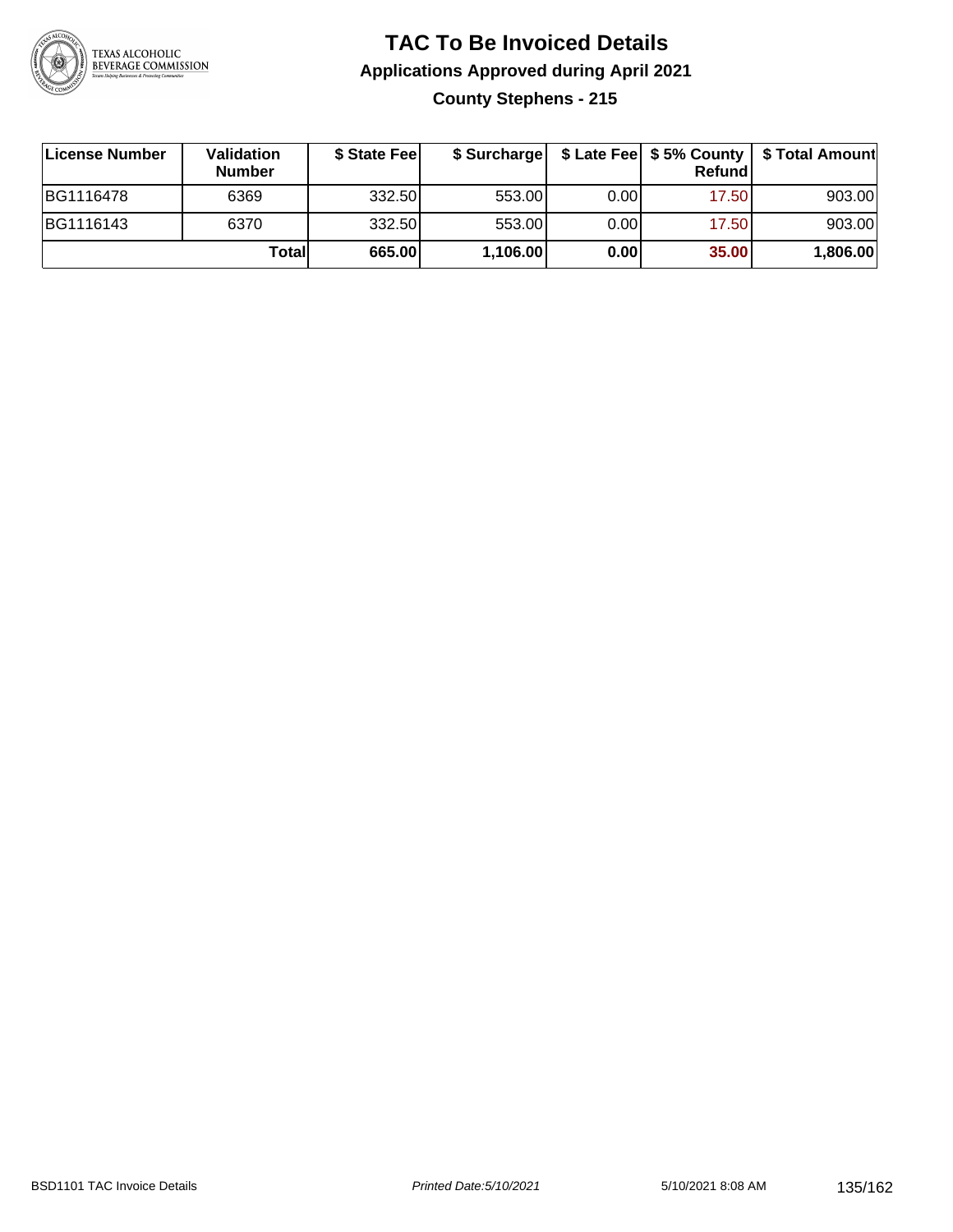

# **TAC To Be Invoiced Details Applications Approved during April 2021**

**County Stonewall - 217**

| License Number | Validation<br><b>Number</b> | \$ State Feel | \$ Surcharge |       | Refundl |        |
|----------------|-----------------------------|---------------|--------------|-------|---------|--------|
| BQ1051823      | 414565                      | 114.00        | 553.00       | 0.001 | 6.00    | 673.00 |
|                | Totall                      | <b>114.00</b> | 553.00       | 0.00  | 6.00    | 673.00 |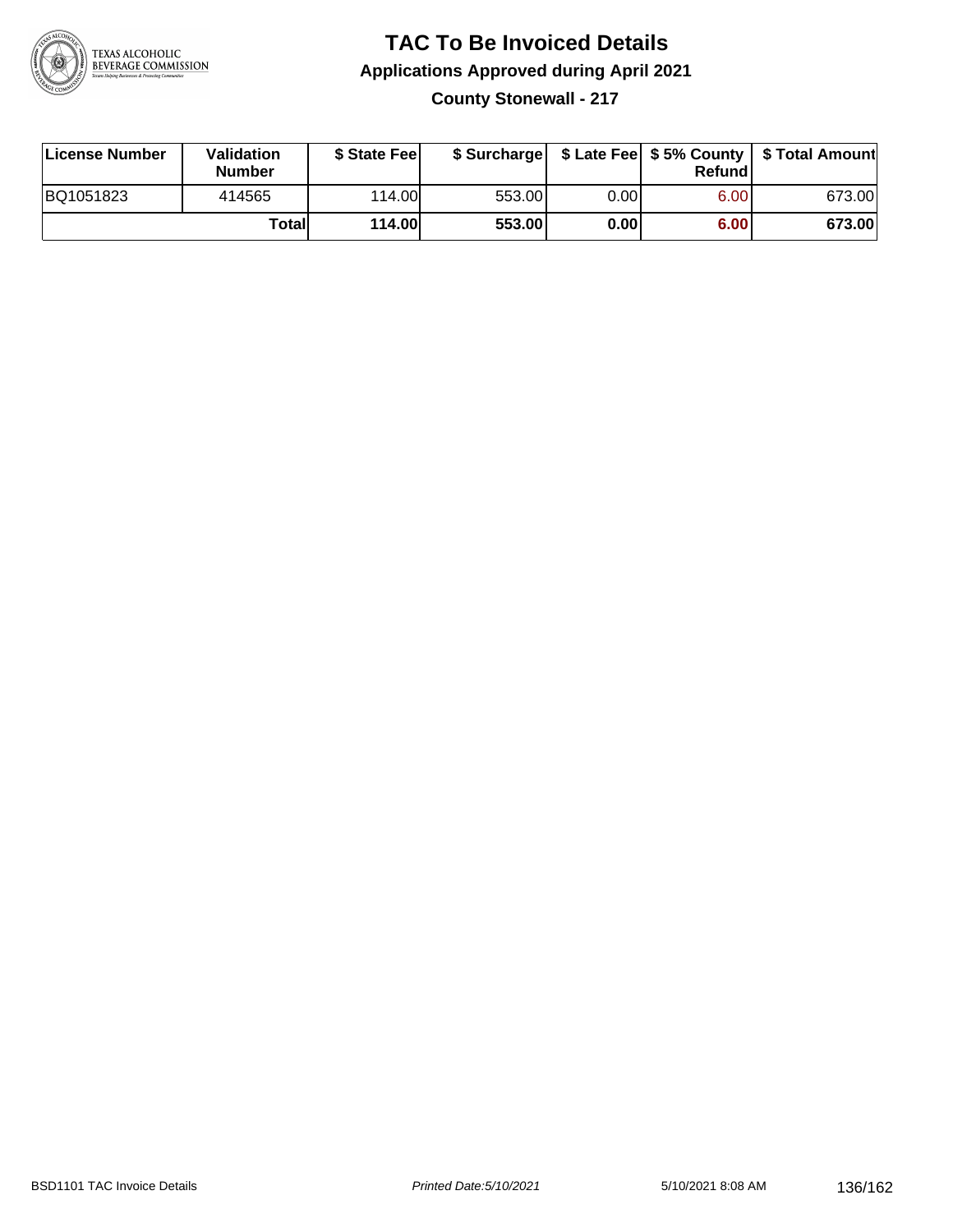

## TEXAS ALCOHOLIC<br>BEVERAGE COMMISSION

#### **TAC To Be Invoiced Details Applications Approved during April 2021 County Tarrant - 220**

| <b>License Number</b> | Validation<br><b>Number</b> | \$ State Fee | \$ Surcharge |      | \$ Late Fee   \$5% County<br>Refund | \$ Total Amount |
|-----------------------|-----------------------------|--------------|--------------|------|-------------------------------------|-----------------|
| BF1114307             | 5327                        | 114.00       | 553.00       | 0.00 | 6.00                                | 673.00          |
| BG1046172             | 5346                        | 1,425.00     | 553.00       | 0.00 | 75.00                               | 2,053.00        |
| BP1046172             | 5346                        | 950.00       | 426.00       | 0.00 | 50.00                               | 1,426.00        |
| BQ1116722             | 5418                        | 114.00       | 553.00       | 0.00 | 6.00                                | 673.00          |
| BF1114970             | 5601                        | 114.00       | 553.00       | 0.00 | 6.00                                | 673.00          |
| BQ1116112             | 5627                        | 114.00       | 553.00       | 0.00 | 6.00                                | 673.00          |
| BQ1116288             | 5630                        | 114.00       | 553.00       | 0.00 | 6.00                                | 673.00          |
| BF1116796             | 5671                        | 114.00       | 553.00       | 0.00 | 6.00                                | 673.00          |
| BF1114215             | 5875                        | 114.00       | 553.00       | 0.00 | 6.00                                | 673.00          |
| BG1114322             | 5921                        | 1,900.00     | 553.00       | 0.00 | 100.00                              | 2,553.00        |
| BF1115342             | 5933                        | 114.00       | 553.00       | 0.00 | 6.00                                | 673.00          |
| BQ1114296             | 6068                        | 114.00       | 553.00       | 0.00 | 6.00                                | 673.00          |
| BQ1115404             | 6069                        | 114.00       | 553.00       | 0.00 | 6.00                                | 673.00          |
| BF1115114             | 6085                        | 114.00       | 553.00       | 0.00 | 6.00                                | 673.00          |
| BB1117261             | 6130                        | 570.00       | 701.00       | 0.00 | 30.00                               | 1,301.00        |
| BQ1115585             | 6213                        | 114.00       | 553.00       | 0.00 | 6.00                                | 673.00          |
| BF1116004             | 6214                        | 114.00       | 553.00       | 0.00 | 6.00                                | 673.00          |
| BQ1117026             | 6247                        | 114.00       | 553.00       | 0.00 | 6.00                                | 673.00          |
| BQ1116066             | 6278                        | 114.00       | 553.00       | 0.00 | 6.00                                | 673.00          |
| BF1116835             | 6325                        | 114.00       | 553.00       | 0.00 | 6.00                                | 673.00          |
| BG1116774             | 6415                        | 1,900.00     | 553.00       | 0.00 | 100.00                              | 2,553.00        |
| BF1116819             | 6448                        | 114.00       | 553.00       | 0.00 | 6.00                                | 673.00          |
| BQ1116872             | 6537                        | 114.00       | 553.00       | 0.00 | 6.00                                | 673.00          |
| BG1115960             | 6594                        | 1,900.00     | 553.00       | 0.00 | 100.00                              | 2,553.00        |
| BQ1116902             | 6719                        | 114.00       | 553.00       | 0.00 | 6.00                                | 673.00          |
| BQ836239              | 111953                      | 114.00       | 553.00       | 0.00 | 6.00                                | 673.00          |
| BQ903916              | 111953                      | 114.00       | 553.00       | 0.00 | 6.00                                | 673.00          |
| BQ977779              | 111953                      | 114.00       | 553.00       | 0.00 | 6.00                                | 673.00          |
| BQ977849              | 111953                      | 114.00       | 553.00       | 0.00 | 6.00                                | 673.00          |
| BQ978098              | 112091                      | 114.00       | 553.00       | 0.00 | 6.00                                | 673.00          |
| BG977957              | 112453                      | 1,425.00     | 553.00       | 0.00 | 75.00                               | 2,053.00        |
| BQ837311              | 112567                      | 114.00       | 553.00       | 0.00 | 6.00                                | 673.00          |
| BG978770              | 112626                      | 1,425.00     | 553.00       | 0.00 | 75.00                               | 2,053.00        |
| BF899644              | 112797                      | 114.00       | 553.00       | 0.00 | 6.00                                | 673.00          |
| BQ833781              | 113070                      | 114.00       | 553.00       | 0.00 | 6.00                                | 673.00          |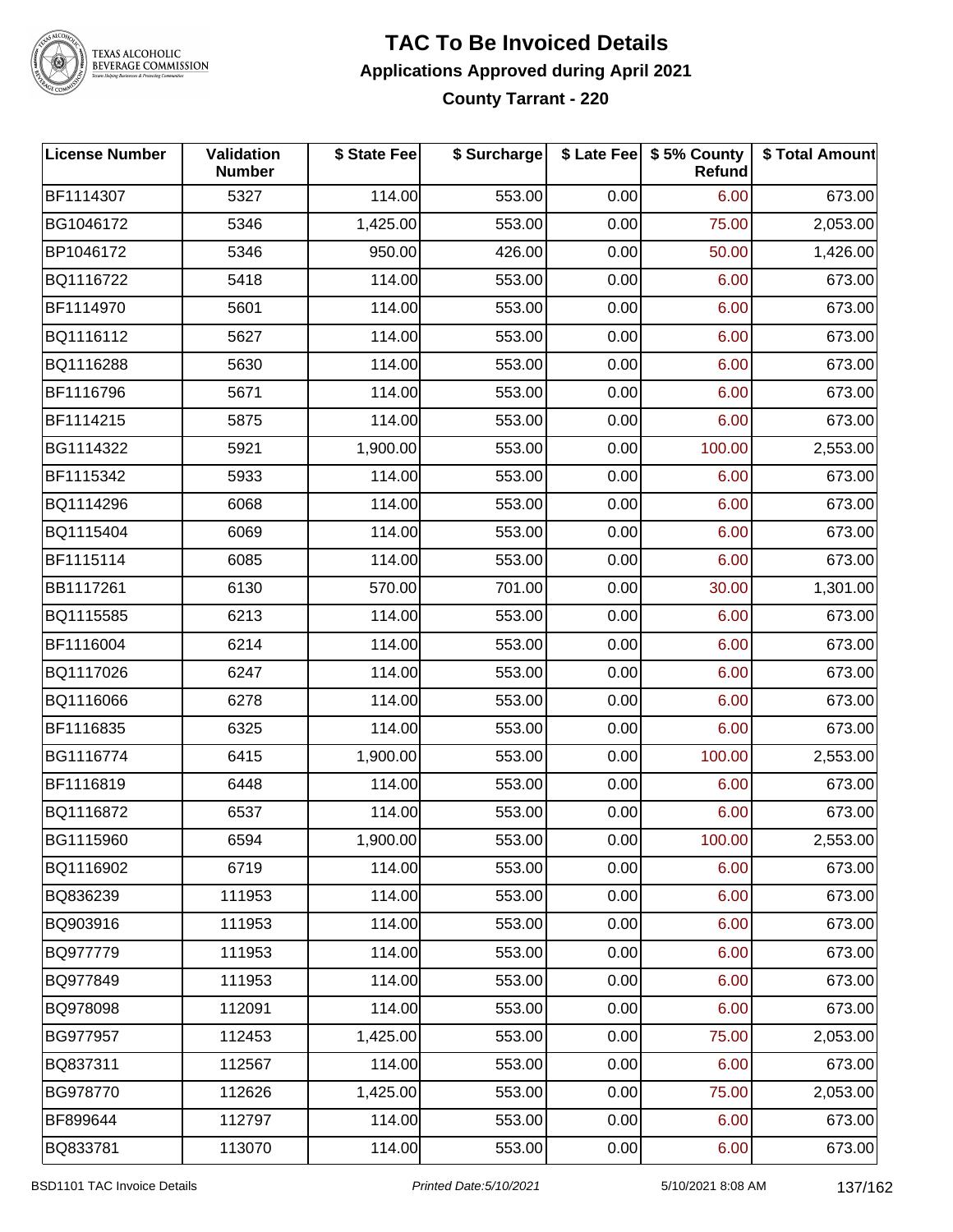| <b>License Number</b> | Validation<br><b>Number</b> | \$ State Fee | \$ Surcharge |        | \$ Late Fee   \$5% County<br>Refund | \$ Total Amount |
|-----------------------|-----------------------------|--------------|--------------|--------|-------------------------------------|-----------------|
| BQ773024              | 113088                      | 114.00       | 553.00       | 0.00   | 6.00                                | 673.00          |
| BQ904955              | 113088                      | 114.00       | 553.00       | 0.00   | 6.00                                | 673.00          |
| BF978998              | 113108                      | 114.00       | 553.00       | 0.00   | 6.00                                | 673.00          |
| BB903070              | 113163                      | 570.00       | 701.00       | 0.00   | 30.00                               | 1,301.00        |
| BI903071              | 113165                      | 38.00        | 278.00       | 0.00   | 2.00                                | 318.00          |
| BF836536              | 113169                      | 114.00       | 553.00       | 0.00   | 6.00                                | 673.00          |
| BQ837006              | 113201                      | 114.00       | 553.00       | 0.00   | 6.00                                | 673.00          |
| BQ978463              | 113204                      | 114.00       | 553.00       | 0.00   | 6.00                                | 673.00          |
| BF977474              | 113284                      | 114.00       | 553.00       | 0.00   | 6.00                                | 673.00          |
| BQ1051382             | 113353                      | 114.00       | 553.00       | 0.00   | 6.00                                | 673.00          |
| BF905194              | 113552                      | 114.00       | 553.00       | 0.00   | 6.00                                | 673.00          |
| BG835470              | 113593                      | 1,425.00     | 553.00       | 0.00   | 75.00                               | 2,053.00        |
| BL835470              | 113593                      | 475.00       | 327.00       | 0.00   | 25.00                               | 827.00          |
| BQ1050288             | 113598                      | 114.00       | 553.00       | 0.00   | 6.00                                | 673.00          |
| BG1046385             | 113612                      | 1,425.00     | 553.00       | 100.00 | 75.00                               | 2,153.00        |
| BQ978957              | 113667                      | 114.00       | 553.00       | 0.00   | 6.00                                | 673.00          |
| BG904392              | 113680                      | 1,425.00     | 553.00       | 0.00   | 75.00                               | 2,053.00        |
| BQ773214              | 113683                      | 114.00       | 553.00       | 0.00   | 6.00                                | 673.00          |
| BQ838225              | 113688                      | 114.00       | 553.00       | 0.00   | 6.00                                | 673.00          |
| BF904791              | 113692                      | 114.00       | 553.00       | 0.00   | 6.00                                | 673.00          |
| BG978879              | 113775                      | 1,425.00     | 553.00       | 0.00   | 75.00                               | 2,053.00        |
| BQ838242              | 113808                      | 114.00       | 553.00       | 0.00   | 6.00                                | 673.00          |
| BQ979267              | 113889                      | 114.00       | 553.00       | 0.00   | 6.00                                | 673.00          |
| BG1052066             | 113949                      | 1,425.00     | 553.00       | 0.00   | 75.00                               | 2,053.00        |
| BQ905251              | 113985                      | 114.00       | 553.00       | 0.00   | 6.00                                | 673.00          |
| BQ1051815             | 113985                      | 114.00       | 553.00       | 0.00   | 6.00                                | 673.00          |
| BF1049767             | 113987                      | 114.00       | 553.00       | 0.00   | 6.00                                | 673.00          |
| BF1052599             | 114055                      | 114.00       | 553.00       | 0.00   | 6.00                                | 673.00          |
| BF1052309             | 114063                      | 114.00       | 553.00       | 0.00   | 6.00                                | 673.00          |
| BQ773542              | 114103                      | 114.00       | 553.00       | 0.00   | 6.00                                | 673.00          |
| BG904456              | 114561                      | 1,425.00     | 553.00       | 0.00   | 75.00                               | 2,053.00        |
| BF1052596             | 114624                      | 114.00       | 553.00       | 0.00   | 6.00                                | 673.00          |
| BQ838243              | 114728                      | 114.00       | 553.00       | 0.00   | 6.00                                | 673.00          |
| BQ773538              | 115011                      | 114.00       | 553.00       | 0.00   | 6.00                                | 673.00          |
| BG968021              | 115696                      | 1,425.00     | 553.00       | 0.00   | 75.00                               | 2,053.00        |
| BQ979707              | 414558                      | 114.00       | 553.00       | 0.00   | 6.00                                | 673.00          |
| BQ901050              | 507269                      | 114.00       | 553.00       | 0.00   | 6.00                                | 673.00          |
| BQ825873              | 507626                      | 114.00       | 553.00       | 0.00   | 6.00                                | 673.00          |
| BG901822              | 507924                      | 1,425.00     | 553.00       | 0.00   | 75.00                               | 2,053.00        |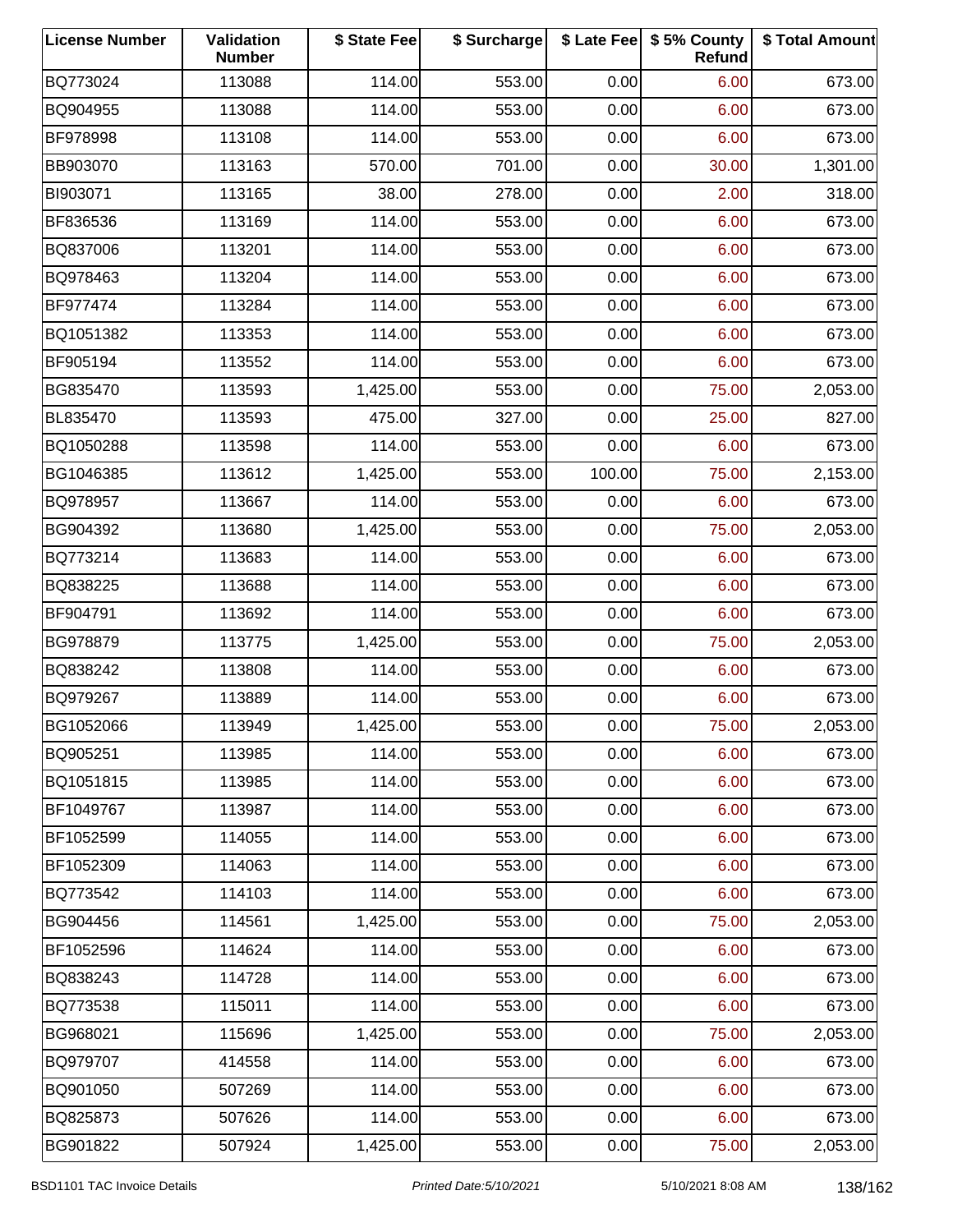| ∣License Number | <b>Validation</b><br><b>Number</b> | \$ State Fee | \$ Surcharge |        | \$ Late Fee   \$5% County  <br><b>Refund</b> | \$ Total Amount |
|-----------------|------------------------------------|--------------|--------------|--------|----------------------------------------------|-----------------|
| BQ978880        | 508241                             | 114.00       | 553.00       | 0.00   | 6.00                                         | 673.00          |
| BQ1048153       | 508244                             | 114.00L      | 553.00       | 0.00   | 6.00                                         | 673.00          |
| BQ1114606       | 508307                             | 114.00L      | 553.00       | 0.00   | 6.00                                         | 673.00          |
| BQ834353        | 717743                             | 114.00       | 553.00       | 0.00   | 6.00                                         | 673.00          |
|                 | Totall                             | 30,704.00    | 42,802.00    | 100.00 | 1,616.00                                     | 75,222.00       |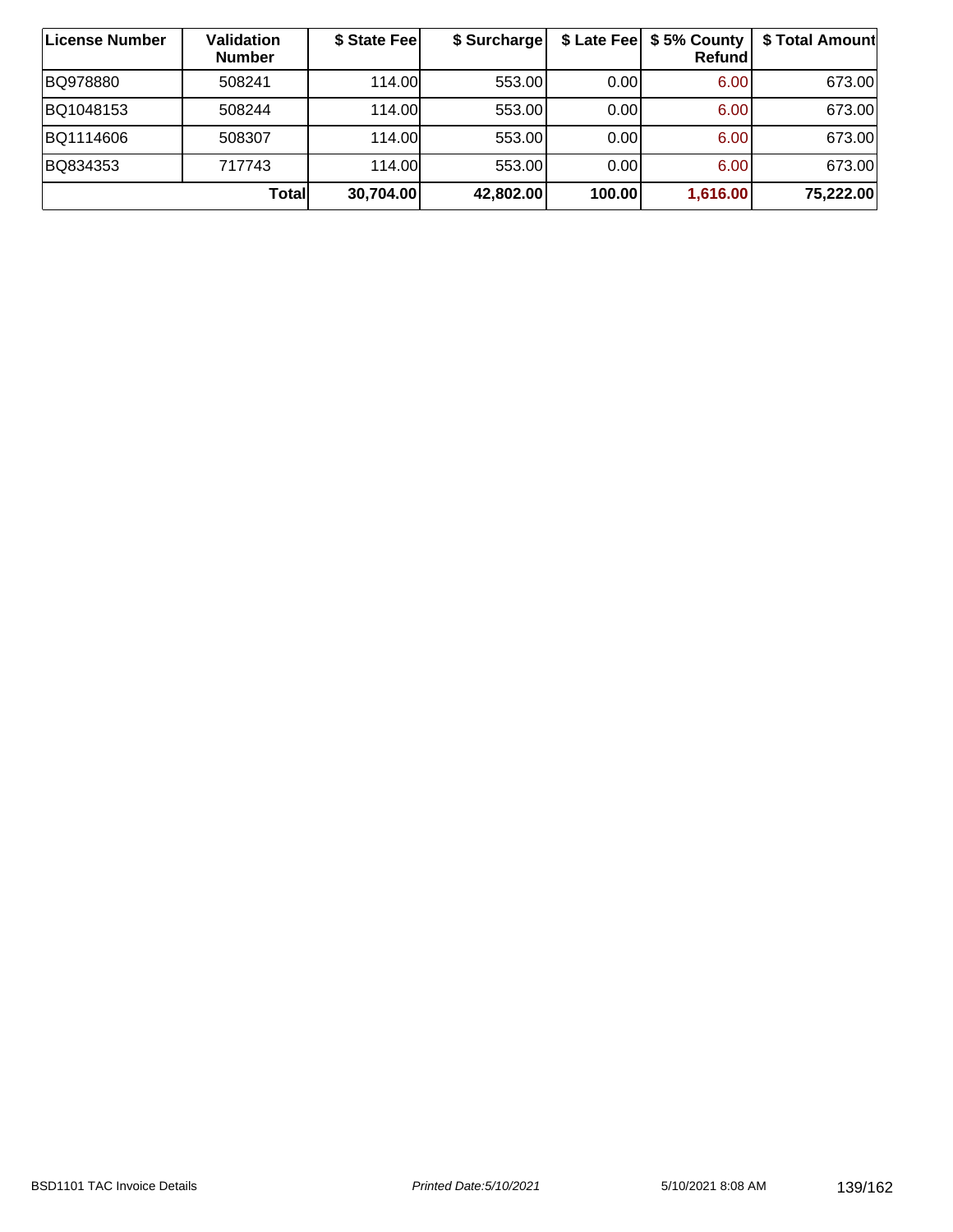

### **TAC To Be Invoiced Details Applications Approved during April 2021 County Taylor - 221**

| License Number | <b>Validation</b><br><b>Number</b> | \$ State Fee | \$ Surcharge |      | \$ Late Fee   \$5% County  <br>Refundl | \$ Total Amount |
|----------------|------------------------------------|--------------|--------------|------|----------------------------------------|-----------------|
| BQ1116395      | 5955                               | 114.00L      | 553.00       | 0.00 | 6.00 <sub>1</sub>                      | 673.00          |
| BQ903512       | 112201                             | 114.00L      | 553.00       | 0.00 | 6.00                                   | 673.00          |
| BF1049092      | 112381                             | 114.00       | 553.00       | 0.00 | 6.00                                   | 673.00          |
| BG977856       | 114914                             | 332.50       | 553.00       | 0.00 | 17.50                                  | 903.00          |
|                | Total                              | 674.50       | 2,212.00     | 0.00 | 35.50                                  | 2,922.00        |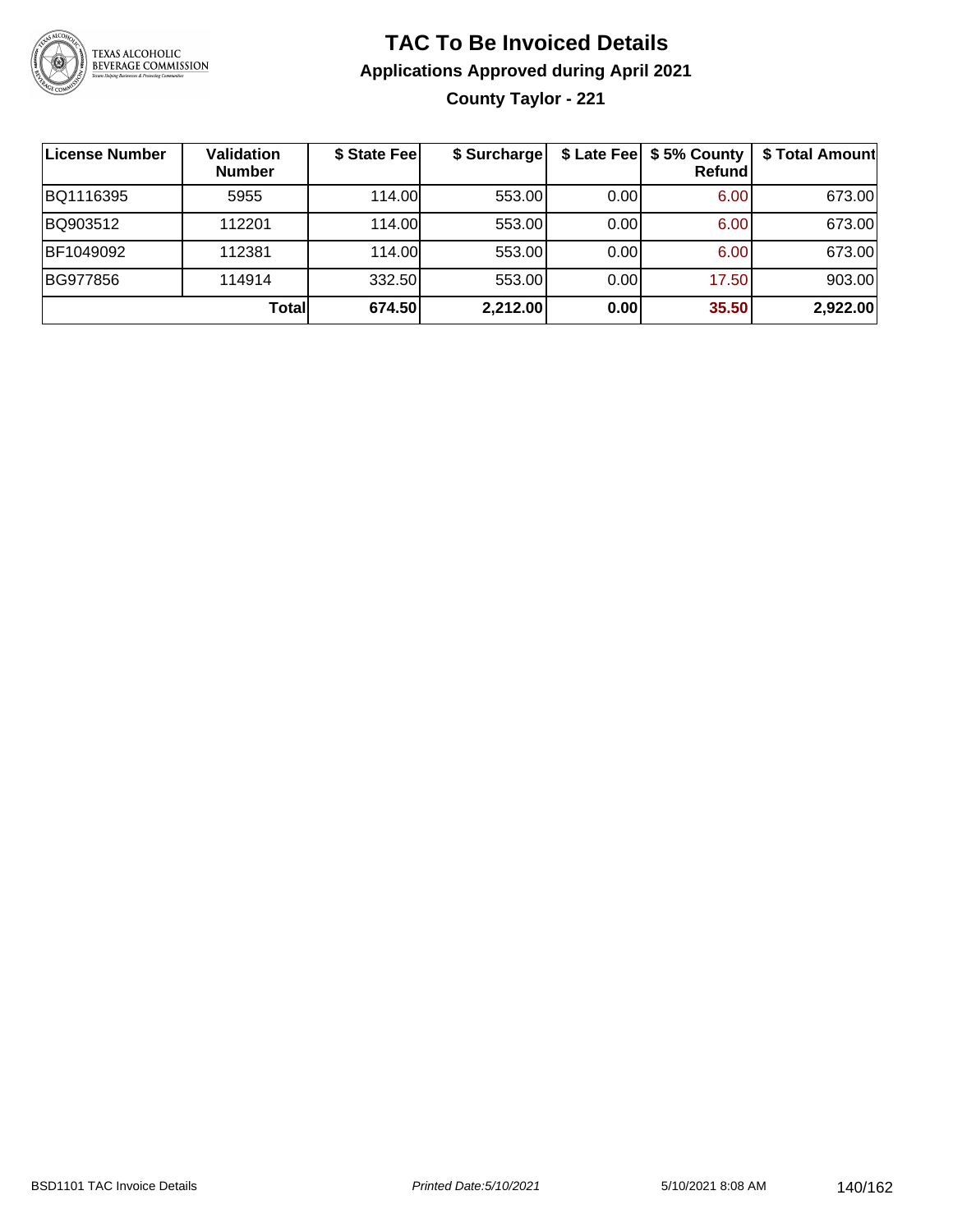

#### **TAC To Be Invoiced Details Applications Approved during April 2021 County Titus - 225**

| License Number | Validation<br><b>Number</b> | \$ State Feel |          |       | Refund | \$ Surcharge   \$ Late Fee   \$5% County   \$ Total Amount |
|----------------|-----------------------------|---------------|----------|-------|--------|------------------------------------------------------------|
| BF1114326      | 5914                        | 114.00L       | 553.00   | 0.001 | 6.00   | 673.00                                                     |
| BQ1051420      | 113826                      | 114.00L       | 553.00   | 0.00  | 6.00   | 673.00                                                     |
|                | Totall                      | 228.00        | 1,106.00 | 0.00  | 12.00  | 1,346.00                                                   |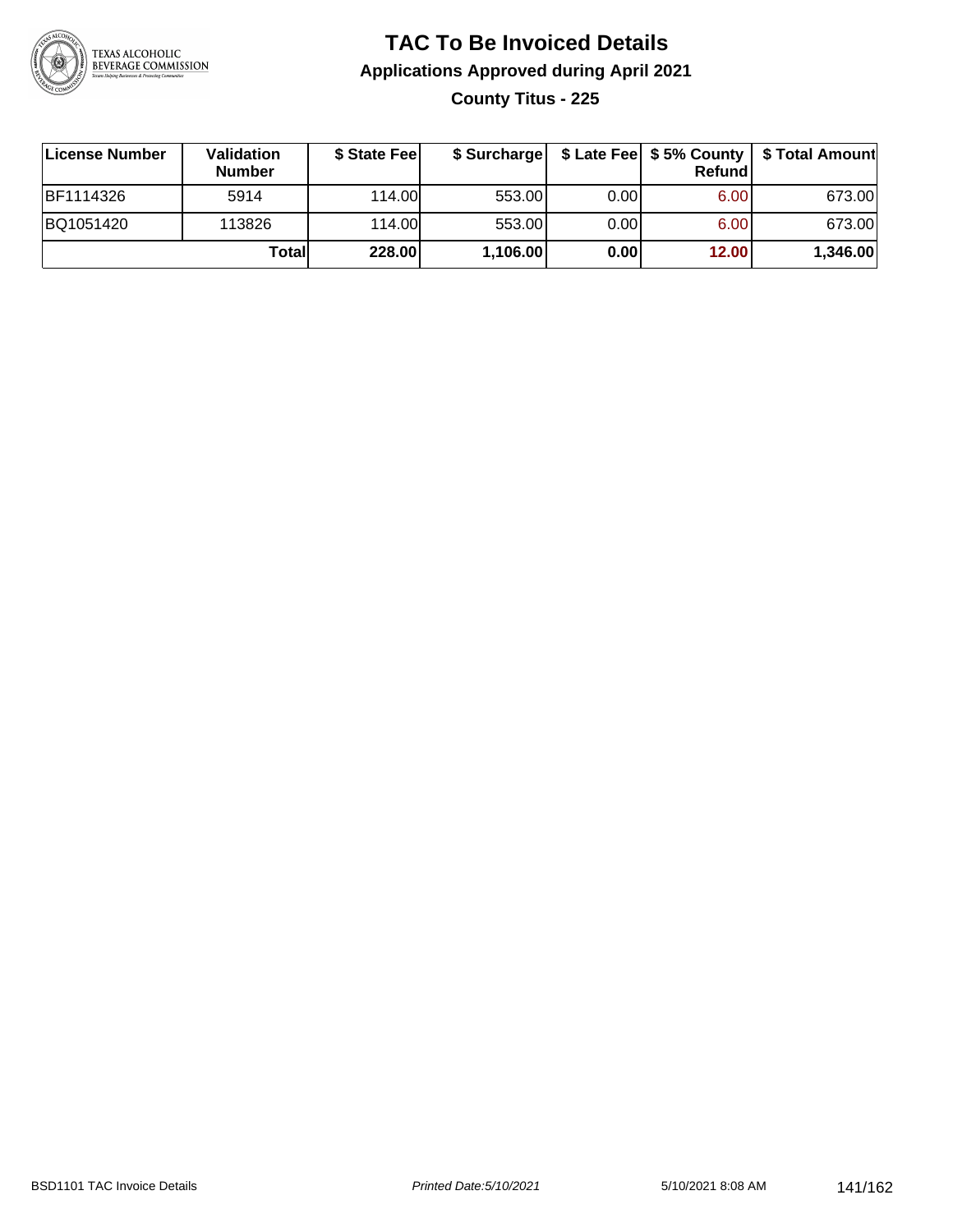

#### **TAC To Be Invoiced Details Applications Approved during April 2021 County Tom Green - 226**

| ∣License Number | Validation<br><b>Number</b> | \$ State Fee | \$ Surcharge |        | \$ Late Fee   \$5% County<br>Refundl | \$ Total Amount |
|-----------------|-----------------------------|--------------|--------------|--------|--------------------------------------|-----------------|
| BG1050336       | 113794                      | 332.50       | 553.00       | 0.00   | 17.50                                | 903.00          |
| BG771351        | 115361                      | 332.50       | 553.00       | 100.00 | 17.50                                | 1,003.00        |
| BL771351        | 115361                      | 475.00       | 327.00       | 100.00 | 25.00                                | 927.00          |
|                 | Totall                      | 1,140.00     | 1,433.00     | 200.00 | 60.00                                | 2,833.00        |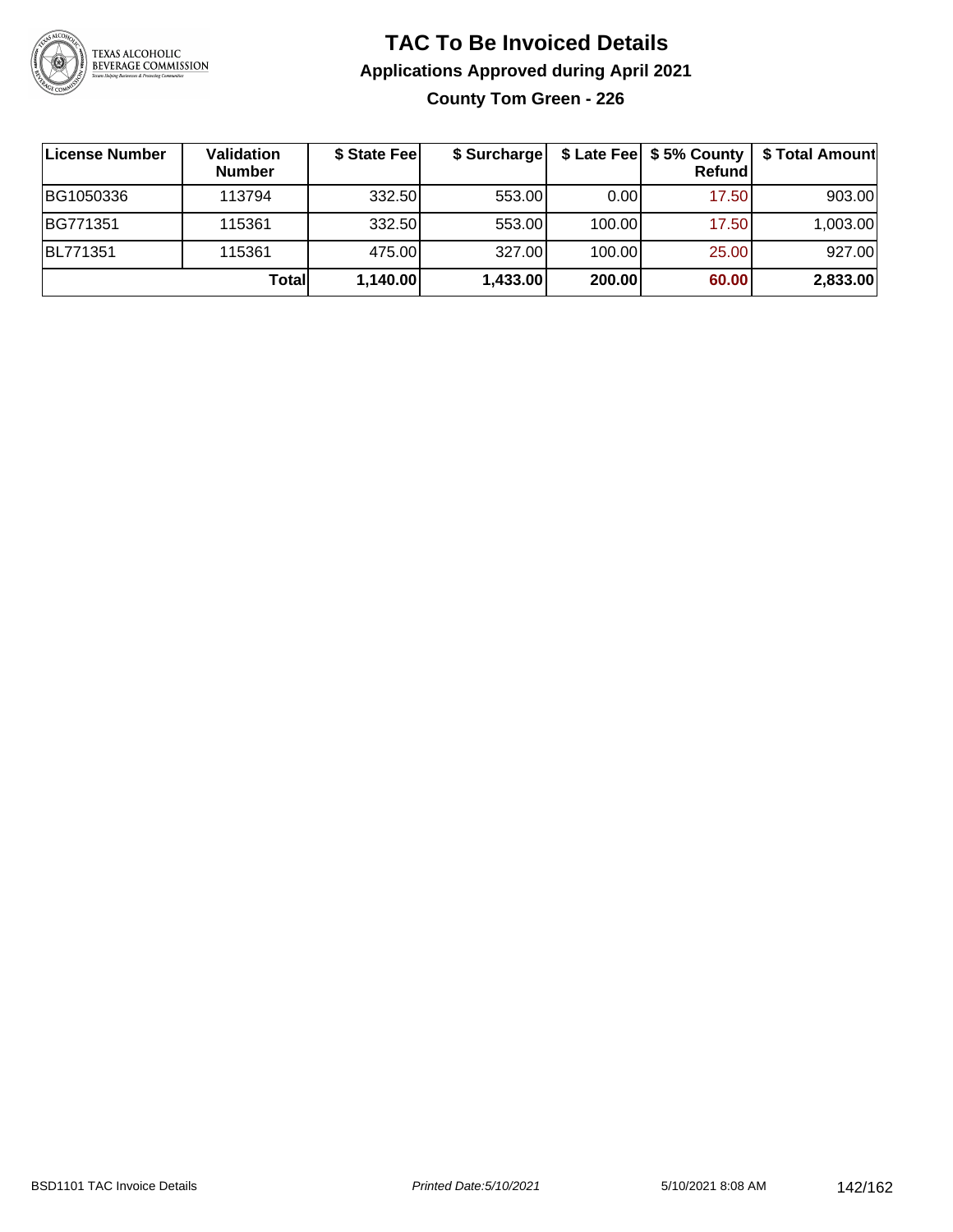

## TEXAS ALCOHOLIC<br>BEVERAGE COMMISSION

#### **TAC To Be Invoiced Details Applications Approved during April 2021 County Travis - 227**

| <b>License Number</b> | <b>Validation</b><br><b>Number</b> | \$ State Fee | \$ Surcharge |        | \$ Late Fee   \$5% County  <br>Refund | \$ Total Amount |
|-----------------------|------------------------------------|--------------|--------------|--------|---------------------------------------|-----------------|
| BG1115799             | 4532                               | 332.50       | 553.00       | 0.00   | 17.50                                 | 903.00          |
| BG1115784             | 4726                               | 332.50       | 553.00       | 0.00   | 17.50                                 | 903.00          |
| BG1115779             | 4758                               | 332.50       | 553.00       | 0.00   | 17.50                                 | 903.00          |
| BG1114467             | 4791                               | 332.50       | 553.00       | 0.00   | 17.50                                 | 903.00          |
| BQ1115466             | 5736                               | 114.00       | 553.00       | 0.00   | 6.00                                  | 673.00          |
| BG1114583             | 5999                               | 332.50       | 553.00       | 0.00   | 17.50                                 | 903.00          |
| BG1116257             | 6055                               | 332.50       | 553.00       | 0.00   | 17.50                                 | 903.00          |
| BA1117135             | 6168                               | 1,425.00     | 651.00       | 0.00   | 75.00                                 | 2,151.00        |
| BQ1115288             | 6181                               | 114.00       | 553.00       | 0.00   | 6.00                                  | 673.00          |
| BG1115902             | 6239                               | 332.50       | 553.00       | 0.00   | 17.50                                 | 903.00          |
| BQ1115963             | 6254                               | 114.00       | 553.00       | 0.00   | 6.00                                  | 673.00          |
| BG1116135             | 6307                               | 332.50       | 553.00       | 0.00   | 17.50                                 | 903.00          |
| BQ1116063             | 6343                               | 114.00       | 553.00       | 0.00   | 6.00                                  | 673.00          |
| BG1117110             | 6350                               | 332.50       | 553.00       | 0.00   | 17.50                                 | 903.00          |
| BG1050529             | 112437                             | 332.50       | 553.00       | 0.00   | 17.50                                 | 903.00          |
| BF974593              | 112694                             | 114.00       | 553.00       | 100.00 | 6.00                                  | 773.00          |
| BQ977972              | 112714                             | 114.00       | 553.00       | 0.00   | 6.00                                  | 673.00          |
| BG977477              | 112761                             | 332.50       | 553.00       | 0.00   | 17.50                                 | 903.00          |
| BF978119              | 112767                             | 114.00       | 553.00       | 0.00   | 6.00                                  | 673.00          |
| BG899657              | 112775                             | 332.50       | 553.00       | 0.00   | 17.50                                 | 903.00          |
| BG834897              | 112778                             | 332.50       | 553.00       | 0.00   | 17.50                                 | 903.00          |
| BF837426              | 112832                             | 114.00       | 553.00       | 0.00   | 6.00                                  | 673.00          |
| BG901832              | 112919                             | 332.50       | 553.00       | 0.00   | 17.50                                 | 903.00          |
| BG978456              | 113035                             | 332.50       | 553.00       | 0.00   | 17.50                                 | 903.00          |
| BG977799              | 113067                             | 332.50       | 553.00       | 0.00   | 17.50                                 | 903.00          |
| BP977799              | 113067                             | 950.00       | 426.00       | 0.00   | 50.00                                 | 1,426.00        |
| BQ1051248             | 113088                             | 114.00       | 553.00       | 0.00   | 6.00                                  | 673.00          |
| BG975240              | 113123                             | 332.50       | 553.00       | 0.00   | 17.50                                 | 903.00          |
| BG903734              | 113214                             | 332.50       | 553.00       | 0.00   | 17.50                                 | 903.00          |
| BQ1048160             | 113483                             | 114.00       | 553.00       | 0.00   | 6.00                                  | 673.00          |
| BG837885              | 113693                             | 332.50       | 553.00       | 0.00   | 17.50                                 | 903.00          |
| BQ978871              | 113944                             | 114.00       | 553.00       | 0.00   | 6.00                                  | 673.00          |
| BQ773857              | 114031                             | 114.00       | 553.00       | 0.00   | 6.00                                  | 673.00          |
| BQ1029572             | 131387                             | 114.00       | 553.00       | 0.00   | 6.00                                  | 673.00          |
| BG1038986             | 504680                             | 332.50       | 553.00       | 0.00   | 17.50                                 | 903.00          |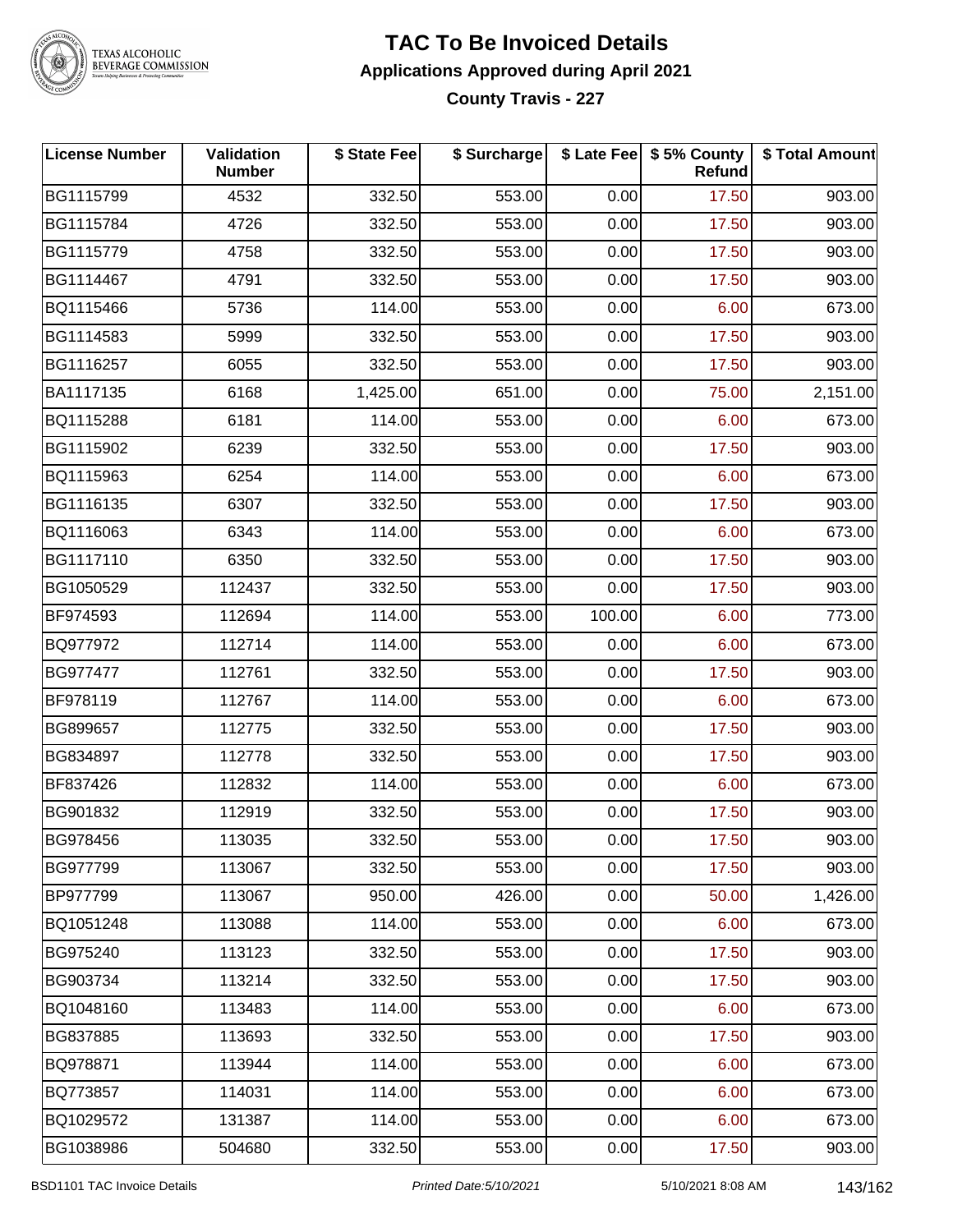| License Number | <b>Validation</b><br><b>Number</b> | \$ State Fee | \$ Surcharge | \$ Late Fee | \$5% County<br>Refund | \$ Total Amount |
|----------------|------------------------------------|--------------|--------------|-------------|-----------------------|-----------------|
| BG1114132      | 506949                             | 332.50       | 553.00       | 0.00        | 17.50                 | 903.00          |
| BB1047321      | 507919                             | 570.00       | 701.00       | 0.00        | 30.00                 | 1,301.00        |
| BG900637       | 508053                             | 332.50       | 553.00       | 0.00        | 17.50                 | 903.00          |
| BQ975863       | 508270                             | 114.00       | 553.00       | 0.00        | 6.00                  | 673.00          |
| BG900880       | 508305                             | 332.50       | 553.00       | 0.00        | 17.50                 | 903.00          |
| BG977417       | 510351                             | 332.50       | 553.00       | 0.00        | 17.50                 | 903.00          |
| BG765430       | 510720                             | 332.50       | 553.00       | 0.00        | 17.50                 | 903.00          |
|                | Total                              | 12,853.50    | 23,345.00    | 100.00      | 676.50                | 36,975.00       |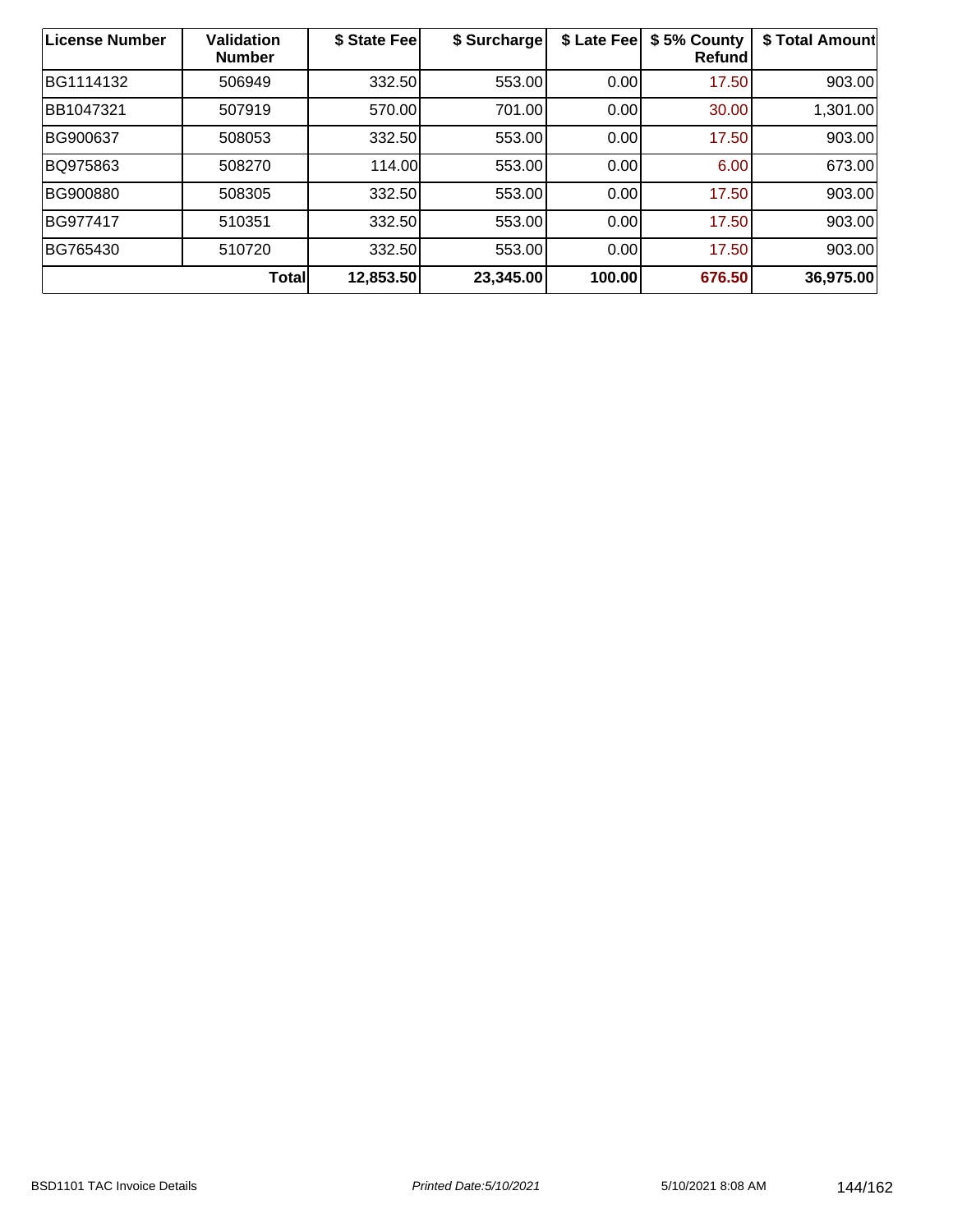

# **TAC To Be Invoiced Details Applications Approved during April 2021 County Trinity - 228**

| License Number | <b>Validation</b><br><b>Number</b> | \$ State Feel |        |      | Refund | \$ Surcharge   \$ Late Fee   \$5% County   \$ Total Amount |
|----------------|------------------------------------|---------------|--------|------|--------|------------------------------------------------------------|
| BG769978       | 112513                             | 332.50        | 553.00 | 0.00 | 17.50  | 903.00                                                     |
|                | Totall                             | 332.50        | 553.00 | 0.00 | 17.50  | 903.00                                                     |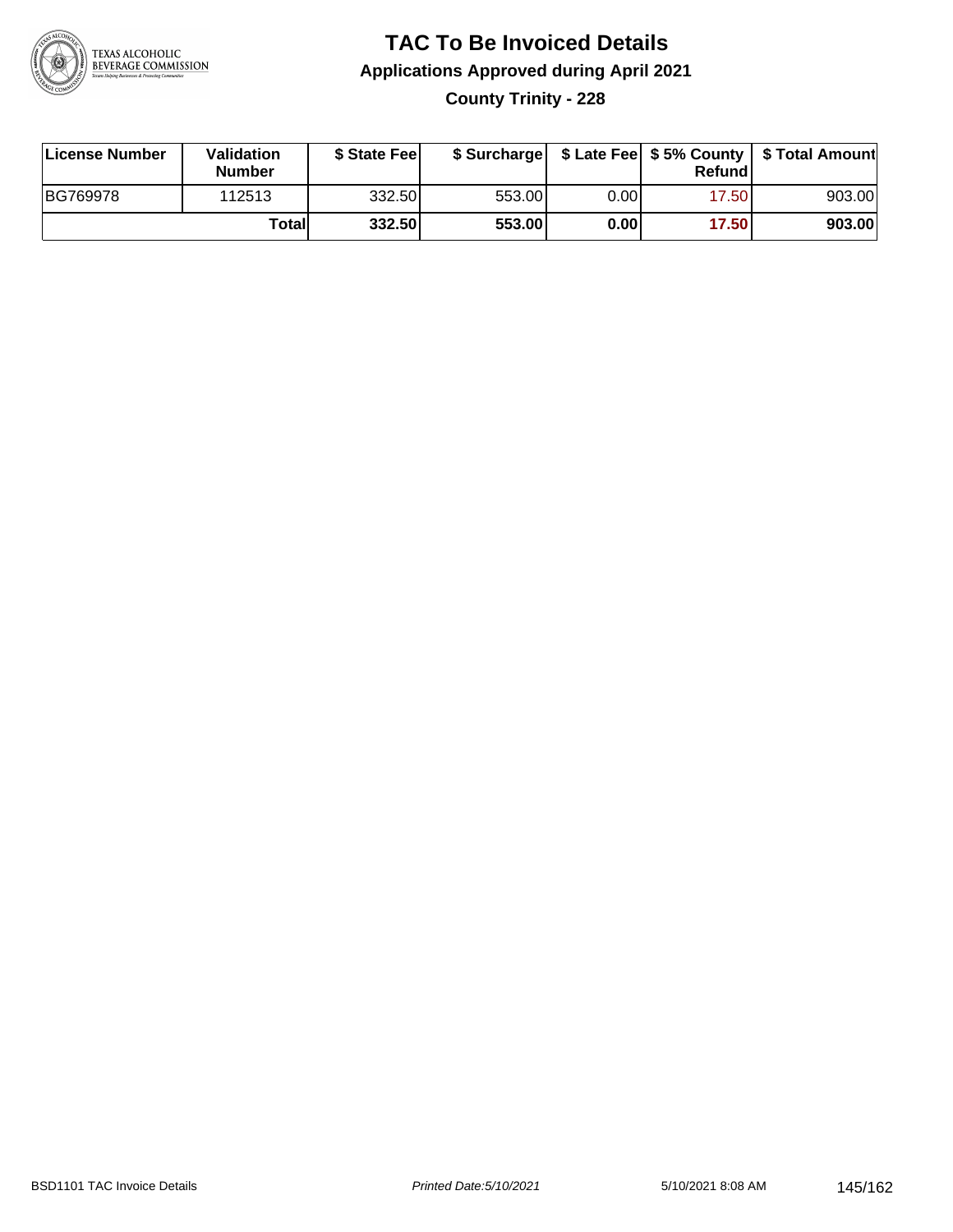

## **TAC To Be Invoiced Details Applications Approved during April 2021 County Upshur - 230**

| License Number | Validation<br><b>Number</b> | \$ State Feel |        |      | Refundl | \$ Surcharge   \$ Late Fee   \$5% County   \$ Total Amount |
|----------------|-----------------------------|---------------|--------|------|---------|------------------------------------------------------------|
| BQ1115344      | 5544                        | 114.00        | 553.00 | 0.00 | 6.00    | 673.00                                                     |
|                | Totall                      | 114.00        | 553.00 | 0.00 | 6.00    | 673.00                                                     |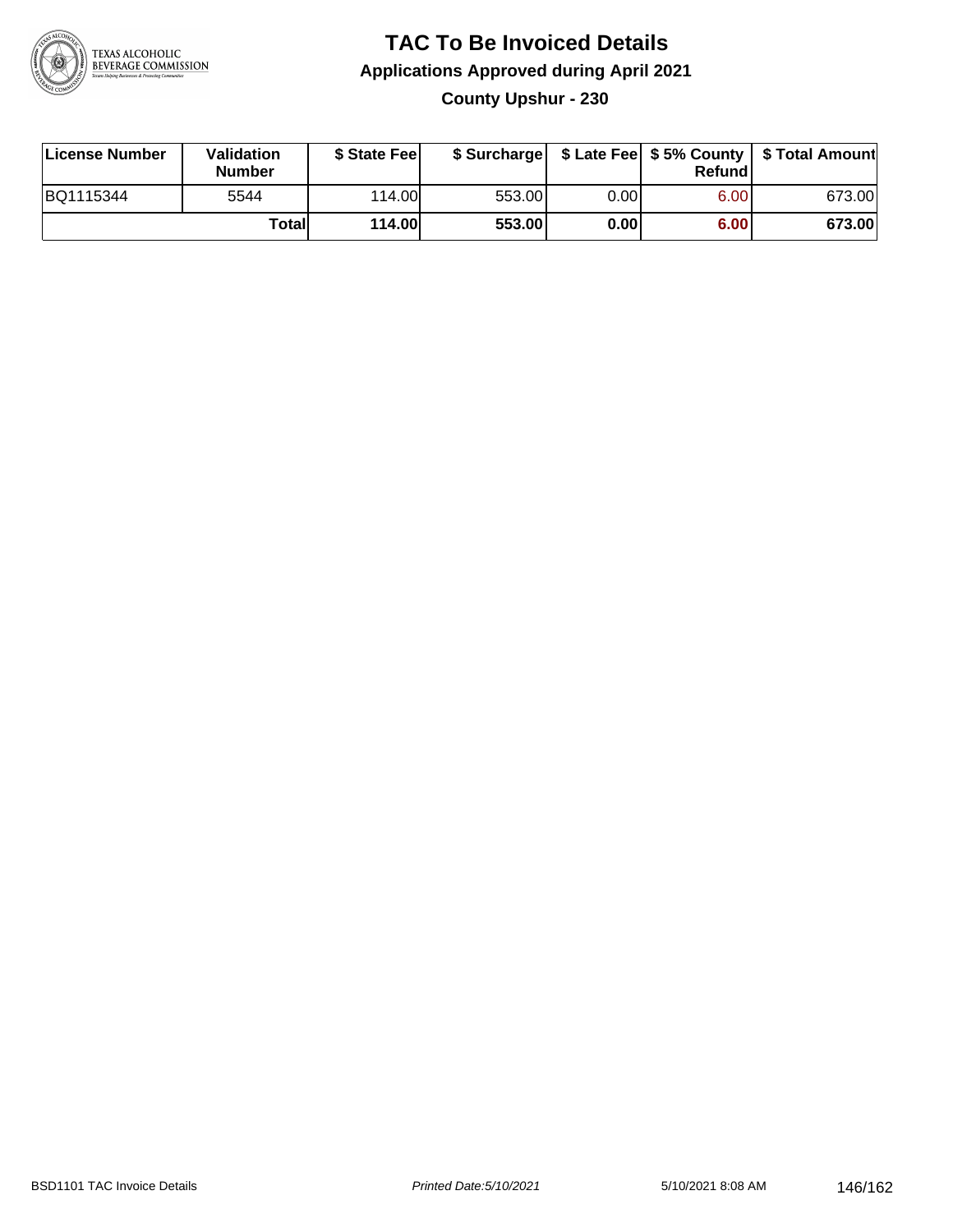

# **TAC To Be Invoiced Details Applications Approved during April 2021 County Uvalde - 232**

| License Number   | Validation<br><b>Number</b> | \$ State Fee | \$ Surcharge |      | Refund | \$ Late Fee   \$5% County   \$ Total Amount |
|------------------|-----------------------------|--------------|--------------|------|--------|---------------------------------------------|
| BF1114436        | 5693                        | 114.00L      | 553.00       | 0.00 | 6.00   | 673.00                                      |
| <b>BF1115386</b> | 6159                        | 114.00L      | 553.00       | 0.00 | 6.00   | 673.00                                      |
| BF1115383        | 6165                        | 114.00L      | 553.00       | 0.00 | 6.00   | 673.00                                      |
|                  | Total                       | 342.00       | 1,659.00     | 0.00 | 18.00  | 2,019.00                                    |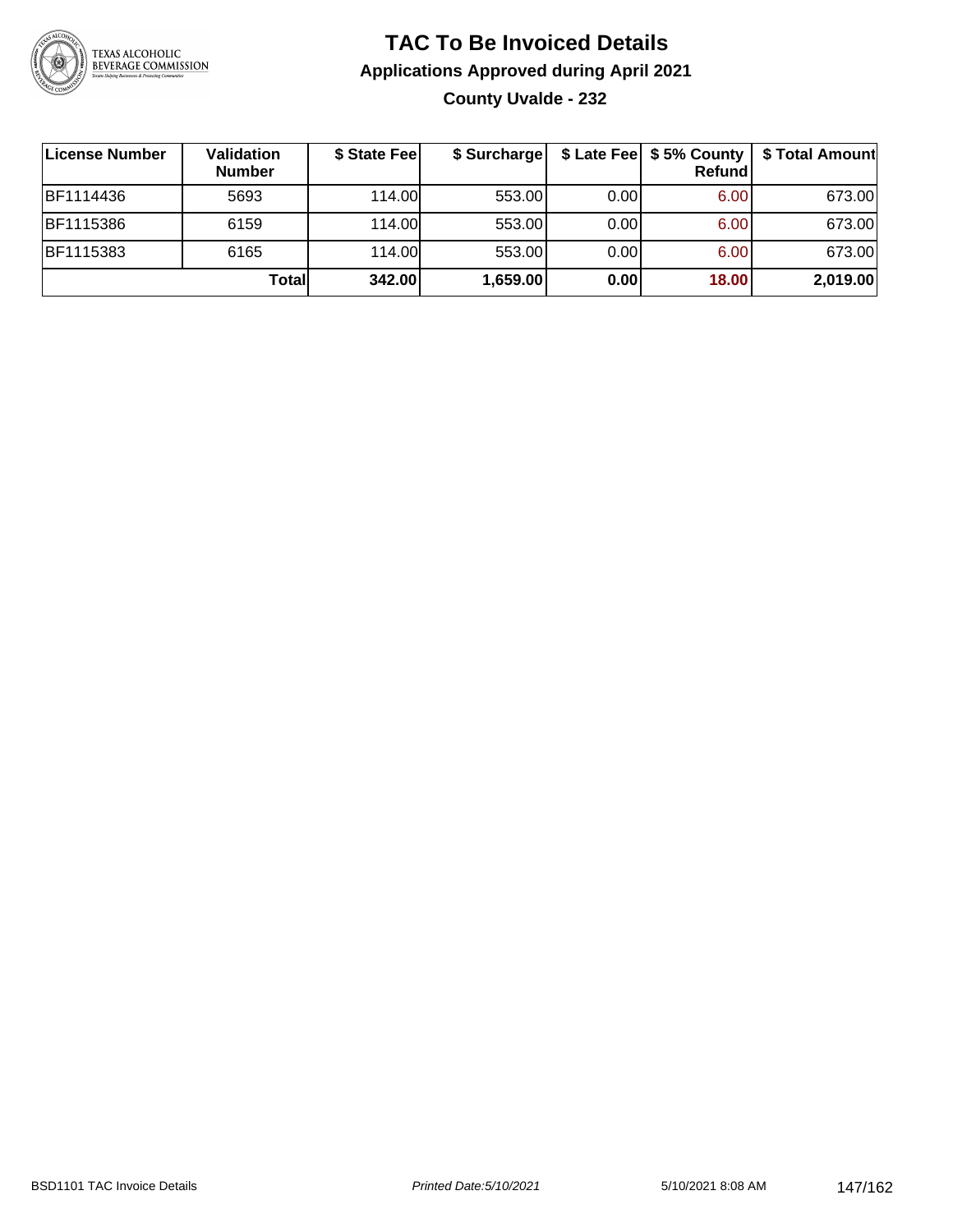

## **TAC To Be Invoiced Details Applications Approved during April 2021 County Val Verde - 233**

| License Number | <b>Validation</b><br><b>Number</b> | \$ State Fee | \$ Surcharge |      | \$ Late Fee   \$5% County<br><b>Refund</b> | \$ Total Amount |
|----------------|------------------------------------|--------------|--------------|------|--------------------------------------------|-----------------|
| BQ904562       | 113088                             | 114.00       | 553.00       | 0.00 | 6.00                                       | 673.00          |
| BQ904569       | 113088                             | 114.00L      | 553.00       | 0.00 | 6.00                                       | 673.00          |
| BE1052532      | 116522                             | 285.00       | 553.00       | 0.00 | 15.00                                      | 853.00          |
| BQ978426       | 414572                             | 114.00L      | 553.00       | 0.00 | 6.00                                       | 673.00          |
|                | Totall                             | 627.00       | 2,212.00     | 0.00 | 33.00                                      | 2,872.00        |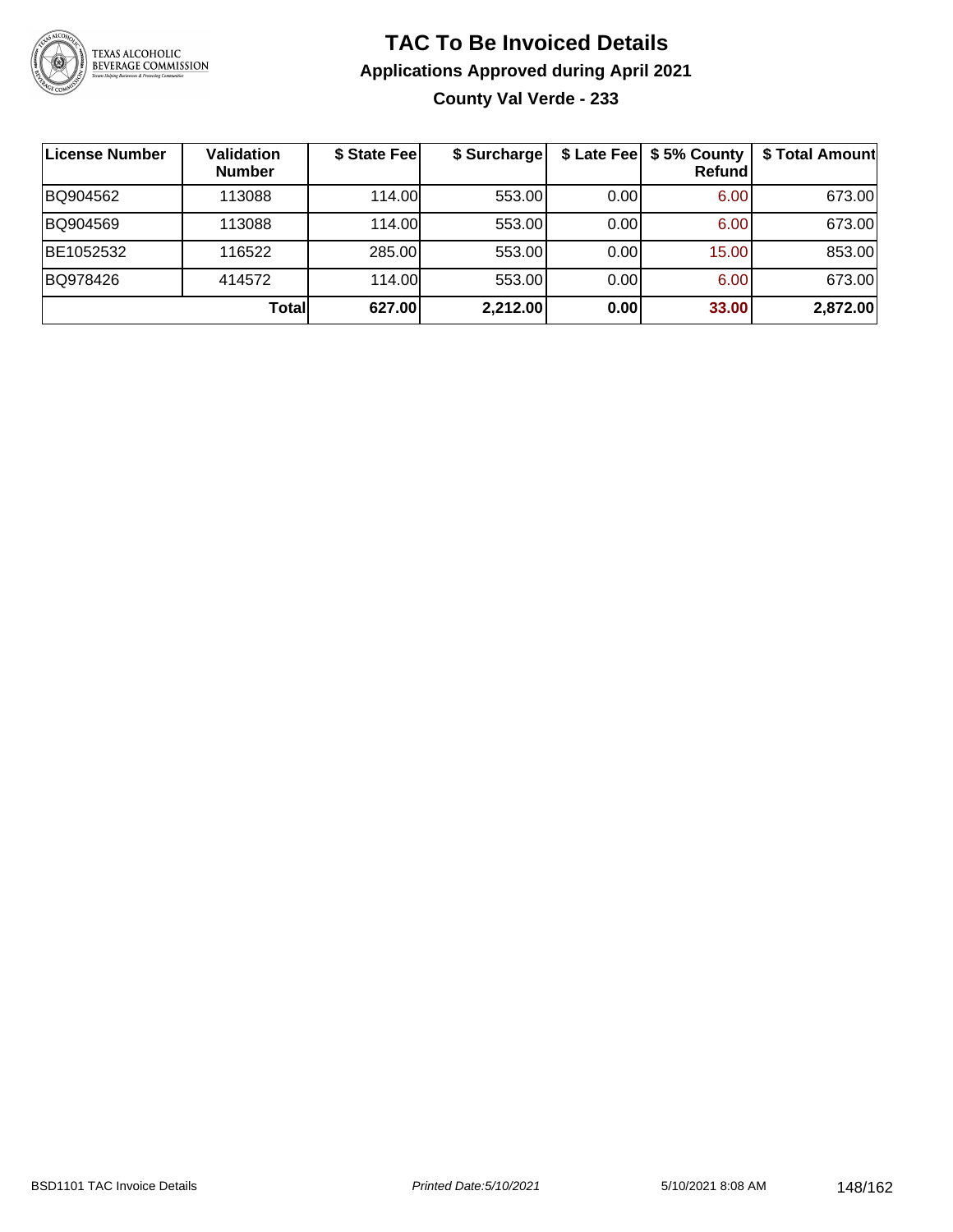

## **TAC To Be Invoiced Details Applications Approved during April 2021 County Van Zandt - 234**

| License Number | Validation<br><b>Number</b> | \$ State Fee  | \$ Surcharge |      | Refund | \$ Late Fee   \$5% County   \$ Total Amount |
|----------------|-----------------------------|---------------|--------------|------|--------|---------------------------------------------|
| BQ976826       | 508904                      | 114.00        | 553.00       | 0.00 | 6.00   | 673.00                                      |
|                | Totall                      | <b>114.00</b> | 553.00       | 0.00 | 6.00   | 673.00                                      |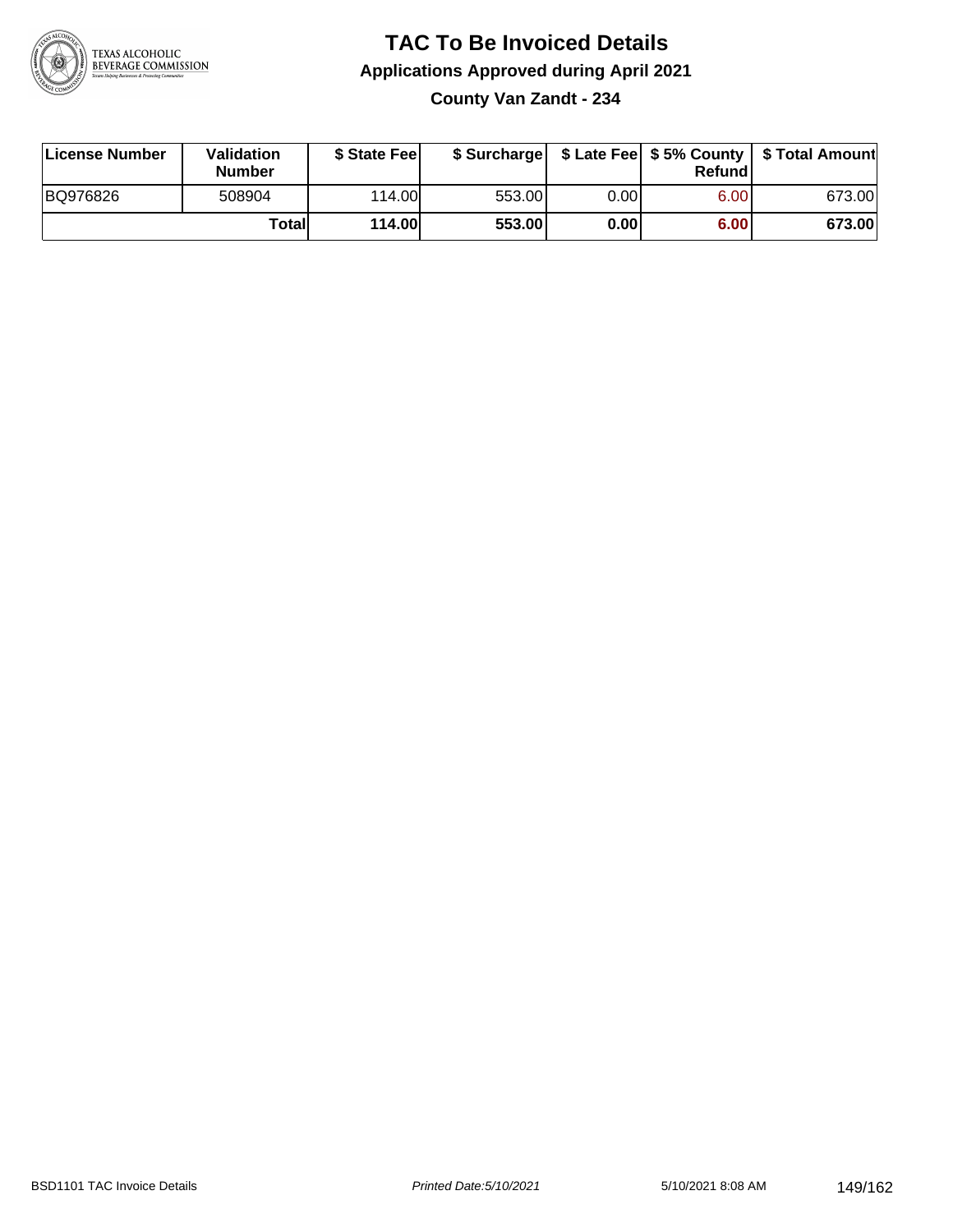

## **TAC To Be Invoiced Details Applications Approved during April 2021 County Victoria - 235**

| License Number | <b>Validation</b><br><b>Number</b> | \$ State Fee | \$ Surcharge |      | \$ Late Fee   \$5% County<br>Refundl | \$ Total Amount |
|----------------|------------------------------------|--------------|--------------|------|--------------------------------------|-----------------|
| BF1115500      | 6209                               | 114.00       | 553.00       | 0.00 | 6.00                                 | 673.00          |
| BG1051807      | 113636                             | 332.50       | 553.00       | 0.00 | 17.50                                | 903.00          |
| BQ1051430      | 113742                             | 114.00       | 553.00       | 0.00 | 6.00                                 | 673.00          |
| BG772439       | 113757                             | 332.50       | 553.00       | 0.00 | 17.50                                | 903.00          |
|                | <b>Total</b>                       | 893.00       | 2,212.00     | 0.00 | 47.00                                | 3,152.00        |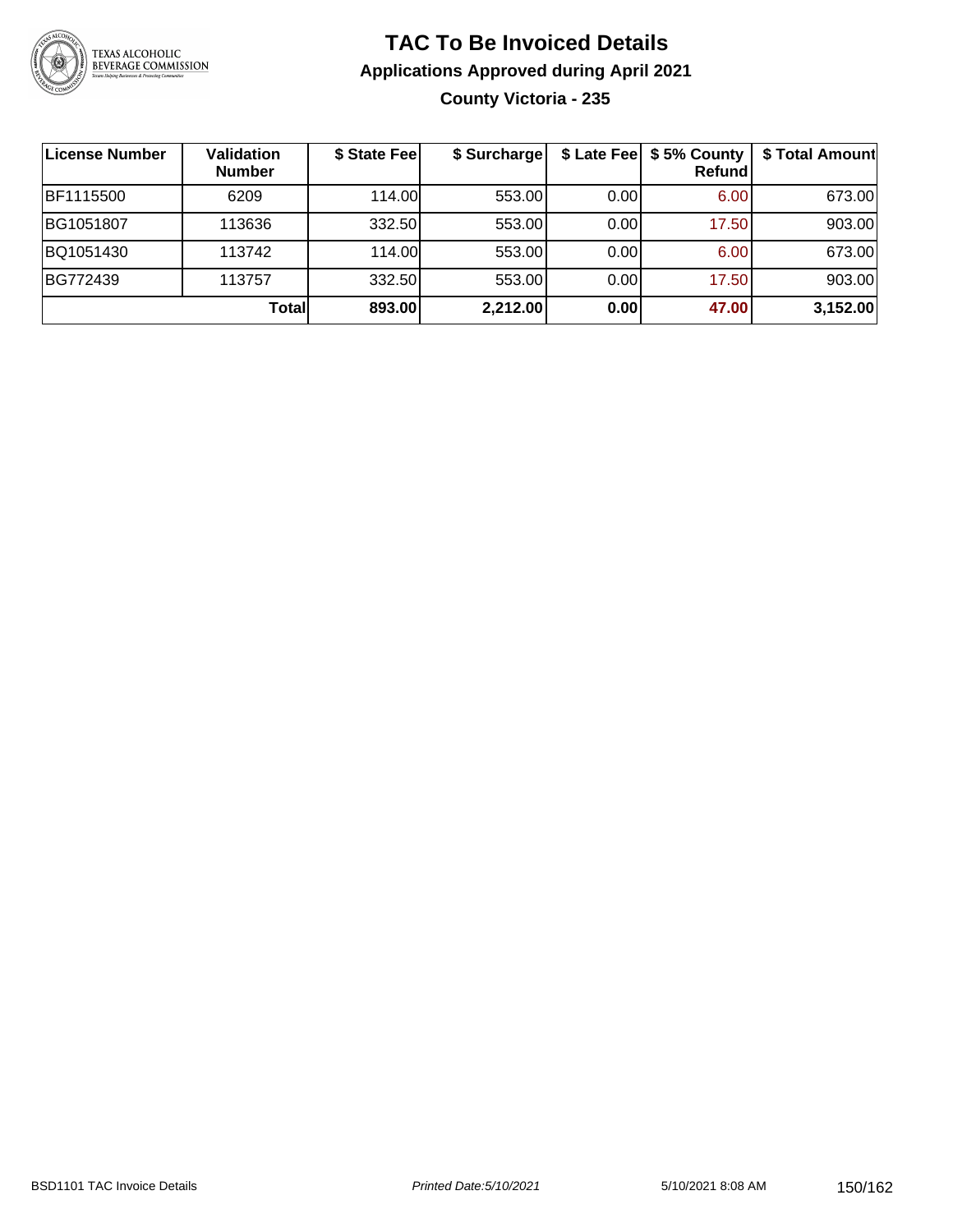

# **TAC To Be Invoiced Details Applications Approved during April 2021**

**County Waller - 237**

| License Number | Validation<br><b>Number</b> | \$ State Fee |          |      | <b>Refund</b> | \$ Surcharge   \$ Late Fee   \$5% County   \$ Total Amount |
|----------------|-----------------------------|--------------|----------|------|---------------|------------------------------------------------------------|
| BQ1116863      | 6292                        | 114.00       | 553.00   | 0.00 | 6.00          | 673.00                                                     |
| BQ769318       | 112756                      | 114.00       | 553.00   | 0.00 | 6.00          | 673.00                                                     |
|                | Totall                      | 228.00       | 1,106.00 | 0.00 | 12.00         | 1,346.00                                                   |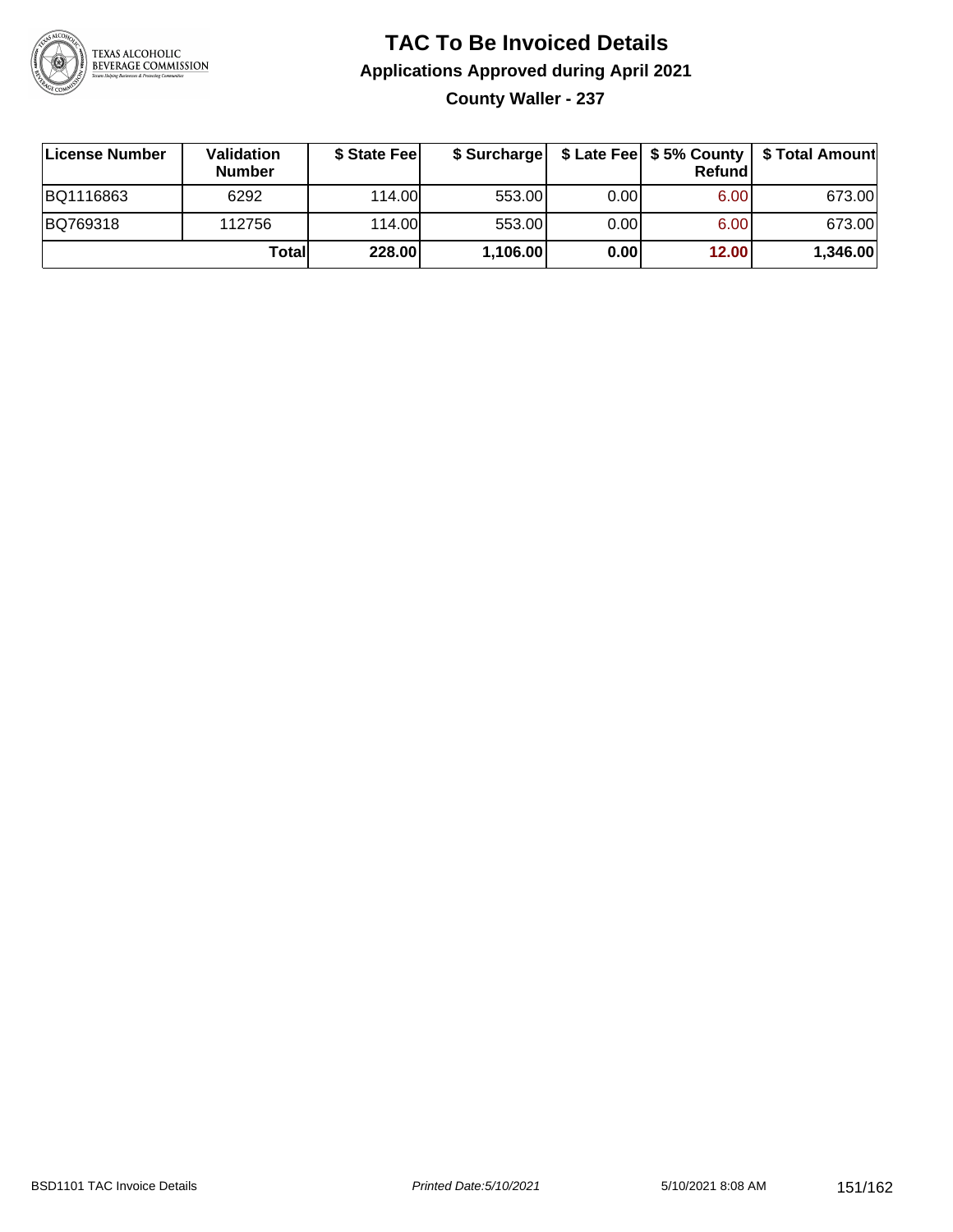

## **TAC To Be Invoiced Details Applications Approved during April 2021 County Ward - 238**

| License Number | <b>Validation</b><br><b>Number</b> | \$ State Feel |        |      | Refund | \$ Surcharge   \$ Late Fee   \$5% County   \$ Total Amount |
|----------------|------------------------------------|---------------|--------|------|--------|------------------------------------------------------------|
| BQ837805       | 113698                             | 114.00L       | 553.00 | 0.00 | 6.00   | 673.00                                                     |
|                | Total                              | <b>114.00</b> | 553.00 | 0.00 | 6.00   | 673.00                                                     |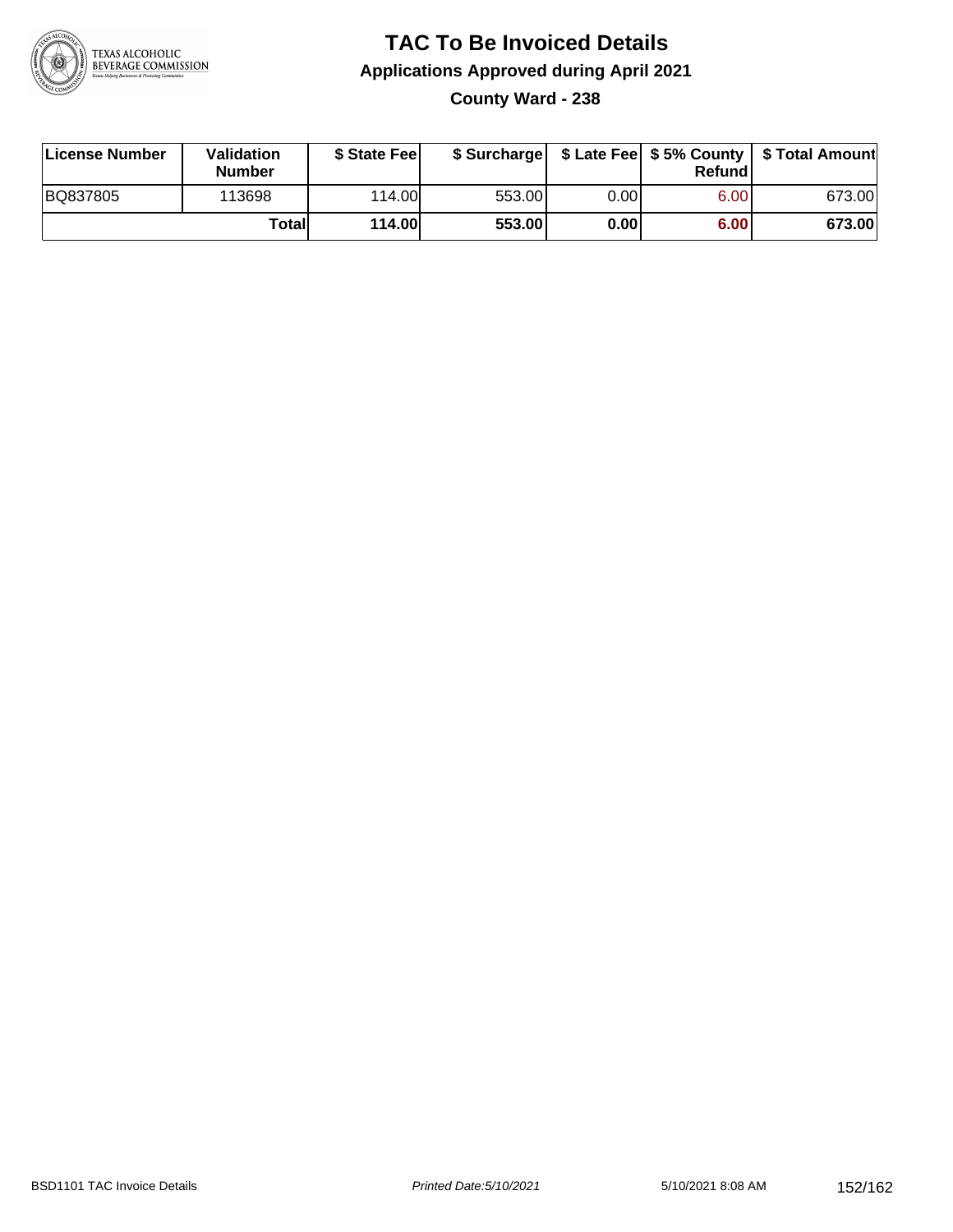

#### **TAC To Be Invoiced Details Applications Approved during April 2021 County Washington - 239**

| License Number | Validation<br><b>Number</b> | \$ State Feel |        |        | Refundl | \$ Surcharge   \$ Late Fee   \$5% County   \$ Total Amount |
|----------------|-----------------------------|---------------|--------|--------|---------|------------------------------------------------------------|
| BG1046637      | 508992                      | 332.50        | 553.00 | 100.00 | 17.50   | 1,003.00                                                   |
|                | Total                       | 332.50        | 553.00 | 100.00 | 17.50   | 1,003.00                                                   |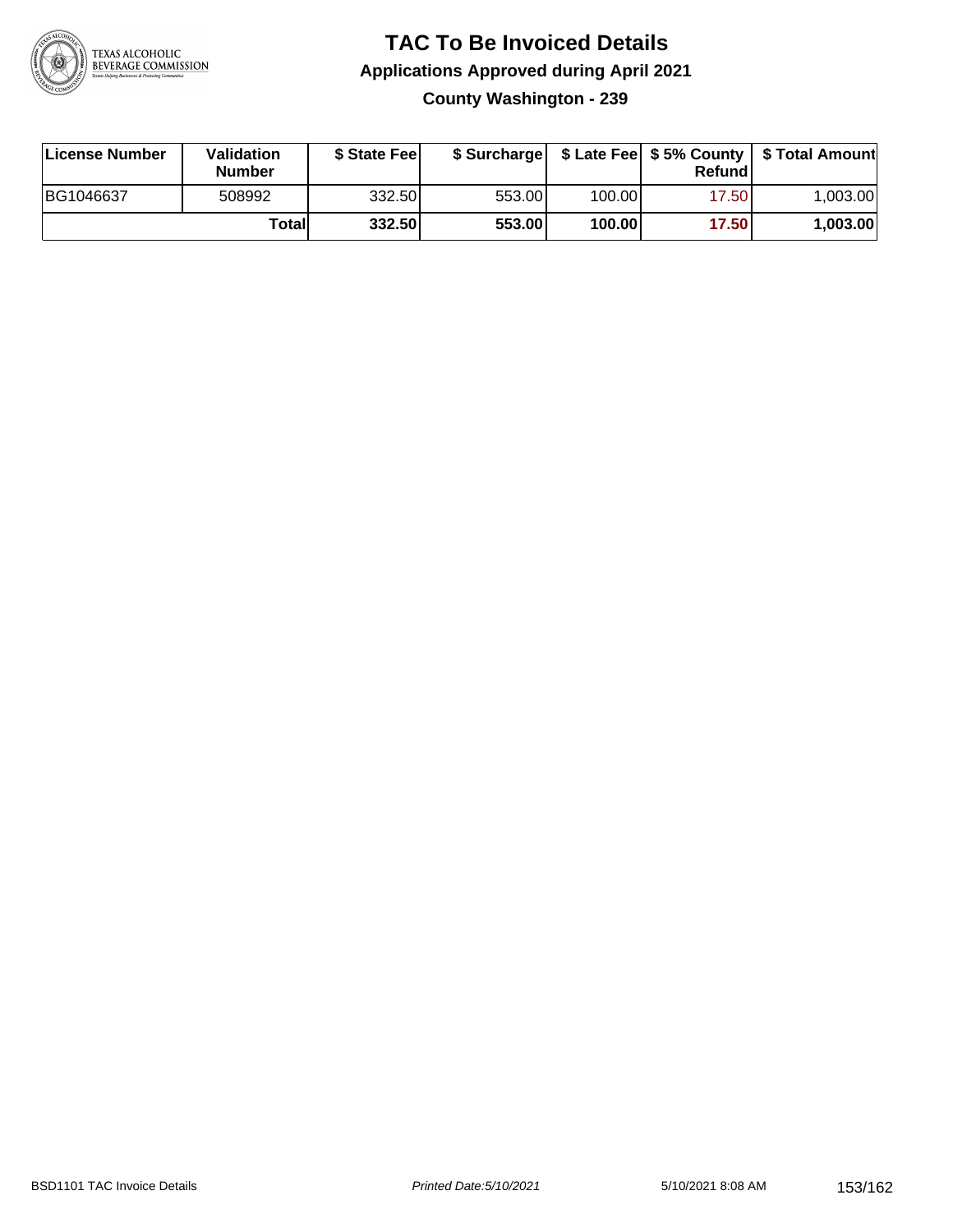

## **TAC To Be Invoiced Details Applications Approved during April 2021 County Webb - 240**

| License Number | <b>Validation</b><br><b>Number</b> | \$ State Fee | \$ Surcharge | \$ Late Fee | \$5% County<br><b>Refund</b> | \$ Total Amount |
|----------------|------------------------------------|--------------|--------------|-------------|------------------------------|-----------------|
| BQ1114366      | 5661                               | 114.00       | 553.00       | 0.00        | 6.00                         | 673.00          |
| BQ1114372      | 5705                               | 114.00       | 553.00       | 0.00        | 6.00                         | 673.00          |
| BG1114824      | 5968                               | 332.50       | 553.00       | 0.00        | 17.50                        | 903.00          |
| BL1114824      | 5968                               | 475.00       | 327.00       | 0.00        | 25.00                        | 827.00          |
| BQ771684       | 113093                             | 114.00       | 553.00       | 0.00        | 6.00                         | 673.00          |
| BG903366       | 113115                             | 332.50       | 553.00       | 0.00        | 17.50                        | 903.00          |
| BG904292       | 113795                             | 332.50       | 553.00       | 0.00        | 17.50                        | 903.00          |
| BQ1051860      | 114069                             | 114.00       | 553.00       | 0.00        | 6.00                         | 673.00          |
| BG832977       | 507834                             | 332.50       | 553.00       | 0.00        | 17.50                        | 903.00          |
| BG1051817      | 509769                             | 332.50       | 553.00       | 0.00        | 17.50                        | 903.00          |
| BG1116272      | 509997                             | 332.50       | 553.00       | 0.00        | 17.50                        | 903.00          |
|                | <b>Total</b>                       | 2,926.00     | 5,857.00     | 0.00        | 154.00                       | 8,937.00        |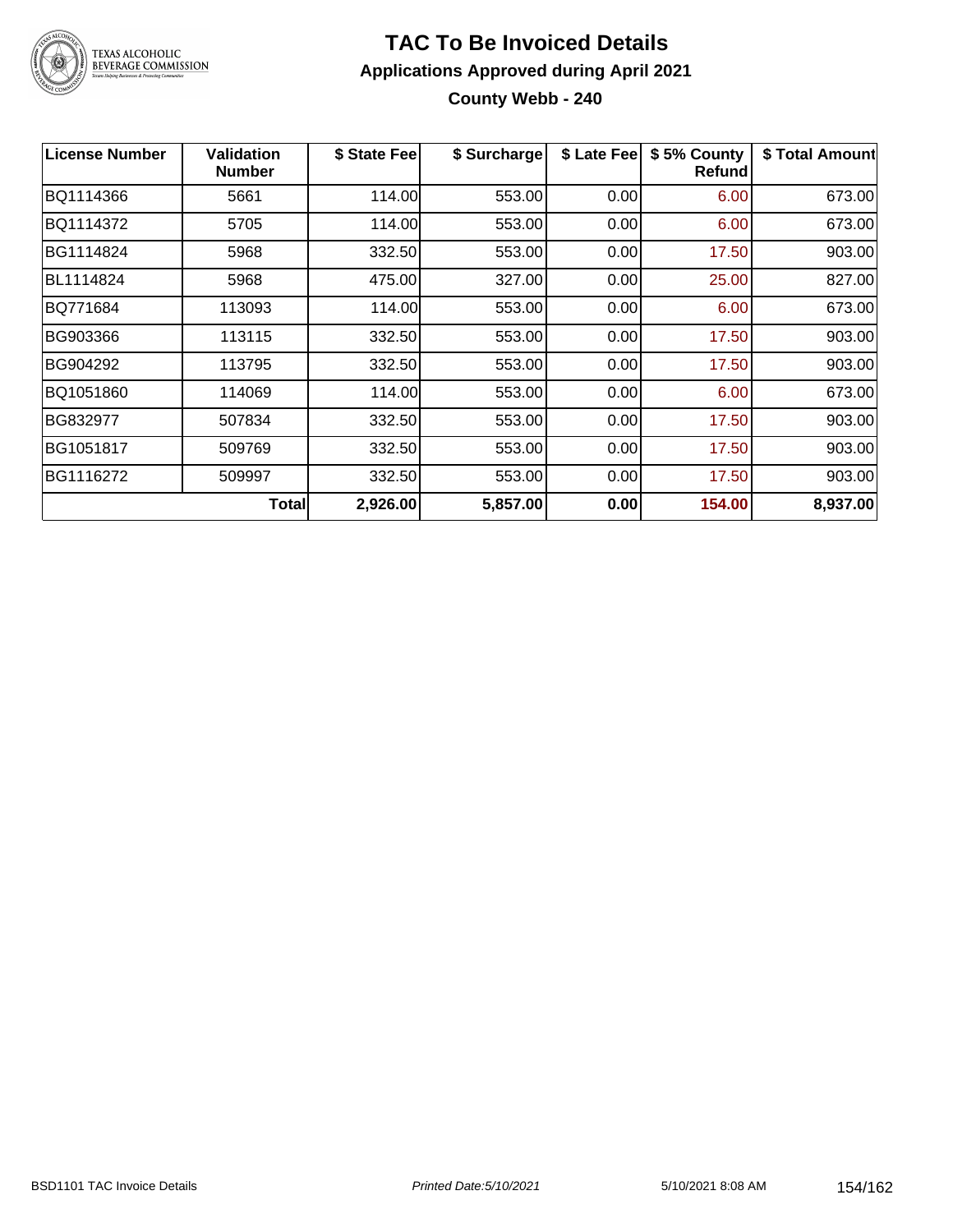

## **TAC To Be Invoiced Details Applications Approved during April 2021 County Wichita - 243**

| <b>License Number</b> | <b>Validation</b><br><b>Number</b> | \$ State Fee | \$ Surcharge | \$ Late Fee | \$5% County<br>Refund | \$ Total Amount |
|-----------------------|------------------------------------|--------------|--------------|-------------|-----------------------|-----------------|
| BG1114960             | 5403                               | 332.50       | 553.00       | 0.00        | 17.50                 | 903.00          |
| BL1114960             | 5403                               | 475.00       | 327.00       | 0.00        | 25.00                 | 827.00          |
| BQ1115072             | 5753                               | 114.00       | 553.00       | 0.00        | 6.00                  | 673.00          |
| BQ1115207             | 6101                               | 114.00       | 553.00       | 0.00        | 6.00                  | 673.00          |
| BG1116154             | 6143                               | 332.50       | 553.00       | 0.00        | 17.50                 | 903.00          |
| BG1045614             | 114059                             | 332.50       | 553.00       | 0.00        | 17.50                 | 903.00          |
| BQ976770              | 114411                             | 114.00       | 553.00       | 0.00        | 6.00                  | 673.00          |
| BG1038064             | 504967                             | 332.50       | 553.00       | 0.00        | 17.50                 | 903.00          |
| BF976707              | 508418                             | 114.00       | 553.00       | 0.00        | 6.00                  | 673.00          |
| BF976698              | 508419                             | 114.00       | 553.00       | 0.00        | 6.00                  | 673.00          |
| BF976716              | 509760                             | 114.00       | 553.00       | 0.00        | 6.00                  | 673.00          |
| BF1117235             | 510119                             | 114.00       | 553.00       | 0.00        | 6.00                  | 673.00          |
| BF1117259             | 510121                             | 114.00       | 553.00       | 0.00        | 6.00                  | 673.00          |
|                       | Total                              | 2,717.00     | 6,963.00     | 0.00        | 143.00                | 9,823.00        |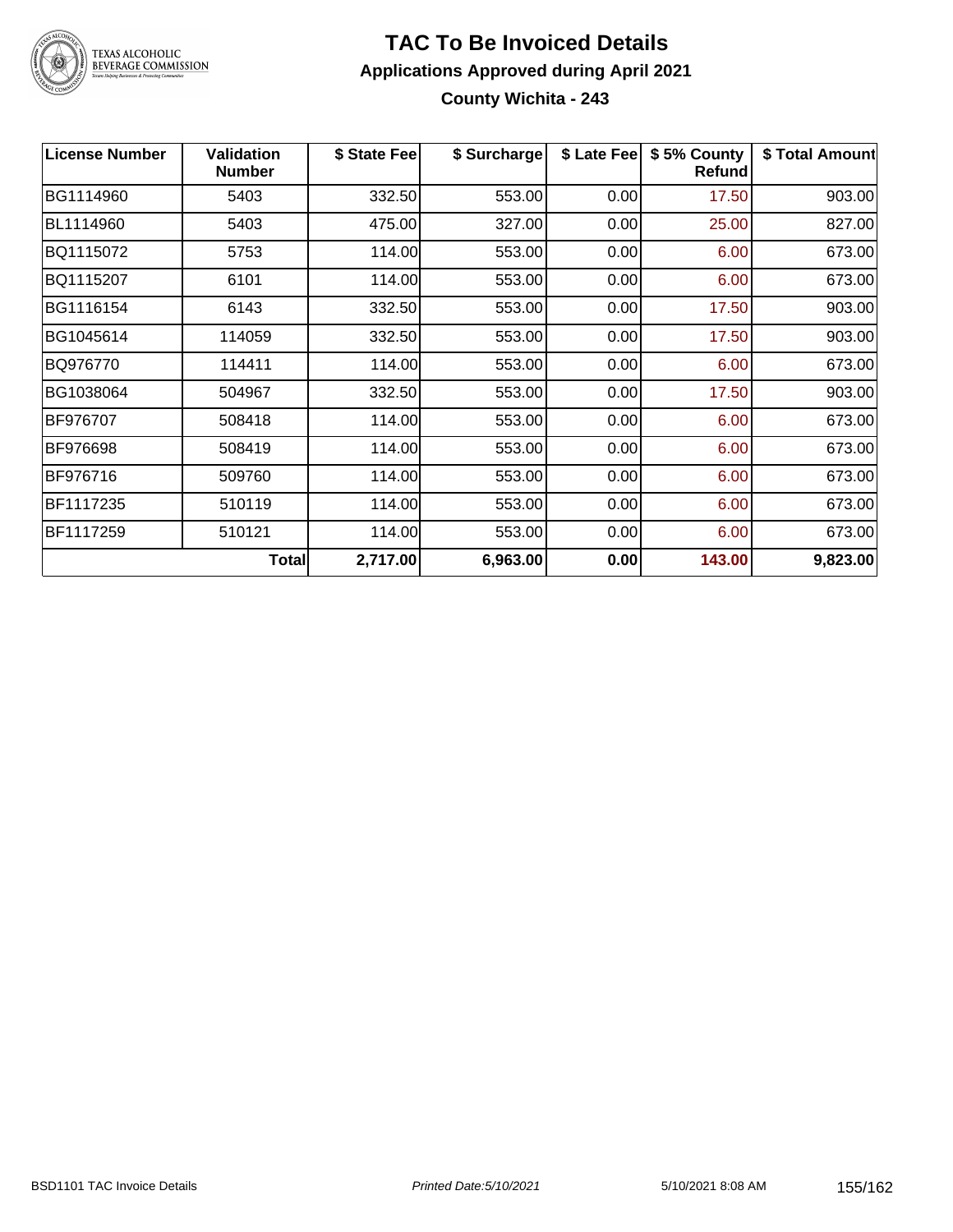

## **TAC To Be Invoiced Details Applications Approved during April 2021 County Willacy - 245**

| <b>License Number</b> | <b>Validation</b><br><b>Number</b> | \$ State Fee | \$ Surcharge |      | \$ Late Fee   \$5% County<br>Refundl | \$ Total Amount |
|-----------------------|------------------------------------|--------------|--------------|------|--------------------------------------|-----------------|
| BG1115098             | 6038                               | 332.50       | 553.00       | 0.00 | 17.50                                | 903.00          |
| BL1115098             | 6038                               | 475.00       | 327.00       | 0.00 | 25.00                                | 827.00          |
| BQ903390              | 111705                             | 114.00       | 553.00       | 0.00 | 6.00                                 | 673.00          |
| BG1051714             | 114237                             | 332.50       | 553.00       | 0.00 | 17.50                                | 903.00          |
| BL1051714             | 114237                             | 475.00       | 327.00       | 0.00 | 25.00                                | 827.00          |
|                       | <b>Total</b>                       | 1,729.00     | 2,313.00     | 0.00 | 91.00                                | 4,133.00        |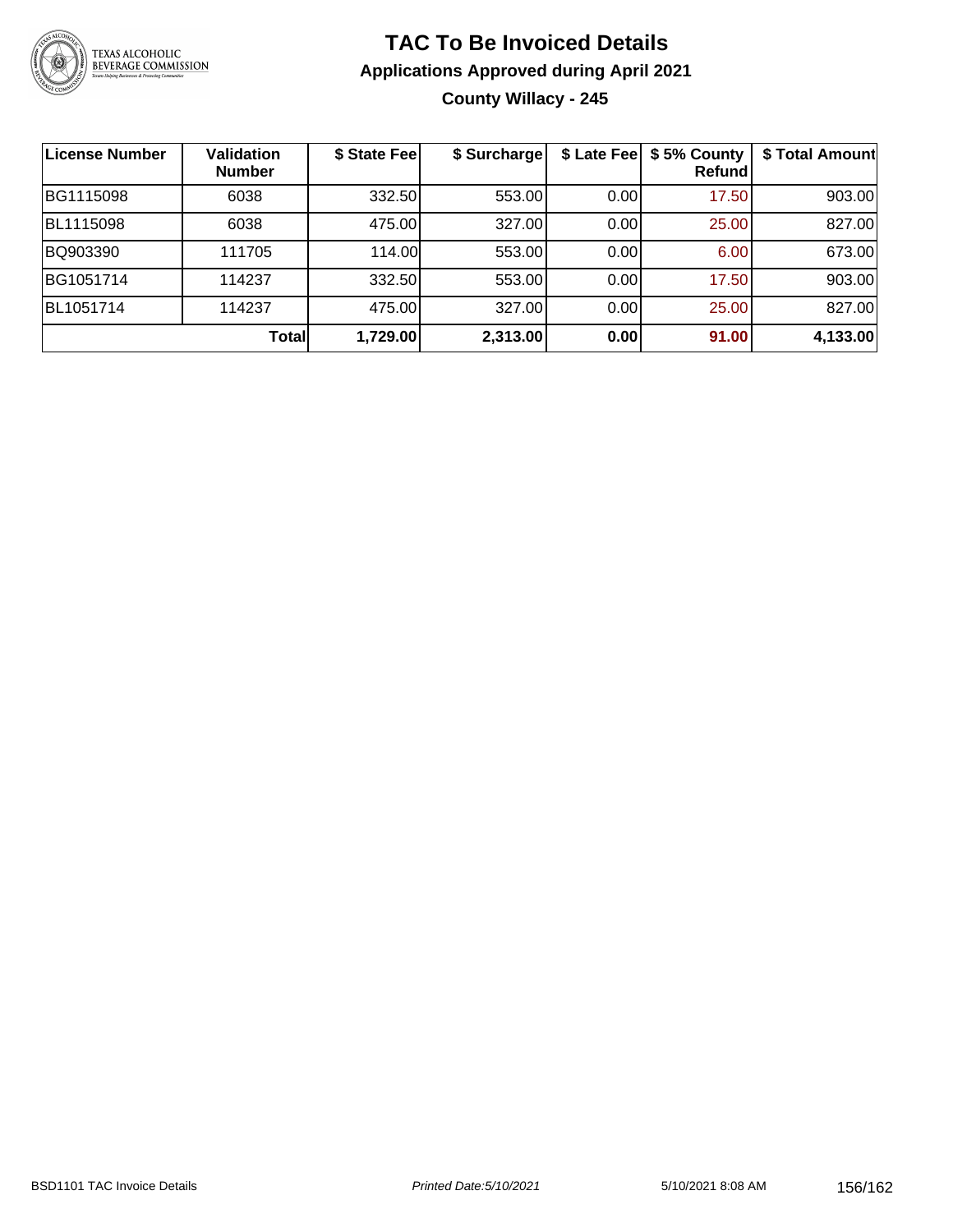

#### **TAC To Be Invoiced Details Applications Approved during April 2021 County Williamson - 246**

| <b>License Number</b> | Validation<br><b>Number</b> | \$ State Fee | \$ Surcharge |      | \$ Late Fee   \$5% County<br><b>Refund</b> | \$ Total Amount |
|-----------------------|-----------------------------|--------------|--------------|------|--------------------------------------------|-----------------|
| BG1115777             | 4562                        | 332.50       | 553.00       | 0.00 | 17.50                                      | 903.00          |
| BF1115754             | 5594                        | 114.00       | 553.00       | 0.00 | 6.00                                       | 673.00          |
| BG1114135             | 5665                        | 332.50       | 553.00       | 0.00 | 17.50                                      | 903.00          |
| BG1116086             | 5711                        | 332.50       | 553.00       | 0.00 | 17.50                                      | 903.00          |
| BG1114136             | 5734                        | 332.50       | 553.00       | 0.00 | 17.50                                      | 903.00          |
| BP1114136             | 5734                        | 950.00       | 426.00       | 0.00 | 50.00                                      | 1,426.00        |
| BG1116155             | 5771                        | 332.50       | 553.00       | 0.00 | 17.50                                      | 903.00          |
| BF1115806             | 6206                        | 114.00       | 553.00       | 0.00 | 6.00                                       | 673.00          |
| BF1117196             | 6416                        | 114.00       | 553.00       | 0.00 | 6.00                                       | 673.00          |
| BF1116397             | 6447                        | 114.00       | 553.00       | 0.00 | 6.00                                       | 673.00          |
| BG1116847             | 6649                        | 332.50       | 553.00       | 0.00 | 17.50                                      | 903.00          |
| BF1116878             | 6898                        | 114.00       | 553.00       | 0.00 | 6.00                                       | 673.00          |
| BQ1049927             | 111854                      | 114.00       | 553.00       | 0.00 | 6.00                                       | 673.00          |
| BQ773197              | 113088                      | 114.00       | 553.00       | 0.00 | 6.00                                       | 673.00          |
| BQ978912              | 113088                      | 114.00       | 553.00       | 0.00 | 6.00                                       | 673.00          |
| BG1114298             | 506950                      | 332.50       | 553.00       | 0.00 | 17.50                                      | 903.00          |
| BG1115000             | 506951                      | 332.50       | 553.00       | 0.00 | 17.50                                      | 903.00          |
| BQ976648              | 508304                      | 114.00       | 553.00       | 0.00 | 6.00                                       | 673.00          |
| BG1048300             | 508993                      | 332.50       | 553.00       | 0.00 | 17.50                                      | 903.00          |
| BG1050776             | 509626                      | 332.50       | 553.00       | 0.00 | 17.50                                      | 903.00          |
| BG1049168             | 509628                      | 332.50       | 553.00       | 0.00 | 17.50                                      | 903.00          |
| BF1116105             | 510120                      | 114.00       | 553.00       | 0.00 | 6.00                                       | 673.00          |
|                       | <b>Total</b>                | 5,747.50     | 12,039.00    | 0.00 | 302.50                                     | 18,089.00       |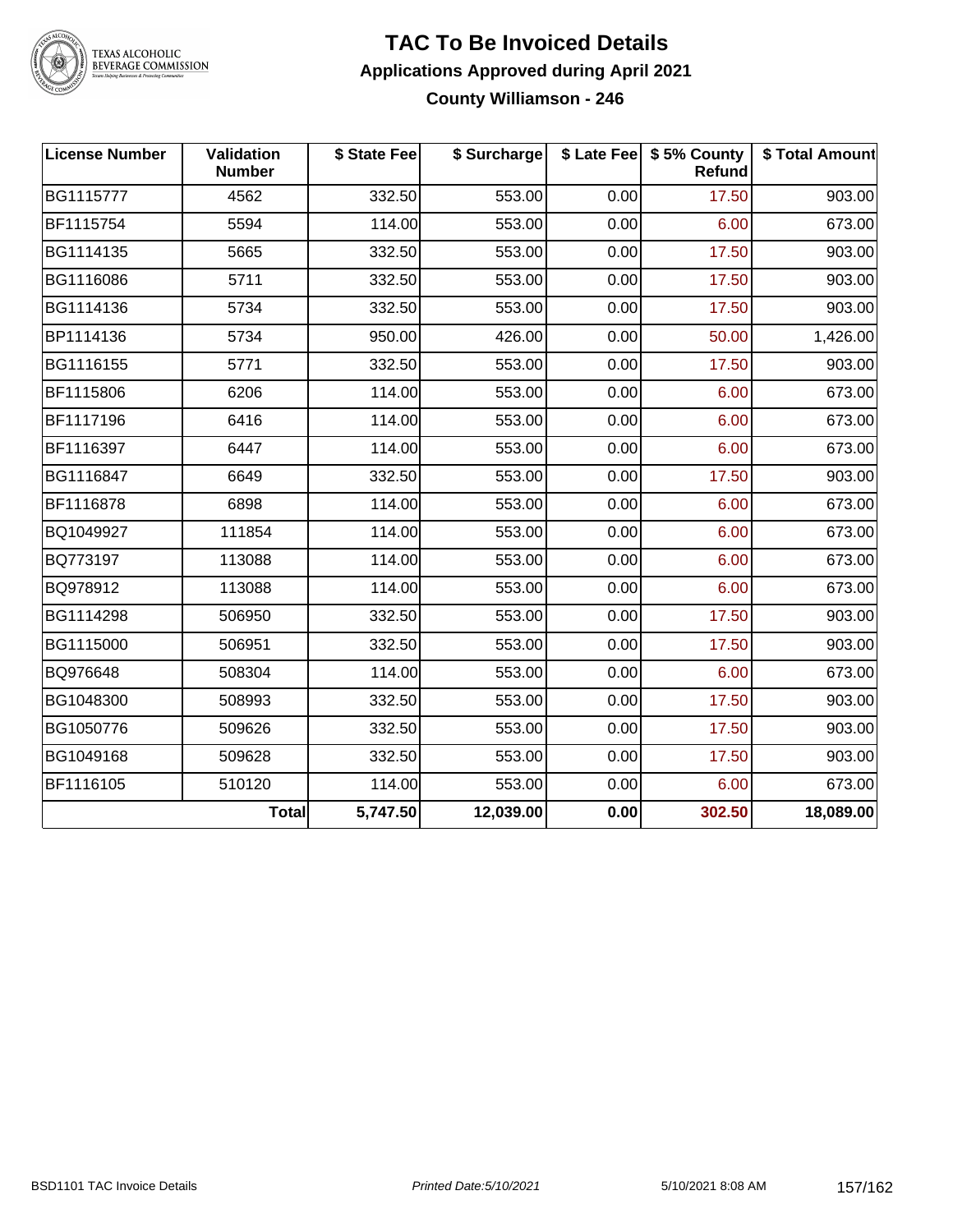

## **TAC To Be Invoiced Details Applications Approved during April 2021 County Winkler - 248**

| License Number   | <b>Validation</b><br><b>Number</b> | \$ State Feel |        |      | Refund | \$ Surcharge   \$ Late Fee   \$5% County   \$ Total Amount |
|------------------|------------------------------------|---------------|--------|------|--------|------------------------------------------------------------|
| <b>BF1116078</b> | 5727                               | 114.00L       | 553.00 | 0.00 | 6.00   | 673.00                                                     |
|                  | Totall                             | <b>114.00</b> | 553.00 | 0.00 | 6.00   | 673.00                                                     |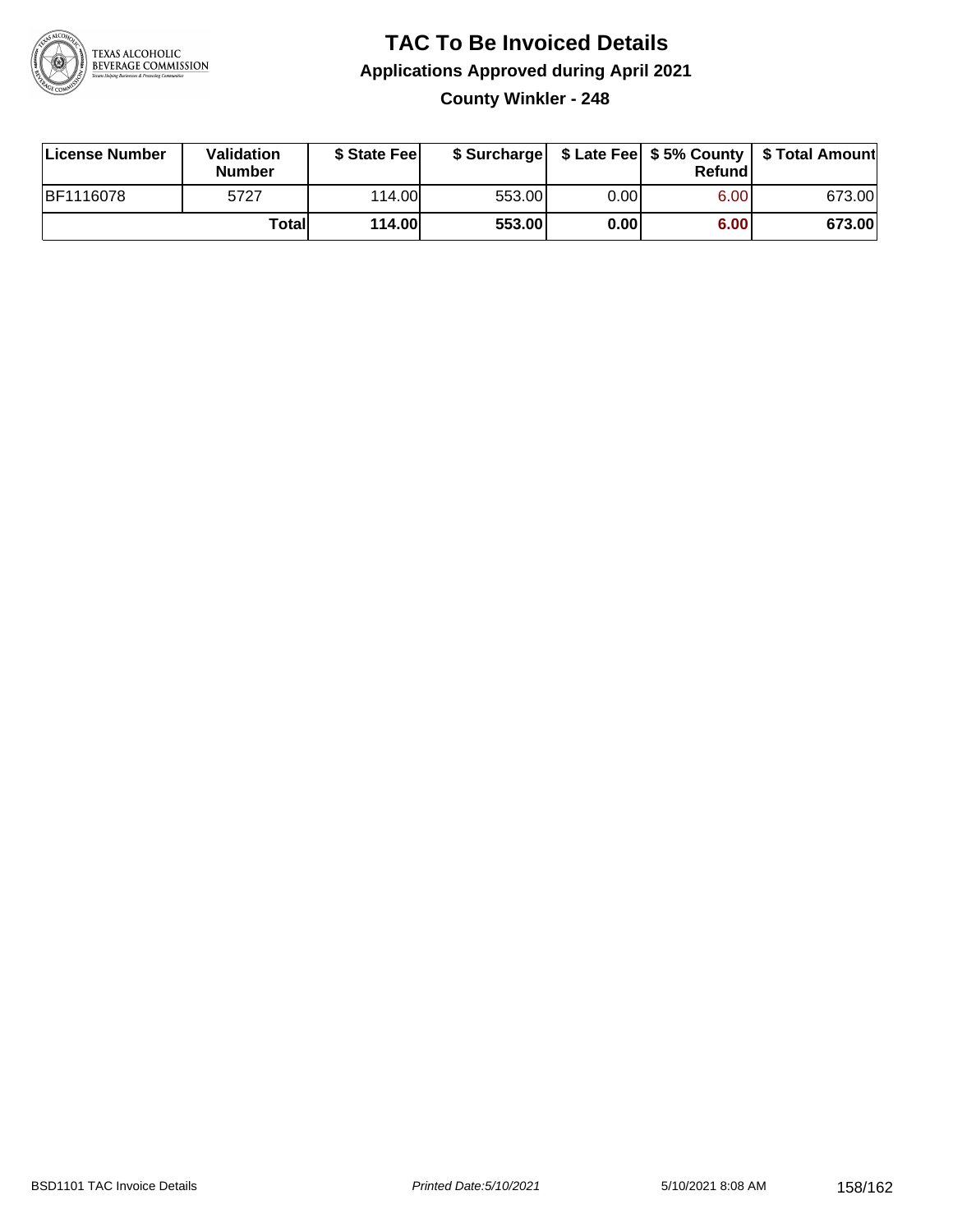

# **TAC To Be Invoiced Details Applications Approved during April 2021 County Wise - 249**

| License Number   | Validation<br><b>Number</b> | \$ State Fee | \$ Surcharge |      | Refundl | \$ Late Fee   \$5% County   \$ Total Amount |
|------------------|-----------------------------|--------------|--------------|------|---------|---------------------------------------------|
| <b>BF1115969</b> | 5473                        | 114.00       | 553.00       | 0.00 | 6.00    | 673.00                                      |
| <b>BF1114778</b> | 5485                        | 114.00       | 553.00       | 0.00 | 6.00    | 673.00                                      |
| BQ1117176        | 6909                        | 114.00       | 553.00       | 0.00 | 6.00    | 673.00                                      |
|                  | Totall                      | 342.00       | 1,659.00     | 0.00 | 18.00   | 2,019.00                                    |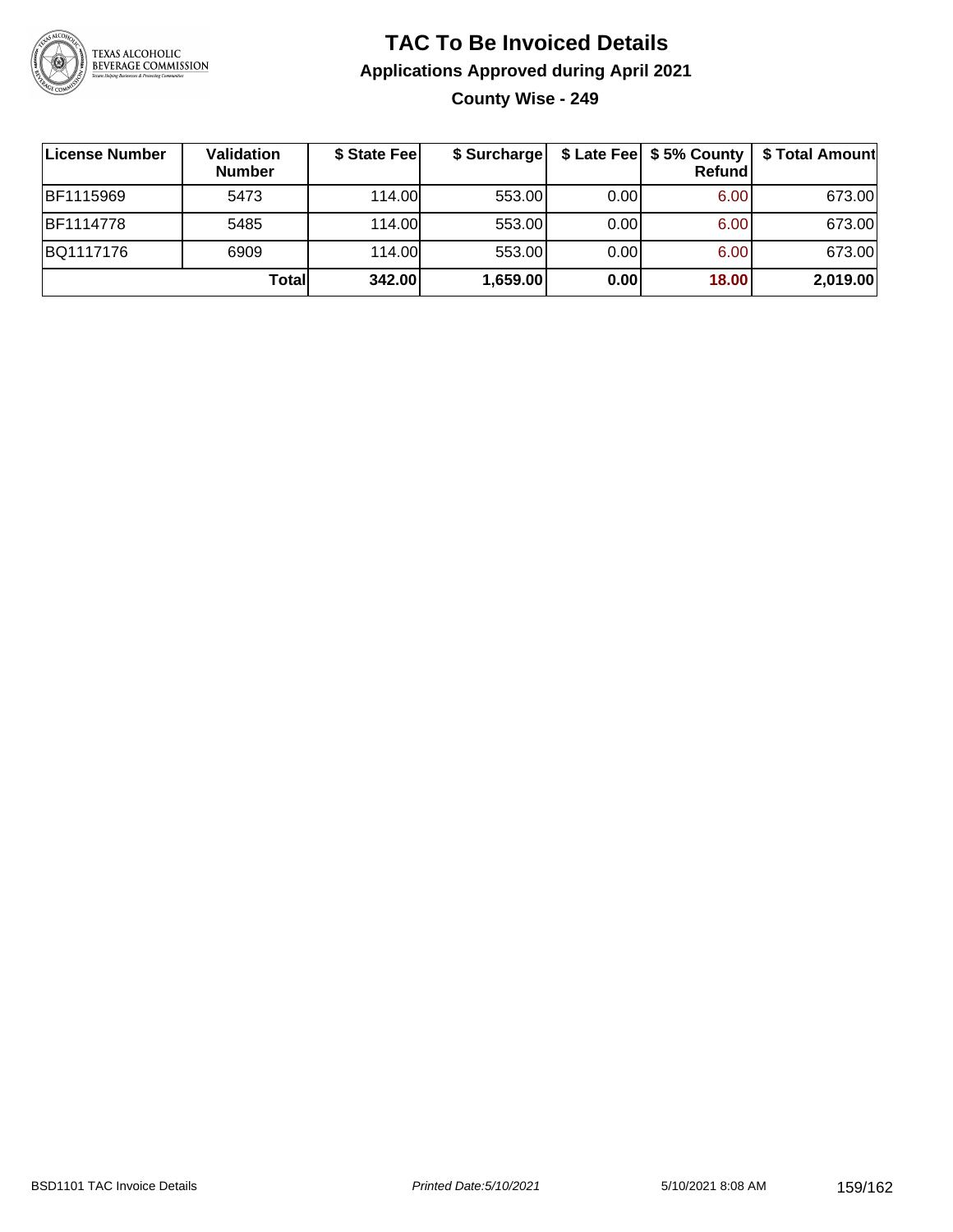

## **TAC To Be Invoiced Details Applications Approved during April 2021 County Wood - 250**

| License Number | Validation<br><b>Number</b> | \$ State Feel |        |      | Refundl | \$ Surcharge   \$ Late Fee   \$5% County   \$ Total Amount |
|----------------|-----------------------------|---------------|--------|------|---------|------------------------------------------------------------|
| BQ1115345      | 5544                        | 114.00        | 553.00 | 0.00 | 6.00    | 673.00                                                     |
|                | Totall                      | 114.00        | 553.00 | 0.00 | 6.00    | 673.00                                                     |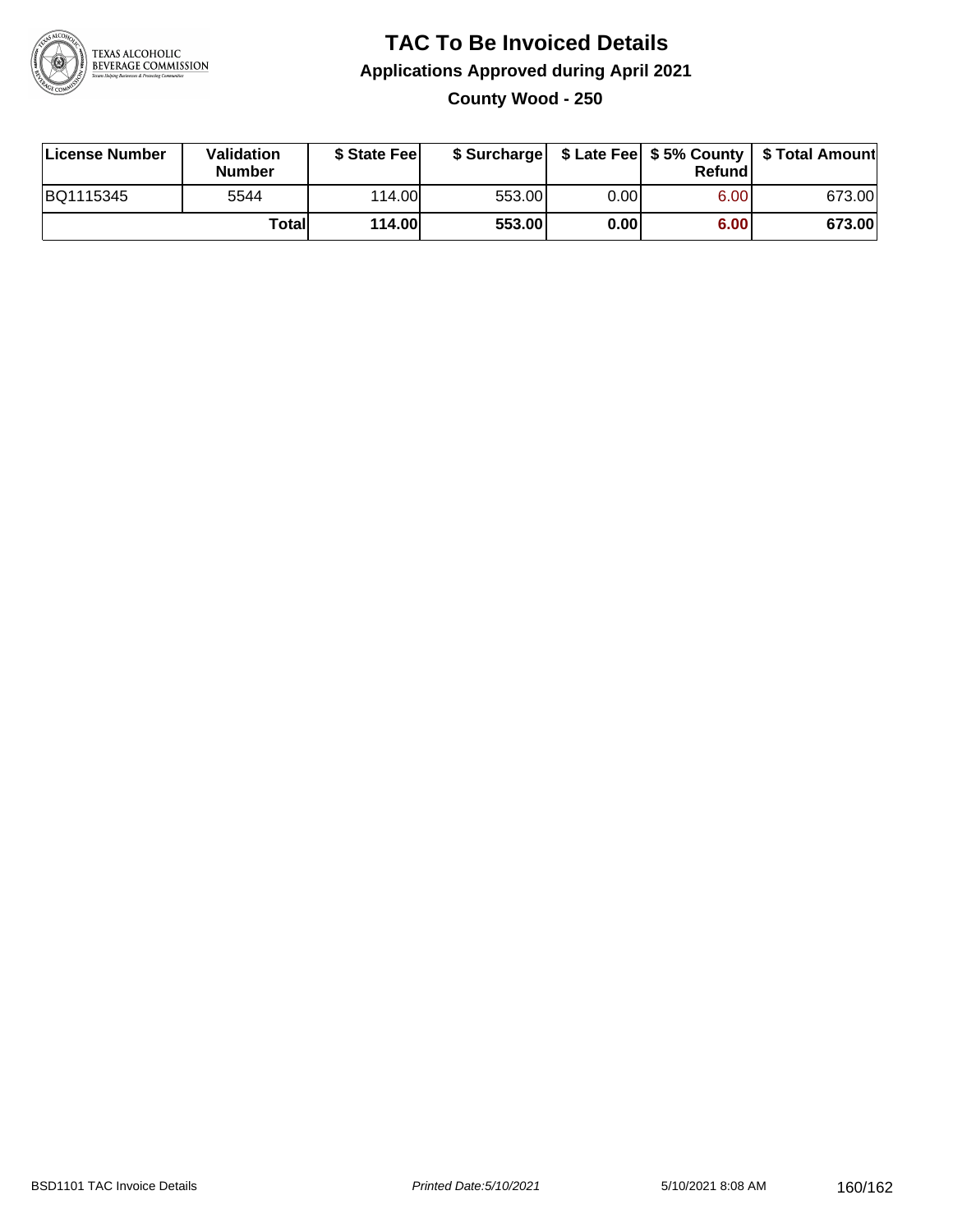

# **TAC To Be Invoiced Details Applications Approved during April 2021 County Young - 252**

| License Number | <b>Validation</b><br><b>Number</b> | \$ State Feel |        |      | Refund | \$ Surcharge   \$ Late Fee   \$5% County   \$ Total Amount |
|----------------|------------------------------------|---------------|--------|------|--------|------------------------------------------------------------|
| BQ1116792      | 6102                               | 114.00L       | 553.00 | 0.00 | 6.00   | 673.00                                                     |
|                | Total                              | <b>114.00</b> | 553.00 | 0.00 | 6.00   | 673.00                                                     |